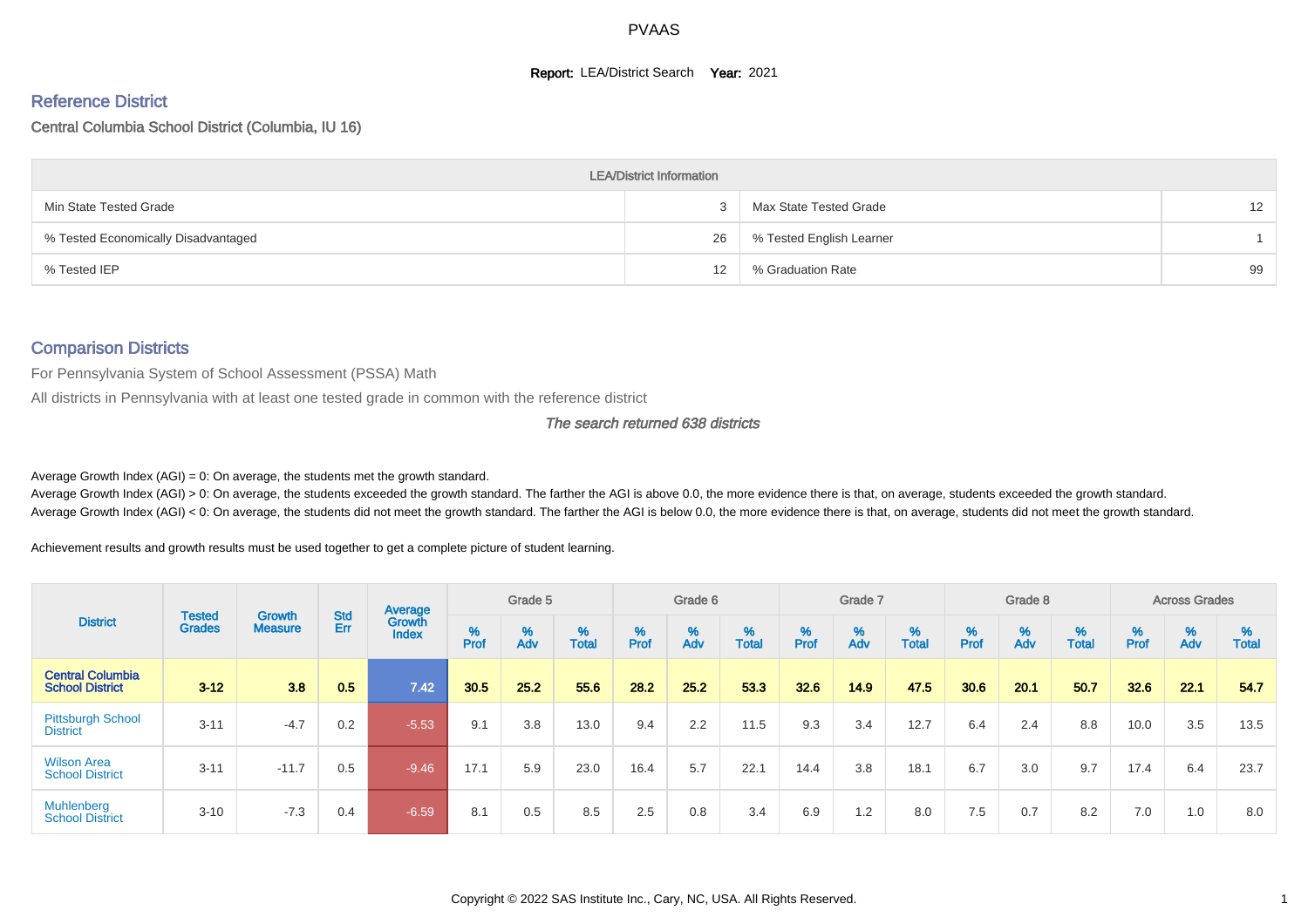|                                                    |                                |                                 | <b>Std</b> | <b>Average</b>         |           | Grade 5  |                   |           | Grade 6  |                   |              | Grade 7  |                   |           | Grade 8  |                   |           | <b>Across Grades</b> |            |
|----------------------------------------------------|--------------------------------|---------------------------------|------------|------------------------|-----------|----------|-------------------|-----------|----------|-------------------|--------------|----------|-------------------|-----------|----------|-------------------|-----------|----------------------|------------|
| <b>District</b>                                    | <b>Tested</b><br><b>Grades</b> | <b>Growth</b><br><b>Measure</b> | Err        | Growth<br><b>Index</b> | %<br>Prof | %<br>Adv | %<br><b>Total</b> | %<br>Prof | %<br>Adv | %<br><b>Total</b> | $\%$<br>Prof | %<br>Adv | %<br><b>Total</b> | %<br>Prof | %<br>Adv | %<br><b>Total</b> | %<br>Prof | %<br>Adv             | %<br>Total |
| <b>Central Columbia</b><br><b>School District</b>  | $3 - 12$                       | 3.8                             | 0.5        | 7.42                   | 30.5      | 25.2     | 55.6              | 28.2      | 25.2     | 53.3              | 32.6         | 14.9     | 47.5              | 30.6      | 20.1     | 50.7              | 32.6      | 22.1                 | 54.7       |
| <b>Shaler Area</b><br><b>School District</b>       | $3 - 11$                       | $-6.1$                          | 0.4        | 1.00                   | 26.2      | 5.8      | 32.0              | 12.6      | 1.9      | 14.5              | 22.1         | 5.5      | 27.7              | 19.6      | 5.2      | 24.8              | 23.3      | 7.8                  | 31.2       |
| <b>West Mifflin Area</b><br><b>School District</b> | $3 - 12$                       | $-8.5$                          | 0.5        | $-2.29$                | 18.4      | 5.7      | 24.1              | 6.8       | 0.7      | 7.4               | 6.7          | 0.0      | 6.7               | 5.5       | 0.0      | 5.5               | 11.1      | 2.8                  | 13.9       |
| <b>MaST Community</b><br><b>Charter School</b>     | $3 - 10$                       | $-8.7$                          | 0.6        | $-3.76$                | 30.0      | 3.0      | 33.0              | 20.0      | 3.8      | 23.8              | 24.3         | 3.9      | 28.2              | 17.5      | 1.9      | 19.4              | 23.1      | 3.6                  | 26.7       |
| <b>Baldwin-Whitehall</b><br><b>School District</b> | $3 - 11$                       | $-5.8$                          | 0.4        | $-2.93$                | 24.7      | 6.6      | 31.4              | 18.6      | 1.2      | 19.8              | 16.0         | 1.6      | 17.7              | 11.5      | 2.1      | 13.6              | 22.2      | 6.8                  | 29.0       |
| <b>Abington School</b><br><b>District</b>          | $3 - 10$                       | $-3.8$                          | 0.3        | 0.35                   | 25.7      | 12.4     | 38.1              | 30.8      | 10.8     | 41.6              | 23.9         | 6.4      | 30.2              | 14.9      | 1.1      | 15.9              | 26.9      | 10.4                 | 37.3       |
| <b>Pennridge School</b><br><b>District</b>         | $3 - 10$                       | $-1.2$                          | 0.3        | 6.80                   | 35.5      | 15.4     | 50.9              | 19.1      | 2.9      | 22.0              | 21.4         | 13.9     | 35.3              | 21.6      | 3.4      | 25.1              | 28.5      | 12.0                 | 40.5       |
| <b>Allentown City</b><br><b>School District</b>    | $3 - 12$                       | $-4.5$                          | 0.3        | $-9.09$                |           |          |                   | 2.0       | 0.7      | 2.8               | 2.2          | 0.3      | 2.5               |           |          |                   | 4.3       | 1.1                  | 5.4        |
| <b>Parkland School</b><br><b>District</b>          | $3 - 11$                       | $-3.5$                          | 0.3        | $-5.03$                | 33.6      | 26.4     | 60.0              | 33.4      | 15.9     | 49.3              | 27.1         | 18.6     | 45.7              | 23.1      | 11.8     | 34.9              | 30.8      | 24.1                 | 54.9       |
| <b>Wyoming Area</b><br><b>School District</b>      | $3 - 10$                       | $-7.7$                          | 0.6        | $-1.00$                | 22.1      | 8.8      | 31.0              | 4.8       | 1.0      | 5.8               | 9.3          | 3.1      | 12.4              | 7.4       | 1.8      | 9.3               | 14.1      | 4.3                  | 18.4       |
| <b>MaST Community</b><br><b>Charter School II</b>  | $3 - 10$                       | $-8.4$                          | 0.7        | $-4.62$                | 5.0       | 2.0      | 6.9               | 7.2       | 1.0      | 8.2               | 8.9          | 2.0      | 10.9              |           |          |                   | 12.6      | 3.2                  | 15.8       |
| <b>Pittston Area</b><br><b>School District</b>     | $3 - 11$                       | $-8.4$                          | 0.8        | 0.10                   | 5.7       | 0.0      | 5.7               | 4.2       | 0.0      | 4.2               | 4.8          | 3.2      | 7.9               | 7.1       | 1.8      | 8.9               | 10.7      | 3.8                  | 14.4       |
| <b>Seneca Valley</b><br><b>School District</b>     | $3 - 11$                       | $-2.1$                          | 0.3        | 1.45                   | 28.8      | 15.8     | 44.6              | 33.8      | 9.8      | 43.6              | 26.6         | 12.0     | 38.5              | 18.6      | 6.0      | 24.6              | 30.0      | 14.4                 | 44.4       |
| <b>Woodland Hills</b><br><b>School District</b>    | $3 - 12$                       | $-6.1$                          | 0.5        | $-2.24$                | 5.7       | 5.1      | 10.8              | 4.8       | 1.4      | 6.2               | 8.7          | 2.9      | 11.6              | 2.3       | 3.0      | 5.3               | 7.9       | 2.7                  | 10.6       |
| <b>Kiski Area School</b><br><b>District</b>        | $3 - 11$                       | $-4.9$                          | 0.4        | $-1.08$                | 15.4      | 5.6      | 21.0              | 11.1      | 1.8      | 13.0              | 22.9         | 5.0      | 27.9              | 9.6       | 2.8      | 12.4              | 20.2      | 7.5                  | 27.7       |
| <b>Lancaster School</b><br><b>District</b>         | $3 - 12$                       | $-3.2$                          | 0.3        | $-3.06$                | 8.8       | 3.0      | 11.8              | 3.9       | 0.8      | 4.7               | 4.4          | 0.9      | 5.3               | 2.3       | 0.6      | 3.0               | 7.4       | 1.9                  | 9.3        |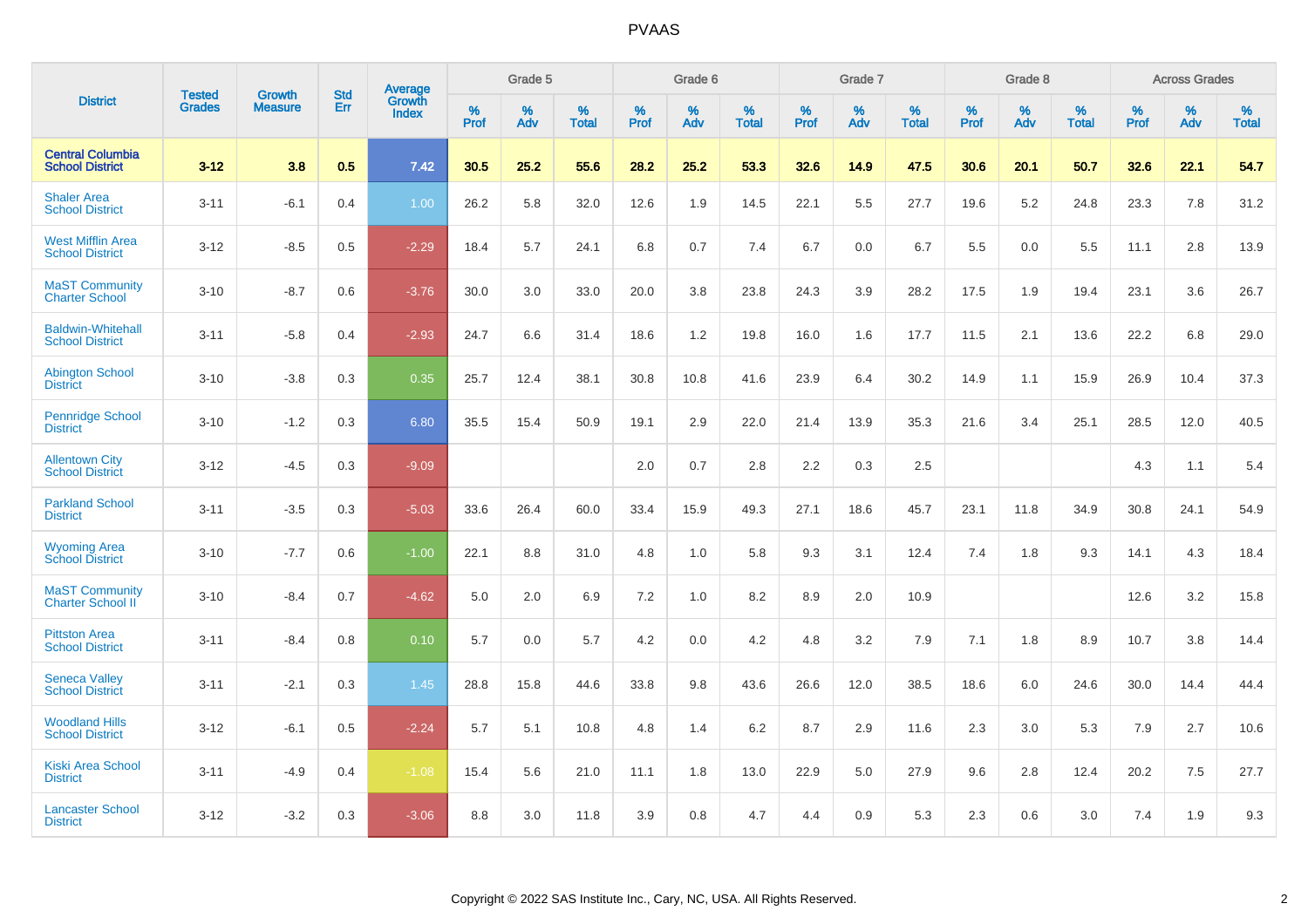|                                                                |                                | <b>Growth</b>  | <b>Std</b> | Average                |           | Grade 5  |                   |           | Grade 6  |                   |           | Grade 7  |                   |           | Grade 8  |                   |           | <b>Across Grades</b> |                   |
|----------------------------------------------------------------|--------------------------------|----------------|------------|------------------------|-----------|----------|-------------------|-----------|----------|-------------------|-----------|----------|-------------------|-----------|----------|-------------------|-----------|----------------------|-------------------|
| <b>District</b>                                                | <b>Tested</b><br><b>Grades</b> | <b>Measure</b> | Err        | Growth<br><b>Index</b> | %<br>Prof | %<br>Adv | %<br><b>Total</b> | %<br>Prof | %<br>Adv | %<br><b>Total</b> | %<br>Prof | %<br>Adv | %<br><b>Total</b> | %<br>Prof | %<br>Adv | %<br><b>Total</b> | %<br>Prof | %<br>Adv             | %<br><b>Total</b> |
| <b>Central Columbia</b><br><b>School District</b>              | $3 - 12$                       | 3.8            | 0.5        | 7.42                   | 30.5      | 25.2     | 55.6              | 28.2      | 25.2     | 53.3              | 32.6      | 14.9     | 47.5              | 30.6      | 20.1     | 50.7              | 32.6      | 22.1                 | 54.7              |
| <b>Dallas School</b><br><b>District</b>                        | $3 - 11$                       | $-5.7$         | 0.5        | 5.42                   | 43.8      | 15.6     | 59.4              | 24.3      | 2.8      | 27.1              | 18.1      | 6.3      | 24.4              | 17.9      | 0.0      | 17.9              | 30.9      | 12.9                 | 43.8              |
| Southeastern<br><b>Greene School</b><br><b>District</b>        | $3 - 10$                       | $-11.8$        | 1.0        | $-3.05$                | 34.5      | 13.8     | 48.3              | 32.4      | 2.9      | 35.3              | 8.2       | 4.1      | 12.2              | 25.6      | 2.3      | 27.9              | 26.6      | 12.9                 | 39.5              |
| <b>Bristol Township</b><br><b>School District</b>              | $3 - 11$                       | $-4.1$         | 0.4        | $-1.98$                | 12.4      | 2.9      | 15.3              | 2.7       | 0.7      | 3.4               | 7.5       | 1.1      | 8.6               | 3.8       | 0.4      | 4.2               | 10.6      | 2.1                  | 12.7              |
| <b>Central Bucks</b><br><b>School District</b>                 | $3 - 11$                       | 0.2            | 0.2        | 7.38                   | 36.0      | 18.4     | 54.4              | 31.8      | 16.6     | 48.4              | 29.2      | 13.4     | 42.6              | 22.8      | 7.4      | 30.1              | 32.0      | 16.6                 | 48.6              |
| <b>Pine-Richland</b><br><b>School District</b>                 | $3 - 11$                       | $-1.8$         | 0.3        | 0.90                   | 35.0      | 21.7     | 56.7              | 35.6      | 11.5     | 47.1              | 37.1      | 18.2     | 55.4              | 30.1      | 15.8     | 45.9              | 34.9      | 21.2                 | 56.1              |
| Northwestern<br><b>School District</b>                         | $3 - 11$                       | $-6.8$         | 0.6        | $-3.84$                | 34.7      | 6.3      | 41.0              | 21.8      | 1.2      | 23.0              | 16.8      | 7.5      | 24.3              | 9.1       | 1.8      | 10.9              | 25.1      | 6.0                  | 31.1              |
| Wissahickon<br><b>Charter School</b>                           | $3 - 8$                        | $-0.8$         | 0.7        | 4.54                   | 0.0       | 0.0      | 0.0               | 2.4       | $0.0\,$  | 2.4               | 3.7       | 0.0      | 3.7               | 1.5       | 0.0      | 1.5               | 4.0       | $0.2\,$              | 4.2               |
| <b>Owen J Roberts</b><br><b>School District</b>                | $3 - 11$                       | $-3.2$         | 0.3        | $-0.55$                | 35.7      | 21.9     | 57.7              | 29.6      | 17.3     | 46.9              | 28.3      | 12.5     | 40.8              | 22.8      | 5.5      | 28.4              | 31.9      | 16.7                 | 48.6              |
| <b>Gateway School</b><br><b>District</b>                       | $3 - 11$                       | $-4.4$         | 0.4        | $-2.08$                | 15.3      | 7.4      | 22.7              | 16.5      | 7.1      | 23.6              | 14.6      | 4.2      | 18.8              | 16.2      | 6.9      | 23.2              | 21.5      | 9.7                  | 31.2              |
| <b>Conrad Weiser</b><br><b>Area School</b><br><b>District</b>  | $3 - 11$                       | $-1.9$         | 0.5        | 2.69                   | 15.3      | 1.8      | 17.2              | 18.5      | 2.6      | 21.2              | 15.6      | 1.6      | 17.2              | 9.4       | 3.0      | 12.3              | 17.9      | 5.0                  | 23.0              |
| <b>Trinity Area School</b><br><b>District</b>                  | $3 - 11$                       | $-4.0$         | 0.4        | 3.77                   | 35.4      | 13.4     | 48.9              | 20.9      | 3.2      | 24.1              | 21.5      | 8.0      | 29.5              | 15.3      | 3.2      | 18.6              | 25.6      | 9.6                  | 35.2              |
| <b>Penn-Trafford</b><br><b>School District</b>                 | $3 - 11$                       | $-3.6$         | 0.4        | 3.72                   | 40.3      | 24.6     | 64.9              | 36.1      | 20.9     | 57.0              | 33.3      | 18.7     | 52.0              | 19.3      | 3.7      | 23.0              | 34.4      | 21.1                 | 55.5              |
| <b>Tuscarora School</b><br><b>District</b>                     | $3 - 11$                       | $-2.4$         | 0.5        | 3.82                   | 16.5      | 7.4      | 23.9              | 11.3      | 2.7      | 14.0              | 13.4      | 4.5      | 17.9              | 11.0      | 2.1      | 13.1              | 17.7      | 6.0                  | 23.6              |
| <b>Mount Pleasant</b><br><b>Area School</b><br><b>District</b> | $3 - 11$                       | $-5.7$         | 0.5        | $-0.96$                | 18.0      | 1.6      | 19.7              | 12.8      | 2.4      | 15.2              | 12.7      | 2.8      | 15.5              | 7.4       | 0.8      | 8.3               | 18.3      | 4.3                  | 22.6              |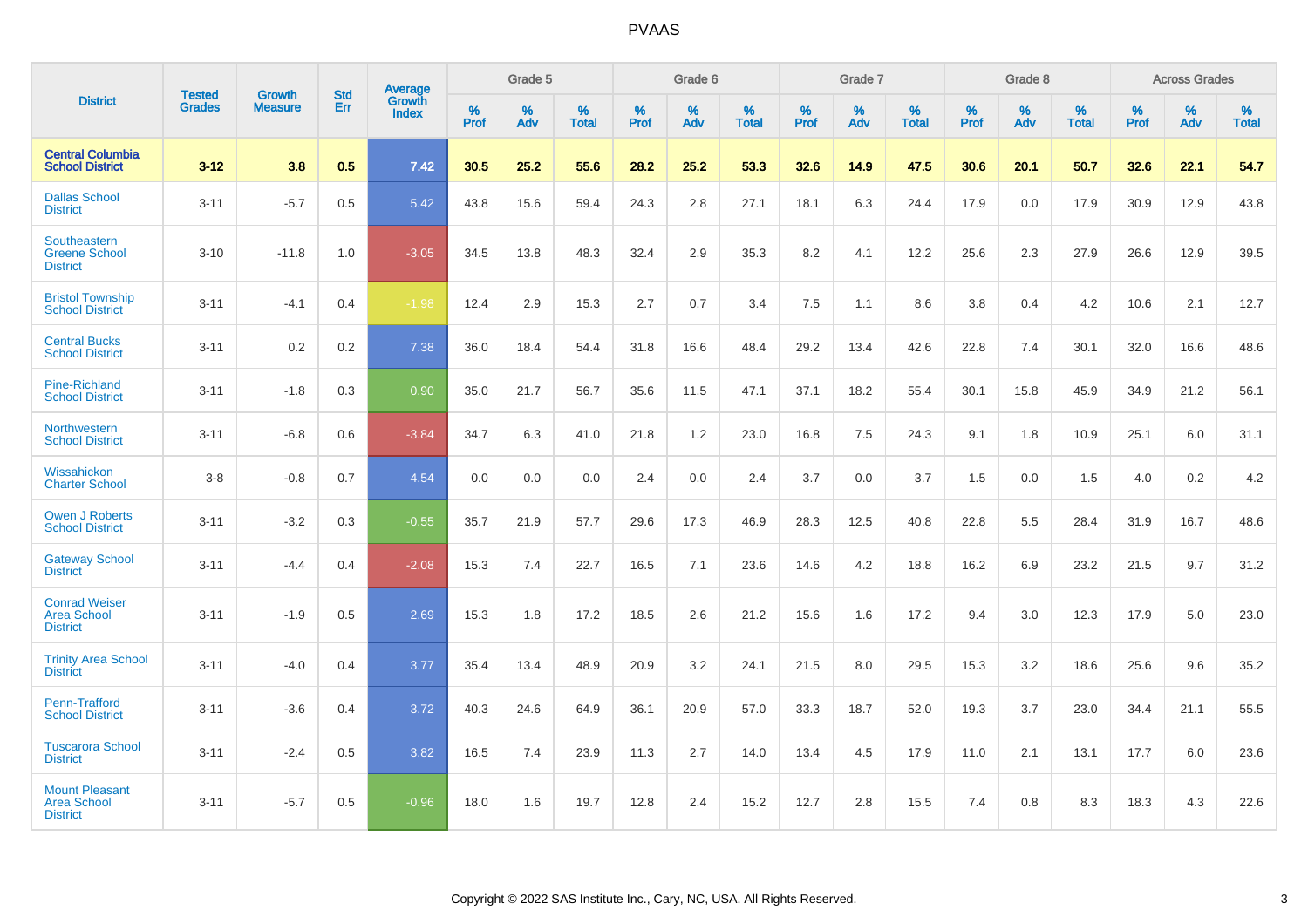|                                                                   |                                |                                 | <b>Std</b> | Average                       |           | Grade 5  |                   |           | Grade 6  |                   |           | Grade 7  |                   |           | Grade 8  |                   |           | <b>Across Grades</b> |                   |
|-------------------------------------------------------------------|--------------------------------|---------------------------------|------------|-------------------------------|-----------|----------|-------------------|-----------|----------|-------------------|-----------|----------|-------------------|-----------|----------|-------------------|-----------|----------------------|-------------------|
| <b>District</b>                                                   | <b>Tested</b><br><b>Grades</b> | <b>Growth</b><br><b>Measure</b> | Err        | <b>Growth</b><br><b>Index</b> | %<br>Prof | %<br>Adv | %<br><b>Total</b> | %<br>Prof | %<br>Adv | %<br><b>Total</b> | %<br>Prof | %<br>Adv | %<br><b>Total</b> | %<br>Prof | %<br>Adv | %<br><b>Total</b> | %<br>Prof | %<br>Adv             | %<br><b>Total</b> |
| <b>Central Columbia</b><br><b>School District</b>                 | $3 - 12$                       | 3.8                             | 0.5        | 7.42                          | 30.5      | 25.2     | 55.6              | 28.2      | 25.2     | 53.3              | 32.6      | 14.9     | 47.5              | 30.6      | 20.1     | 50.7              | 32.6      | 22.1                 | 54.7              |
| Penn-Delco School<br><b>District</b>                              | $3 - 11$                       | $-4.5$                          | 0.4        | $-1.99$                       | 31.7      | 11.9     | 43.6              | 20.2      | 6.6      | 26.8              | 22.0      | 6.8      | 28.8              | 10.9      | 1.6      | 12.5              | 25.2      | 8.0                  | 33.2              |
| <b>Ringgold School</b><br><b>District</b>                         | $3 - 11$                       | $-4.9$                          | 0.5        | $-3.96$                       | 13.5      | 1.8      | 15.3              | 5.7       | 0.0      | 5.7               | 8.3       | 1.2      | 9.5               | 6.4       | 0.5      | 6.9               | 12.7      | 1.7                  | 14.4              |
| <b>Springfield School</b><br><b>District</b>                      | $3 - 11$                       | $-3.6$                          | 0.4        | $-2.60$                       | 35.0      | 20.1     | 55.1              | 30.6      | 7.7      | 38.4              | 35.8      | 10.7     | 46.5              | 26.0      | 12.6     | 38.6              | 33.8      | 18.4                 | 52.2              |
| Penn Hills School<br><b>District</b>                              | $3 - 11$                       | $-4.0$                          | 0.5        | 1.96                          | 4.7       | 1.8      | 6.4               | 2.7       | 0.7      | 3.4               | 2.1       | 1.6      | 3.7               | 3.4       | 0.0      | 3.4               | 6.8       | 2.1                  | 8.9               |
| <b>Nazareth Area</b><br><b>School District</b>                    | $3 - 11$                       | $-2.2$                          | 0.4        | 3.03                          | 30.3      | 13.0     | 43.3              | 27.3      | 13.5     | 40.8              | 27.8      | 6.8      | 34.6              | 17.3      | 3.5      | 20.9              | 28.9      | 10.3                 | 39.2              |
| <b>Connellsville Area</b><br><b>School District</b>               | $3 - 11$                       | $-3.8$                          | 0.4        | $-0.77$                       | 19.0      | 7.5      | 26.5              | 10.8      | 3.6      | 14.3              | 9.5       | 2.4      | 11.9              | 9.4       | 2.2      | 11.6              | 15.5      | 4.5                  | 20.0              |
| <b>East Stroudsburg</b><br><b>Area School</b><br><b>District</b>  | $3 - 11$                       | $-4.6$                          | 0.5        | $-0.82$                       | 19.0      | 5.3      | 24.3              | 8.8       | 1.6      | 10.4              | 9.7       | 3.0      | 12.7              | 7.7       | 1.9      | 9.7               | 16.0      | 4.5                  | 20.5              |
| <b>Eastern Lebanon</b><br><b>County School</b><br><b>District</b> | $3 - 11$                       | $-3.3$                          | 0.5        | 2.09                          | 19.8      | 7.9      | 27.7              | 9.1       | 0.6      | 9.7               | 13.1      | 3.1      | 16.2              | 8.9       | 1.8      | 10.6              | 17.0      | 5.0                  | 22.0              |
| <b>Pottstown School</b><br><b>District</b>                        | $3 - 12$                       | $-5.0$                          | 0.5        | $-2.29$                       | 6.0       | 3.6      | 9.5               | 2.1       | 0.0      | 2.1               | 5.3       | 0.7      | 5.9               | 5.6       | 0.0      | 5.6               | 6.5       | 1.2                  | 7.7               |
| <b>Beaver Area</b><br><b>School District</b>                      | $3 - 10$                       | $-4.4$                          | 0.6        | 1.92                          | 36.2      | 23.8     | 60.0              | 37.3      | 28.8     | 66.1              | 22.6      | 13.0     | 35.6              | 17.1      | 7.2      | 24.3              | 29.2      | 25.6                 | 54.8              |
| <b>Greensburg Salem</b><br><b>School District</b>                 | $3 - 11$                       | $-3.8$                          | 0.5        | $-1.81$                       | 31.1      | 7.9      | 39.0              | 12.0      | 1.2      | 13.2              | 16.5      | 3.8      | 20.3              | 17.6      | 4.6      | 22.2              | 20.7      | 7.4                  | 28.2              |
| Susquehanna<br><b>Township School</b><br><b>District</b>          | $3 - 12$                       | $-3.4$                          | 0.5        | 0.05                          | 13.7      | 3.7      | 17.4              | 3.0       | 0.5      | 3.5               | 6.2       | 2.3      | 8.5               | 9.8       | 0.5      | 10.3              | 11.5      | 3.0                  | 14.4              |
| <b>York Suburban</b><br><b>School District</b>                    | $3 - 11$                       | $-1.0$                          | 0.5        | 6.95                          | 28.6      | 23.2     | 51.7              | 17.1      | 6.5      | 23.6              | 23.6      | 15.3     | 38.9              | 20.6      | 9.2      | 29.9              | 27.3      | 17.9                 | 45.3              |
| <b>Pleasant Valley</b><br><b>School District</b>                  | $3 - 11$                       | $-2.3$                          | 0.4        | 2.77                          | 20.4      | 6.2      | 26.6              | 17.4      | 2.3      | 19.7              | 23.2      | 3.5      | 26.8              | 8.3       | 3.2      | 11.5              | 20.4      | 5.0                  | 25.4              |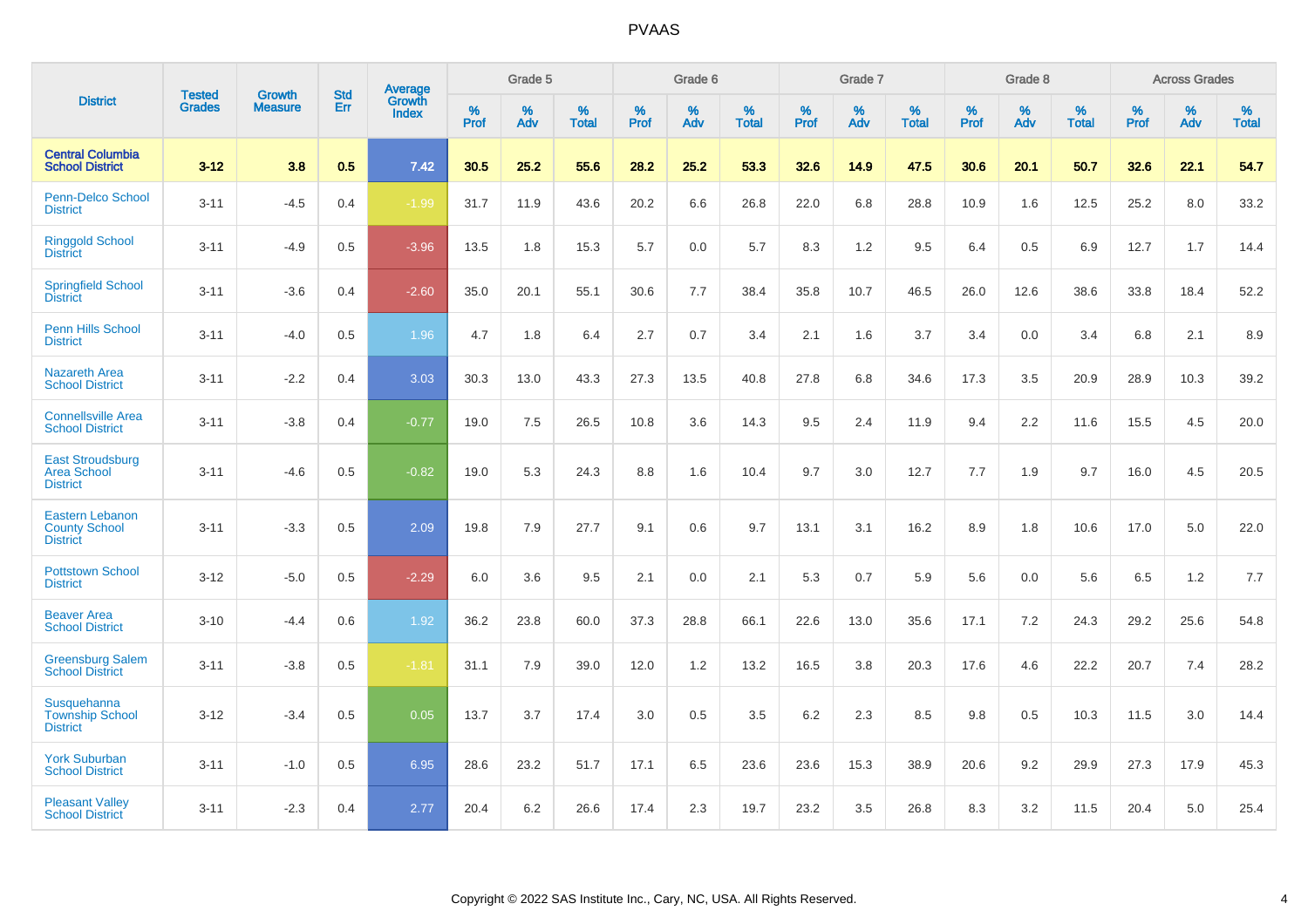|                                                             | <b>Tested</b> | <b>Growth</b>  | <b>Std</b> | Average                |              | Grade 5  |                   |              | Grade 6  |                   |              | Grade 7  |                   |              | Grade 8  |                   |              | <b>Across Grades</b> |                   |
|-------------------------------------------------------------|---------------|----------------|------------|------------------------|--------------|----------|-------------------|--------------|----------|-------------------|--------------|----------|-------------------|--------------|----------|-------------------|--------------|----------------------|-------------------|
| <b>District</b>                                             | <b>Grades</b> | <b>Measure</b> | Err        | Growth<br><b>Index</b> | $\%$<br>Prof | %<br>Adv | %<br><b>Total</b> | $\%$<br>Prof | %<br>Adv | %<br><b>Total</b> | $\%$<br>Prof | %<br>Adv | %<br><b>Total</b> | $\%$<br>Prof | %<br>Adv | %<br><b>Total</b> | $\%$<br>Prof | %<br>Adv             | %<br><b>Total</b> |
| <b>Central Columbia</b><br><b>School District</b>           | $3 - 12$      | 3.8            | 0.5        | 7.42                   | 30.5         | 25.2     | 55.6              | 28.2         | 25.2     | 53.3              | 32.6         | 14.9     | 47.5              | 30.6         | 20.1     | 50.7              | 32.6         | 22.1                 | 54.7              |
| <b>Crestwood School</b><br><b>District</b>                  | $3 - 11$      | $-2.8$         | 0.5        | 3.04                   | 19.1         | 5.6      | 24.7              | 24.3         | 7.7      | 32.0              | 21.0         | 8.7      | 29.7              | 19.0         | 6.6      | 25.6              | 23.4         | 8.3                  | 31.7              |
| <b>Pennsbury School</b><br><b>District</b>                  | $3 - 11$      | $-2.3$         | 0.3        | 0.78                   | 32.1         | 19.0     | 51.1              | 23.0         | 10.9     | 34.0              | 19.4         | 7.0      | 26.4              | 15.8         | 9.8      | 25.6              | 26.7         | 15.5                 | 42.2              |
| <b>Neshaminy School</b><br><b>District</b>                  | $3 - 11$      | $-0.6$         | 0.3        | 4.21                   | 26.6         | 8.4      | 35.0              | 18.4         | 3.5      | 21.9              | 21.1         | 6.5      | 27.6              | 17.0         | 5.4      | 22.4              | 24.8         | 10.8                 | 35.6              |
| <b>Plum Borough</b><br><b>School District</b>               | $3 - 11$      | $-3.1$         | 0.4        | 3.08                   | 34.5         | 8.4      | 42.9              | 32.3         | 19.5     | 51.8              | 22.5         | 13.0     | 35.5              | 17.6         | 4.3      | 21.9              | 28.8         | 15.8                 | 44.6              |
| Jefferson-Morgan<br><b>School District</b>                  | $3 - 10$      | $-0.4$         | 0.8        | 4.12                   | 7.1          | 1.4      | 8.6               | 23.6         | 0.0      | 23.6              | 10.9         | 3.6      | 14.6              | 24.4         | 2.2      | 26.7              | 17.1         | 4.8                  | 21.9              |
| <b>Tacony Academy</b><br><b>Charter School</b>              | $3 - 11$      | $-3.3$         | 0.8        | 3.79                   | 4.1          | 1.4      | 5.5               | 2.9          | 0.0      | 2.9               | 6.8          | 0.0      | 6.8               | 5.7          | 2.9      | 8.6               | 5.0          | 1.0                  | 6.0               |
| <b>Philadelphia City</b><br><b>School District</b>          | $3 - 12$      | $-0.5$         | 0.2        | 3.67                   | 8.4          | 4.9      | 13.3              | 9.6          | 3.1      | 12.7              | 10.6         | 4.5      | 15.1              | 5.0          | 4.4      | 9.4               | 9.8          | 5.2                  | 15.0              |
| <b>North Penn School</b><br><b>District</b>                 | $3 - 11$      | 0.9            | 0.2        | 9.59                   | 30.6         | 14.1     | 44.6              | 25.7         | 14.1     | 39.7              | 29.4         | 8.8      | 38.2              | 25.4         | 7.7      | 33.2              | 29.6         | 14.0                 | 43.7              |
| <b>Whitehall-Coplay</b><br><b>School District</b>           | $3 - 11$      | $-3.3$         | 0.4        | $-2.64$                | 23.4         | 6.6      | 30.0              | 12.7         | 1.9      | 14.7              | 11.1         | 2.5      | 13.6              | 10.5         | 3.2      | 13.7              | 18.5         | 4.9                  | 23.5              |
| Downingtown Area<br><b>School District</b>                  | $3 - 11$      | $-1.3$         | 0.3        | 5.44                   | 40.5         | 24.2     | 64.7              | 28.9         | 24.6     | 53.5              | 31.4         | 21.1     | 52.5              | 27.1         | 28.6     | 55.7              | 36.8         | 25.9                 | 62.7              |
| <b>Manheim</b><br><b>Township School</b><br><b>District</b> | $3 - 12$      | $-0.7$         | 0.3        | 6.38                   | 29.8         | 17.1     | 46.9              | 33.2         | 23.2     | 56.3              | 28.9         | 9.6      | 38.6              | 18.1         | 11.2     | 29.3              | 28.7         | 21.3                 | 49.9              |
| <b>Shippensburg Area</b><br><b>School District</b>          | $3 - 11$      | $-3.6$         | 0.4        | 1.09                   | 18.3         | 13.7     | 32.0              | 12.9         | 4.2      | 17.0              | 13.4         | 2.4      | 15.8              | 13.6         | 4.0      | 17.7              | 17.3         | 7.6                  | 24.9              |
| <b>Interboro School</b><br><b>District</b>                  | $3 - 12$      | $-3.0$         | 0.4        | 0.02                   | 13.5         | 2.2      | 15.8              | 11.8         | 2.4      | 14.2              | 14.4         | 3.4      | 17.8              | 10.7         | 2.1      | 12.8              | 16.4         | 3.1                  | 19.6              |
| <b>Burgettstown Area</b><br><b>School District</b>          | $3 - 11$      | $-6.3$         | 0.7        | $-3.35$                | 16.9         | 2.6      | 19.5              | 15.4         | 0.0      | 15.4              | 3.6          | 2.4      | 6.0               | 9.3          | 4.0      | 13.3              | 15.1         | 3.7                  | 18.9              |
| <b>Yough School</b><br><b>District</b>                      | $3 - 10$      | $-4.9$         | 0.6        | $-3.11$                | 19.1         | 5.3      | 24.4              | 17.8         | 5.2      | 23.0              | 16.5         | 1.0      | 17.5              | 6.6          | 0.8      | 7.4               | 19.1         | 4.3                  | 23.4              |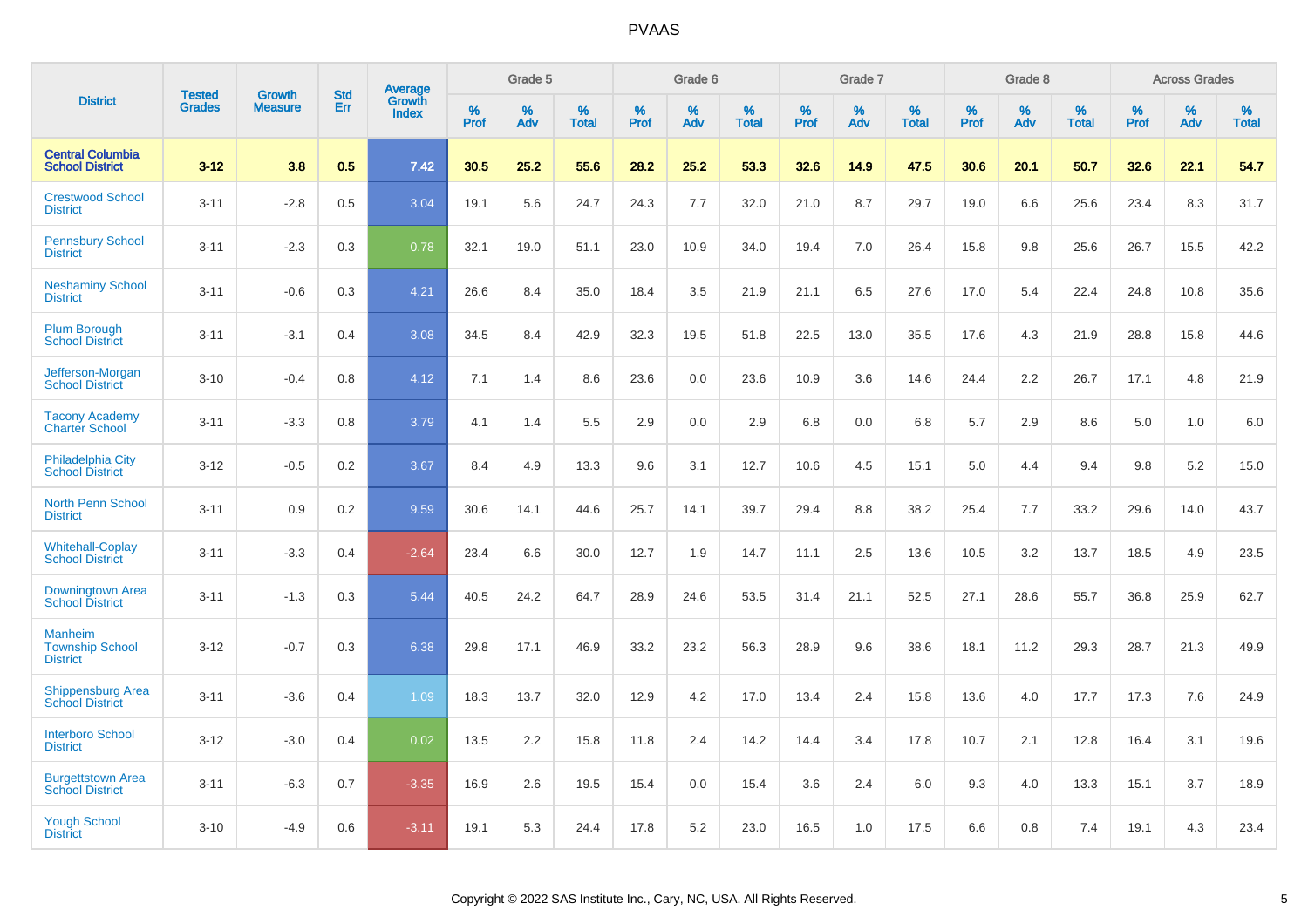|                                                        |                                |                                 | <b>Std</b> | Average                |                     | Grade 5  |                      |                     | Grade 6  |                      |              | Grade 7  |                      |                     | Grade 8  |                      |                     | <b>Across Grades</b> |                      |
|--------------------------------------------------------|--------------------------------|---------------------------------|------------|------------------------|---------------------|----------|----------------------|---------------------|----------|----------------------|--------------|----------|----------------------|---------------------|----------|----------------------|---------------------|----------------------|----------------------|
| <b>District</b>                                        | <b>Tested</b><br><b>Grades</b> | <b>Growth</b><br><b>Measure</b> | <b>Err</b> | Growth<br><b>Index</b> | $\%$<br><b>Prof</b> | %<br>Adv | $\%$<br><b>Total</b> | $\%$<br><b>Prof</b> | %<br>Adv | $\%$<br><b>Total</b> | $\%$<br>Prof | %<br>Adv | $\%$<br><b>Total</b> | $\%$<br><b>Prof</b> | %<br>Adv | $\%$<br><b>Total</b> | $\%$<br><b>Prof</b> | $\%$<br>Adv          | $\%$<br><b>Total</b> |
| <b>Central Columbia</b><br><b>School District</b>      | $3 - 12$                       | 3.8                             | 0.5        | 7.42                   | 30.5                | 25.2     | 55.6                 | 28.2                | 25.2     | 53.3                 | 32.6         | 14.9     | 47.5                 | 30.6                | 20.1     | 50.7                 | 32.6                | 22.1                 | 54.7                 |
| Phoenixville Area<br><b>School District</b>            | $3 - 11$                       | $-3.6$                          | 0.4        | 4.13                   | 37.1                | 16.7     | 53.8                 | 17.6                | 8.6      | 26.1                 | 18.6         | 3.8      | 22.5                 | 13.4                | 3.6      | 17.0                 | 25.5                | 11.8                 | 37.3                 |
| Philipsburg-<br>Osceola Area<br><b>School District</b> | $3 - 11$                       | $-4.9$                          | 0.6        | 0.04                   | 35.5                | 10.5     | 46.0                 | 27.8                | 7.4      | 35.2                 | 23.0         | 3.2      | 26.2                 | 15.6                | 5.2      | 20.8                 | 27.5                | 12.4                 | 40.0                 |
| <b>Blackhawk School</b><br><b>District</b>             | $3 - 11$                       | $-1.6$                          | 0.5        | 4.57                   | 38.0                | 8.8      | 46.7                 | 28.3                | 8.8      | 37.1                 | 27.3         | 7.4      | 34.8                 | 13.5                | 1.7      | 15.2                 | 28.7                | 9.2                  | 37.8                 |
| <b>Riverview School</b><br><b>District</b>             | $3 - 11$                       | $-6.6$                          | 0.8        | $-0.07$                | 28.8                | 5.8      | 34.6                 | 29.9                | 9.1      | 39.0                 | 21.7         | 3.3      | 25.0                 | 12.7                | 5.1      | 17.7                 | 25.8                | 15.0                 | 40.8                 |
| <b>Laurel Highlands</b><br><b>School District</b>      | $3 - 11$                       | $-4.3$                          | 0.5        | $-1.98$                | 13.3                | 5.7      | 19.0                 | 9.7                 | 7.1      | 16.8                 | 11.0         | 3.9      | 15.0                 | 12.6                | 4.8      | 17.5                 | 17.1                | 7.0                  | 24.1                 |
| <b>North Hills School</b><br><b>District</b>           | $3 - 11$                       | $-3.1$                          | 0.4        | $-1.31$                | 34.1                | 14.0     | 48.1                 | 30.1                | 11.4     | 41.5                 | 28.1         | 11.5     | 39.6                 | 21.9                | 9.6      | 31.5                 | 30.4                | 13.8                 | 44.2                 |
| <b>Hopewell Area</b><br><b>School District</b>         | $3 - 11$                       | $-1.6$                          | 0.5        | 4.04                   | 31.1                | 8.2      | 39.3                 | 28.6                | 11.8     | 40.3                 | 18.7         | 4.5      | 23.1                 | 12.5                | 2.5      | 15.0                 | 23.5                | 8.4                  | 32.0                 |
| <b>Governor Mifflin</b><br><b>School District</b>      | $3 - 11$                       | $-1.6$                          | 0.4        | 2.23                   | 20.4                | 9.3      | 29.6                 | 18.8                | 4.8      | 23.6                 | 20.6         | 3.2      | 23.7                 | 11.2                | 2.2      | 13.4                 | 20.0                | 7.5                  | 27.4                 |
| <b>Bethlehem-Center</b><br><b>School District</b>      | $3 - 10$                       | $-6.4$                          | 0.7        | $-0.87$                | 5.6                 | 1.4      | 6.9                  | 0.0                 | 0.0      | 0.0                  | 4.0          | 0.0      | 4.0                  | 3.2                 | 1.6      | 4.8                  | 9.6                 | 3.9                  | 13.6                 |
| <b>West Chester Area</b><br><b>School District</b>     | $3 - 11$                       | $-1.3$                          | 0.3        | 6.72                   | 35.0                | 18.9     | 53.9                 | 29.1                | 9.5      | 38.7                 | 26.7         | 11.1     | 37.8                 | 22.1                | 13.0     | 35.1                 | 32.0                | 17.9                 | 49.8                 |
| <b>Central Dauphin</b><br><b>School District</b>       | $3 - 11$                       | $-0.5$                          | 0.2        | 4.10                   | 22.0                | 11.6     | 33.6                 | 14.9                | 2.6      | 17.4                 | 14.8         | 7.0      | 21.8                 | 12.5                | 4.2      | 16.7                 | 19.3                | 7.8                  | 27.1                 |
| <b>Central Valley</b><br><b>School District</b>        | $3 - 10$                       | $-3.2$                          | 0.5        | 2.71                   | 24.6                | 4.9      | 29.6                 | 22.1                | 2.2      | 24.3                 | 20.3         | 7.2      | 27.4                 | 20.4                | 8.0      | 28.5                 | 26.6                | 9.0                  | 35.6                 |
| <b>Norristown Area</b><br><b>School District</b>       | $3 - 12$                       | $-2.3$                          | 0.4        | 0.04                   | 10.2                | 0.6      | 10.8                 | 9.0                 | 1.1      | 10.0                 | 9.3          | 1.3      | 10.7                 | 7.4                 | 3.0      | 10.4                 | 11.0                | 1.9                  | 13.0                 |
| Northern Lebanon<br><b>School District</b>             | $3 - 11$                       | $-3.8$                          | 0.5        | $-1.80$                | 30.5                | 8.6      | 39.1                 | 12.8                | 0.8      | 13.6                 | 8.1          | 2.7      | 10.8                 | 7.2                 | 0.6      | 7.8                  | 19.9                | 7.9                  | 27.9                 |
| Renaissance<br><b>Academy Charter</b><br>School        | $3 - 11$                       | $-5.7$                          | 0.7        | $-3.32$                | 16.7                | 11.1     | 27.8                 | 19.2                | 4.1      | 23.3                 | 20.0         | 1.3      | 21.3                 | 10.1                | 7.2      | 17.4                 | 18.7                | 5.7                  | 24.4                 |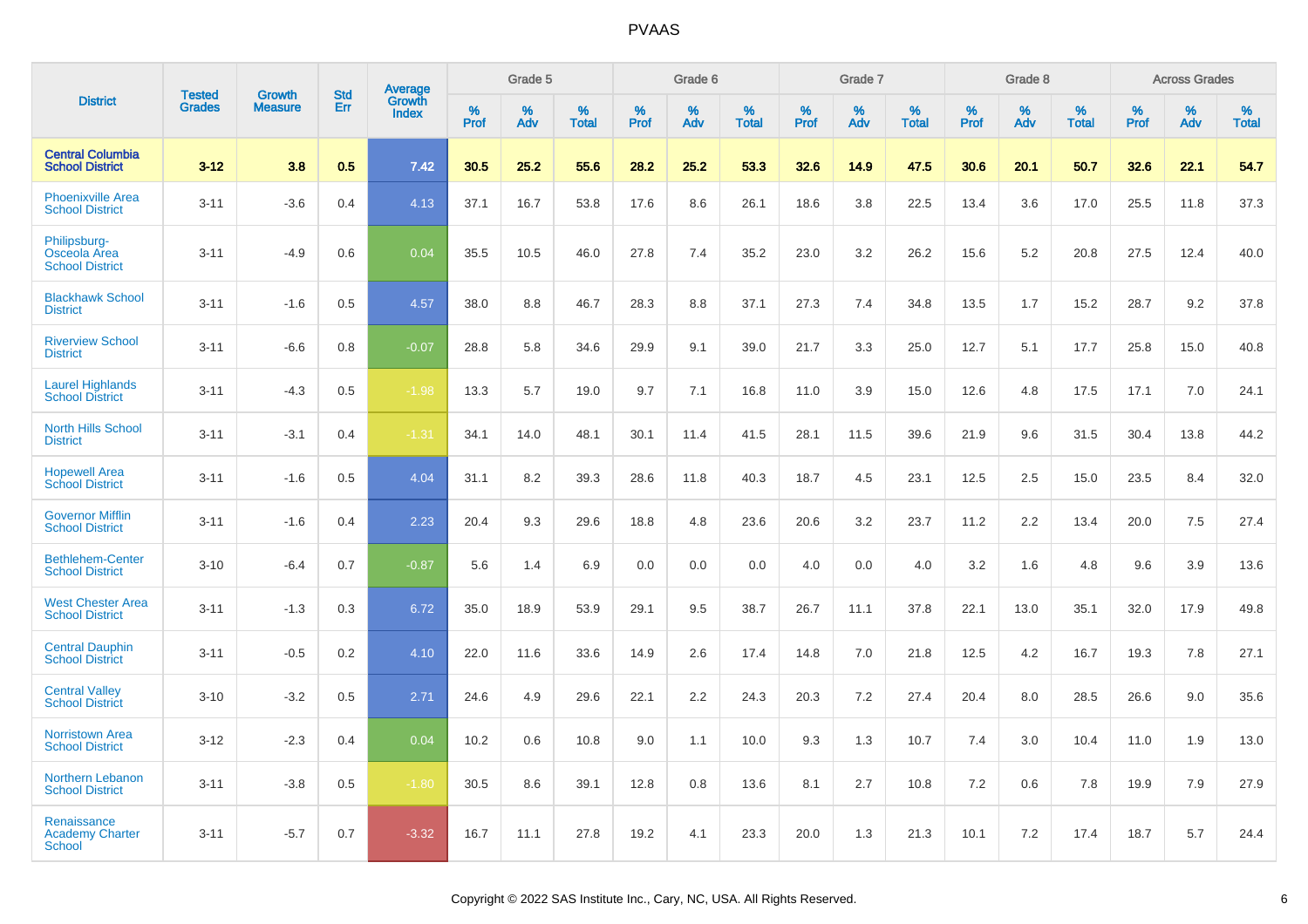|                                                      |                                |                                 | <b>Std</b> | Average                |           | Grade 5  |                   |           | Grade 6  |                   |              | Grade 7  |                   |           | Grade 8  |                   |           | <b>Across Grades</b> |            |
|------------------------------------------------------|--------------------------------|---------------------------------|------------|------------------------|-----------|----------|-------------------|-----------|----------|-------------------|--------------|----------|-------------------|-----------|----------|-------------------|-----------|----------------------|------------|
| <b>District</b>                                      | <b>Tested</b><br><b>Grades</b> | <b>Growth</b><br><b>Measure</b> | Err        | Growth<br><b>Index</b> | %<br>Prof | %<br>Adv | %<br><b>Total</b> | %<br>Prof | %<br>Adv | %<br><b>Total</b> | $\%$<br>Prof | %<br>Adv | %<br><b>Total</b> | %<br>Prof | %<br>Adv | %<br><b>Total</b> | %<br>Prof | %<br>Adv             | %<br>Total |
| <b>Central Columbia</b><br><b>School District</b>    | $3 - 12$                       | 3.8                             | 0.5        | 7.42                   | 30.5      | 25.2     | 55.6              | 28.2      | 25.2     | 53.3              | 32.6         | 14.9     | 47.5              | 30.6      | 20.1     | 50.7              | 32.6      | 22.1                 | 54.7       |
| Mt Lebanon<br><b>School District</b>                 | $3 - 11$                       | $-2.1$                          | 0.4        | 4.72                   | 39.7      | 34.6     | 74.3              | 42.0      | 15.7     | 57.7              | 32.6         | 20.7     | 53.3              | 31.6      | 17.4     | 49.1              | 36.2      | 29.4                 | 65.5       |
| <b>Chartiers Valley</b><br><b>School District</b>    | $3 - 11$                       | $-2.3$                          | 0.4        | 1.51                   | 33.8      | 14.7     | 48.5              | 16.8      | 5.3      | 22.1              | 15.6         | 7.4      | 22.9              | 10.8      | 4.2      | 15.1              | 23.4      | 11.6                 | 35.0       |
| <b>Ridley School</b><br><b>District</b>              | $3 - 12$                       | $-1.6$                          | 0.3        | 0.71                   | 24.4      | 10.9     | 35.3              | 16.6      | 2.2      | 18.8              | 11.2         | 6.6      | 17.8              | 12.6      | 6.5      | 19.1              | 19.6      | 9.1                  | 28.7       |
| <b>Council Rock</b><br><b>School District</b>        | $3 - 11$                       | $-0.6$                          | 0.2        | 4.05                   | 30.5      | 16.8     | 47.3              | 33.6      | 14.1     | 47.6              | 27.3         | 16.1     | 43.4              | 21.3      | 13.1     | 34.4              | 31.0      | 18.6                 | 49.7       |
| <b>Tri-Valley School</b><br><b>District</b>          | $3 - 10$                       | $-6.5$                          | 0.8        | $-1.14$                | 13.2      | 2.4      | 15.7              | 13.2      | 0.0      | 13.2              | 7.3          | 0.0      | 7.3               | 2.4       | 7.3      | 9.8               | 15.8      | 3.7                  | 19.4       |
| <b>School Lane</b><br><b>Charter School</b>          | $3 - 11$                       | $-4.8$                          | 0.7        | 0.49                   | 26.9      | 7.5      | 34.3              | 11.9      | 1.7      | 13.6              | 7.0          | 2.8      | 9.9               | 18.8      | 3.1      | 21.9              | 21.0      | 6.5                  | 27.5       |
| Octorara Area<br><b>School District</b>              | $3 - 11$                       | $-2.8$                          | 0.6        | 1.31                   | 25.9      | 6.5      | 32.4              | 17.5      | 4.2      | 21.7              | 13.9         | 0.0      | 13.9              | 10.2      | 0.0      | 10.2              | 21.2      | 4.1                  | 25.4       |
| <b>Pottsgrove School</b><br><b>District</b>          | $3 - 11$                       | $-3.5$                          | 0.4        | $-0.89$                | 27.2      | 6.5      | 33.7              | 10.2      | 5.4      | 15.6              | 21.6         | 4.1      | 25.7              | 9.8       | 1.6      | 11.4              | 19.2      | 4.4                  | 23.5       |
| <b>Wilson School</b><br><b>District</b>              | $3 - 12$                       | $-3.7$                          | 0.5        | $-3.10$                | 27.9      | 12.6     | 40.5              | 24.6      | 4.2      | 28.8              | 19.9         | 7.0      | 26.9              | 13.0      | 9.8      | 22.8              | 28.3      | 14.3                 | 42.6       |
| <b>Marple Newtown</b><br><b>School District</b>      | $3 - 11$                       | $-3.4$                          | 0.4        | $-1.81$                | 36.2      | 21.4     | 57.6              | 31.7      | 20.2     | 51.9              | 27.1         | 8.3      | 35.4              | 20.5      | 6.0      | 26.5              | 32.9      | 20.2                 | 53.1       |
| <b>Morrisville Borough</b><br><b>School District</b> | $3 - 11$                       | $-6.7$                          | 0.9        | $-1.42$                | 9.8       | 0.0      | 9.8               | 1.9       | 0.0      | 1.9               | 3.9          | 0.0      | 3.9               | 0.0       | 0.0      | 0.0               | 5.1       | 0.6                  | 5.7        |
| <b>Charleroi School</b><br><b>District</b>           | $3 - 11$                       | $-4.8$                          | 0.6        | 2.44                   | 10.8      | 1.0      | 11.8              | 13.1      | 0.0      | 13.1              | 8.5          | 3.8      | 12.3              | 11.6      | 1.0      | 12.6              | 12.5      | 2.4                  | 14.9       |
| <b>Carmichaels Area</b><br><b>School District</b>    | $3 - 10$                       | $-5.5$                          | 0.7        | 1.91                   | 13.8      | 1.2      | 15.0              | 1.5       | 0.0      | 1.5               | 3.0          | 3.0      | 6.0               | 6.8       | 0.0      | 6.8               | 11.3      | 2.2                  | 13.4       |
| <b>Berwick Area</b><br><b>School District</b>        | $3 - 11$                       | $-3.7$                          | 0.5        | $-0.18$                | 17.8      | 6.3      | 24.1              | 18.3      | 3.0      | 21.3              | 16.8         | 3.2      | 20.0              | 12.0      | 2.0      | 14.0              | 20.4      | 9.0                  | 29.4       |
| <b>Tyrone Area</b><br><b>School District</b>         | $3 - 12$                       | $-0.7$                          | 0.5        | 4.35                   | 18.0      | 3.8      | 21.8              | 12.4      | 4.6      | 17.0              | 18.0         | 2.5      | 20.5              | 12.4      | 5.3      | 17.7              | 20.5      | 8.1                  | 28.6       |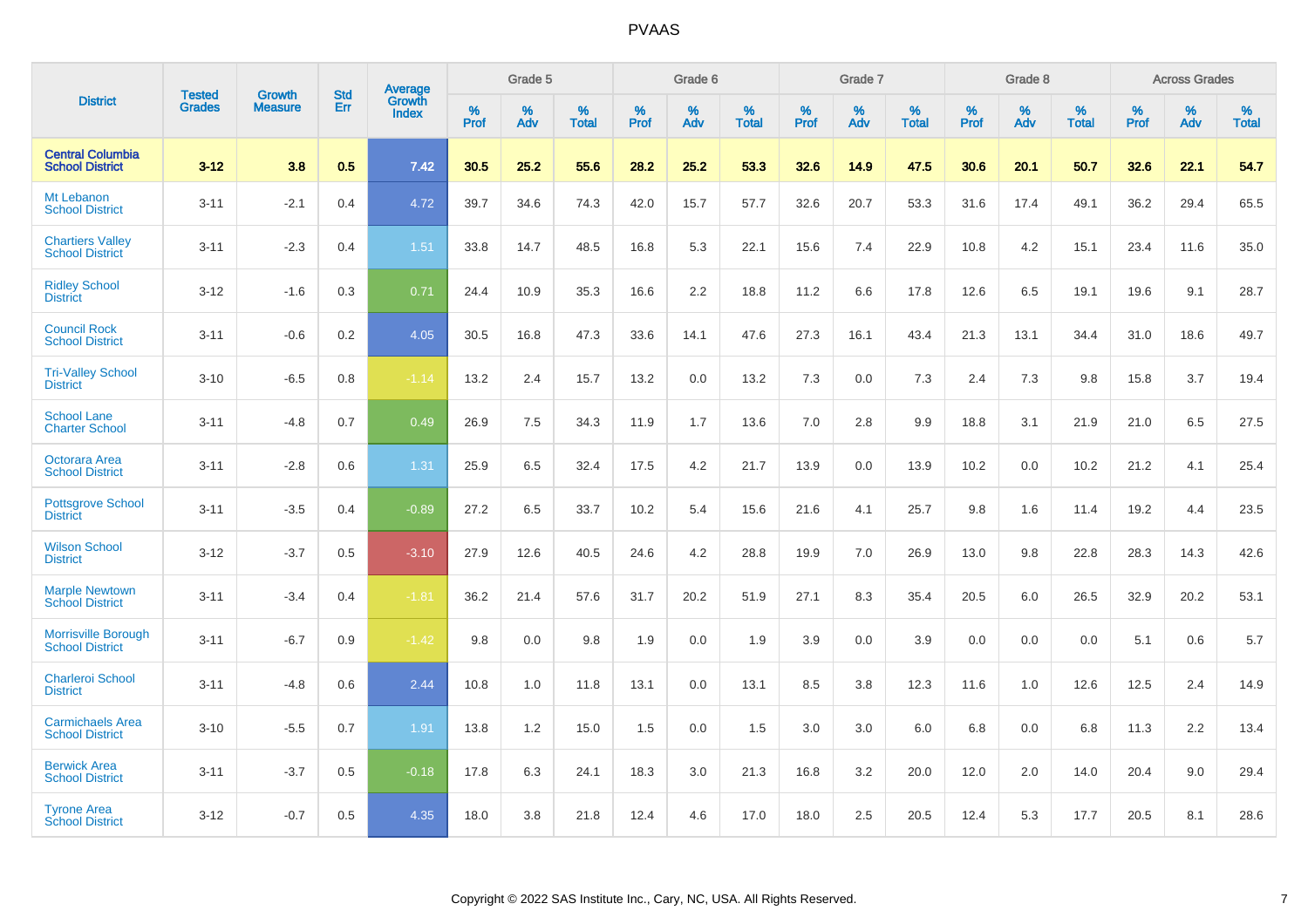|                                                                            | <b>Tested</b> |                                 | <b>Std</b> | Average                |              | Grade 5  |                   |              | Grade 6  |                   |              | Grade 7  |                   |              | Grade 8  |                   |              | <b>Across Grades</b> |                   |
|----------------------------------------------------------------------------|---------------|---------------------------------|------------|------------------------|--------------|----------|-------------------|--------------|----------|-------------------|--------------|----------|-------------------|--------------|----------|-------------------|--------------|----------------------|-------------------|
| <b>District</b>                                                            | <b>Grades</b> | <b>Growth</b><br><b>Measure</b> | Err        | Growth<br><b>Index</b> | $\%$<br>Prof | %<br>Adv | %<br><b>Total</b> | $\%$<br>Prof | %<br>Adv | %<br><b>Total</b> | $\%$<br>Prof | %<br>Adv | %<br><b>Total</b> | $\%$<br>Prof | %<br>Adv | %<br><b>Total</b> | $\%$<br>Prof | %<br>Adv             | %<br><b>Total</b> |
| <b>Central Columbia</b><br><b>School District</b>                          | $3 - 12$      | 3.8                             | 0.5        | 7.42                   | 30.5         | 25.2     | 55.6              | 28.2         | 25.2     | 53.3              | 32.6         | 14.9     | 47.5              | 30.6         | 20.1     | 50.7              | 32.6         | 22.1                 | 54.7              |
| <b>Maritime Academy</b><br><b>Charter School</b>                           | $3 - 10$      | $-3.7$                          | 0.6        | 1.10                   | 3.5          | 1.2      | 4.7               | 1.2          | 3.6      | 4.8               | 7.9          | 5.6      | 13.5              | 3.3          | 0.0      | 3.3               | 4.6          | 2.1                  | 6.7               |
| <b>Uniontown Area</b><br><b>School District</b>                            | $3 - 11$      | $-4.0$                          | 0.6        | $-0.51$                | 17.1         | 3.8      | 21.0              | 18.7         | 3.7      | 22.4              | 6.5          | 0.9      | 7.5               | 0.0          | 0.0      | 0.0               | 15.0         | 4.4                  | 19.3              |
| <b>Souderton Area</b><br><b>School District</b>                            | $3 - 11$      | 0.8                             | 0.3        | 7.15                   | 35.8         | 26.1     | 61.9              | 29.8         | 8.6      | 38.4              | 30.6         | 10.4     | 41.0              | 24.3         | 4.2      | 28.5              | 30.8         | 18.3                 | 49.1              |
| <b>Erie City School</b><br><b>District</b>                                 | $3 - 12$      | $-1.7$                          | 0.3        | 1.03                   | 7.6          | 2.4      | 10.0              | 2.9          | 0.5      | 3.4               | 5.9          | 1.6      | 7.4               | 5.2          | 0.3      | 5.5               | 6.4          | 1.4                  | 7.8               |
| <b>Clearfield Area</b><br><b>School District</b>                           | $3 - 10$      | $-3.9$                          | 0.5        | $-2.41$                | 16.5         | 3.3      | 19.8              | 4.7          | 1.6      | 6.3               | 9.3          | 0.8      | 10.1              | 6.3          | 3.5      | 9.8               | 12.1         | 2.5                  | 14.6              |
| <b>Chester Charter</b><br><b>Scholars Academy</b><br><b>Charter School</b> | $3 - 12$      | $-3.3$                          | 0.8        | 2.00                   | 0.0          | 0.0      | 0.0               | 2.1          | 0.0      | 2.1               | 6.2          | 0.0      | 6.2               | 0.0          | 0.0      | 0.0               | 1.8          | 0.4                  | 2.2               |
| <b>Hampton Township</b><br><b>School District</b>                          | $3 - 11$      | 0.5                             | 0.4        | 5.96                   | 33.5         | 35.2     | 68.7              | 30.6         | 12.9     | 43.6              | 33.3         | 26.9     | 60.2              | 33.0         | 21.4     | 54.3              | 33.4         | 29.9                 | 63.3              |
| <b>Boyertown Area</b><br><b>School District</b>                            | $3 - 11$      | $-2.5$                          | 0.3        | 1.59                   | 29.0         | 8.5      | 37.4              | 24.6         | 4.6      | 29.2              | 28.2         | 14.4     | 42.6              | 24.8         | 6.0      | 30.8              | 29.1         | 9.0                  | 38.2              |
| <b>Brentwood</b><br><b>Borough School</b><br><b>District</b>               | $3 - 11$      | $-2.3$                          | 0.7        | 3.94                   | 25.6         | 4.6      | 30.2              | 8.5          | 2.4      | 11.0              | 9.2          | 0.0      | 9.2               | 19.4         | 1.4      | 20.8              | 19.6         | 5.3                  | 24.9              |
| <b>Scranton School</b><br><b>District</b>                                  | $3 - 12$      | $-3.3$                          | 0.5        | $-1.47$                | 10.4         | 0.8      | 11.2              | 2.1          | 1.3      | 3.4               | 3.7          | 1.1      | 4.8               | 3.4          | 2.3      | 5.7               | 7.0          | 1.7                  | 8.6               |
| <b>Colonial School</b><br><b>District</b>                                  | $3 - 11$      | $-0.9$                          | 0.3        | 2.48                   | 32.7         | 27.3     | 60.0              | 35.6         | 15.3     | 50.9              | 29.4         | 16.8     | 46.2              | 21.2         | 15.0     | 36.2              | 31.5         | 21.3                 | 52.8              |
| <b>Reynolds School</b><br><b>District</b>                                  | $3 - 10$      | $-3.3$                          | 0.8        | 0.34                   | 13.0         | 1.4      | 14.5              | 18.2         | 1.3      | 19.5              | 14.0         | 10.0     | 24.0              | 11.8         | 1.5      | 13.2              | 15.2         | 2.8                  | 18.0              |
| <b>Ligonier Valley</b><br><b>School District</b>                           | $3 - 11$      | $-3.6$                          | 0.7        | 1.35                   | 14.6         | 3.7      | 18.3              | 16.5         | 0.0      | 16.5              | 12.3         | 0.0      | 12.3              | 6.9          | 0.0      | 6.9               | 17.2         | 2.9                  | 20.0              |
| <b>North Pocono</b><br><b>School District</b>                              | $3 - 11$      | $-3.6$                          | 0.6        | 0.08                   | 34.1         | 6.2      | 40.3              | 12.8         | 1.8      | 14.7              | 24.2         | 8.3      | 32.5              | 19.3         | 7.9      | 27.2              | 27.9         | 10.4                 | 38.3              |
| <b>Lower Dauphin</b><br><b>School District</b>                             | $3 - 11$      | $-1.8$                          | 0.4        | 2.03                   | 29.8         | 22.8     | 52.6              | 23.7         | 4.8      | 28.5              | 22.0         | 6.4      | 28.4              | 18.6         | 9.5      | 28.0              | 25.6         | 14.4                 | 39.9              |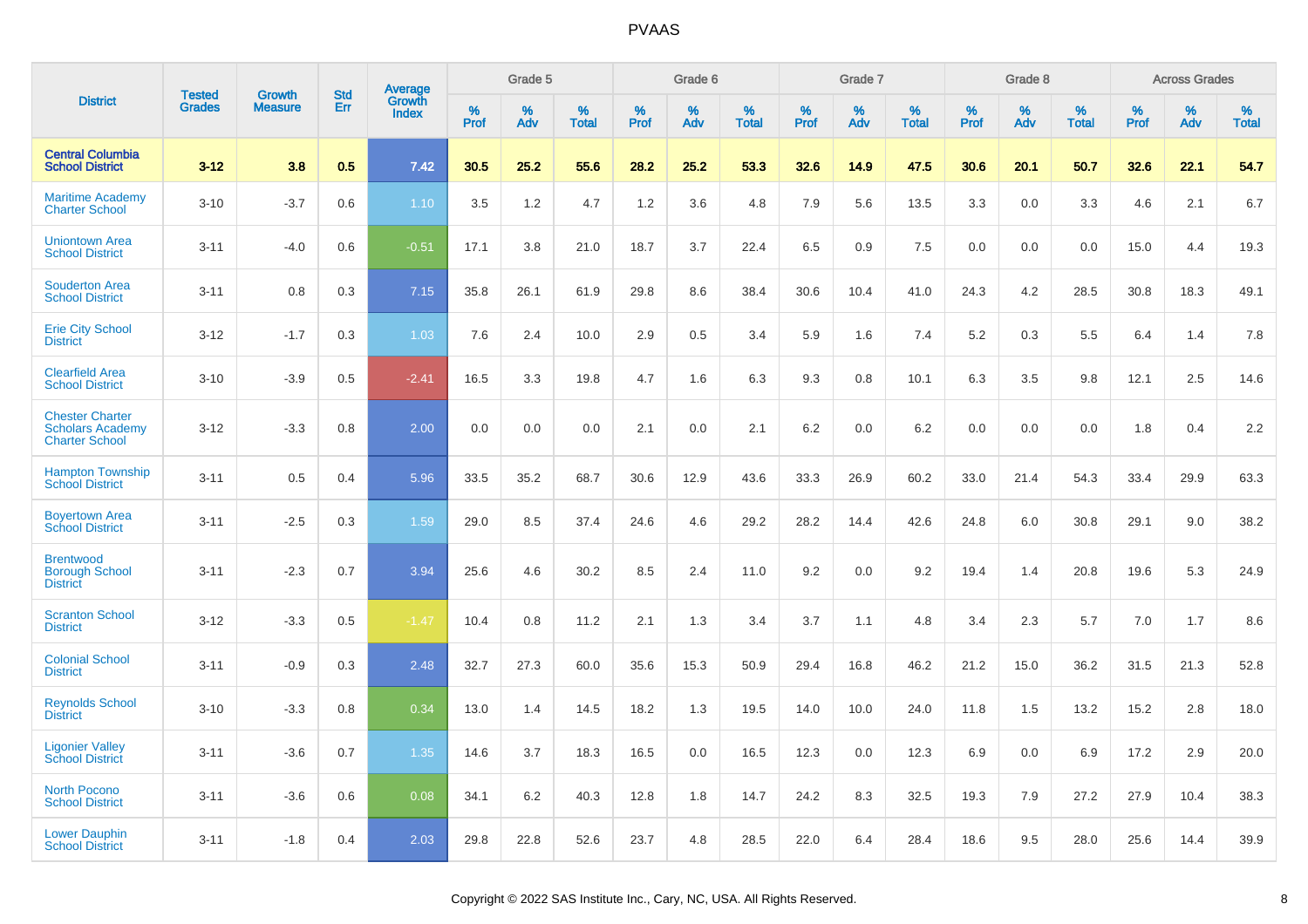|                                                              |                                |                                 | <b>Std</b> | Average         |           | Grade 5  |                   |           | Grade 6  |                   |           | Grade 7  |                      |           | Grade 8  |                   |           | <b>Across Grades</b> |                   |
|--------------------------------------------------------------|--------------------------------|---------------------------------|------------|-----------------|-----------|----------|-------------------|-----------|----------|-------------------|-----------|----------|----------------------|-----------|----------|-------------------|-----------|----------------------|-------------------|
| <b>District</b>                                              | <b>Tested</b><br><b>Grades</b> | <b>Growth</b><br><b>Measure</b> | Err        | Growth<br>Index | %<br>Prof | %<br>Adv | %<br><b>Total</b> | %<br>Prof | %<br>Adv | %<br><b>Total</b> | %<br>Prof | %<br>Adv | $\%$<br><b>Total</b> | %<br>Prof | %<br>Adv | %<br><b>Total</b> | %<br>Prof | %<br>Adv             | %<br><b>Total</b> |
| <b>Central Columbia</b><br><b>School District</b>            | $3 - 12$                       | 3.8                             | 0.5        | 7.42            | 30.5      | 25.2     | 55.6              | 28.2      | 25.2     | 53.3              | 32.6      | 14.9     | 47.5                 | 30.6      | 20.1     | 50.7              | 32.6      | 22.1                 | 54.7              |
| <b>Oil City Area</b><br><b>School District</b>               | $3 - 11$                       | $-3.7$                          | 0.5        | 0.74            | 15.5      | 2.8      | 18.3              | 7.9       | 0.8      | 8.7               | 10.2      | 2.4      | 12.6                 | 3.8       | 0.0      | 3.8               | 13.2      | 2.5                  | 15.8              |
| <b>Arts Academy</b><br><b>Charter School</b>                 | $5 - 8$                        | $-7.7$                          | 1.1        | $-2.90$         | 7.7       | 0.0      | 7.7               | 2.4       | 0.0      | 2.4               | 8.3       | 0.0      | 8.3                  | 0.0       | 0.0      | 0.0               | 4.4       | 0.0                  | 4.4               |
| <b>Derry Area School</b><br><b>District</b>                  | $3 - 11$                       | $-0.6$                          | 0.6        | 4.16            | 21.3      | 14.8     | 36.1              | 32.5      | 13.0     | 45.5              | 11.9      | 6.8      | 18.6                 | 10.2      | 6.5      | 16.7              | 23.2      | 13.2                 | 36.4              |
| <b>Wyomissing Area</b><br><b>School District</b>             | $3 - 12$                       | $-3.5$                          | 0.6        | 1.22            | 32.2      | 13.6     | 45.8              | 30.0      | 7.3      | 37.3              | 12.3      | 6.6      | 18.8                 | 13.6      | 6.4      | 20.0              | 25.7      | 12.9                 | 38.6              |
| Southmoreland<br><b>School District</b>                      | $3 - 11$                       | $-3.6$                          | 0.6        | 3.41            | 12.6      | 4.2      | 16.8              | 15.6      | 3.7      | 19.3              | 11.1      | 2.8      | 13.9                 | 10.5      | 1.0      | 11.4              | 17.8      | 4.1                  | 21.9              |
| <b>Moon Area School</b><br><b>District</b>                   | $3 - 11$                       | $-2.5$                          | 0.4        | $-1.68$         | 32.1      | 15.8     | 48.0              | 26.9      | 9.1      | 36.0              | 28.0      | 11.5     | 39.4                 | 20.6      | 10.9     | 31.5              | 29.3      | 16.9                 | 46.2              |
| <b>Alliance For</b><br><b>Progress Charter</b><br>School     | $3 - 8$                        | $-5.0$                          | 1.1        | 2.70            | 0.0       | 0.0      | 0.0               | 0.0       | 0.0      | 0.0               | 0.0       | 0.0      | 0.0                  | 0.0       | 0.0      | 0.0               | 0.6       | 0.0                  | 0.6               |
| <b>Daniel Boone Area</b><br><b>School District</b>           | $3 - 12$                       | $-1.1$                          | 0.5        | 3.78            | 27.2      | 11.1     | 38.3              | 28.7      | 6.6      | 35.4              | 18.6      | 7.8      | 26.4                 | 13.8      | 2.4      | 16.2              | 25.4      | 7.1                  | 32.4              |
| <b>Danville Area</b><br><b>School District</b>               | $3 - 11$                       | 1.2                             | 0.5        | 7.01            | 33.8      | 25.6     | 59.4              | 26.4      | 8.3      | 34.7              | 24.5      | 14.6     | 39.1                 | 19.6      | 9.8      | 29.4              | 27.8      | 17.7                 | 45.5              |
| Chambersburg<br><b>Area School</b><br><b>District</b>        | $3 - 11$                       | $-1.4$                          | 0.3        | 3.43            | 20.2      | 6.3      | 26.5              | 14.1      | 3.8      | 17.9              | 15.1      | 4.9      | 20.0                 | 11.2      | 4.5      | 15.7              | 16.9      | 5.3                  | 22.3              |
| <b>Keystone Oaks</b><br><b>School District</b>               | $3 - 11$                       | $-3.0$                          | 0.6        | 0.82            | 26.0      | 20.3     | 46.3              | 19.5      | 11.5     | 31.0              | 19.5      | 10.6     | 30.1                 | 17.5      | 12.3     | 29.8              | 25.2      | 15.8                 | 41.0              |
| East Pennsboro<br><b>Area School</b><br><b>District</b>      | $3 - 11$                       | $-2.6$                          | 0.5        | 1.39            | 24.8      | 3.0      | 27.8              | 9.9       | 3.7      | 13.7              | 11.8      | 2.4      | 14.1                 | 10.3      | 4.2      | 14.6              | 18.3      | 6.2                  | 24.5              |
| Columbia Borough<br><b>School District</b>                   | $3 - 12$                       | $-4.8$                          | 0.7        | $-0.49$         | 15.1      | 1.4      | 16.4              | 1.4       | 0.0      | 1.4               | 6.2       | 1.5      | 7.7                  | 0.0       | 0.0      | 0.0               | 8.7       | 1.4                  | 10.0              |
| <b>Bensalem</b><br><b>Township School</b><br><b>District</b> | $3 - 11$                       | $-2.0$                          | 0.3        | 0.26            | 9.4       | 4.3      | 13.7              | 13.0      | 2.3      | 15.3              | 9.8       | 4.6      | 14.3                 | 8.2       | 1.9      | 10.1              | 12.0      | 3.5                  | 15.5              |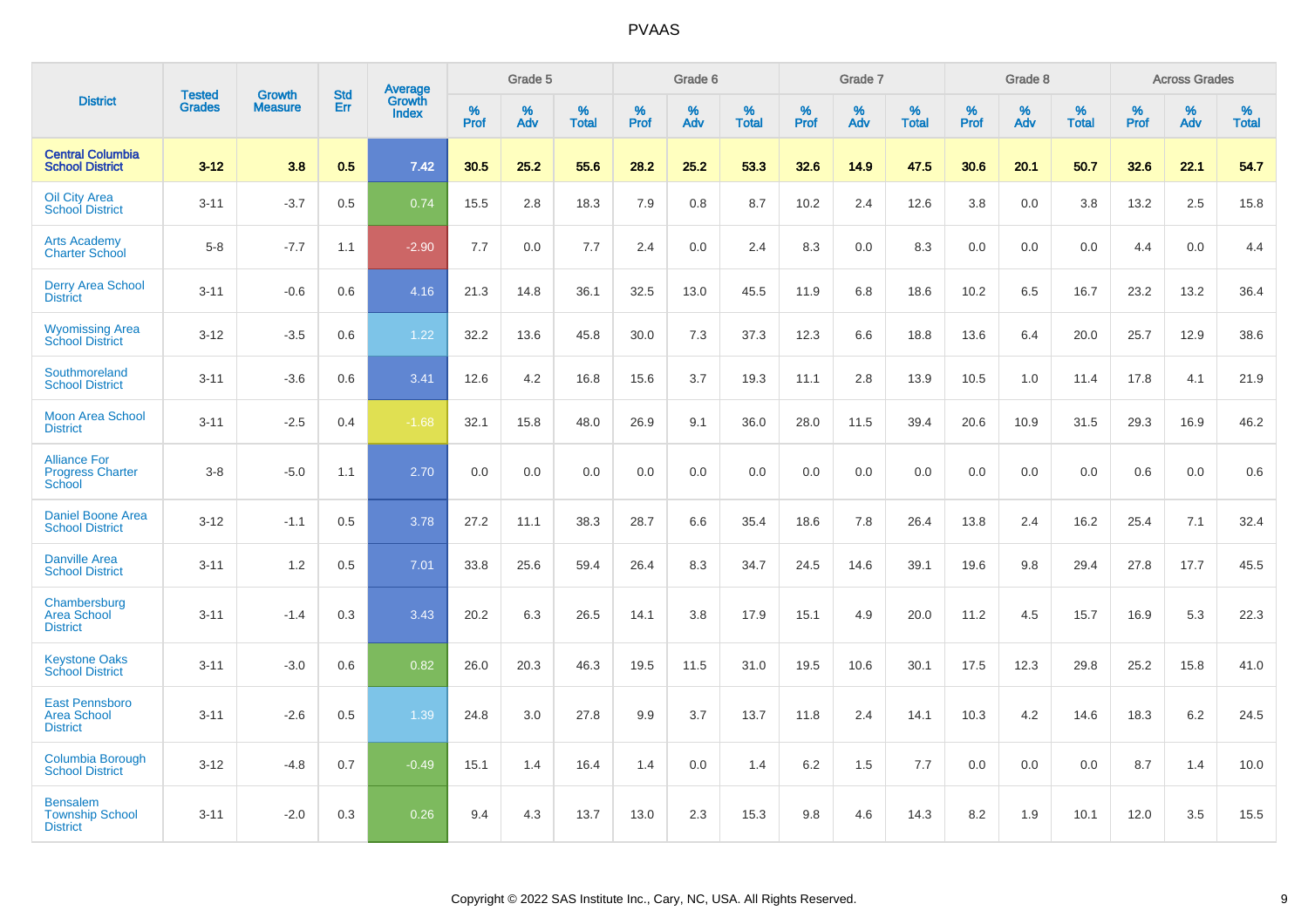|                                                                  | <b>Tested</b> |                          | <b>Std</b> | Average                |           | Grade 5  |                   |           | Grade 6  |                   |           | Grade 7  |                   |           | Grade 8  |                   |           | <b>Across Grades</b> |                   |
|------------------------------------------------------------------|---------------|--------------------------|------------|------------------------|-----------|----------|-------------------|-----------|----------|-------------------|-----------|----------|-------------------|-----------|----------|-------------------|-----------|----------------------|-------------------|
| <b>District</b>                                                  | <b>Grades</b> | Growth<br><b>Measure</b> | Err        | Growth<br><b>Index</b> | %<br>Prof | %<br>Adv | %<br><b>Total</b> | %<br>Prof | %<br>Adv | %<br><b>Total</b> | %<br>Prof | %<br>Adv | %<br><b>Total</b> | %<br>Prof | %<br>Adv | %<br><b>Total</b> | %<br>Prof | %<br>Adv             | %<br><b>Total</b> |
| <b>Central Columbia</b><br><b>School District</b>                | $3 - 12$      | 3.8                      | 0.5        | 7.42                   | 30.5      | 25.2     | 55.6              | 28.2      | 25.2     | 53.3              | 32.6      | 14.9     | 47.5              | 30.6      | 20.1     | 50.7              | 32.6      | 22.1                 | 54.7              |
| Mechanicsburg<br><b>Area School</b><br><b>District</b>           | $3 - 11$      | $-1.3$                   | 0.4        | 1.94                   | 27.0      | 14.7     | 41.8              | 16.3      | 2.8      | 19.1              | 20.3      | 5.4      | 25.8              | 14.5      | 4.6      | 19.1              | 24.3      | 10.0                 | 34.2              |
| <b>Armstrong School</b><br><b>District</b>                       | $3 - 11$      | 0.7                      | 0.3        | 11.41                  | 25.3      | 10.5     | 35.8              | 26.6      | 13.3     | 39.9              | 21.4      | 4.3      | 25.7              | 20.5      | 3.8      | 24.3              | 25.7      | 9.4                  | 35.1              |
| People For People<br><b>Charter School</b>                       | $3 - 12$      | $-1.1$                   | 1.0        | 3.27                   | 0.0       | 0.0      | 0.0               | 0.0       | 0.0      | 0.0               | 2.4       | 0.0      | 2.4               | 0.0       | 0.0      | 0.0               | 1.3       | 0.0                  | 1.3               |
| <b>Peters Township</b><br><b>School District</b>                 | $3 - 11$      | 0.5                      | 0.4        | 5.86                   | 37.8      | 32.6     | 70.4              | 35.7      | 24.9     | 60.6              | 33.1      | 29.1     | 62.2              | 35.1      | 13.0     | 48.2              | 35.8      | 30.6                 | 66.3              |
| Elizabethtown<br><b>Area School</b><br><b>District</b>           | $3 - 12$      | 0.2                      | 0.4        | 10.73                  | 29.9      | 22.6     | 52.6              | 22.2      | 10.9     | 33.1              | 20.8      | 2.8      | 23.7              | 20.8      | 3.3      | 24.1              | 26.7      | 14.6                 | 41.2              |
| <b>Tulpehocken Area</b><br><b>School District</b>                | $3 - 12$      | $-1.2$                   | 0.6        | 1.70                   | 29.9      | 18.4     | 48.3              | 15.7      | 11.8     | 27.4              | 18.4      | 5.8      | 24.3              | 14.3      | 2.7      | 17.0              | 21.6      | 11.0                 | 32.6              |
| <b>Weatherly Area</b><br><b>School District</b>                  | $3 - 11$      | $-6.9$                   | 1.1        | $-1.18$                | 26.9      | 7.7      | 34.6              | 12.1      | 0.0      | 12.1              | 6.9       | 0.0      | 6.9               | 5.6       | 0.0      | 5.6               | 15.1      | 4.0                  | 19.1              |
| Community<br>Academy Of<br>Philadelphia<br><b>Charter School</b> | $3 - 11$      | $-5.7$                   | 0.9        | $-0.37$                | 4.9       | 2.4      | 7.3               | 0.0       | 0.0      | 0.0               | 0.0       | 0.0      | 0.0               | 0.0       | 0.0      | 0.0               | 2.4       | 1.0                  | 3.5               |
| Shenandoah<br><b>Valley School</b><br><b>District</b>            | $3 - 11$      | $-5.1$                   | 0.8        | 0.47                   | 11.9      | 3.0      | 14.9              | 19.6      | 2.0      | 21.6              | 1.7       | 3.4      | 5.1               | 3.6       | 0.0      | 3.6               | 12.0      | 3.5                  | 15.5              |
| <b>Neshannock</b><br><b>Township School</b><br><b>District</b>   | $3 - 10$      | $-3.2$                   | 0.7        | 0.96                   | 26.7      | 15.6     | 42.2              | 30.9      | 13.2     | 44.1              | 20.0      | 7.0      | 27.0              | 15.6      | 3.9      | 19.5              | 23.6      | 9.2                  | 32.8              |
| <b>Harbor Creek</b><br><b>School District</b>                    | $3 - 11$      | $-3.0$                   | 0.5        | 0.88                   | 35.1      | 17.5     | 52.6              | 35.8      | 14.2     | 50.0              | 25.9      | 13.3     | 39.2              | 20.8      | 7.1      | 27.9              | 32.8      | 17.9                 | 50.6              |
| <b>West Jefferson</b><br><b>Hills School District</b>            | $3 - 11$      | $-1.1$                   | 0.4        | 3.34                   | 35.0      | 17.5     | 52.5              | 24.8      | 3.3      | 28.0              | 22.8      | 6.3      | 29.1              | 21.7      | 4.4      | 26.1              | 30.8      | 13.4                 | 44.3              |
| <b>Ambridge Area</b><br><b>School District</b>                   | $3 - 12$      | $-3.4$                   | 0.6        | $-0.98$                | 17.8      | 5.1      | 22.9              | 13.2      | 0.9      | 14.2              | 11.9      | 0.8      | 12.7              | 10.7      | 0.8      | 11.6              | 15.7      | 5.2                  | 20.8              |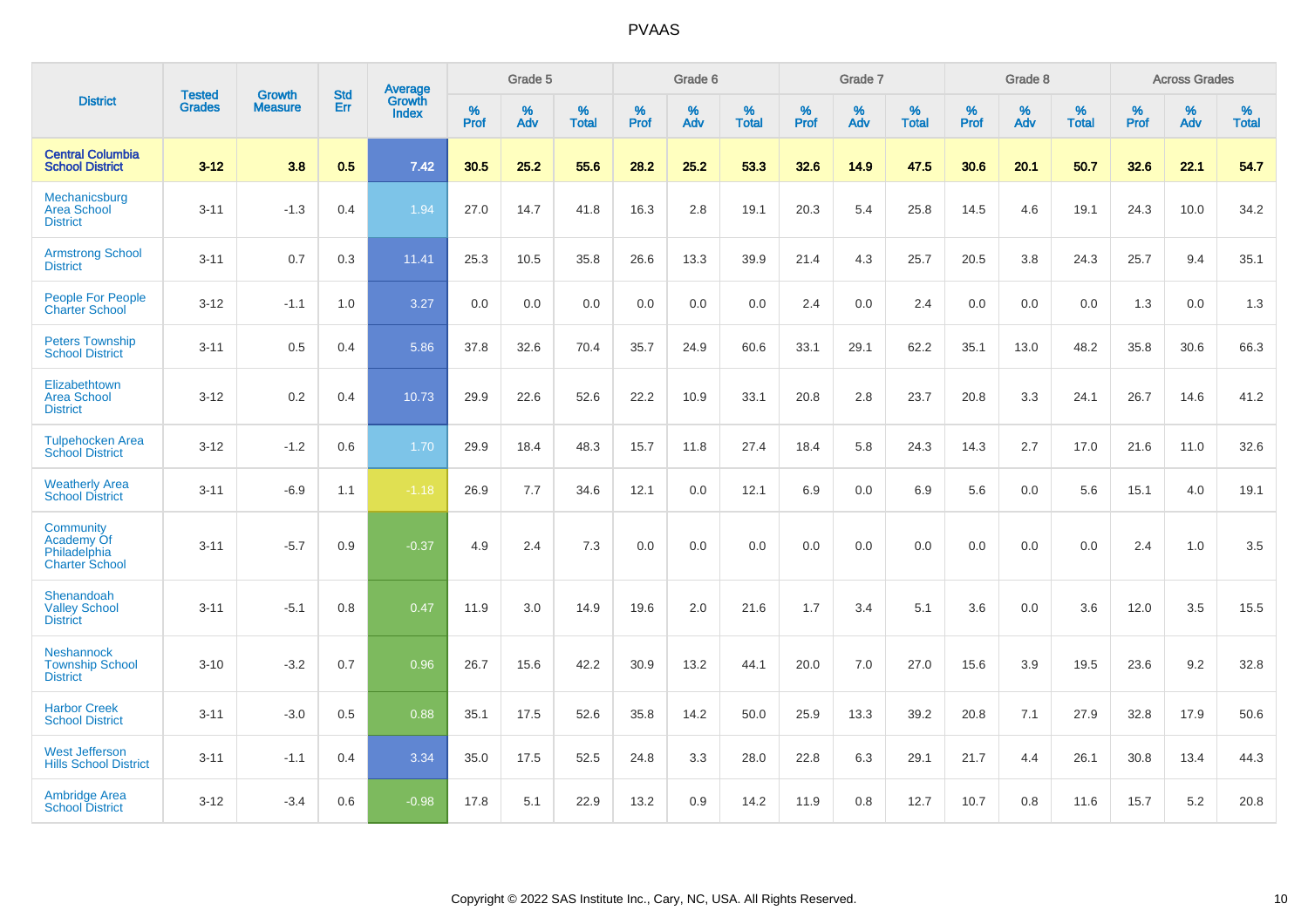|                                                                        |                                | <b>Growth</b>  | <b>Std</b> | Average                       |           | Grade 5  |                   |           | Grade 6  |                   |           | Grade 7  |                   |           | Grade 8  |                   |           | <b>Across Grades</b> |                   |
|------------------------------------------------------------------------|--------------------------------|----------------|------------|-------------------------------|-----------|----------|-------------------|-----------|----------|-------------------|-----------|----------|-------------------|-----------|----------|-------------------|-----------|----------------------|-------------------|
| <b>District</b>                                                        | <b>Tested</b><br><b>Grades</b> | <b>Measure</b> | Err        | <b>Growth</b><br><b>Index</b> | %<br>Prof | %<br>Adv | %<br><b>Total</b> | %<br>Prof | %<br>Adv | %<br><b>Total</b> | %<br>Prof | %<br>Adv | %<br><b>Total</b> | %<br>Prof | %<br>Adv | %<br><b>Total</b> | %<br>Prof | %<br>Adv             | %<br><b>Total</b> |
| <b>Central Columbia</b><br><b>School District</b>                      | $3 - 12$                       | 3.8            | 0.5        | 7.42                          | 30.5      | 25.2     | 55.6              | 28.2      | 25.2     | 53.3              | 32.6      | 14.9     | 47.5              | 30.6      | 20.1     | 50.7              | 32.6      | 22.1                 | 54.7              |
| <b>Lincoln Park</b><br><b>Performing Arts</b><br><b>Charter School</b> | $7 - 11$                       | $-4.4$         | 1.0        | $-0.45$                       |           |          |                   |           |          |                   | 33.9      | 5.4      | 39.3              | 11.5      | 3.4      | 14.9              | 20.3      | 4.2                  | 24.5              |
| <b>Lakeland School</b><br><b>District</b>                              | $3 - 11$                       | $-2.1$         | 0.6        | 0.56                          | 29.3      | 2.7      | 32.0              | 25.5      | 6.4      | 31.9              | 26.9      | 4.8      | 31.7              | 5.7       | 0.0      | 5.7               | 24.0      | 5.5                  | 29.5              |
| <b>Penn Cambria</b><br><b>School District</b>                          | $3 - 11$                       | $-1.7$         | 0.6        | 3.05                          | 23.8      | 1.8      | 25.7              | 20.6      | 2.0      | 22.6              | 12.3      | 0.0      | 12.3              | 11.8      | 1.6      | 13.4              | 18.9      | 3.5                  | 22.5              |
| <b>Collegium Charter</b><br>School                                     | $3 - 10$                       | $-1.0$         | 0.4        | 2.29                          | 15.6      | 3.0      | 18.6              | 10.6      | 1.1      | 11.6              | 8.0       | 2.3      | 10.3              | 7.6       | 2.8      | 10.3              | 14.4      | 3.4                  | 17.8              |
| <b>Wyoming Valley</b><br>West School<br><b>District</b>                | $3 - 11$                       | $-0.6$         | 0.5        | 1.83                          | 9.2       | 2.7      | 11.9              | 13.8      | 2.1      | 15.9              | 10.8      | 0.0      | 10.8              | 10.5      | 2.9      | 13.4              | 11.8      | 2.4                  | 14.3              |
| <b>Millersburg Area</b><br><b>School District</b>                      | $3 - 11$                       | $-2.3$         | 0.8        | 3.45                          | 37.2      | 19.6     | 56.9              | 15.1      | 3.8      | 18.9              | 18.8      | 1.6      | 20.3              | 8.1       | 1.6      | 9.7               | 23.6      | 9.2                  | 32.8              |
| <b>Propel Charter</b><br>School - East                                 | $3 - 8$                        | $-4.2$         | 1.0        | 1.61                          | 2.5       | 0.0      | 2.5               | 11.4      | 0.0      | 11.4              | 9.4       | 3.1      | 12.5              | 0.0       | 0.0      | 0.0               | 9.4       | 0.5                  | 9.9               |
| <b>West Allegheny</b><br><b>School District</b>                        | $3 - 12$                       | 1.0            | 0.4        | 10.83                         | 32.7      | 40.9     | 73.6              | 33.6      | 21.4     | 55.0              | 27.5      | 20.6     | 48.1              | 23.4      | 11.2     | 34.6              | 31.3      | 30.8                 | 62.1              |
| <b>Wyalusing Area</b><br><b>School District</b>                        | $3 - 12$                       | 1.6            | 0.6        | 7.67                          | 12.0      | 4.8      | 16.9              | 17.8      | 4.0      | 21.8              | 14.6      | 7.9      | 22.5              | 9.6       | 1.0      | 10.6              | 16.5      | 5.1                  | 21.5              |
| <b>Palisades School</b><br><b>District</b>                             | $3 - 11$                       | 1.0            | 0.6        | 4.66                          | 33.3      | 16.7     | 50.0              | 27.6      | 4.1      | 31.6              | 32.4      | 6.9      | 39.2              | 19.3      | 1.1      | 20.4              | 31.4      | 13.6                 | 45.0              |
| <b>West Shore School</b><br><b>District</b>                            | $3 - 12$                       | $-1.6$         | 0.3        | $-1.96$                       | 26.7      | 11.3     | 38.1              | 24.5      | 4.3      | 28.8              | 13.5      | 7.4      | 20.9              | 16.1      | 7.2      | 23.3              | 22.8      | 10.8                 | 33.5              |
| <b>South Allegheny</b><br><b>School District</b>                       | $3 - 11$                       | $-5.4$         | 0.9        | $-1.61$                       | 25.9      | 1.7      | 27.6              | 2.0       | 2.0      | 4.1               | 7.9       | 2.6      | 10.5              | 12.5      | 2.5      | 15.0              | 16.9      | 2.7                  | 19.6              |
| <b>New Kensington-</b><br><b>Arnold School</b><br><b>District</b>      | $3 - 11$                       | $-1.9$         | 0.6        | 6.23                          | 9.1       | 0.9      | 10.0              | 12.5      | 5.8      | 18.3              | 4.4       | $0.0\,$  | 4.4               | 1.2       | 0.0      | 1.2               | 11.4      | 2.6                  | 14.0              |
| <b>East Allegheny</b><br><b>School District</b>                        | $3 - 11$                       | $-3.9$         | 0.7        | $-0.28$                       | 9.1       | 3.4      | 12.5              | 8.5       | 2.4      | 11.0              | 13.8      | 0.0      | 13.8              | 5.8       | 0.0      | 5.8               | 9.0       | 2.1                  | 11.1              |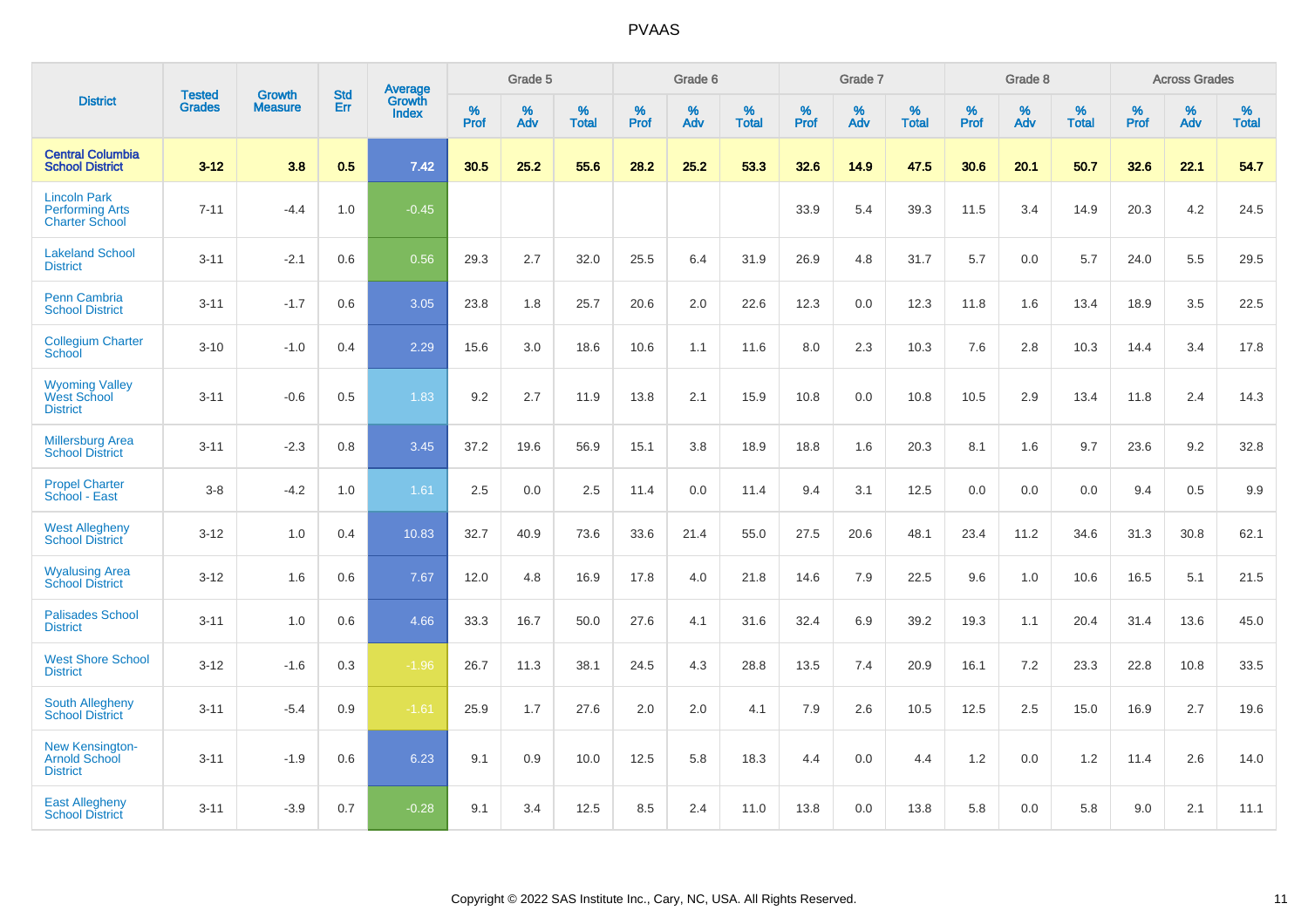|                                                                  | <b>Tested</b> | <b>Growth</b>  | <b>Std</b> | Average                |                  | Grade 5  |                   |                  | Grade 6  |                   |           | Grade 7  |                   |           | Grade 8  |                   |           | <b>Across Grades</b> |                   |
|------------------------------------------------------------------|---------------|----------------|------------|------------------------|------------------|----------|-------------------|------------------|----------|-------------------|-----------|----------|-------------------|-----------|----------|-------------------|-----------|----------------------|-------------------|
| <b>District</b>                                                  | <b>Grades</b> | <b>Measure</b> | Err        | Growth<br><b>Index</b> | %<br><b>Prof</b> | %<br>Adv | %<br><b>Total</b> | %<br><b>Prof</b> | %<br>Adv | %<br><b>Total</b> | %<br>Prof | %<br>Adv | %<br><b>Total</b> | %<br>Prof | %<br>Adv | %<br><b>Total</b> | %<br>Prof | %<br>Adv             | %<br><b>Total</b> |
| <b>Central Columbia</b><br><b>School District</b>                | $3 - 12$      | 3.8            | 0.5        | 7.42                   | 30.5             | 25.2     | 55.6              | 28.2             | 25.2     | 53.3              | 32.6      | 14.9     | 47.5              | 30.6      | 20.1     | 50.7              | 32.6      | 22.1                 | 54.7              |
| <b>Steel Valley</b><br><b>School District</b>                    | $3 - 11$      | $-2.8$         | 0.7        | 4.51                   | 12.0             | 2.4      | 14.5              | 11.3             | 6.4      | 17.7              | 18.1      | 4.8      | 22.9              | 9.5       | 4.0      | 13.5              | 18.3      | 7.3                  | 25.6              |
| <b>Schuylkill Haven</b><br><b>Area School</b><br><b>District</b> | $3 - 11$      | $-3.0$         | 0.7        | 2.62                   | 11.9             | 1.2      | 13.1              | 4.9              | 1.2      | 6.2               | 20.0      | 4.2      | 24.2              | 5.8       | 0.0      | 5.8               | 17.6      | 5.5                  | 23.1              |
| <b>Abington Heights</b><br><b>School District</b>                | $3 - 11$      | $-1.7$         | 0.5        | 0.31                   | 29.2             | 13.3     | 42.5              | 21.1             | 6.7      | 27.8              | 31.5      | 7.9      | 39.4              |           |          |                   | 30.5      | 14.3                 | 44.8              |
| <b>Fairview School</b><br><b>District</b>                        | $3 - 11$      | $-0.6$         | 0.5        | 3.58                   | 31.8             | 12.7     | 44.4              | 24.8             | 11.3     | 36.1              | 29.4      | 11.6     | 41.1              | 30.8      | 12.0     | 42.9              | 32.4      | 15.4                 | 47.7              |
| <b>Dover Area School</b><br><b>District</b>                      | $3 - 12$      | $-1.9$         | 0.4        | 0.24                   | 24.5             | 8.2      | 32.7              | 24.5             | 3.6      | 28.1              | 22.4      | 9.0      | 31.4              | 14.1      | $6.2\,$  | 20.3              | 24.8      | 10.2                 | 35.0              |
| <b>Mifflin County</b><br><b>School District</b>                  | $3 - 11$      | 1.8            | 0.3        | 8.99                   | 26.6             | 10.4     | 37.0              | 13.8             | 4.6      | 18.4              | 10.3      | 3.8      | 14.1              | 10.7      | 1.5      | 12.2              | 17.7      | 5.5                  | 23.2              |
| <b>Roberto Clemente</b><br><b>Charter School</b>                 | $3 - 12$      | $-4.0$         | 0.9        | 1.79                   | 5.6              | 0.0      | 5.6               | 0.0              | 0.0      | 0.0               | 0.0       | 0.0      | 0.0               | 0.0       | 0.0      | 0.0               | 3.0       | 0.0                  | 3.0               |
| <b>Spring Grove Area</b><br><b>School District</b>               | $3 - 11$      | $-1.9$         | 0.4        | 1.46                   | 30.9             | 11.5     | 42.4              | 31.2             | 15.8     | 47.0              | 23.2      | 11.2     | 34.4              | 5.2       | 3.2      | 8.4               | 26.1      | 15.4                 | 41.5              |
| <b>Garnet Valley</b><br><b>School District</b>                   | $3 - 10$      | $-2.1$         | 0.4        | $-2.57$                | 26.5             | 22.8     | 49.3              | 30.8             | 18.2     | 49.0              | 28.0      | 20.7     | 48.7              | 21.5      | 10.3     | 31.8              | 29.2      | 18.6                 | 47.8              |
| Lampeter-<br><b>Strasburg School</b><br><b>District</b>          | $3 - 12$      | $-0.2$         | 0.4        | 3.38                   | 38.6             | 13.5     | 52.2              | 32.4             | 4.9      | 37.2              | 36.0      | 7.1      | 43.2              | 22.6      | 10.6     | 33.2              | 34.5      | 12.8                 | 47.4              |
| <b>Butler Area School</b><br><b>District</b>                     | $3 - 11$      | 0.7            | 0.3        | 9.95                   | 36.3             | 13.7     | 50.0              | 23.1             | 5.4      | 28.5              | 15.2      | 9.0      | 24.2              | 16.4      | 9.0      | 25.4              | 25.4      | 11.6                 | 37.0              |
| <b>Cornell School</b><br><b>District</b>                         | $3 - 11$      | $-3.1$         | 1.1        | 4.74                   | 10.0             | 6.7      | 16.7              | 14.0             | 0.0      | 14.0              | $7.7$     | 0.0      | 7.7               | 0.0       | 0.0      | 0.0               | 12.2      | $2.8\,$              | 15.0              |
| <b>South Middleton</b><br><b>School District</b>                 | $3 - 11$      | $-1.1$         | 0.5        | 2.74                   | 28.8             | 22.7     | 51.5              | 23.8             | 4.0      | 27.8              | 20.7      | 7.1      | 27.8              | 16.8      | 9.2      | 26.0              | 25.9      | 15.1                 | 41.0              |
| Wissahickon<br><b>School District</b>                            | $3 - 10$      | $-0.4$         | 0.3        | 4.99                   | 32.3             | 30.1     | 62.4              | 34.5             | 16.2     | 50.7              | 31.3      | 19.5     | 50.8              | 20.0      | 17.9     | 37.9              | 30.3      | 27.2                 | 57.4              |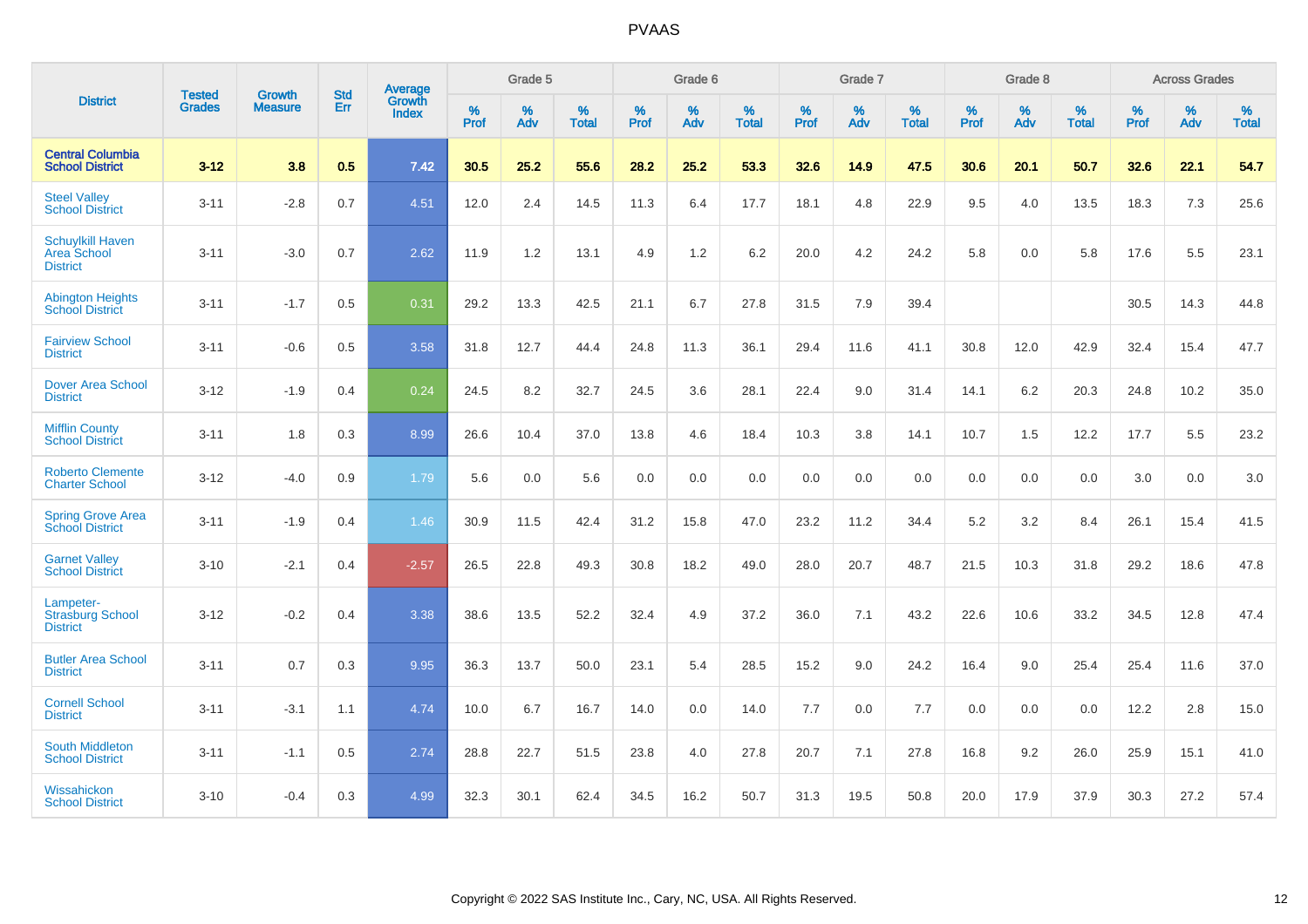|                                                                   |                                |                                 | <b>Std</b> |                                          |                     | Grade 5  |                   |           | Grade 6  |                   |           | Grade 7  |                   |           | Grade 8  |                   |              | <b>Across Grades</b> |                   |
|-------------------------------------------------------------------|--------------------------------|---------------------------------|------------|------------------------------------------|---------------------|----------|-------------------|-----------|----------|-------------------|-----------|----------|-------------------|-----------|----------|-------------------|--------------|----------------------|-------------------|
| <b>District</b>                                                   | <b>Tested</b><br><b>Grades</b> | <b>Growth</b><br><b>Measure</b> | Err        | <b>Average</b><br>Growth<br><b>Index</b> | $\%$<br><b>Prof</b> | %<br>Adv | %<br><b>Total</b> | %<br>Prof | %<br>Adv | %<br><b>Total</b> | %<br>Prof | %<br>Adv | %<br><b>Total</b> | %<br>Prof | %<br>Adv | %<br><b>Total</b> | $\%$<br>Prof | %<br>Adv             | %<br><b>Total</b> |
| <b>Central Columbia</b><br><b>School District</b>                 | $3 - 12$                       | 3.8                             | 0.5        | 7.42                                     | 30.5                | 25.2     | 55.6              | 28.2      | 25.2     | 53.3              | 32.6      | 14.9     | 47.5              | 30.6      | 20.1     | 50.7              | 32.6         | 22.1                 | 54.7              |
| <b>Lehigh Valley</b><br>Academy Regional<br><b>Charter School</b> | $3 - 11$                       | $-3.0$                          | 0.5        | $-1.04$                                  | 22.5                | 7.5      | 30.0              | 16.4      | 3.1      | 19.5              | 7.4       | 1.8      | 9.3               | 5.5       | 0.9      | 6.4               | 17.4         | 4.4                  | 21.8              |
| <b>Southern York</b><br><b>County School</b><br><b>District</b>   | $3 - 11$                       | $-0.3$                          | 0.5        | 7.16                                     | 25.6                | 7.0      | 32.7              | 36.1      | 8.9      | 45.0              | 18.8      | 5.4      | 24.3              | 11.5      | 3.0      | 14.5              | 25.1         | 8.0                  | 33.0              |
| <b>Central Greene</b><br><b>School District</b>                   | $3 - 11$                       | $-1.8$                          | 0.6        | 2.52                                     | 16.5                | 2.9      | 19.4              | 17.1      | 0.0      | 17.1              | 11.7      | 5.8      | 17.5              | 9.3       | 0.9      | 10.2              | 14.7         | 3.7                  | 18.4              |
| <b>Blairsville-</b><br><b>Saltsburg School</b><br><b>District</b> | $3 - 11$                       | $-2.7$                          | 0.6        | 2.20                                     | 28.9                | 20.6     | 49.5              | 15.4      | 9.9      | 25.3              | 19.4      | 8.2      | 27.6              | 18.8      | 8.2      | 27.1              | 22.2         | 12.6                 | 34.8              |
| <b>Upper Merion Area</b><br><b>School District</b>                | $3 - 11$                       | $-1.3$                          | 0.4        | 3.72                                     | 34.4                | 16.7     | 51.1              | 27.9      | 11.7     | 39.6              | 26.4      | 7.1      | 33.5              | 11.7      | 7.8      | 19.4              | 26.8         | 17.0                 | 43.8              |
| <b>Upper Darby</b><br><b>School District</b>                      | $3 - 12$                       | $-0.4$                          | 0.3        | 5.21                                     | 12.6                | 3.0      | 15.6              | 6.9       | 0.7      | 7.6               | 5.4       | 2.9      | 8.3               | 7.5       | 1.4      | 8.8               | 10.5         | 2.2                  | 12.8              |
| <b>Moniteau School</b><br><b>District</b>                         | $3 - 11$                       | $-2.7$                          | 0.7        | $-0.13$                                  | 32.5                | 8.4      | 41.0              | 22.9      | 8.4      | 31.3              | 11.0      | 2.4      | 13.4              | 11.1      | 0.0      | 11.1              | 23.7         | 9.2                  | 32.9              |
| <b>York Academy</b><br><b>Regional Charter</b><br>School          | $3 - 11$                       | $-4.4$                          | 0.8        | 1.08                                     | 10.0                | 11.7     | 21.7              | 13.6      | 6.8      | 20.3              | 7.3       | 5.4      | 12.7              | 19.3      | 0.0      | 19.3              | 18.4         | 9.5                  | 27.9              |
| <b>Propel Charter</b><br>School-Montour                           | $3 - 10$                       | $-2.8$                          | 0.7        | 1.07                                     | 4.9                 | 1.6      | 6.6               | 4.6       | 0.0      | 4.6               | 3.1       | 0.0      | 3.1               | 3.2       | 0.0      | 3.2               | 4.8          | 1.6                  | 6.4               |
| <b>North Allegheny</b><br><b>School District</b>                  | $3 - 11$                       | 0.3                             | 0.3        | 4.51                                     | 38.5                | 35.1     | 73.5              | 35.2      | 13.4     | 48.6              | 31.8      | 23.8     | 55.6              | 25.9      | 16.5     | 42.4              | 34.1         | 26.8                 | 60.9              |
| South Fayette<br><b>Township School</b><br><b>District</b>        | $3 - 11$                       | 0.2                             | 0.4        | 6.88                                     | 37.5                | 23.5     | 61.0              | 40.8      | 18.4     | 59.2              | 35.5      | 24.3     | 59.8              | 30.9      | 20.9     | 51.8              | 35.4         | 28.3                 | 63.7              |
| <b>Chichester School</b><br><b>District</b>                       | $3 - 11$                       | $-3.7$                          | 0.7        | 1.84                                     | 6.7                 | 1.1      | 7.9               | 6.8       | 2.7      | 9.5               | 5.0       | 6.2      | 11.2              | 4.2       | 0.0      | 4.2               | 9.0          | 3.2                  | 12.2              |
| <b>Valley View School</b><br><b>District</b>                      | $3 - 11$                       | $-2.3$                          | 0.8        | 1.14                                     | 26.2                | 0.9      | 27.1              | 5.8       | 1.2      | 6.9               | 9.8       | 2.4      | 12.2              | 7.9       | 0.0      | 7.9               | 18.2         | 2.7                  | 20.9              |
| <b>Mid Valley School</b><br><b>District</b>                       | $3 - 10$                       | 1.5                             | 0.6        | 5.23                                     | 22.9                | 10.4     | 33.3              | 15.0      | 2.4      | 17.3              | 15.3      | 0.0      | 15.3              | 6.7       | 0.7      | 7.4               | 17.5         | 4.6                  | 22.0              |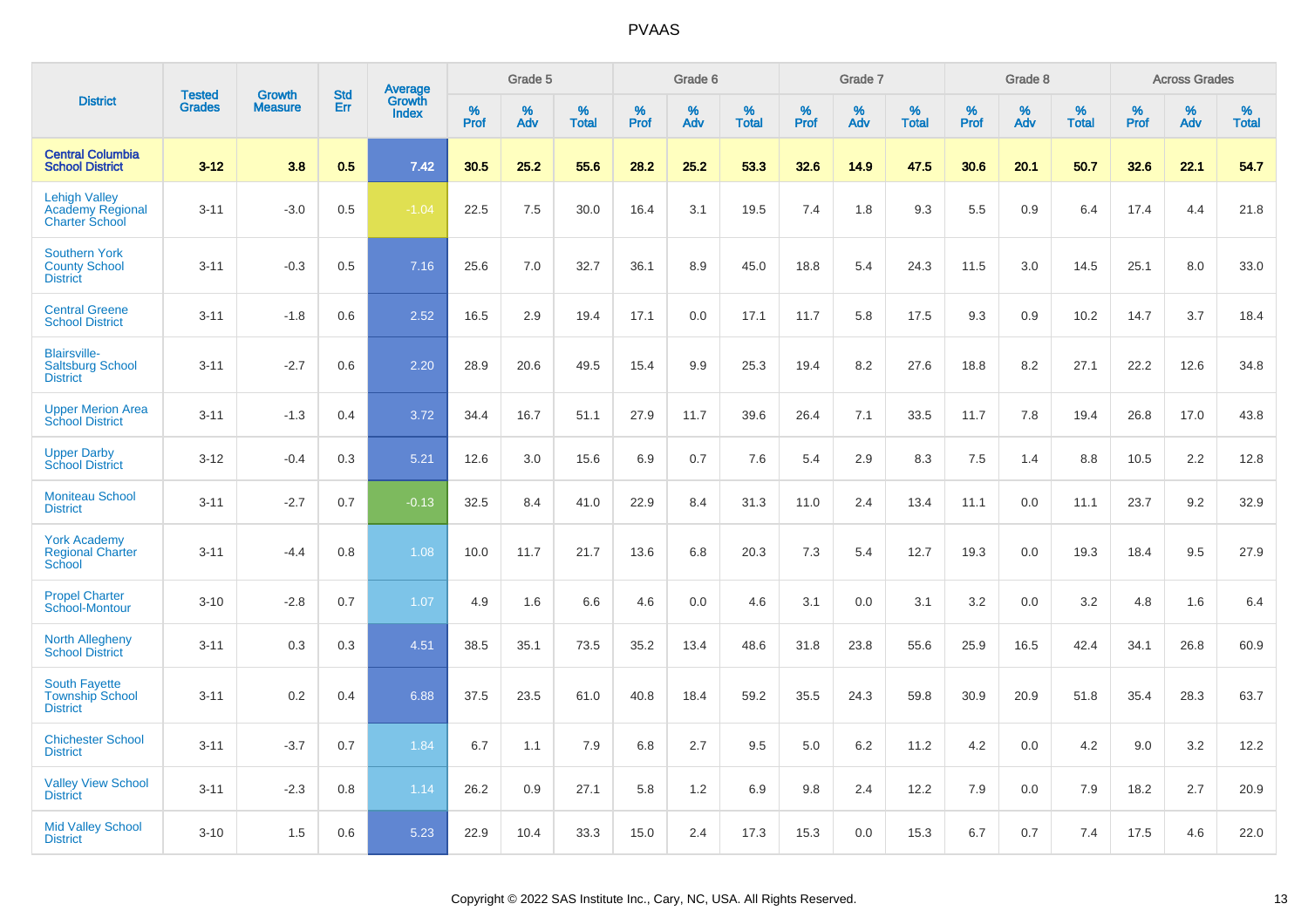|                                                              | <b>Tested</b> |                                 | <b>Std</b> |                                          |              | Grade 5  |                   |              | Grade 6  |                   |              | Grade 7  |                   |              | Grade 8  |                   |              | <b>Across Grades</b> |                   |
|--------------------------------------------------------------|---------------|---------------------------------|------------|------------------------------------------|--------------|----------|-------------------|--------------|----------|-------------------|--------------|----------|-------------------|--------------|----------|-------------------|--------------|----------------------|-------------------|
| <b>District</b>                                              | <b>Grades</b> | <b>Growth</b><br><b>Measure</b> | Err        | <b>Average</b><br>Growth<br><b>Index</b> | $\%$<br>Prof | %<br>Adv | %<br><b>Total</b> | $\%$<br>Prof | %<br>Adv | %<br><b>Total</b> | $\%$<br>Prof | %<br>Adv | %<br><b>Total</b> | $\%$<br>Prof | %<br>Adv | %<br><b>Total</b> | $\%$<br>Prof | %<br>Adv             | %<br><b>Total</b> |
| <b>Central Columbia</b><br><b>School District</b>            | $3 - 12$      | 3.8                             | 0.5        | 7.42                                     | 30.5         | 25.2     | 55.6              | 28.2         | 25.2     | 53.3              | 32.6         | 14.9     | 47.5              | 30.6         | 20.1     | 50.7              | 32.6         | 22.1                 | 54.7              |
| <b>Commodore Perry</b><br><b>School District</b>             | $3 - 11$      | $-5.2$                          | 1.1        | 0.56                                     | 38.7         | 9.7      | 48.4              | 9.7          | 0.0      | 9.7               | 8.1          | 2.7      | 10.8              | 20.0         | 8.0      | 28.0              | 20.6         | 7.2                  | 27.8              |
| Northwood<br><b>Academy Charter</b><br><b>School</b>         | $3 - 8$       | $-3.7$                          | 0.7        | $-0.69$                                  | 6.6          | 1.3      | 7.9               | 5.2          | 0.0      | 5.2               | 8.7          | 1.4      | 10.1              | 10.7         | 1.8      | 12.5              | 6.3          | 0.9                  | 7.2               |
| <b>Franklin Towne</b><br>Charter<br><b>Elementary School</b> | $3 - 8$       | $-6.2$                          | 1.2        | $-2.25$                                  | 24.1         | 10.3     | 34.5              | 18.5         | 14.8     | 33.3              | 14.3         | 3.6      | 17.9              | 4.6          | 0.0      | 4.6               | 24.3         | 9.6                  | 33.9              |
| <b>North Star School</b><br><b>District</b>                  | $3 - 11$      | $-2.8$                          | 0.7        | $-0.18$                                  | 12.5         | 12.5     | 25.0              | 23.4         | 4.7      | 28.1              | 11.1         | 1.4      | 12.5              | 14.1         | 2.2      | 16.3              | 22.6         | 10.0                 | 32.6              |
| Spring-Ford Area<br><b>School District</b>                   | $3 - 11$      | 1.6                             | 0.3        | 9.56                                     | 36.6         | 13.0     | 49.6              | 33.2         | 16.5     | 49.7              | 34.3         | 16.3     | 50.6              | 23.1         | 9.8      | 32.9              | 34.2         | 19.2                 | 53.4              |
| <b>Propel Charter</b><br>School-Pitcairn                     | $3 - 8$       | $-5.7$                          | 1.1        | $-1.88$                                  | 0.0          | 0.0      | 0.0               | 7.4          | 0.0      | 7.4               | 0.0          | 0.0      | 0.0               | 0.0          | 0.0      | 0.0               | 5.5          | 0.0                  | 5.5               |
| Pocono Mountain<br><b>School District</b>                    | $3 - 12$      | $-3.0$                          | 0.6        | 0.33                                     | 23.9         | 8.1      | 32.0              | 12.4         | 4.3      | 16.7              | 10.6         | 3.5      | 14.2              | 7.8          | 2.9      | 10.8              | 18.3         | 6.6                  | 24.9              |
| 21st Century Cyber<br><b>Charter School</b>                  | $6 - 12$      | $-3.4$                          | 0.7        | $-1.54$                                  |              |          |                   | 19.1         | 9.1      | 28.2              | 21.6         | 6.0      | 27.6              | 11.3         | 3.3      | 14.7              | 17.0         | 5.8                  | 22.8              |
| <b>Lakeview School</b><br><b>District</b>                    | $3 - 11$      | $-3.9$                          | 0.8        | 0.54                                     | 28.6         | 18.4     | 46.9              | 30.0         | 7.1      | 37.1              | 22.2         | 1.6      | 23.8              | 21.0         | 1.6      | 22.6              | 28.3         | 13.3                 | 41.6              |
| <b>Norwin School</b><br><b>District</b>                      | $3 - 11$      | $-0.5$                          | 0.3        | 3.82                                     | 31.7         | 25.2     | 56.9              | 37.2         | 20.7     | 58.0              | 42.6         | 14.9     | 57.4              | 32.4         | 5.4      | 37.7              | 36.5         | 21.0                 | 57.4              |
| <b>Conewago Valley</b><br><b>School District</b>             | $3 - 12$      | 1.2                             | 0.4        | 6.92                                     | 26.3         | 8.6      | 35.0              | 29.9         | 10.6     | 40.5              | 19.9         | 3.8      | 23.6              | 17.4         | 1.1      | 18.4              | 25.3         | 8.6                  | 33.9              |
| Independence<br><b>Charter School</b>                        | $3 - 8$       | 1.4                             | 0.7        | 5.93                                     | 13.7         | 4.1      | 17.8              | 26.8         | 4.9      | 31.7              | 21.0         | 4.9      | 25.9              | 24.1         | 8.6      | 32.8              | 19.7         | 7.2                  | 26.9              |
| <b>Williams Valley</b><br><b>School District</b>             | $3 - 11$      | 0.1                             | 0.8        | 3.83                                     | 31.8         | 6.8      | 38.6              | 5.2          | 0.0      | 5.2               | 8.0          | 1.3      | 9.3               | 9.4          | 1.6      | 10.9              | 12.8         | 1.6                  | 14.4              |
| <b>Rockwood Area</b><br><b>School District</b>               | $3 - 11$      | $-2.1$                          | 0.9        | 2.50                                     | 34.2         | 12.2     | 46.3              | 16.7         | 21.4     | 38.1              | 15.6         | 2.2      | 17.8              | 12.7         | 7.9      | 20.6              | 19.1         | 9.4                  | 28.5              |
| <b>Montoursville Area</b><br><b>School District</b>          | $3 - 12$      | $-1.9$                          | 0.5        | $-0.02$                                  | 31.1         | 12.9     | 43.9              | 28.8         | 8.0      | 36.8              | 25.2         | 6.7      | 31.8              | 19.9         | 8.5      | 28.4              | 28.2         | 11.2                 | 39.4              |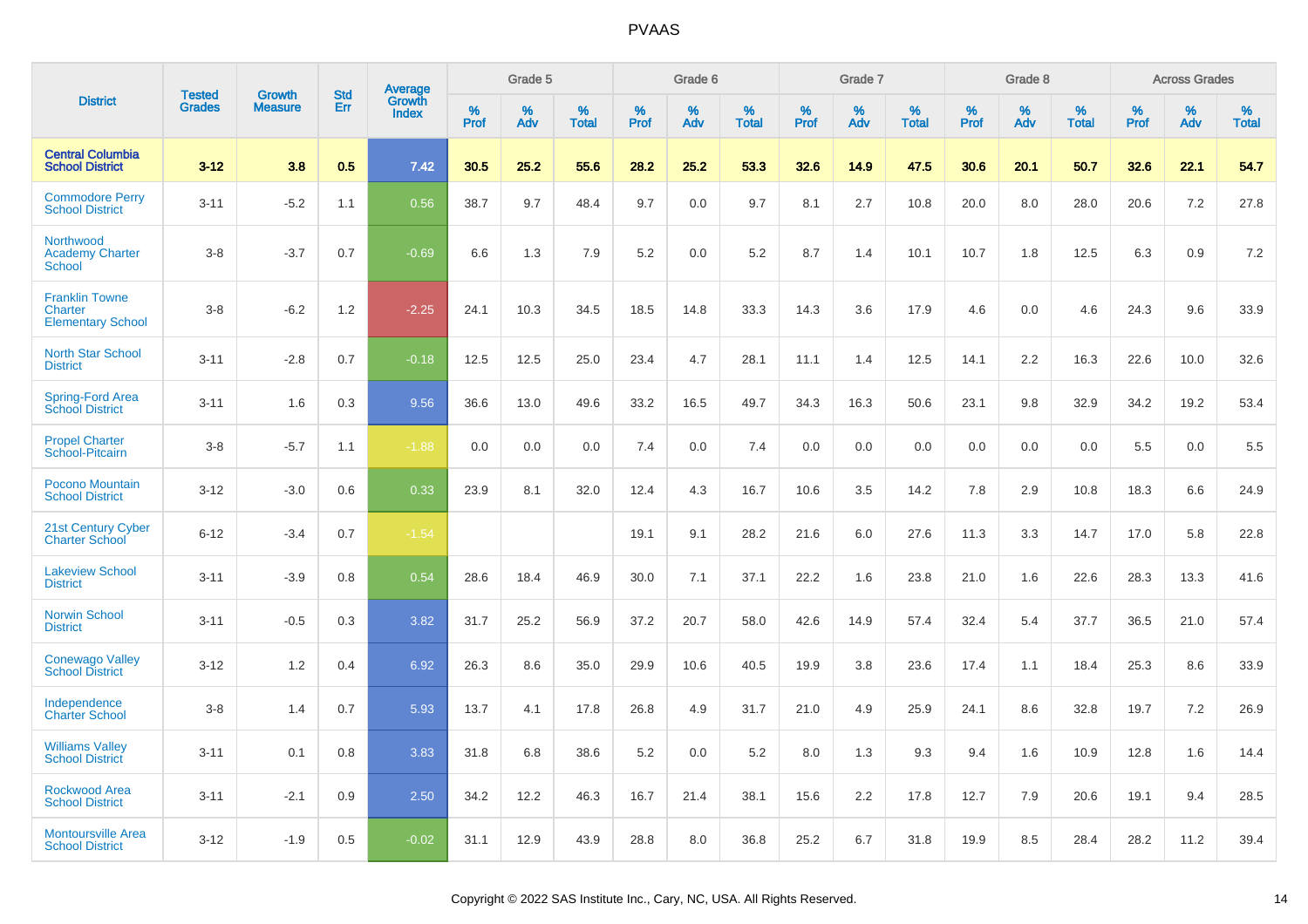|                                                                    |                                |                                 | <b>Std</b> | Average                |                     | Grade 5  |                   |              | Grade 6  |                   |                     | Grade 7  |                   |                     | Grade 8  |                   |              | <b>Across Grades</b> |                   |
|--------------------------------------------------------------------|--------------------------------|---------------------------------|------------|------------------------|---------------------|----------|-------------------|--------------|----------|-------------------|---------------------|----------|-------------------|---------------------|----------|-------------------|--------------|----------------------|-------------------|
| <b>District</b>                                                    | <b>Tested</b><br><b>Grades</b> | <b>Growth</b><br><b>Measure</b> | Err        | Growth<br><b>Index</b> | $\%$<br><b>Prof</b> | %<br>Adv | %<br><b>Total</b> | $\%$<br>Prof | %<br>Adv | %<br><b>Total</b> | $\%$<br><b>Prof</b> | %<br>Adv | %<br><b>Total</b> | $\%$<br><b>Prof</b> | %<br>Adv | %<br><b>Total</b> | $\%$<br>Prof | %<br>Adv             | %<br><b>Total</b> |
| <b>Central Columbia</b><br><b>School District</b>                  | $3 - 12$                       | 3.8                             | 0.5        | 7.42                   | 30.5                | 25.2     | 55.6              | 28.2         | 25.2     | 53.3              | 32.6                | 14.9     | 47.5              | 30.6                | 20.1     | 50.7              | 32.6         | 22.1                 | 54.7              |
| <b>Jenkintown School</b><br><b>District</b>                        | $3 - 11$                       | $-5.2$                          | 1.0        | $-0.07$                | 35.4                | 12.5     | 47.9              | 18.9         | 8.1      | 27.0              | 16.0                | 0.0      | 16.0              | 8.0                 | 4.0      | 12.0              | 29.0         | 16.2                 | 45.2              |
| <b>Pan American</b><br><b>Academy Charter</b><br><b>School</b>     | $3 - 8$                        | 0.3                             | 0.8        | 2.25                   | 1.7                 | 0.0      | 1.7               | 2.3          | 0.0      | 2.3               | 3.4                 | 0.0      | 3.4               | 0.0                 | 0.0      | 0.0               | 2.4          | 0.3                  | 2.7               |
| <b>Green Woods</b><br><b>Charter School</b>                        | $3-8$                          | $-0.3$                          | $0.8\,$    | 2.38                   | 16.7                | 3.3      | 20.0              | 27.1         | 11.9     | 39.0              | 16.1                | 5.4      | 21.4              | 17.3                | 3.8      | 21.2              | 21.3         | 8.3                  | 29.6              |
| <b>Mcguffey School</b><br><b>District</b>                          | $3 - 11$                       | $-2.0$                          | 0.6        | 2.55                   | 25.9                | 2.8      | 28.7              | 13.7         | 2.0      | 15.7              | 4.7                 | 0.0      | 4.7               | 5.6                 | 3.2      | 8.9               | 17.6         | 5.0                  | 22.6              |
| <b>Upper Moreland</b><br><b>Township School</b><br><b>District</b> | $3 - 11$                       | $-0.1$                          | 0.4        | 4.58                   | 28.5                | 10.6     | 39.1              | 16.1         | 10.8     | 26.9              | 21.7                | 10.6     | 32.3              | 18.9                | 12.1     | 31.1              | 23.9         | 11.6                 | 35.5              |
| <b>Belmont Charter</b><br>School                                   | $3 - 10$                       | $-0.8$                          | 0.8        | 2.15                   | 1.6                 | 0.0      | 1.6               | 4.0          | 0.0      | 4.0               | 0.0                 | 0.0      | 0.0               | 5.6                 | 0.0      | 5.6               | 2.8          | $0.6\,$              | 3.4               |
| <b>Big Beaver Falls</b><br>Area School<br><b>District</b>          | $3 - 11$                       | $-1.7$                          | 0.6        | 1.44                   | 19.6                | 2.0      | 21.6              | 5.4          | 0.9      | 6.4               | 8.3                 | 1.0      | 9.4               | 1.0                 | 1.0      | 2.1               | 12.5         | 1.1                  | 13.6              |
| <b>Innovative Arts</b><br><b>Academy Charter</b><br><b>School</b>  | $6 - 11$                       | $-1.5$                          | 0.8        | 5.73                   |                     |          |                   | 0.0          | 0.0      | 0.0               | 0.0                 | 0.0      | 0.0               | 3.4                 | 0.0      | 3.4               | 1.4          | 0.0                  | 1.4               |
| <b>Fort Cherry School</b><br><b>District</b>                       | $3 - 10$                       | $-3.8$                          | 0.8        | $-0.22$                | 19.3                | 19.3     | 38.6              | 29.8         | 8.8      | 38.6              | 14.3                | 5.4      | 19.6              | 9.3                 | 4.6      | 14.0              | 21.9         | 9.6                  | 31.5              |
| <b>Chartiers-Houston</b><br><b>School District</b>                 | $3 - 10$                       | $-2.5$                          | 0.7        | 1.15                   | 25.6                | 12.2     | 37.8              | 35.1         | 2.6      | 37.7              | 20.5                | 1.3      | 21.8              | 18.3                | 5.6      | 23.9              | 28.7         | 8.2                  | 36.9              |
| <b>First Philadelphia</b><br>Preparatory<br><b>Charter School</b>  | $3 - 8$                        | $-2.3$                          | 0.6        | 1.67                   | 1.2                 | 0.0      | 1.2               | 1.1          | 0.0      | 1.1               | 1.3                 | 0.0      | 1.3               | 4.0                 | 0.0      | 4.0               | 2.4          | 0.0                  | 2.4               |
| <b>Western Wayne</b><br><b>School District</b>                     | $3 - 11$                       | $-2.5$                          | 0.6        | 0.99                   | 28.3                | 9.4      | 37.7              | 18.7         | 0.9      | 19.6              | 21.6                | 2.9      | 24.5              | 14.1                | 5.4      | 19.6              | 23.6         | 9.6                  | 33.2              |
| Altoona Area<br><b>School District</b>                             | $3 - 12$                       | $-0.5$                          | 0.3        | 1.50                   | 24.7                | 8.0      | 32.7              | 17.8         | 5.2      | 23.0              | 14.6                | 4.9      | 19.5              | 15.8                | 4.3      | 20.1              | 19.6         | 6.6                  | 26.2              |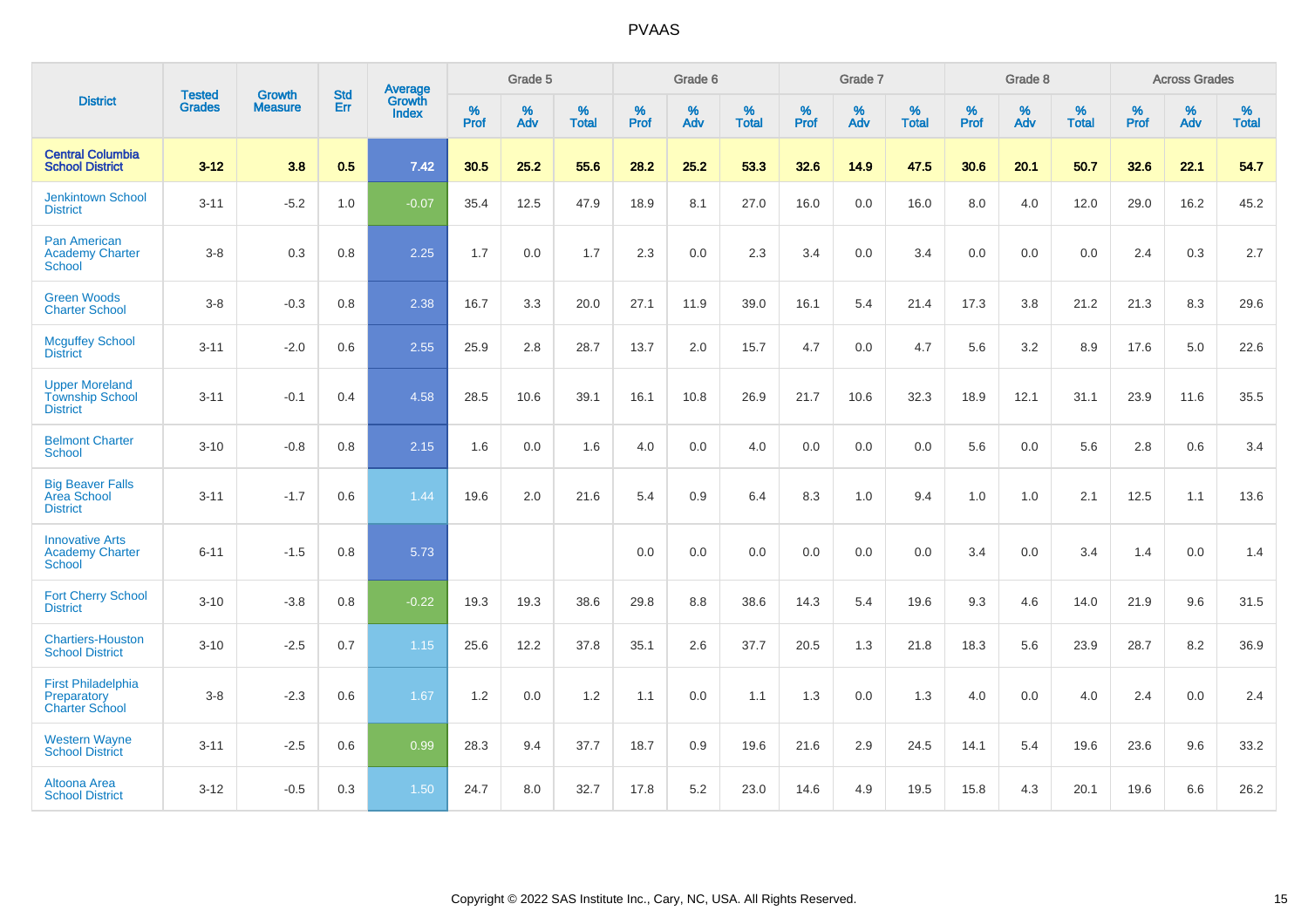|                                                                       | <b>Tested</b> | <b>Growth</b>  | <b>Std</b> | Average                |                     | Grade 5  |                   |           | Grade 6  |                   |           | Grade 7  |                   |           | Grade 8  |                   |              | <b>Across Grades</b> |                   |
|-----------------------------------------------------------------------|---------------|----------------|------------|------------------------|---------------------|----------|-------------------|-----------|----------|-------------------|-----------|----------|-------------------|-----------|----------|-------------------|--------------|----------------------|-------------------|
| <b>District</b>                                                       | <b>Grades</b> | <b>Measure</b> | Err        | Growth<br><b>Index</b> | $\%$<br><b>Prof</b> | %<br>Adv | %<br><b>Total</b> | %<br>Prof | %<br>Adv | %<br><b>Total</b> | %<br>Prof | %<br>Adv | %<br><b>Total</b> | %<br>Prof | %<br>Adv | %<br><b>Total</b> | $\%$<br>Prof | %<br>Adv             | %<br><b>Total</b> |
| <b>Central Columbia</b><br><b>School District</b>                     | $3 - 12$      | 3.8            | 0.5        | 7.42                   | 30.5                | 25.2     | 55.6              | 28.2      | 25.2     | 53.3              | 32.6      | 14.9     | 47.5              | 30.6      | 20.1     | 50.7              | 32.6         | 22.1                 | 54.7              |
| <b>Southern</b><br><b>Huntingdon County</b><br><b>School District</b> | $3 - 11$      | $-2.5$         | 0.7        | $-0.14$                | 18.8                | 10.1     | 29.0              | 9.0       | 1.3      | 10.3              | 10.1      | 1.1      | 11.2              | 6.1       | 0.0      | 6.1               | 15.5         | 3.9                  | 19.4              |
| <b>New Brighton Area</b><br><b>School District</b>                    | $3 - 11$      | $-2.4$         | 0.6        | 1.31                   | 18.0                | 1.1      | 19.1              | 7.9       | 0.0      | 7.9               | 8.9       | 3.0      | 11.9              | 4.8       | 1.0      | 5.8               | 11.1         | 1.9                  | 13.0              |
| <b>Northampton Area</b><br><b>School District</b>                     | $3 - 11$      | $-3.1$         | 0.7        | 0.02                   | 28.5                | 9.3      | 37.8              | 23.7      | 5.3      | 29.0              | 18.7      | 5.3      | 24.0              | 13.3      | 1.7      | 15.0              | 29.6         | 9.8                  | 39.4              |
| Philadelphia<br><b>Performing Arts</b><br><b>Charter School</b>       | $3-9$         | $-0.4$         | 0.7        | 4.01                   | 19.2                | 9.0      | 28.2              | 19.6      | 3.6      | 23.2              | 23.0      | 14.9     | 37.9              | 18.0      | 8.0      | 26.0              | 25.2         | 9.7                  | 34.9              |
| <b>Oxford Area</b><br><b>School District</b>                          | $3 - 11$      | 2.0            | 0.4        | 10.25                  | 24.0                | 8.0      | 32.0              | 28.3      | 7.3      | 35.6              | 20.2      | 9.9      | 30.0              | 11.5      | 5.5      | 17.0              | 21.8         | 8.2                  | 30.0              |
| <b>Hazleton Area</b><br><b>School District</b>                        | $3 - 11$      | $-0.5$         | 0.4        | 1.77                   | 5.8                 | 1.7      | 7.5               | 5.2       | 1.1      | 6.3               | 2.8       | 0.5      | 3.3               | 6.6       | 0.6      | 7.1               | 6.4          | 1.2                  | 7.7               |
| <b>Wallingford-</b><br>Swarthmore<br><b>School District</b>           | $3 - 10$      | 0.4            | 0.4        | 8.13                   | 38.3                | 33.9     | 72.2              | 29.9      | 20.5     | 50.4              | 27.6      | 17.6     | 45.3              | 29.4      | 14.7     | 44.2              | 33.9         | 27.8                 | 61.7              |
| <b>Coatesville Area</b><br><b>School District</b>                     | $3 - 11$      | $-0.5$         | 0.4        | 1.87                   | 14.8                | 4.8      | 19.6              | 8.5       | 0.0      | 8.5               | $8.9\,$   | 1.3      | 10.1              | 6.9       | 0.5      | 7.4               | 10.9         | 3.9                  | 14.8              |
| <b>Jim Thorpe Area</b><br><b>School District</b>                      | $3 - 11$      | $-2.3$         | 0.6        | 0.76                   | 14.1                | 1.0      | 15.2              | 12.3      | 0.9      | 13.2              | 9.2       | 8.5      | 17.7              | 10.0      | 1.5      | 11.5              | 14.9         | 4.3                  | 19.2              |
| Pennsylvania<br><b>Leadership Charter</b><br><b>School</b>            | $3 - 11$      | $-1.4$         | 0.5        | 2.15                   | 24.7                | 11.5     | 36.2              | 24.9      | 6.4      | 31.2              | 13.4      | 19.6     | 33.0              | 16.7      | 6.2      | 22.9              | 23.9         | 12.4                 | 36.4              |
| <b>Ad Prima Charter</b><br><b>School</b>                              | $3-8$         | 1.5            | 0.8        | 4.76                   | 8.3                 | 0.0      | 8.3               | 15.7      | 0.0      | 15.7              | 8.2       | 1.6      | 9.8               | 9.8       | 1.6      | 11.5              | 10.9         | 0.7                  | 11.6              |
| <b>Clarion-Limestone</b><br><b>Area School</b><br><b>District</b>     | $3 - 12$      | $-1.1$         | 0.9        | 4.00                   | 40.0                | 27.3     | 67.3              | 36.5      | 5.8      | 42.3              | 27.9      | 11.6     | 39.5              | 7.8       | 3.9      | 11.8              | 28.4         | 13.2                 | 41.6              |
| <b>Freeport Area</b><br><b>School District</b>                        | $3 - 10$      | 0.9            | 0.5        | 6.32                   | 30.5                | 9.9      | 40.5              | 26.6      | 15.3     | 41.9              | 34.3      | 12.7     | 47.0              | 19.1      | 9.9      | 29.0              | 29.3         | 13.4                 | 42.8              |
| <b>MaST Community</b><br><b>Charter School III</b>                    | $3-6$         | $-3.6$         | 0.8        | $-2.16$                | 3.8                 | 0.0      | 3.8               | 6.8       | 1.5      | 8.3               |           |          |                   |           |          |                   | 8.3          | 2.2                  | 10.5              |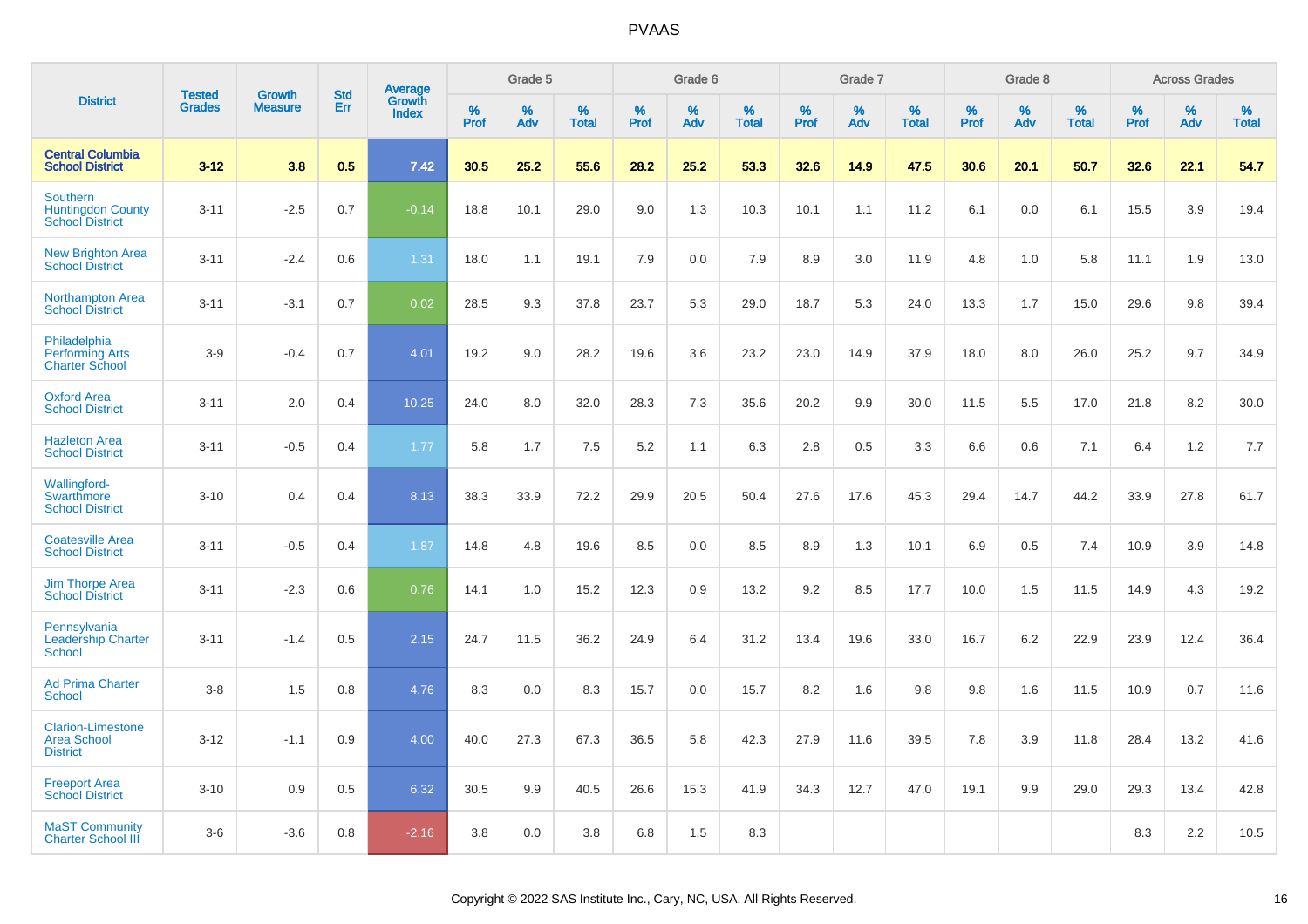|                                                                     |                                | <b>Growth</b>  | <b>Std</b> | <b>Average</b>         |              | Grade 5  |                   |           | Grade 6  |                   |           | Grade 7  |                   |              | Grade 8  |                   |              | <b>Across Grades</b> |                   |
|---------------------------------------------------------------------|--------------------------------|----------------|------------|------------------------|--------------|----------|-------------------|-----------|----------|-------------------|-----------|----------|-------------------|--------------|----------|-------------------|--------------|----------------------|-------------------|
| <b>District</b>                                                     | <b>Tested</b><br><b>Grades</b> | <b>Measure</b> | <b>Err</b> | Growth<br><b>Index</b> | $\%$<br>Prof | %<br>Adv | %<br><b>Total</b> | %<br>Prof | %<br>Adv | %<br><b>Total</b> | %<br>Prof | %<br>Adv | %<br><b>Total</b> | $\%$<br>Prof | %<br>Adv | %<br><b>Total</b> | $\%$<br>Prof | %<br>Adv             | %<br><b>Total</b> |
| <b>Central Columbia</b><br><b>School District</b>                   | $3 - 12$                       | 3.8            | 0.5        | 7.42                   | 30.5         | 25.2     | 55.6              | 28.2      | 25.2     | 53.3              | 32.6      | 14.9     | 47.5              | 30.6         | 20.1     | 50.7              | 32.6         | 22.1                 | 54.7              |
| <b>Delaware Valley</b><br><b>School District</b>                    | $3 - 11$                       | 0.1            | 0.4        | 4.58                   | 26.1         | 11.6     | 37.8              | 19.0      | 8.6      | 27.6              | 21.8      | 8.2      | 30.0              | 17.9         | 3.4      | 21.3              | 25.0         | 9.4                  | 34.4              |
| <b>Lindley Academy</b><br><b>Charter School At</b><br><b>Birney</b> | $3 - 8$                        | $-3.0$         | 0.7        | 0.43                   | 1.3          | 0.0      | 1.3               | 2.6       | 0.0      | 2.6               | 0.0       | 0.0      | 0.0               | 0.0          | 1.6      | 1.6               | 1.0          | 0.3                  | 1.3               |
| Antonia Pantoja<br>Community<br><b>Charter School</b>               | $3 - 8$                        | $-3.9$         | 0.8        | $-1.30$                | 1.5          | 0.0      | 1.5               | 0.0       | 0.0      | 0.0               | 4.6       | 2.3      | 7.0               | 5.6          | 0.0      | 5.6               | 1.8          | 0.9                  | 2.8               |
| <b>Towanda Area</b><br><b>School District</b>                       | $3 - 11$                       | 2.2            | 0.6        | 7.65                   | 22.7         | 15.1     | 37.8              | 22.6      | 11.3     | 34.0              | 14.5      | 7.7      | 22.2              | 17.1         | 8.6      | 25.6              | 19.2         | 10.3                 | 29.5              |
| Environmental<br><b>Charter School At</b><br><b>Frick Park</b>      | $3-9$                          | $-0.2$         | 0.7        | 3.70                   | 18.2         | 10.4     | 28.6              | 17.0      | 4.3      | 21.3              | 16.3      | 10.9     | 27.2              | 10.0         | 4.3      | 14.3              | 22.6         | 13.4                 | 36.0              |
| <b>Sharpsville Area</b><br><b>School District</b>                   | $3 - 11$                       | $-2.3$         | 0.8        | 2.39                   | 29.0         | 9.7      | 38.7              | 16.4      | 1.5      | 17.9              | 21.9      | 3.1      | 25.0              | 20.0         | 7.1      | 27.1              | 27.3         | 8.8                  | 36.1              |
| <b>Saint Marys Area</b><br><b>School District</b>                   | $3 - 11$                       | $-2.5$         | 0.5        | $-0.36$                | 35.6         | 8.7      | 44.4              | 21.8      | 1.6      | 23.4              | 10.0      | 5.4      | 15.4              | 13.3         | 1.3      | 14.7              | 24.9         | 7.3                  | 32.3              |
| <b>Southern Fulton</b><br><b>School District</b>                    | $3 - 11$                       | $-2.2$         | 0.9        | 0.85                   | 21.3         | 6.4      | 27.7              | 15.2      | 10.2     | 25.4              | 12.3      | 1.8      | 14.0              | 5.9          | 3.9      | 9.8               | 18.9         | 4.4                  | 23.3              |
| <b>Mariana Bracetti</b><br><b>Academy Charter</b><br><b>School</b>  | $3 - 10$                       | $-3.1$         | 0.9        | 2.21                   | 8.6          | 0.0      | 8.6               | 2.2       | 0.0      | 2.2               | 7.3       | 0.0      | 7.3               | 0.0          | 0.0      | 0.0               | 4.4          | 0.0                  | 4.4               |
| <b>Southern Lehigh</b><br><b>School District</b>                    | $3 - 11$                       | $-1.1$         | 0.4        | 2.10                   | 33.9         | 21.0     | 54.8              | 28.3      | 16.8     | 45.1              | 40.2      | 13.1     | 53.3              | 32.0         | 12.7     | 44.8              | 35.0         | 20.7                 | 55.8              |
| <b>Forbes Road</b><br><b>School District</b>                        | $3 - 11$                       | $-5.7$         | 1.4        | $-0.81$                | 38.7         | 3.2      | 41.9              | 26.7      | 0.0      | 26.7              | 44.4      | 0.0      | 44.4              | 15.0         | 0.0      | 15.0              | 31.9         | 2.9                  | 34.8              |
| <b>Glendale School</b><br><b>District</b>                           | $3 - 10$                       | 1.2            | 0.8        | 3.21                   | 42.9         | 4.8      | 47.6              | 26.4      | 5.7      | 32.1              | 22.7      | 15.2     | 37.9              | 7.8          | 2.0      | 9.8               | 27.0         | 7.8                  | 34.8              |
| Canon-Mcmillan<br><b>School District</b>                            | $3 - 11$                       | $-1.3$         | 0.3        | 2.20                   | 29.4         | 22.3     | 51.7              | 28.2      | 9.8      | 38.0              | 26.1      | 10.4     | 36.5              | 27.7         | 10.6     | 38.4              | 30.0         | 14.6                 | 44.6              |
| <b>Burrell School</b><br><b>District</b>                            | $3 - 11$                       | $-3.1$         | 0.7        | 1.18                   | 22.5         | 1.8      | 24.3              | 15.4      | 3.8      | 19.2              | 21.5      | 7.6      | 29.1              | 17.2         | 0.0      | 17.2              | 25.3         | 6.1                  | 31.4              |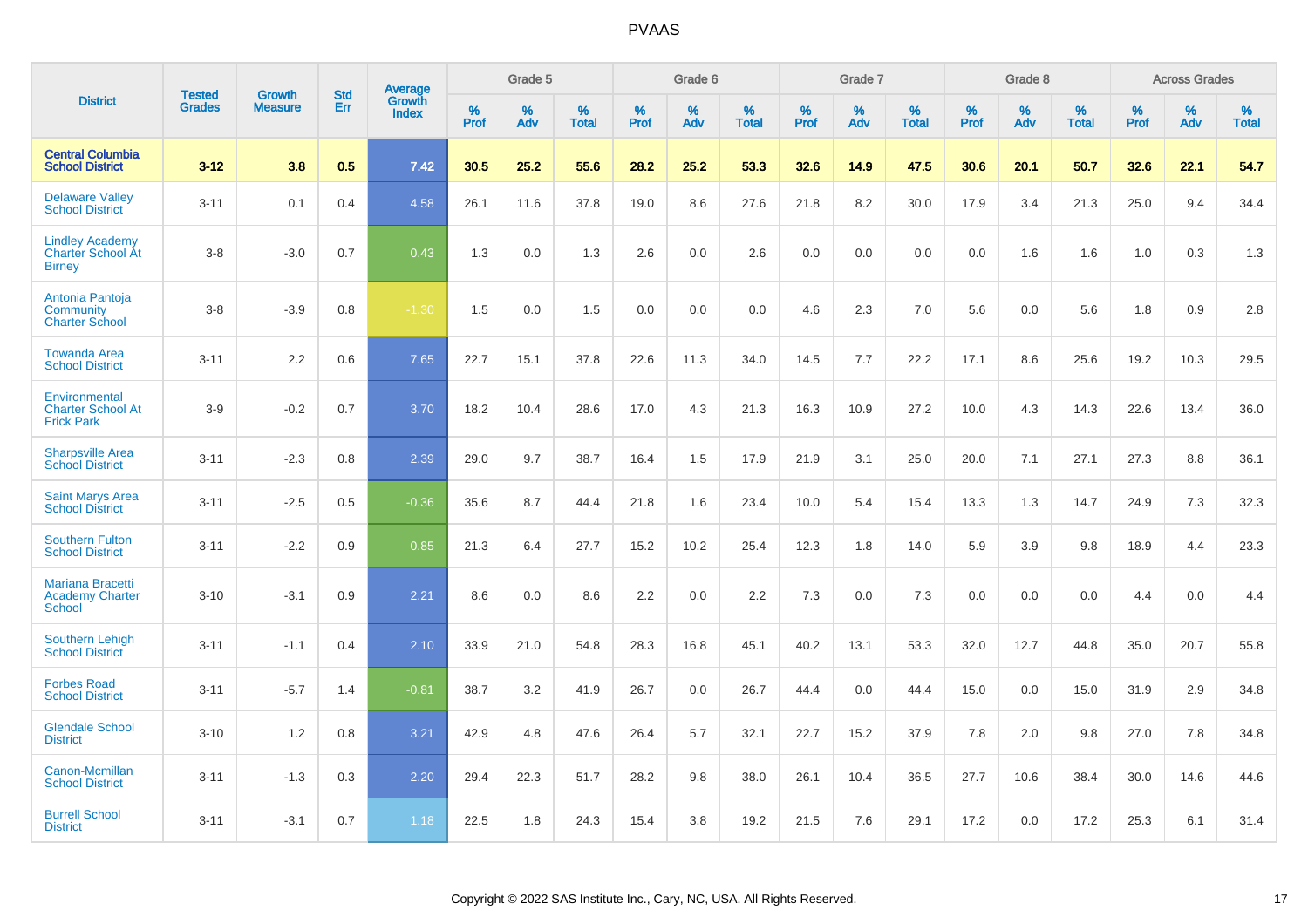|                                                                          | <b>Tested</b> | <b>Growth</b>  | <b>Std</b> | Average                |              | Grade 5  |                   |           | Grade 6  |                   |           | Grade 7  |                   |           | Grade 8  |                   |           | <b>Across Grades</b> |                   |
|--------------------------------------------------------------------------|---------------|----------------|------------|------------------------|--------------|----------|-------------------|-----------|----------|-------------------|-----------|----------|-------------------|-----------|----------|-------------------|-----------|----------------------|-------------------|
| <b>District</b>                                                          | <b>Grades</b> | <b>Measure</b> | Err        | Growth<br><b>Index</b> | $\%$<br>Prof | %<br>Adv | %<br><b>Total</b> | %<br>Prof | %<br>Adv | %<br><b>Total</b> | %<br>Prof | %<br>Adv | %<br><b>Total</b> | %<br>Prof | %<br>Adv | %<br><b>Total</b> | %<br>Prof | $\%$<br>Adv          | %<br><b>Total</b> |
| <b>Central Columbia</b><br><b>School District</b>                        | $3 - 12$      | 3.8            | 0.5        | 7.42                   | 30.5         | 25.2     | 55.6              | 28.2      | 25.2     | 53.3              | 32.6      | 14.9     | 47.5              | 30.6      | 20.1     | 50.7              | 32.6      | 22.1                 | 54.7              |
| <b>Hanover Public</b><br><b>School District</b>                          | $3 - 11$      | $-2.3$         | 0.5        | $-0.22$                | 24.4         | 4.6      | 29.0              | 19.7      | 2.2      | 21.9              | 17.8      | 5.4      | 23.3              | 11.4      | 4.9      | 16.3              | 20.4      | 9.6                  | 30.0              |
| <b>Williamsport Area</b><br><b>School District</b>                       | $3 - 11$      | 2.8            | 0.3        | 10.28                  | 24.6         | 10.7     | 35.3              | 20.4      | 12.0     | 32.4              | 21.5      | 8.3      | 29.8              | 16.1      | 5.1      | 21.2              | 22.0      | 11.0                 | 33.1              |
| John B. Stetson<br><b>Charter School</b>                                 | $5-8$         | 0.5            | 0.6        | 4.84                   | 1.6          | 0.0      | 1.6               | 0.8       | 0.0      | 0.8               | 0.0       | 0.0      | 0.0               | 0.0       | 0.0      | 0.0               | 0.4       | 0.0                  | 0.4               |
| <b>Methacton School</b><br><b>District</b>                               | $3 - 11$      | $-1.5$         | 0.3        | 2.62                   | 30.5         | 14.2     | 44.7              | 28.2      | 9.9      | 38.1              | 27.0      | 11.2     | 38.2              | 20.1      | 12.5     | 32.6              | 30.9      | 13.6                 | 44.5              |
| Insight PA Cyber<br><b>Charter School</b>                                | $3 - 11$      | $-6.7$         | 1.5        | $-1.06$                | 5.6          | 11.1     | 16.7              | 0.0       | 0.0      | 0.0               | 3.7       | 3.7      | 7.4               | 11.1      | 3.7      | 14.8              | 9.0       | 3.7                  | 12.7              |
| Quakertown<br><b>Community School</b><br><b>District</b>                 | $3 - 12$      | $-0.7$         | 0.3        | 3.64                   | 31.8         | 16.7     | 48.5              | 31.0      | 7.5      | 38.4              | 17.8      | 8.4      | 26.2              | 21.0      | 9.1      | 30.1              | 26.2      | 12.7                 | 38.9              |
| <b>Elizabeth Forward</b><br><b>School District</b>                       | $3 - 11$      | $-1.6$         | 0.5        | 2.70                   | 29.4         | 11.4     | 40.8              | 29.6      | 10.5     | 40.1              | 21.6      | 5.2      | 26.8              | 16.8      | 2.9      | 19.6              | 27.0      | 11.3                 | 38.3              |
| <b>Fort Leboeuf</b><br><b>School District</b>                            | $3 - 11$      | $-0.7$         | 0.5        | 1.49                   | 33.8         | 31.2     | 64.9              | 25.7      | 18.8     | 44.4              | 21.6      | 14.4     | 35.9              | 22.6      | 11.6     | 34.2              | 28.5      | 22.7                 | 51.2              |
| <b>Pine Grove Area</b><br><b>School District</b>                         | $3 - 11$      | $-2.2$         | 0.6        | 0.60                   | 23.2         | 4.2      | 27.4              | 19.7      | 3.4      | 23.1              | 17.1      | 0.8      | 17.9              | 20.9      | 0.8      | 21.7              | 24.6      | 7.8                  | 32.4              |
| <b>Executive</b><br><b>Education</b><br><b>Academy Charter</b><br>School | $3 - 10$      | $-2.5$         | 1.7        | 1.63                   | 0.0          | 0.0      | 0.0               |           |          |                   | 18.2      | 0.0      | 18.2              | 4.8       | 0.0      | 4.8               | 9.1       | 1.7                  | 10.9              |
| <b>Minersville Area</b><br><b>School District</b>                        | $3 - 11$      | $-0.9$         | 0.7        | 4.90                   | 9.6          | 4.1      | 13.7              | 20.8      | 2.6      | 23.4              | 10.4      | 0.0      | 10.4              | 2.7       | 1.3      | 4.0               | 15.1      | 3.2                  | 18.3              |
| <b>Conemaugh Valley</b><br><b>School District</b>                        | $3 - 12$      | $-2.6$         | 0.8        | 1.06                   | 13.7         | 3.9      | 17.6              | 22.0      | 4.0      | 26.0              | 18.9      | 7.6      | 26.4              | 9.4       | 1.9      | 11.3              | 20.1      | 6.4                  | 26.5              |
| <b>Avon Grove</b><br><b>School District</b>                              | $3 - 10$      | 0.8            | 0.4        | 5.13                   | 28.6         | 23.2     | 51.8              | 30.5      | 19.3     | 49.8              | 35.4      | 20.3     | 55.7              | 27.6      | 14.2     | 41.8              | 30.8      | 18.2                 | 49.0              |
| <b>Rose Tree Media</b><br><b>School District</b>                         | $3 - 10$      | $-1.7$         | 0.4        | $-0.25$                | 29.7         | 19.6     | 49.3              | 31.4      | 15.3     | 46.7              | 31.6      | 20.9     | 52.4              | 18.4      | 13.9     | 32.3              | 31.5      | 20.2                 | 51.8              |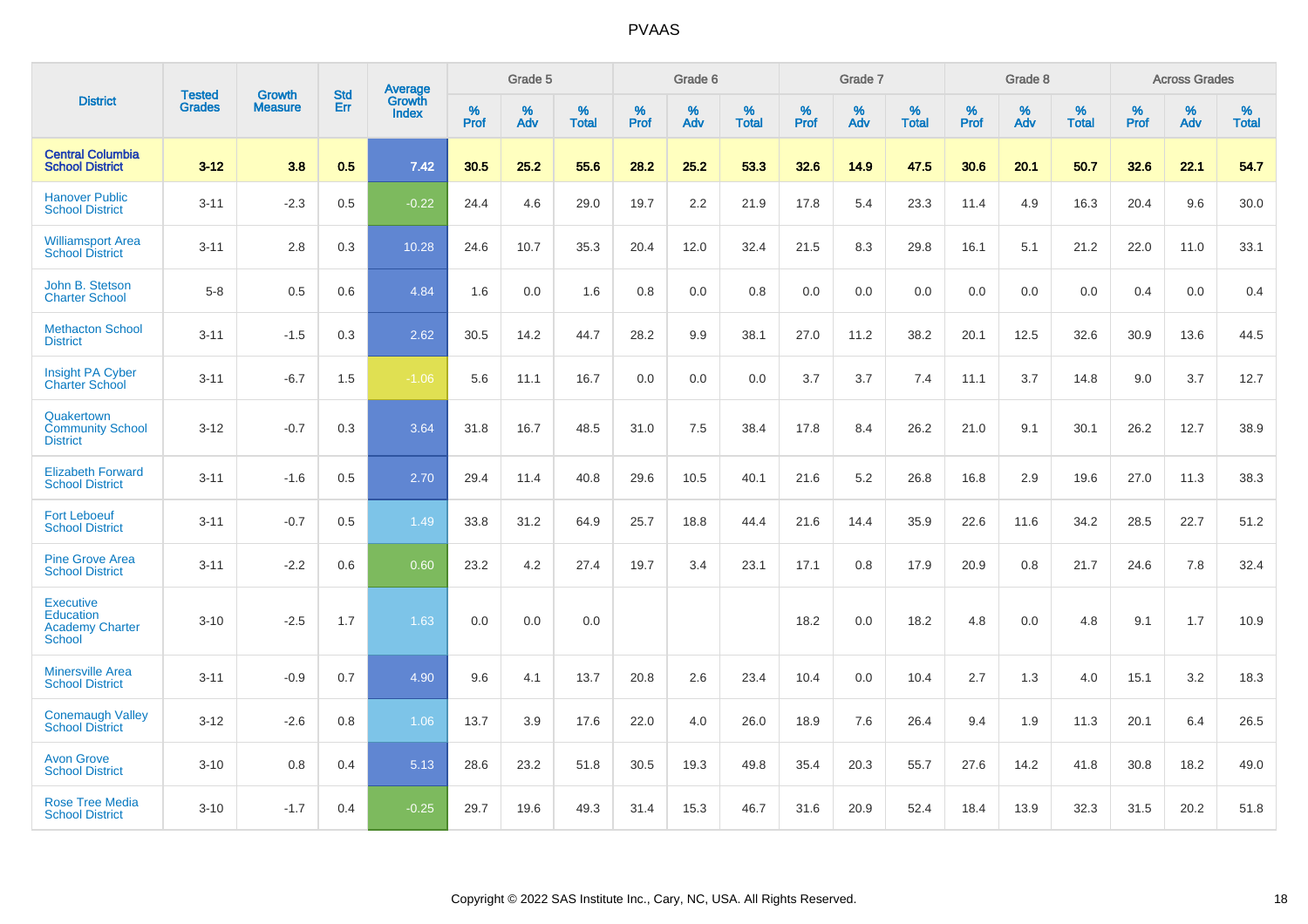|                                                                       |                                | <b>Growth</b>  | <b>Std</b> | Average                |                  | Grade 5  |                   |                  | Grade 6  |                   |                  | Grade 7  |                   |           | Grade 8  |                   |                  | <b>Across Grades</b> |                   |
|-----------------------------------------------------------------------|--------------------------------|----------------|------------|------------------------|------------------|----------|-------------------|------------------|----------|-------------------|------------------|----------|-------------------|-----------|----------|-------------------|------------------|----------------------|-------------------|
| <b>District</b>                                                       | <b>Tested</b><br><b>Grades</b> | <b>Measure</b> | Err        | Growth<br><b>Index</b> | %<br><b>Prof</b> | %<br>Adv | %<br><b>Total</b> | %<br><b>Prof</b> | %<br>Adv | %<br><b>Total</b> | %<br><b>Prof</b> | %<br>Adv | %<br><b>Total</b> | %<br>Prof | %<br>Adv | %<br><b>Total</b> | %<br><b>Prof</b> | %<br>Adv             | %<br><b>Total</b> |
| <b>Central Columbia</b><br><b>School District</b>                     | $3 - 12$                       | 3.8            | 0.5        | 7.42                   | 30.5             | 25.2     | 55.6              | 28.2             | 25.2     | 53.3              | 32.6             | 14.9     | 47.5              | 30.6      | 20.1     | 50.7              | 32.6             | 22.1                 | 54.7              |
| <b>Perseus House</b><br><b>Charter School Of</b><br><b>Excellence</b> | $6 - 11$                       | $-4.8$         | 1.1        | $-1.31$                |                  |          |                   | 0.0              | 0.0      | 0.0               | 1.8              | 0.0      | 1.8               | 1.5       | 0.0      | 1.5               | 1.4              | 0.0                  | 1.4               |
| <b>Schuylkill Valley</b><br><b>School District</b>                    | $3 - 11$                       | $-1.0$         | 0.5        | 3.23                   | 24.8             | 8.5      | 33.3              | 25.6             | 5.8      | 31.4              | 15.3             | 9.9      | 25.2              | 8.2       | 2.7      | 10.9              | 21.3             | 7.6                  | 29.0              |
| Apollo-Ridge<br><b>School District</b>                                | $3-12$                         | $-2.9$         | 0.7        | $-0.77$                | 18.8             | 0.0      | 18.8              | 12.0             | 1.2      | 13.2              | 8.5              | 1.2      | 9.8               | 10.4      | 2.6      | 13.0              | 14.8             | 3.0                  | 17.7              |
| <b>Harrisburg City</b><br><b>School District</b>                      | $3 - 11$                       | 1.3            | 0.3        | 7.16                   | 2.0              | 0.8      | 2.8               | 2.0              | 1.0      | 3.0               | 2.9              | 0.8      | 3.7               | 2.7       | 0.3      | 3.0               | 2.7              | 0.7                  | 3.4               |
| Cornwall-Lebanon<br><b>School District</b>                            | $3 - 11$                       | $-0.5$         | 0.3        | 2.53                   | 31.1             | 9.0      | 40.1              | 18.2             | 6.2      | 24.4              | 16.1             | 4.9      | 21.0              | 16.4      | 9.4      | 25.8              | 23.1             | 8.6                  | 31.8              |
| <b>Kutztown Area</b><br><b>School District</b>                        | $3 - 12$                       | $-1.4$         | 0.8        | 3.35                   | 40.3             | 11.9     | 52.2              | 24.2             | 3.2      | 27.4              | 25.6             | 10.3     | 35.9              | 10.8      | 10.8     | 21.5              | 30.0             | 13.3                 | 43.3              |
| <b>Upper Dauphin</b><br><b>Area School</b><br><b>District</b>         | $3 - 11$                       | 1.0            | 0.7        | 6.60                   | 9.7              | 4.8      | 14.5              | 18.3             | 8.4      | 26.8              | 18.9             | 6.8      | 25.7              | 24.3      | 7.1      | 31.4              | 22.1             | 9.5                  | 31.6              |
| Salisbury<br><b>Township School</b><br><b>District</b>                | $3 - 11$                       | $-2.3$         | 0.6        | 0.96                   | 14.9             | 8.5      | 23.4              | 14.3             | 2.2      | 16.5              | 13.0             | 1.1      | 14.1              | 17.2      | 3.4      | 20.7              | 18.4             | 6.3                  | 24.7              |
| <b>Clairton City</b><br><b>School District</b>                        | $3 - 11$                       | 0.5            | 0.8        | 3.14                   | 6.1              | 2.0      | 8.2               | 1.5              | 0.0      | 1.5               | 1.6              | 0.0      | 1.6               | 0.0       | 0.0      | 0.0               | 3.5              | 0.3                  | 3.8               |
| <b>Frazier School</b><br><b>District</b>                              | $3 - 11$                       | $-2.4$         | 0.8        | 2.50                   | 7.8              | 0.0      | 7.8               | 17.5             | 2.5      | 20.0              | 15.1             | 10.5     | 25.6              | 3.9       | 0.0      | 3.9               | 16.1             | 4.2                  | 20.3              |
| <b>New Foundations</b><br><b>Charter School</b>                       | $3 - 11$                       | $-1.5$         | 0.7        | 2.37                   | 18.5             | 5.6      | 24.1              | 6.4              | 0.0      | 6.4               | 21.3             | 3.3      | 24.6              | 13.1      | 2.4      | 15.5              | 17.1             | 2.9                  | 20.0              |
| Commonwealth<br><b>Charter Academy</b><br><b>Charter School</b>       | $3 - 10$                       | $-2.6$         | 0.8        | 1.49                   | 25.4             | 3.4      | 28.8              | 26.0             | 4.0      | 30.0              | 17.2             | 3.4      | 20.7              | 14.6      | 2.1      | 16.7              | 23.9             | 5.7                  | 29.6              |
| <b>Tussey Mountain</b><br><b>School District</b>                      | $3 - 12$                       | 0.2            | 0.7        | 2.41                   | 20.7             | 1.7      | 22.4              | 12.4             | 0.0      | 12.4              | 11.3             | 3.2      | 14.5              | 12.5      | 1.4      | 13.9              | 16.3             | 5.5                  | 21.8              |
| <b>Lincoln Leadership</b><br><b>Academy Charter</b><br>School         | $3 - 12$                       | $-1.2$         | 0.9        | 2.09                   | 0.0              | 0.0      | 0.0               | 2.0              | 0.0      | 2.0               | 4.0              | 2.0      | 6.0               | 0.0       | 0.0      | 0.0               | 3.8              | 0.7                  | 4.4               |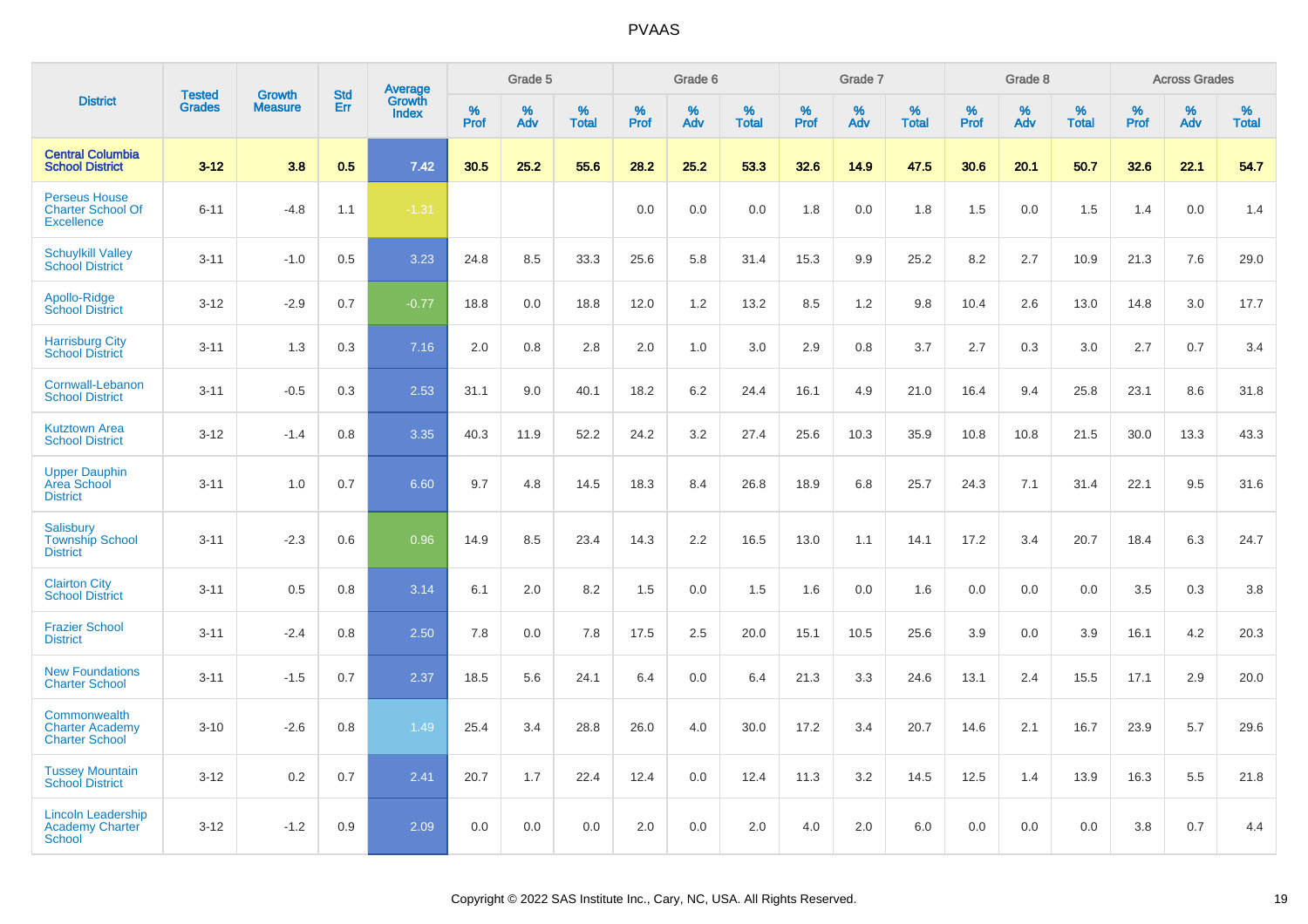|                                                                               |                                |                                 | <b>Std</b> | Average                       |              | Grade 5  |                   |           | Grade 6  |                   |           | Grade 7  |                   |           | Grade 8  |                   |           | <b>Across Grades</b> |                   |
|-------------------------------------------------------------------------------|--------------------------------|---------------------------------|------------|-------------------------------|--------------|----------|-------------------|-----------|----------|-------------------|-----------|----------|-------------------|-----------|----------|-------------------|-----------|----------------------|-------------------|
| <b>District</b>                                                               | <b>Tested</b><br><b>Grades</b> | <b>Growth</b><br><b>Measure</b> | Err        | <b>Growth</b><br><b>Index</b> | $\%$<br>Prof | %<br>Adv | %<br><b>Total</b> | %<br>Prof | %<br>Adv | %<br><b>Total</b> | %<br>Prof | %<br>Adv | %<br><b>Total</b> | %<br>Prof | %<br>Adv | %<br><b>Total</b> | %<br>Prof | $\%$<br>Adv          | %<br><b>Total</b> |
| <b>Central Columbia</b><br><b>School District</b>                             | $3 - 12$                       | 3.8                             | 0.5        | 7.42                          | 30.5         | 25.2     | 55.6              | 28.2      | 25.2     | 53.3              | 32.6      | 14.9     | 47.5              | 30.6      | 20.1     | 50.7              | 32.6      | 22.1                 | 54.7              |
| <b>Rochester Area</b><br><b>School District</b>                               | $3 - 11$                       | $-1.6$                          | 0.9        | 3.19                          | 27.1         | 6.2      | 33.3              | 24.5      | 3.8      | 28.3              | 2.0       | 0.0      | 2.0               | 15.4      | 0.0      | 15.4              | 20.6      | 7.5                  | 28.1              |
| <b>Urban Academy Of</b><br><b>Greater Pittsburgh</b><br><b>Charter School</b> | $3-5$                          | $-7.6$                          | 1.9        | $-4.05$                       | 2.7          | 0.0      | 2.7               |           |          |                   |           |          |                   |           |          |                   | 7.3       | 0.0                  | $7.3$             |
| <b>Propel Charter</b><br><b>School-Mckeesport</b>                             | $3-8$                          | $-3.2$                          | 1.0        | 1.02                          | 5.6          | 0.0      | 5.6               | 2.7       | 0.0      | 2.7               | 5.3       | 7.9      | 13.2              | 2.7       | 2.7      | 5.4               | 5.4       | 2.3                  | 7.7               |
| <b>Bentworth School</b><br><b>District</b>                                    | $3 - 11$                       | $-1.7$                          | 0.7        | 1.37                          | 29.9         | 7.8      | 37.7              | 9.6       | 0.0      | 9.6               | 16.9      | 7.8      | 24.7              | 21.2      | 1.5      | 22.7              | 22.6      | 9.6                  | 32.3              |
| Northern Lehigh<br><b>School District</b>                                     | $3 - 12$                       | $-2.6$                          | 0.7        | 0.19                          | 22.7         | 6.2      | 28.9              | 13.8      | 0.0      | 13.8              | 15.0      | 1.7      | 16.7              | 12.5      | 0.0      | 12.5              | 18.6      | 3.9                  | 22.5              |
| Northgate School<br><b>District</b>                                           | $3 - 11$                       | $-1.8$                          | 0.8        | 1.33                          | 19.6         | 7.8      | 27.4              | 15.2      | 1.7      | 17.0              | 10.2      | 0.0      | 10.2              | 12.5      | 4.2      | 16.7              | 15.8      | 4.3                  | 20.1              |
| La Academia<br>Partnership<br><b>Charter School</b>                           | $6 - 11$                       | $-5.6$                          | 1.8        | $-0.91$                       |              |          |                   | 0.0       | 0.0      | 0.0               | 0.0       | 0.0      | 0.0               | 0.0       | 0.0      | 0.0               | 0.0       | 0.0                  | 0.0               |
| <b>Bristol Borough</b><br><b>School District</b>                              | $3 - 12$                       | $-2.4$                          | 0.7        | $-0.27$                       | 21.3         | 2.7      | 24.0              | 17.8      | 7.8      | 25.6              | 15.0      | 1.2      | 16.2              | 7.6       | 1.3      | 8.9               | 16.2      | 4.2                  | 20.3              |
| <b>Mercer Area</b><br><b>School District</b>                                  | $3 - 11$                       | $-1.2$                          | 0.7        | 2.42                          | 32.8         | 15.5     | 48.3              | 35.3      | 8.8      | 44.1              | 25.0      | 11.8     | 36.8              | 18.7      | 4.0      | 22.7              | 29.0      | 12.7                 | 41.7              |
| <b>Shamokin Area</b><br><b>School District</b>                                | $3 - 11$                       | $-2.1$                          | 0.5        | 0.50                          | 17.1         | 4.3      | 21.4              | 8.8       | 2.9      | 11.8              | 10.3      | 0.7      | 11.0              | 8.4       | 3.9      | 12.3              | 12.1      | 4.8                  | 16.9              |
| Pennsylvania<br><b>Distance Learning</b><br><b>Charter School</b>             | $3 - 12$                       | $-1.7$                          | 0.7        | 0.39                          | 6.5          | 0.0      | 6.5               | 1.3       | 0.0      | 1.3               | 4.6       | 1.2      | 5.8               | 2.3       | 0.0      | 2.3               | 5.4       | 0.4                  | 5.8               |
| <b>Perkiomen Valley</b><br><b>School District</b>                             | $3 - 11$                       | $-0.2$                          | 0.3        | 7.20                          | 35.2         | 22.4     | 57.5              | 21.5      | 11.3     | 32.7              | 27.3      | 16.9     | 44.2              | 21.6      | 7.2      | 28.7              | 30.6      | 16.6                 | 47.1              |
| <b>Belle Vernon Area</b><br><b>School District</b>                            | $3 - 11$                       | $-1.7$                          | 0.6        | 1.65                          | 22.5         | 6.3      | 28.8              | 27.6      | 7.8      | 35.3              | 11.0      | 0.9      | 11.9              | 10.6      | 2.4      | 12.9              | 22.3      | 6.8                  | 29.0              |
| <b>Cambria Heights</b><br><b>School District</b>                              | $3 - 10$                       | $-2.3$                          | 0.6        | $-0.70$                       | 23.3         | 4.4      | 27.8              | 16.8      | 0.0      | 16.8              | 13.5      | 1.0      | 14.6              | 4.4       | 0.9      | 5.3               | 18.3      | 2.8                  | 21.2              |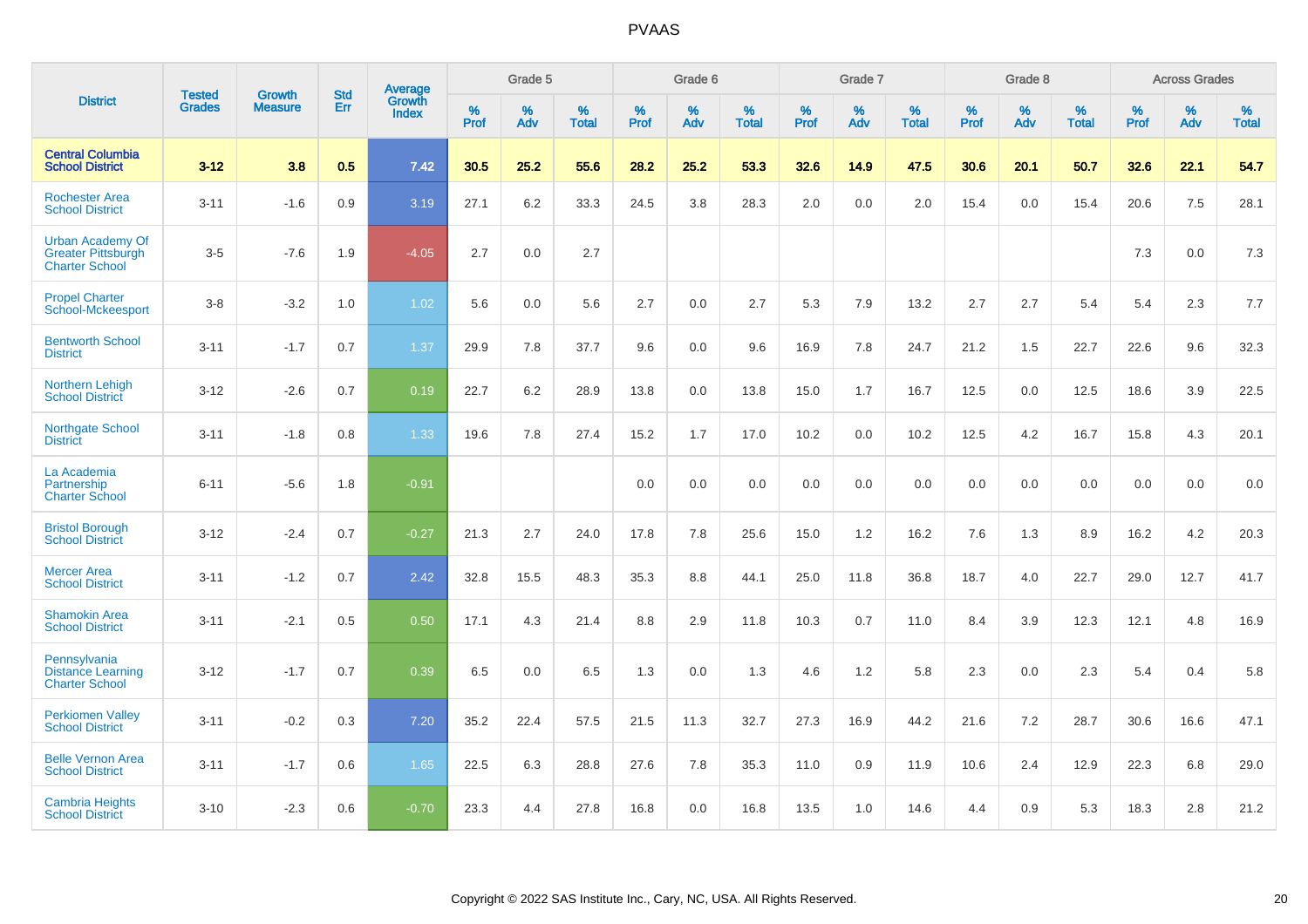|                                                                   | <b>Tested</b> |                                 | <b>Std</b> | Average                |              | Grade 5  |                   |              | Grade 6  |                   |              | Grade 7  |                   |              | Grade 8  |                   |              | <b>Across Grades</b> |                   |
|-------------------------------------------------------------------|---------------|---------------------------------|------------|------------------------|--------------|----------|-------------------|--------------|----------|-------------------|--------------|----------|-------------------|--------------|----------|-------------------|--------------|----------------------|-------------------|
| <b>District</b>                                                   | <b>Grades</b> | <b>Growth</b><br><b>Measure</b> | Err        | Growth<br><b>Index</b> | $\%$<br>Prof | %<br>Adv | %<br><b>Total</b> | $\%$<br>Prof | %<br>Adv | %<br><b>Total</b> | $\%$<br>Prof | %<br>Adv | %<br><b>Total</b> | $\%$<br>Prof | %<br>Adv | %<br><b>Total</b> | $\%$<br>Prof | %<br>Adv             | %<br><b>Total</b> |
| <b>Central Columbia</b><br><b>School District</b>                 | $3 - 12$      | 3.8                             | 0.5        | 7.42                   | 30.5         | 25.2     | 55.6              | 28.2         | 25.2     | 53.3              | 32.6         | 14.9     | 47.5              | 30.6         | 20.1     | 50.7              | 32.6         | 22.1                 | 54.7              |
| <b>Unionville-Chadds</b><br><b>Ford School</b><br><b>District</b> | $3 - 11$      | 0.5                             | 0.4        | 5.10                   | 38.8         | 29.9     | 68.7              | 38.4         | 17.1     | 55.5              | 37.6         | 16.8     | 54.5              | 29.8         | 24.9     | 54.7              | 36.9         | 27.5                 | 64.4              |
| Leechburg Area<br><b>School District</b>                          | $3 - 11$      | $-3.5$                          | 0.9        | $-0.64$                | 15.6         | 2.2      | 17.8              | 16.2         | 5.4      | 21.6              | 8.0          | 0.0      | 8.0               | 23.8         | 7.1      | 31.0              | 22.5         | 5.9                  | 28.5              |
| <b>Hollidaysburg Area</b><br><b>School District</b>               | $3 - 11$      | 2.9                             | 0.4        | 8.32                   | 33.2         | 16.0     | 49.2              | 26.4         | 12.8     | 39.2              | 27.3         | 14.7     | 42.0              | 23.2         | 8.0      | 31.2              | 28.7         | 12.7                 | 41.4              |
| <b>Warrior Run</b><br><b>School District</b>                      | $3 - 11$      | $-0.7$                          | 0.6        | 1.21                   | 29.0         | 17.1     | 46.0              | 25.7         | 1.8      | 27.5              | 16.8         | 11.2     | 28.0              | 15.6         | 12.2     | 27.8              | 23.2         | 10.7                 | 34.0              |
| <b>Greater Johnstown</b><br><b>School District</b>                | $3 - 11$      | $-1.7$                          | 0.5        | 2.59                   | 5.9          | 0.7      | 6.6               | 4.8          | 0.0      | 4.8               | 7.4          | 0.0      | 7.4               | 0.6          | 0.6      | 1.3               | 6.8          | 1.2                  | 8.0               |
| Washington<br><b>School District</b>                              | $3 - 11$      | $-2.6$                          | 0.7        | $-0.09$                | 13.5         | 2.9      | 16.4              | 5.2          | 2.1      | 7.2               | 15.0         | 1.2      | 16.2              | 0.0          | 1.5      | 1.5               | 11.8         | 3.4                  | 15.2              |
| <b>Canton Area</b><br><b>School District</b>                      | $3 - 11$      | $-0.5$                          | 0.8        | 3.67                   | 34.6         | 11.5     | 46.2              | 32.3         | 3.2      | 35.5              | 9.1          | 1.8      | 10.9              | 4.8          | 0.0      | 4.8               | 23.4         | 6.2                  | 29.6              |
| <b>Somerset Area</b><br><b>School District</b>                    | $3 - 11$      | 0.0                             | 0.5        | 4.78                   | 27.4         | 11.1     | 38.5              | 28.2         | 9.2      | 37.4              | 20.4         | 9.5      | 29.9              | 24.5         | 4.9      | 29.4              | 26.3         | 10.2                 | 36.6              |
| <b>Central Fulton</b><br><b>School District</b>                   | $3 - 11$      | $-0.7$                          | 0.8        | 3.45                   | 30.3         | 6.6      | 36.8              | 15.9         | 1.4      | 17.4              | 13.0         | 14.5     | 27.5              | 12.7         | 14.6     | 27.3              | 24.6         | 8.3                  | 32.8              |
| <b>Hermitage School</b><br><b>District</b>                        | $3 - 12$      | 1.0                             | 0.5        | 4.16                   | 39.7         | 7.8      | 47.5              | 34.3         | 21.7     | 55.9              | 30.8         | 19.6     | 50.4              | 26.2         | 4.1      | 30.3              | 33.8         | 16.8                 | 50.6              |
| <b>Propel Charter</b><br><b>School-Northside</b>                  | $3 - 8$       | $-1.6$                          | 0.9        | 0.88                   | 0.0          | 0.0      | 0.0               | 2.4          | 0.0      | 2.4               | 0.0          | 0.0      | 0.0               | 0.0          | 0.0      | 0.0               | 0.4          | 0.0                  | 0.4               |
| <b>Pottsville Area</b><br><b>School District</b>                  | $3 - 12$      | $-0.7$                          | 0.5        | 1.25                   | 21.4         | 12.2     | 33.6              | 17.6         | 4.7      | 22.3              | 14.2         | 4.3      | 18.5              | 16.1         | 2.4      | 18.4              | 18.0         | 6.0                  | 23.9              |
| Wallenpaupack<br><b>Area School</b><br><b>District</b>            | $3 - 11$      | 0.7                             | 0.5        | 7.55                   | 27.0         | 6.1      | 33.1              | 11.1         | 3.7      | 14.8              | 30.6         | 8.2      | 38.8              | 13.2         | 3.5      | 16.7              | 24.0         | 7.0                  | 31.1              |
| <b>Fleetwood Area</b><br><b>School District</b>                   | $3 - 10$      | $-1.9$                          | 0.5        | 0.68                   | 21.5         | 3.7      | 25.2              | 19.9         | 4.0      | 23.8              | 20.7         | 4.8      | 25.5              | 21.4         | 2.5      | 23.9              | 21.9         | 5.2                  | 27.1              |
| <b>Greater Latrobe</b><br><b>School District</b>                  | $3 - 11$      | 1.6                             | 0.4        | 8.54                   | 36.4         | 15.5     | 51.9              | 37.0         | 5.3      | 42.3              | 32.2         | 18.5     | 50.7              | 23.4         | 8.0      | 31.4              | 34.1         | 15.0                 | 49.1              |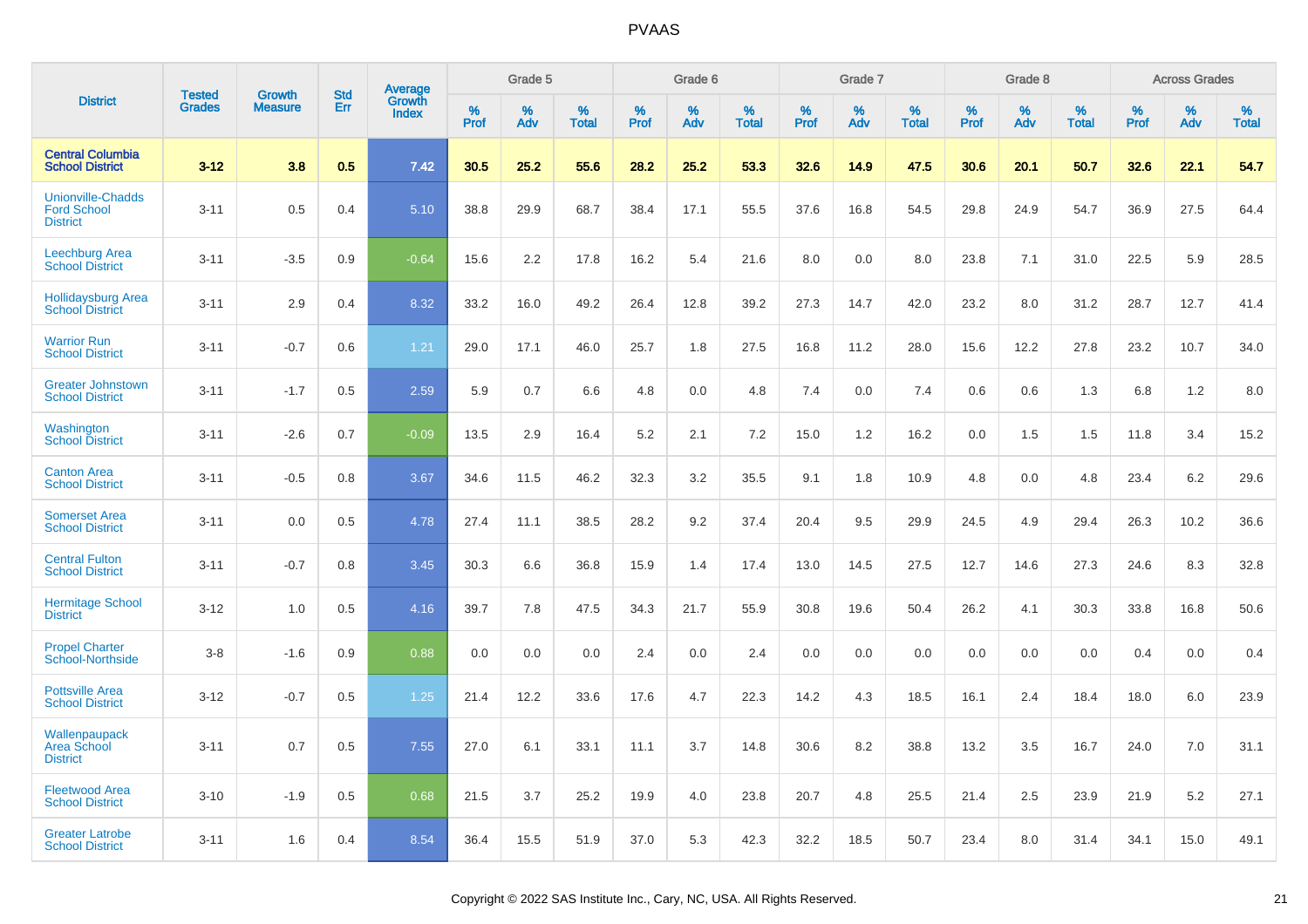|                                                                    |                                |                                 | <b>Std</b> | Average                |                     | Grade 5  |                   |                  | Grade 6  |                   |                  | Grade 7  |                   |           | Grade 8  |                   |                  | <b>Across Grades</b> |                   |
|--------------------------------------------------------------------|--------------------------------|---------------------------------|------------|------------------------|---------------------|----------|-------------------|------------------|----------|-------------------|------------------|----------|-------------------|-----------|----------|-------------------|------------------|----------------------|-------------------|
| <b>District</b>                                                    | <b>Tested</b><br><b>Grades</b> | <b>Growth</b><br><b>Measure</b> | Err        | Growth<br><b>Index</b> | $\%$<br><b>Prof</b> | %<br>Adv | %<br><b>Total</b> | %<br><b>Prof</b> | %<br>Adv | %<br><b>Total</b> | %<br><b>Prof</b> | %<br>Adv | %<br><b>Total</b> | %<br>Prof | %<br>Adv | %<br><b>Total</b> | %<br><b>Prof</b> | %<br>Adv             | %<br><b>Total</b> |
| <b>Central Columbia</b><br><b>School District</b>                  | $3 - 12$                       | 3.8                             | 0.5        | 7.42                   | 30.5                | 25.2     | 55.6              | 28.2             | 25.2     | 53.3              | 32.6             | 14.9     | 47.5              | 30.6      | 20.1     | 50.7              | 32.6             | 22.1                 | 54.7              |
| <b>Propel Charter</b><br>School - Braddock<br><b>Hills</b>         | $3 - 11$                       | $-2.4$                          | 0.8        | 3.05                   | 1.8                 | 1.8      | 3.5               | 1.7              | 0.0      | 1.7               | 0.0              | 0.0      | 0.0               | 2.9       | 0.0      | 2.9               | 1.9              | 0.6                  | 2.5               |
| <b>Great Valley</b><br><b>School District</b>                      | $3 - 11$                       | 0.1                             | 0.4        | 2.46                   | 31.0                | 24.2     | 55.2              | 38.1             | 8.6      | 46.6              | 26.8             | 17.2     | 44.1              | 26.4      | 17.4     | 43.8              | 31.1             | 20.1                 | 51.2              |
| <b>Girard School</b><br><b>District</b>                            | $3 - 11$                       | 0.0                             | 0.6        | 2.99                   | 33.9                | 15.2     | 49.1              | 27.4             | 13.7     | 41.0              | 22.7             | 20.9     | 43.6              | 15.6      | 5.5      | 21.1              | 25.6             | 18.0                 | 43.6              |
| <b>Propel Charter</b><br>School-Homestead                          | $3 - 11$                       | $-2.7$                          | 1.0        | $-0.17$                | 2.7                 | 0.0      | 2.7               | 0.0              | 5.4      | 5.4               | 2.9              | 0.0      | 2.9               | 0.0       | 0.0      | 0.0               | 2.7              | 1.4                  | 4.1               |
| <b>Southeast Delco</b><br><b>School District</b>                   | $3 - 10$                       | $-0.4$                          | 0.6        | 4.21                   | 3.3                 | 1.7      | 5.0               | 1.8              | 0.0      | 1.8               | 3.0              | 0.8      | 3.8               | 6.9       | 0.8      | 7.7               | 5.7              | 0.7                  | 6.3               |
| <b>Penns Manor Area</b><br><b>School District</b>                  | $3 - 12$                       | 1.5                             | 0.8        | 4.02                   | 12.7                | 4.8      | 17.5              | 14.6             | 0.0      | 14.6              | 18.5             | 1.8      | 20.4              | 16.7      | 8.3      | 25.0              | 19.0             | 3.6                  | 22.6              |
| <b>Blue Ridge School</b><br><b>District</b>                        | $3 - 11$                       | $-1.1$                          | 0.7        | 2.21                   | 23.3                | 5.5      | 28.8              | 14.9             | 0.0      | 14.9              | 25.8             | 3.2      | 29.0              | 12.9      | 4.3      | 17.1              | 23.5             | 4.1                  | 27.7              |
| <b>Sullivan County</b><br><b>School District</b>                   | $3 - 10$                       | $-2.9$                          | 1.0        | 0.92                   | 21.4                | 0.0      | 21.4              | 30.0             | 4.0      | 34.0              | 18.8             | 0.0      | 18.8              | 9.1       | 0.0      | 9.1               | 22.0             | 4.1                  | 26.0              |
| <b>Windber Area</b><br><b>School District</b>                      | $3 - 11$                       | $-1.8$                          | 0.7        | 2.80                   | 28.8                | 20.0     | 48.8              | 20.9             | 9.0      | 29.8              | 14.7             | 9.3      | 24.0              | 28.6      | 13.1     | 41.7              | 24.4             | 15.1                 | 39.6              |
| <b>Northern Bedford</b><br><b>County School</b><br><b>District</b> | $3 - 11$                       | $-1.5$                          | 0.8        | 1.00                   | 24.5                | 8.2      | 32.6              | 30.5             | 1.7      | 32.2              | 19.0             | 1.7      | 20.7              | 9.4       | 3.1      | 12.5              | 24.6             | 5.2                  | 29.8              |
| <b>Penn Hills Charter</b><br>School of<br>Entrepreneurship         | $3-8$                          | $-0.2$                          | 0.9        | 1.98                   | 11.6                | 2.3      | 14.0              | 13.5             | 10.8     | 24.3              | 15.4             | 2.6      | 18.0              | 5.3       | 0.0      | 5.3               | 17.0             | 3.8                  | 20.8              |
| <b>Meyersdale Area</b><br><b>School District</b>                   | $3 - 11$                       | 1.9                             | 0.8        | 4.25                   | 35.2                | 9.3      | 44.4              | 26.6             | 15.6     | 42.2              | 18.9             | 0.0      | 18.9              | 11.9      | 8.5      | 20.3              | 24.6             | 9.4                  | 34.0              |
| <b>Manchester</b><br><b>Academic Charter</b><br><b>School</b>      | $3-8$                          | 0.6                             | 1.1        | 3.37                   | 3.6                 | 0.0      | 3.6               | 3.4              | 0.0      | 3.4               | 3.6              | 0.0      | 3.6               | 0.0       | 0.0      | 0.0               | 4.9              | 0.5                  | 5.4               |
| Philadelphia<br><b>Academy Charter</b><br><b>School</b>            | $3 - 11$                       | $-2.5$                          | 0.7        | 0.18                   | 22.1                | 6.5      | 28.6              | 25.0             | 7.9      | 32.9              | 13.2             | 19.1     | 32.4              | 22.2      | 16.7     | 38.9              | 24.3             | 9.8                  | 34.2              |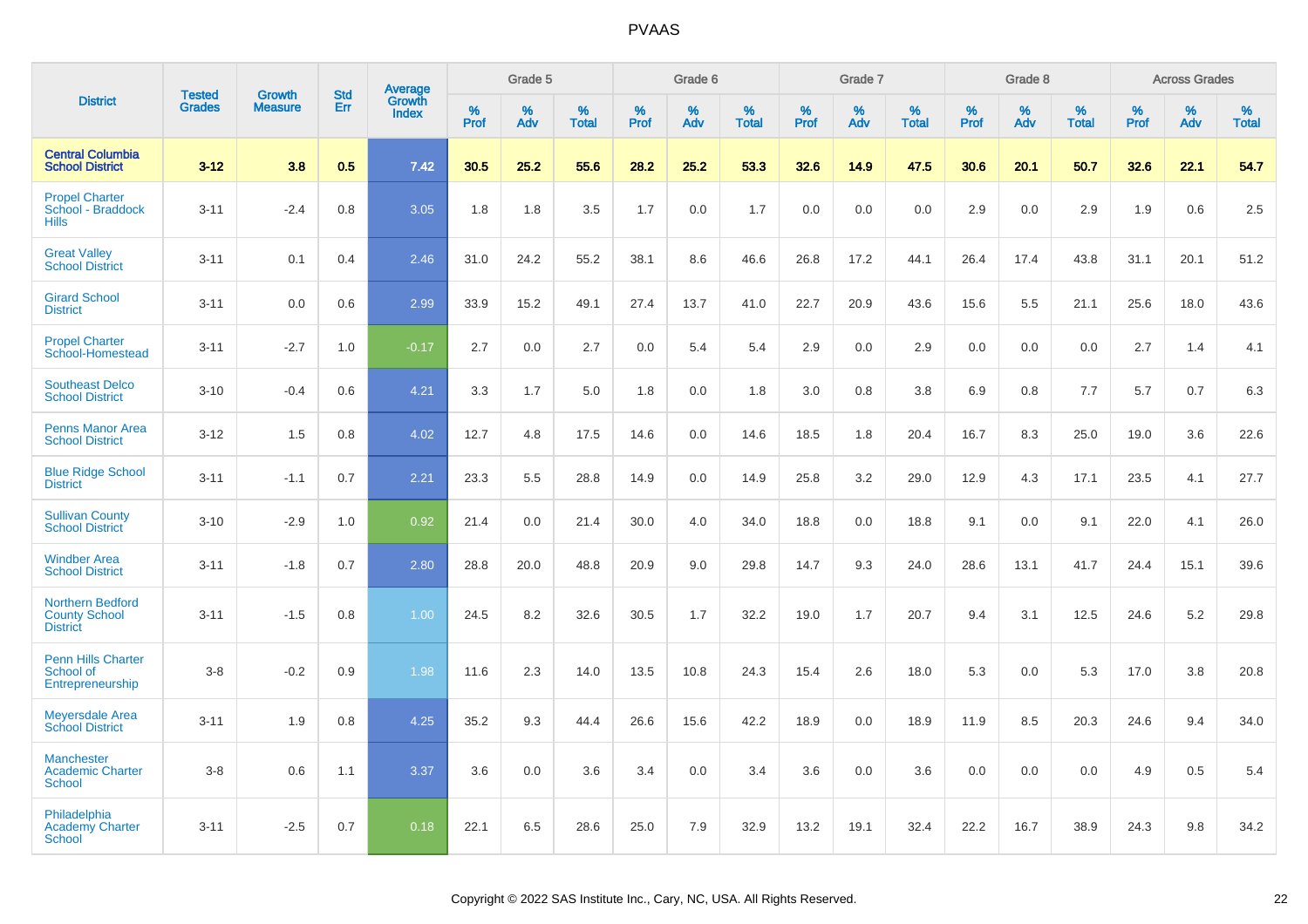|                                                                               | <b>Tested</b> | <b>Growth</b>  | <b>Std</b> |                            |                     | Grade 5  |                      |                     | Grade 6  |                      |              | Grade 7  |                      |                     | Grade 8  |                      |                     | <b>Across Grades</b> |                      |
|-------------------------------------------------------------------------------|---------------|----------------|------------|----------------------------|---------------------|----------|----------------------|---------------------|----------|----------------------|--------------|----------|----------------------|---------------------|----------|----------------------|---------------------|----------------------|----------------------|
| <b>District</b>                                                               | <b>Grades</b> | <b>Measure</b> | Err        | Average<br>Growth<br>Index | $\%$<br><b>Prof</b> | %<br>Adv | $\%$<br><b>Total</b> | $\%$<br><b>Prof</b> | %<br>Adv | $\%$<br><b>Total</b> | $\%$<br>Prof | %<br>Adv | $\%$<br><b>Total</b> | $\%$<br><b>Prof</b> | %<br>Adv | $\%$<br><b>Total</b> | $\%$<br><b>Prof</b> | $\%$<br>Adv          | $\%$<br><b>Total</b> |
| <b>Central Columbia</b><br><b>School District</b>                             | $3 - 12$      | 3.8            | 0.5        | 7.42                       | 30.5                | 25.2     | 55.6                 | 28.2                | 25.2     | 53.3                 | 32.6         | 14.9     | 47.5                 | 30.6                | 20.1     | 50.7                 | 32.6                | 22.1                 | 54.7                 |
| <b>Redbank Valley</b><br><b>School District</b>                               | $3 - 11$      | $-2.5$         | 0.7        | 1.94                       | 34.3                | 20.0     | 54.3                 | 12.7                | 0.0      | 12.7                 | 19.5         | 9.2      | 28.7                 | 9.5                 | 0.0      | 9.5                  | 21.8                | 10.1                 | 31.9                 |
| <b>Mckeesport Area</b><br><b>School District</b>                              | $3 - 12$      | $-0.2$         | 0.5        | 1.94                       | 8.9                 | 3.0      | 11.9                 | 3.9                 | 0.0      | 3.9                  | 1.0          | 0.0      | 1.0                  | 1.0                 | 0.0      | 1.0                  | 7.7                 | 2.1                  | 9.7                  |
| <b>State College Area</b><br><b>School District</b>                           | $3 - 11$      | 0.6            | 0.4        | 6.90                       | 29.6                | 33.7     | 63.3                 | 27.4                | 15.3     | 42.7                 | 28.9         | 16.3     | 45.2                 | 20.8                | 8.9      | 29.7                 | 29.0                | 27.0                 | 56.1                 |
| <b>Young Scholars of</b><br><b>Greater Allegheny</b><br><b>Charter School</b> | $3 - 8$       | $-1.4$         | 1.6        | 1.32                       | 10.0                | 0.0      | 10.0                 | 6.2                 | 0.0      | 6.2                  | 10.0         | 0.0      | 10.0                 |                     |          |                      | 6.6                 | 0.0                  | 6.6                  |
| <b>Freire Charter</b><br><b>School</b>                                        | $5 - 11$      | 1.2            | 0.6        | 3.54                       | 0.0                 | 0.0      | 0.0                  | 1.5                 | 0.0      | 1.5                  | 3.0          | 0.0      | 3.0                  | 7.6                 | 0.0      | 7.6                  | 3.3                 | 0.0                  | 3.3                  |
| <b>West Greene</b><br><b>School District</b>                                  | $3 - 11$      | $-1.6$         | 0.9        | 2.26                       | 20.5                | 7.7      | 28.2                 | 7.7                 | 7.7      | 15.4                 | 9.3          | 11.1     | 20.4                 | 11.8                | 0.0      | 11.8                 | 19.6                | 10.7                 | 30.2                 |
| <b>Reading School</b><br><b>District</b>                                      | $3 - 11$      | 0.0            | 0.4        | 4.14                       | 3.8                 | 1.2      | 5.0                  | 1.5                 | 0.2      | 1.8                  | 1.9          | 0.0      | 1.9                  | 1.5                 | 0.4      | 1.9                  | 3.6                 | 1.1                  | 4.7                  |
| <b>Wilkes-Barre Area</b><br><b>School District</b>                            | $3 - 11$      | $-0.9$         | 0.5        | 1.33                       | 8.1                 | 1.7      | 9.8                  | 10.1                | 4.4      | 14.5                 | $6.0\,$      | 1.8      | 7.8                  | 3.1                 | 1.3      | 4.4                  | 9.8                 | 3.0                  | 12.7                 |
| <b>Universal Institute</b><br><b>Charter School</b>                           | $3 - 8$       | $-2.3$         | 0.7        | 0.12                       | 1.5                 | 0.0      | 1.5                  | 1.3                 | 0.0      | 1.3                  | 0.0          | 0.0      | 0.0                  | 2.3                 | 0.0      | 2.3                  | 1.7                 | $0.2\,$              | 2.0                  |
| <b>Laboratory Charter</b><br><b>School</b>                                    | $3 - 8$       | $-0.7$         | 1.1        | 2.78                       | 3.2                 | 0.0      | 3.2                  | 2.3                 | 0.0      | 2.3                  | 6.4          | 0.0      | 6.4                  | 5.0                 | 0.0      | 5.0                  | 5.3                 | 0.0                  | 5.3                  |
| <b>South Side Area</b><br><b>School District</b>                              | $3 - 11$      | 1.2            | 0.8        | 4.65                       | 23.3                | 18.3     | 41.7                 | 17.7                | 0.0      | 17.7                 | 26.6         | 7.8      | 34.4                 | 12.7                | 2.8      | 15.5                 | 21.2                | 6.3                  | 27.6                 |
| <b>Shenango Area</b><br><b>School District</b>                                | $3 - 11$      | 0.1            | 0.7        | 4.17                       | 25.0                | 7.1      | 32.1                 | 40.4                | 8.8      | 49.1                 | 16.5         | 1.0      | 17.5                 | 14.4                | 1.1      | 15.6                 | 22.5                | 7.6                  | 30.1                 |
| <b>Panther Valley</b><br><b>School District</b>                               | $3 - 12$      | 0.8            | 0.6        | 5.00                       | 11.5                | 1.9      | 13.5                 | 10.2                | 1.7      | 11.9                 | 11.1         | 1.8      | 13.0                 | 4.7                 | 0.0      | 4.7                  | 12.1                | 1.6                  | 13.6                 |
| <b>Forest Hills School</b><br><b>District</b>                                 | $3 - 11$      | 0.8            | 0.5        | 4.44                       | 34.1                | 21.2     | 55.3                 | 20.8                | 3.3      | 24.2                 | 18.6         | 5.6      | 24.2                 | 10.6                | 3.2      | 13.8                 | 24.0                | 11.0                 | 35.1                 |
| Cheltenham<br><b>School District</b>                                          | $3 - 11$      | $-1.7$         | 0.6        | 1.03                       | 19.8                | 16.7     | 36.5                 | 21.7                | 4.7      | 26.4                 | 26.7         | 11.0     | 37.7                 | 12.1                | 3.3      | 15.4                 | 23.0                | 11.2                 | 34.2                 |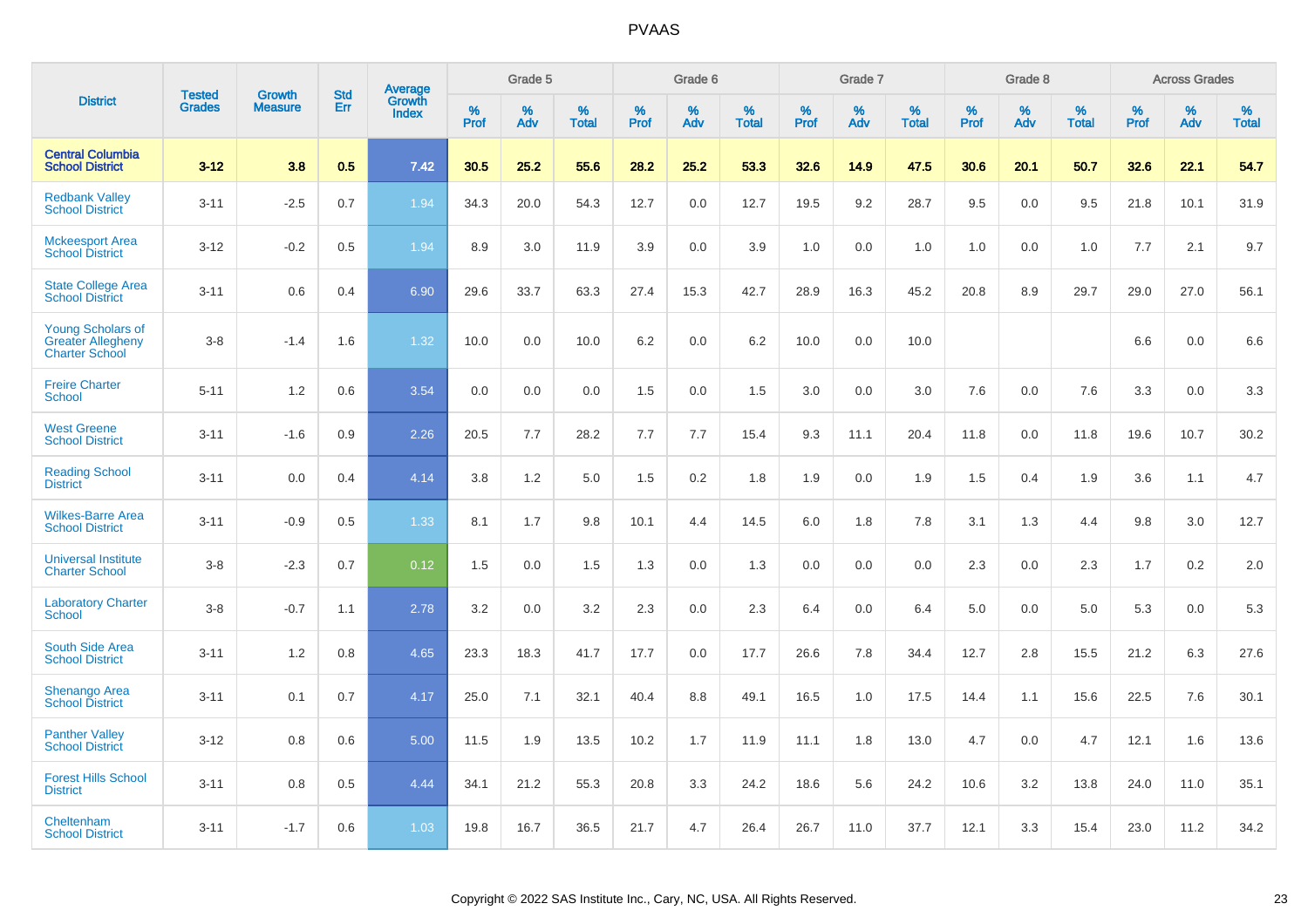|                                                                                   | <b>Tested</b> | <b>Growth</b>  | <b>Std</b> | <b>Average</b><br>Growth |              | Grade 5  |                   |              | Grade 6  |                   |              | Grade 7  |                   |           | Grade 8  |                   |                  | <b>Across Grades</b> |                   |
|-----------------------------------------------------------------------------------|---------------|----------------|------------|--------------------------|--------------|----------|-------------------|--------------|----------|-------------------|--------------|----------|-------------------|-----------|----------|-------------------|------------------|----------------------|-------------------|
| <b>District</b>                                                                   | <b>Grades</b> | <b>Measure</b> | Err        | <b>Index</b>             | $\%$<br>Prof | %<br>Adv | %<br><b>Total</b> | $\%$<br>Prof | %<br>Adv | %<br><b>Total</b> | $\%$<br>Prof | %<br>Adv | %<br><b>Total</b> | %<br>Prof | %<br>Adv | %<br><b>Total</b> | %<br><b>Prof</b> | $\%$<br>Adv          | %<br><b>Total</b> |
| <b>Central Columbia</b><br><b>School District</b>                                 | $3 - 12$      | 3.8            | 0.5        | 7.42                     | 30.5         | 25.2     | 55.6              | 28.2         | 25.2     | 53.3              | 32.6         | 14.9     | 47.5              | 30.6      | 20.1     | 50.7              | 32.6             | 22.1                 | 54.7              |
| <b>Blue Mountain</b><br><b>School District</b>                                    | $3 - 10$      | 0.1            | 0.5        | 3.24                     | 33.3         | 19.2     | 52.6              | 24.3         | 0.6      | 24.8              | 16.3         | 10.1     | 26.4              | 20.3      | 6.1      | 26.4              | 27.5             | 11.1                 | 38.6              |
| <b>Titusville Area</b><br><b>School District</b>                                  | $3 - 11$      | $-1.7$         | 0.5        | 0.12                     | 28.5         | 13.8     | 42.3              | 18.9         | 4.2      | 23.1              | 18.0         | 3.9      | 21.9              | 8.0       | 3.6      | 11.6              | 21.8             | 10.0                 | 31.8              |
| <b>Agora Cyber</b><br><b>Charter School</b>                                       | $3 - 11$      | $-0.3$         | 0.6        | 3.62                     | 9.8          | 2.0      | 11.8              | 7.8          | 0.7      | 8.5               | 6.2          | 2.1      | 8.3               | 3.3       | 1.3      | 4.6               | 9.7              | 2.4                  | 12.1              |
| <b>Sharon City School</b><br><b>District</b>                                      | $3 - 11$      | $-0.3$         | 0.5        | 1.32                     | 14.1         | 2.1      | 16.2              | 13.9         | 4.1      | 18.0              | 6.0          | 1.7      | 7.8               | 5.9       | 1.5      | 7.4               | 12.0             | 2.8                  | 14.8              |
| <b>Indiana Area</b><br><b>School District</b>                                     | $3 - 11$      | 1.8            | 0.4        | $7.21$                   | 29.3         | 17.7     | 47.0              | 23.9         | 11.7     | 35.5              | 36.0         | 10.3     | 46.3              | 23.2      | 14.2     | 37.4              | 30.1             | 15.1                 | 45.2              |
| Susquehanna<br><b>Community School</b><br><b>District</b>                         | $3 - 11$      | $-2.8$         | 0.9        | $-1.20$                  | 19.6         | 9.8      | 29.4              | 15.5         | 1.7      | 17.2              | 13.3         | 11.1     | 24.4              | 2.0       | 2.0      | 4.1               | 19.6             | 6.3                  | 25.9              |
| Palmyra Area<br><b>School District</b>                                            | $3 - 11$      | 0.0            | 0.4        | 5.60                     | 36.2         | 17.5     | 53.8              | 27.2         | 8.3      | 35.4              | 25.5         | 12.2     | 37.6              | 29.8      | 12.2     | 42.0              | 31.5             | 15.7                 | 47.2              |
| <b>Manheim Central</b><br><b>School District</b>                                  | $3 - 11$      | 2.8            | 0.4        | 9.93                     | 25.4         | 7.6      | 33.0              | 23.6         | 5.8      | 29.3              | 15.0         | 5.2      | 20.2              | 20.9      | 6.2      | 27.1              | 22.8             | 9.4                  | 32.2              |
| <b>Highlands School</b><br><b>District</b>                                        | $3 - 11$      | 0.4            | 0.5        | 2.41                     | 20.4         | 4.6      | 25.0              | 16.6         | 1.4      | 17.9              | 28.5         | 4.9      | 33.3              | 13.2      | 8.6      | 21.8              | 20.4             | 5.9                  | 26.3              |
| <b>Howard Gardner</b><br><b>Multiple</b><br>Intelligence<br><b>Charter School</b> | $3 - 8$       | $-3.7$         | 1.1        | $-1.27$                  | 16.7         | 6.7      | 23.3              | 9.4          | 0.0      | 9.4               | 9.1          | 0.0      | 9.1               | 7.4       | 11.1     | 18.5              | 14.7             | 3.5                  | 18.2              |
| <b>Inquiry Charter</b><br>School                                                  | $3-5$         | $-6.8$         | 2.1        | $-3.27$                  | 8.8          | 2.9      | 11.8              |              |          |                   |              |          |                   |           |          |                   | 11.1             | 2.8                  | 13.9              |
| <b>Purchase Line</b><br><b>School District</b>                                    | $3 - 12$      | 1.0            | 0.8        | 4.29                     | 28.8         | 7.7      | 36.5              | 6.1          | 3.0      | 9.1               | 7.5          | 3.0      | 10.4              | 5.3       | 0.0      | 5.3               | 16.1             | 3.3                  | 19.4              |
| <b>Haverford</b><br><b>Township School</b><br><b>District</b>                     | $3 - 11$      | $-0.7$         | 0.3        | $-0.06$                  | 30.7         | 27.3     | 58.0              | 26.4         | 15.0     | 41.4              | 28.5         | 12.8     | 41.3              | 33.9      | 15.2     | 49.1              | 31.6             | 23.1                 | 54.7              |
| <b>Easton Area</b><br><b>School District</b>                                      | $3 - 12$      | $-1.1$         | 0.3        | $-0.56$                  | 22.4         | 5.9      | 28.3              | 14.6         | 3.3      | 17.9              | 11.0         | 6.9      | 18.0              | 10.3      | 2.2      | 12.4              | 18.5             | 8.4                  | 26.9              |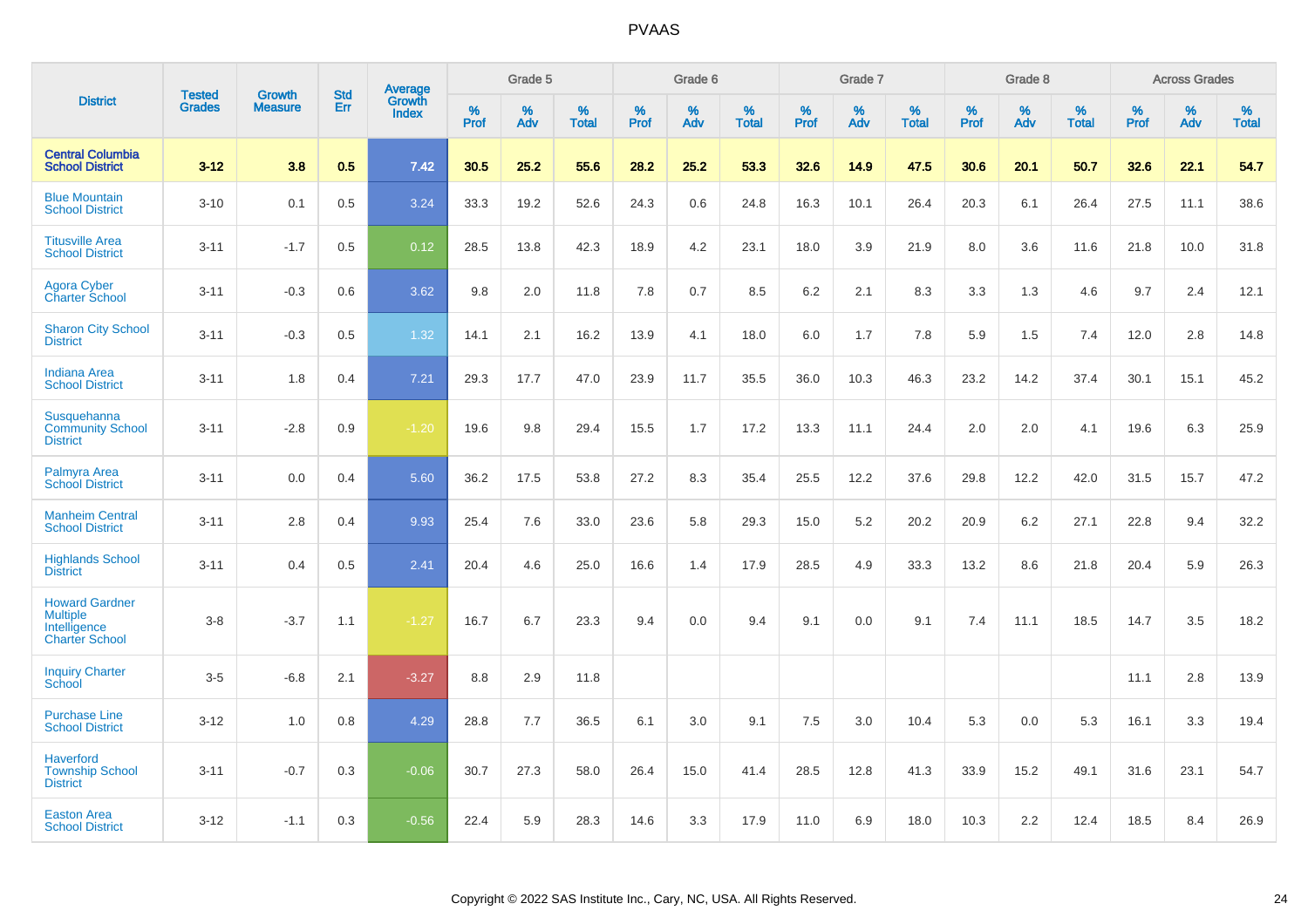|                                                                   |                                | <b>Growth</b>  |                          |                                   |           | Grade 5  |                   |                  | Grade 6  |                   |           | Grade 7  |                   |           | Grade 8  |                   |           | <b>Across Grades</b> |                   |
|-------------------------------------------------------------------|--------------------------------|----------------|--------------------------|-----------------------------------|-----------|----------|-------------------|------------------|----------|-------------------|-----------|----------|-------------------|-----------|----------|-------------------|-----------|----------------------|-------------------|
| <b>District</b>                                                   | <b>Tested</b><br><b>Grades</b> | <b>Measure</b> | <b>Std</b><br><b>Err</b> | Average<br>Growth<br><b>Index</b> | %<br>Prof | %<br>Adv | %<br><b>Total</b> | %<br><b>Prof</b> | %<br>Adv | %<br><b>Total</b> | %<br>Prof | %<br>Adv | %<br><b>Total</b> | %<br>Prof | %<br>Adv | %<br><b>Total</b> | %<br>Prof | %<br>Adv             | %<br><b>Total</b> |
| <b>Central Columbia</b><br><b>School District</b>                 | $3 - 12$                       | 3.8            | 0.5                      | 7.42                              | 30.5      | 25.2     | 55.6              | 28.2             | 25.2     | 53.3              | 32.6      | 14.9     | 47.5              | 30.6      | 20.1     | 50.7              | 32.6      | 22.1                 | 54.7              |
| <b>Mastery Charter</b><br>School - Harrity<br>Campus              | $3 - 8$                        | $-0.7$         | 1.1                      | 2.42                              | 4.6       | 4.6      | 9.1               | 2.3              | 0.0      | 2.3               | 0.0       | 0.0      | 0.0               | 3.1       | 0.0      | 3.1               | 5.5       | 1.0                  | 6.5               |
| <b>Salisbury-Elk Lick</b><br><b>School District</b>               | $3 - 11$                       | $-4.2$         | 1.3                      | 0.13                              | 29.2      | 12.5     | 41.7              | 37.5             | 0.0      | 37.5              | 15.8      | 0.0      | 15.8              | 14.3      | 4.8      | 19.0              | 28.9      | 5.8                  | 34.7              |
| <b>Albert Gallatin</b><br><b>Area School</b><br><b>District</b>   | $3 - 11$                       | $-1.4$         | 0.5                      | 0.97                              | 19.0      | 10.2     | 29.3              | 18.6             | 1.6      | 20.2              | 12.8      | 2.8      | 15.6              | 14.8      | 2.0      | 16.8              | 17.4      | 4.9                  | 22.3              |
| <b>Carbondale Area</b><br><b>School District</b>                  | $3 - 10$                       | 1.1            | 0.6                      | 5.95                              | 10.3      | 1.2      | 11.5              | 4.2              | 0.0      | 4.2               | 4.8       | 3.6      | 8.4               | 13.9      | 0.0      | 13.9              | 9.4       | 0.8                  | 10.1              |
| <b>Fannett-Metal</b><br><b>School District</b>                    | $3 - 11$                       | $-2.4$         | 1.0                      | 2.68                              | 17.2      | 6.9      | 24.1              | 10.3             | 0.0      | 10.3              | 9.4       | 0.0      | 9.4               | 8.9       | 2.2      | 11.1              | 15.5      | 5.8                  | 21.3              |
| <b>Freedom Area</b><br><b>School District</b>                     | $3 - 11$                       | $-0.8$         | 0.7                      | 1.59                              | 13.6      | 3.7      | 17.3              | 21.4             | 2.4      | 23.8              | 18.6      | 2.9      | 21.6              | 10.7      | 1.3      | 12.0              | 17.8      | 3.7                  | 21.6              |
| <b>Richard Allen</b><br>Preparatory<br><b>Charter School</b>      | $5 - 8$                        | 0.8            | 0.7                      | 3.33                              | 0.0       | 0.0      | 0.0               | 1.0              | 0.0      | 1.0               | 1.8       | 0.9      | 2.7               | 0.9       | 0.0      | 0.9               | 1.1       | 0.3                  | 1.4               |
| <b>Troy Area School</b><br><b>District</b>                        | $3 - 10$                       | $-1.8$         | 0.6                      | 0.45                              | 11.1      | 4.0      | 15.2              | 4.0              | 4.0      | 8.0               | 14.1      | 0.0      | 14.1              | 6.8       | 0.8      | 7.7               | 11.9      | 2.1                  | 14.0              |
| <b>North Schuylkill</b><br><b>School District</b>                 | $3 - 11$                       | 0.5            | 0.5                      | 4.31                              | 8.2       | 3.0      | 11.2              | 4.8              | 0.8      | 5.6               | 5.8       | 3.9      | 9.7               | 11.8      | 6.7      | 18.5              | 12.1      | 4.1                  | 16.1              |
| <b>Middletown Area</b><br><b>School District</b>                  | $3 - 11$                       | $-1.6$         | 0.5                      | 0.08                              | 19.5      | 5.0      | 24.5              | 6.1              | 0.8      | 6.9               | 16.1      | 9.8      | 25.9              | 11.8      | 2.0      | 13.7              | 18.4      | 7.5                  | 25.9              |
| <b>Selinsgrove Area</b><br><b>School District</b>                 | $3 - 12$                       | 4.7            | 0.5                      | 11.20                             | 26.0      | 6.1      | 32.0              | 32.0             | 17.0     | 49.0              | 26.4      | 18.7     | 45.2              | 25.6      | 10.5     | 36.1              | 25.8      | 14.6                 | 40.4              |
| <b>Greater Nanticoke</b><br><b>Area School</b><br><b>District</b> | $3 - 12$                       | $-0.5$         | 0.6                      | 4.36                              | 13.6      | 2.7      | 16.4              | 2.6              | 0.0      | 2.6               | 3.6       | 0.0      | 3.6               | 4.2       | 1.7      | 5.9               | 7.6       | 2.0                  | 9.6               |
| Portage Area<br><b>School District</b>                            | $3 - 10$                       | 0.3            | 0.8                      | 2.06                              | 28.6      | 7.1      | 35.7              | 30.0             | 10.0     | 40.0              | 25.4      | 9.5      | 34.9              | 17.0      | 7.6      | 24.5              | 29.8      | 12.9                 | 42.6              |
| <b>Mount Carmel</b><br><b>Area School</b><br><b>District</b>      | $3 - 11$                       | 0.2            | 0.6                      | 3.89                              | 10.8      | 2.7      | 13.5              | 12.5             | 7.1      | 19.6              | 13.6      | 3.6      | 17.3              | 8.8       | 2.6      | 11.5              | 12.2      | 4.5                  | 16.7              |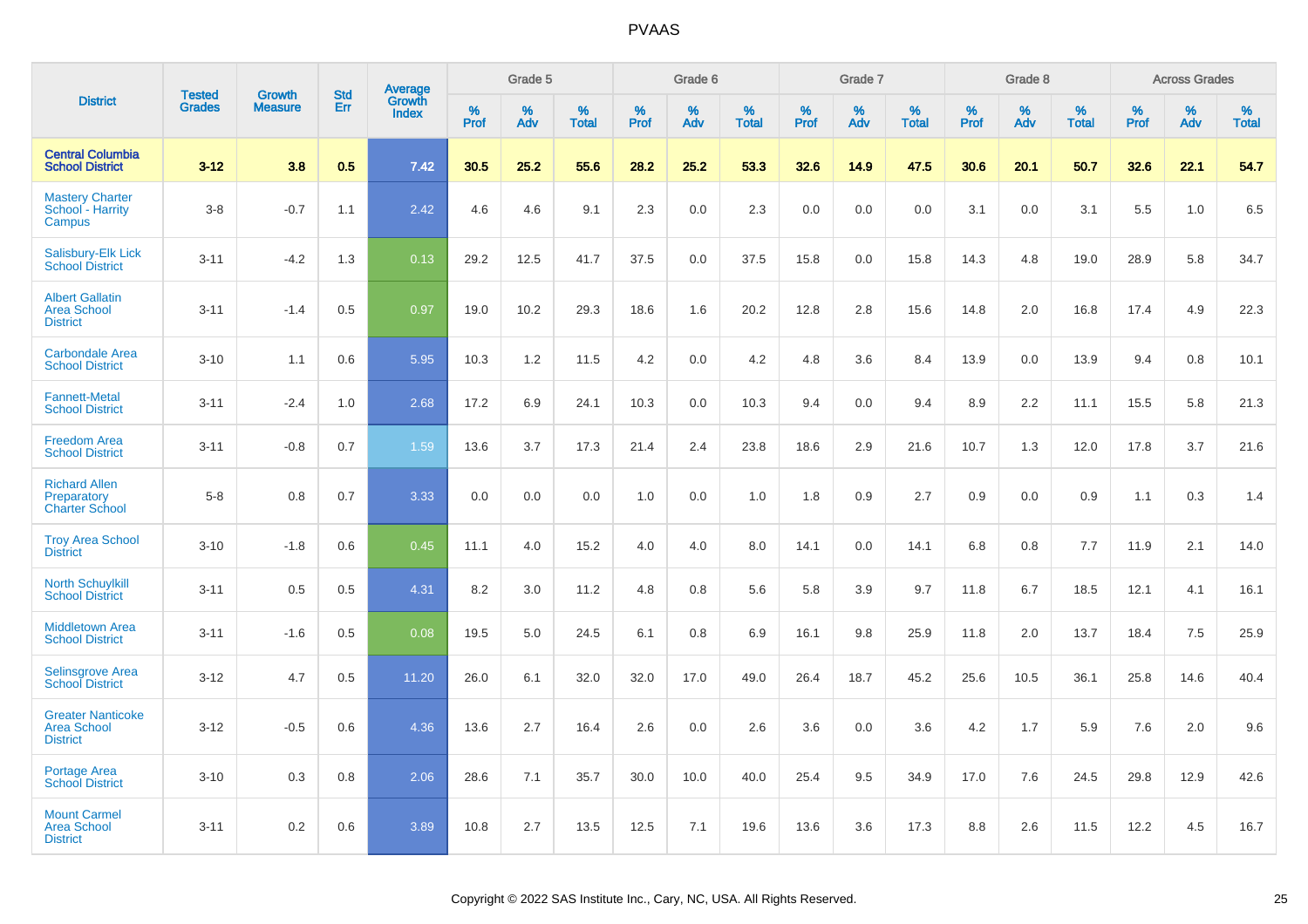|                                                                                            |                                |                                 | <b>Std</b> | Average                       |                     | Grade 5  |                   |              | Grade 6  |                   |              | Grade 7  |                   |                     | Grade 8  |                   |              | <b>Across Grades</b> |                   |
|--------------------------------------------------------------------------------------------|--------------------------------|---------------------------------|------------|-------------------------------|---------------------|----------|-------------------|--------------|----------|-------------------|--------------|----------|-------------------|---------------------|----------|-------------------|--------------|----------------------|-------------------|
| <b>District</b>                                                                            | <b>Tested</b><br><b>Grades</b> | <b>Growth</b><br><b>Measure</b> | Err        | <b>Growth</b><br><b>Index</b> | $\%$<br><b>Prof</b> | %<br>Adv | %<br><b>Total</b> | $\%$<br>Prof | %<br>Adv | %<br><b>Total</b> | $\%$<br>Prof | %<br>Adv | %<br><b>Total</b> | $\%$<br><b>Prof</b> | %<br>Adv | %<br><b>Total</b> | $\%$<br>Prof | %<br>Adv             | %<br><b>Total</b> |
| <b>Central Columbia</b><br><b>School District</b>                                          | $3 - 12$                       | 3.8                             | 0.5        | 7.42                          | 30.5                | 25.2     | 55.6              | 28.2         | 25.2     | 53.3              | 32.6         | 14.9     | 47.5              | 30.6                | 20.1     | 50.7              | 32.6         | 22.1                 | 54.7              |
| <b>Lebanon School</b><br><b>District</b>                                                   | $3 - 11$                       | 0.1                             | 0.3        | 4.53                          | 10.8                | 2.5      | 13.2              | 5.4          | 1.6      | 7.0               | 3.4          | 0.6      | 4.1               | 4.5                 | 0.8      | 5.4               | 7.2          | 1.6                  | 8.8               |
| <b>Mastery Charter</b><br>School - Hardy<br><b>Williams</b>                                | $3 - 11$                       | $-0.1$                          | 1.2        | 1.30                          | 4.9                 | 0.0      | 4.9               | 11.4         | 2.9      | 14.3              | 5.6          | 0.0      | 5.6               |                     |          |                   | 6.9          | 0.6                  | 7.5               |
| <b>Cameron County</b><br><b>School District</b>                                            | $3 - 12$                       | 1.0                             | 1.0        | 4.16                          | 48.4                | 0.0      | 48.4              | 29.0         | 2.6      | 31.6              | $7.3$        | 2.4      | 9.8               | 13.5                | 0.0      | 13.5              | 30.3         | 6.8                  | 37.2              |
| <b>Johnsonburg Area</b><br><b>School District</b>                                          | $3 - 11$                       | 2.2                             | 1.0        | 5.07                          | 17.5                | 7.5      | 25.0              | 21.2         | 12.1     | 33.3              | 18.6         | 7.0      | 25.6              | 15.6                | 2.2      | 17.8              | 25.5         | 10.2                 | 35.7              |
| <b>Marion Center</b><br><b>Area School</b><br><b>District</b>                              | $3 - 10$                       | 0.9                             | 0.7        | 5.76                          | 24.4                | 7.7      | 32.0              | 37.2         | 11.8     | 49.0              | 19.0         | 10.7     | 29.8              | 22.6                | 8.6      | 31.2              | 27.9         | 10.6                 | 38.4              |
| The Philadelphia<br><b>Charter School for</b><br><b>Arts and Sciences</b><br>at HR Edmunds | $3 - 8$                        | 1.7                             | 0.6        | 4.09                          | 6.4                 | 0.0      | 6.4               | 0.0          | 0.0      | 0.0               | 2.1          | 0.0      | 2.1               | 2.2                 | 0.0      | 2.2               | 2.1          | 0.2                  | 2.3               |
| <b>Montgomery Area</b><br><b>School District</b>                                           | $3 - 11$                       | 0.8                             | 0.8        | 4.18                          | 25.7                | 10.8     | 36.5              | 29.0         | 30.6     | 59.7              | 33.3         | 6.9      | 40.3              | 17.2                | 1.7      | 19.0              | 28.4         | 13.2                 | 41.6              |
| <b>Camp Hill School</b><br><b>District</b>                                                 | $3 - 12$                       | $-2.0$                          | 0.7        | $-0.33$                       | 40.7                | 27.2     | 67.9              | 24.0         | 4.0      | 28.0              | 17.6         | 9.9      | 27.5              | 22.0                | 3.7      | 25.7              | 30.7         | 15.4                 | 46.1              |
| <b>Antietam School</b><br><b>District</b>                                                  | $3 - 10$                       | $-2.5$                          | 0.8        | $-0.25$                       | 9.4                 | 1.6      | 10.9              | 10.0         | 3.3      | 13.3              | 5.6          | 0.0      | 5.6               | 5.8                 | 0.0      | 5.8               | 8.3          | 1.2                  | 9.5               |
| <b>Franklin Area</b><br><b>School District</b>                                             | $3 - 11$                       | 0.9                             | 0.5        | 5.84                          | 22.0                | 7.1      | 29.1              | 25.8         | 3.1      | 28.9              | 10.1         | 4.2      | 14.3              | 8.2                 | 0.7      | 8.9               | 19.0         | 4.3                  | 23.2              |
| South Williamsport<br><b>Area School</b><br><b>District</b>                                | $3 - 10$                       | $-0.6$                          | 0.6        | 3.18                          | 20.4                | 1.1      | 21.5              | 25.8         | 4.5      | 30.3              | 15.5         | 2.4      | 17.9              | 15.1                | 0.0      | 15.1              | 20.2         | 2.8                  | 23.0              |
| <b>Deep Roots</b><br><b>Charter School</b>                                                 | $3-6$                          | $-0.9$                          | 1.3        | 2.28                          | 0.0                 | 0.0      | 0.0               | 0.0          | 0.0      | 0.0               |              |          |                   |                     |          |                   | 1.3          | 0.0                  | 1.3               |
| <b>Ellwood City Area</b><br><b>School District</b>                                         | $3 - 11$                       | $-1.7$                          | 0.6        | 1.08                          | 20.6                | 7.8      | 28.4              | 19.0         | 2.6      | 21.6              | 21.7         | 2.5      | 24.2              | 5.5                 | 2.8      | 8.3               | 17.5         | 4.7                  | 22.2              |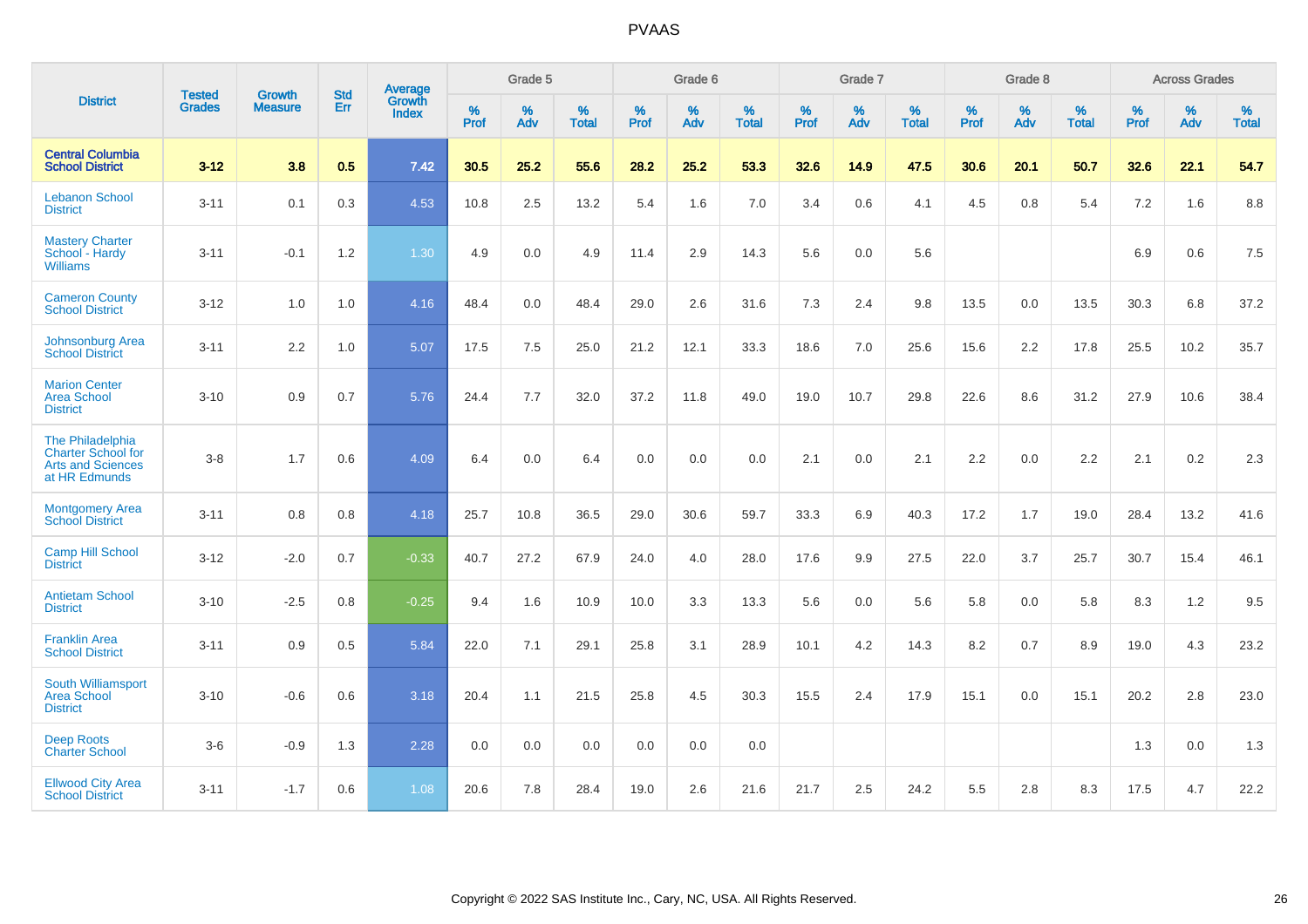|                                                                        |                                | <b>Growth</b>  | <b>Std</b> |                                          |              | Grade 5  |                   |              | Grade 6  |                   |              | Grade 7  |                   |              | Grade 8  |                   |              | <b>Across Grades</b> |                   |
|------------------------------------------------------------------------|--------------------------------|----------------|------------|------------------------------------------|--------------|----------|-------------------|--------------|----------|-------------------|--------------|----------|-------------------|--------------|----------|-------------------|--------------|----------------------|-------------------|
| <b>District</b>                                                        | <b>Tested</b><br><b>Grades</b> | <b>Measure</b> | <b>Err</b> | <b>Average</b><br>Growth<br><b>Index</b> | $\%$<br>Prof | %<br>Adv | %<br><b>Total</b> | $\%$<br>Prof | %<br>Adv | %<br><b>Total</b> | $\%$<br>Prof | %<br>Adv | %<br><b>Total</b> | $\%$<br>Prof | %<br>Adv | %<br><b>Total</b> | $\%$<br>Prof | %<br>Adv             | %<br><b>Total</b> |
| <b>Central Columbia</b><br><b>School District</b>                      | $3 - 12$                       | 3.8            | 0.5        | 7.42                                     | 30.5         | 25.2     | 55.6              | 28.2         | 25.2     | 53.3              | 32.6         | 14.9     | 47.5              | 30.6         | 20.1     | 50.7              | 32.6         | 22.1                 | 54.7              |
| <b>West Middlesex</b><br><b>Area School</b><br><b>District</b>         | $3 - 10$                       | 0.9            | 0.9        | 4.10                                     | 21.7         | 21.7     | 43.5              | 39.3         | 4.9      | 44.3              | 30.0         | 2.0      | 32.0              | 7.1          | 0.0      | 7.1               | 30.3         | 7.4                  | 37.7              |
| <b>Gillingham Charter</b><br>School                                    | $3 - 11$                       | $-5.9$         | 2.0        | $-1.16$                                  | 9.1          | 0.0      | 9.1               | 0.0          | 0.0      | 0.0               |              |          |                   | 0.0          | 0.0      | 0.0               | 4.4          | 1.4                  | 5.8               |
| <b>Ferndale Area</b><br><b>School District</b>                         | $3 - 10$                       | $-0.9$         | 0.9        | 1.11                                     | 27.3         | 0.0      | 27.3              | 19.5         | 7.3      | 26.8              | 31.6         | 2.6      | 34.2              | 11.1         | 8.9      | 20.0              | 21.3         | 7.9                  | 29.1              |
| <b>Mastery Charter</b><br>School - Pickett<br>Campus                   | $6 - 10$                       | 1.2            | 1.1        | 2.33                                     |              |          |                   | 0.0          | 0.0      | 0.0               | 0.0          | 0.0      | 0.0               | 2.8          | 0.0      | 2.8               | 0.9          | 0.0                  | 0.9               |
| <b>Big Spring School</b><br><b>District</b>                            | $3 - 11$                       | $-1.2$         | 0.5        | 0.68                                     | 26.7         | 13.0     | 39.7              | 22.0         | 3.8      | 25.8              | 20.9         | 6.7      | 27.6              | 10.9         | 3.3      | 14.1              | 24.6         | 10.4                 | 35.0              |
| <b>Elk Lake School</b><br><b>District</b>                              | $3 - 11$                       | 1.9            | 0.7        | 7.96                                     | 17.5         | 3.8      | 21.2              | 35.8         | 12.6     | 48.4              | 11.4         | 3.4      | 14.8              | 8.5          | 4.9      | 13.4              | 21.4         | 7.2                  | 28.5              |
| <b>Forest City</b><br><b>Regional School</b><br><b>District</b>        | $3 - 12$                       | 1.5            | 0.9        | 4.76                                     | 22.2         | 11.1     | 33.3              | 14.3         | 2.0      | 16.3              | 18.9         | 10.8     | 29.7              | 31.9         | 10.6     | 42.6              | 22.1         | 10.7                 | 32.8              |
| <b>Hamburg Area</b><br><b>School District</b>                          | $3 - 11$                       | $-0.0$         | 0.5        | 1.79                                     | 29.1         | 6.4      | 35.5              | 28.4         | 2.4      | 30.7              | 10.1         | 3.8      | 13.8              | 9.9          | 2.1      | 12.1              | 20.9         | 6.6                  | 27.5              |
| <b>United School</b><br><b>District</b>                                | $3 - 11$                       | 0.3            | 0.8        | 3.96                                     | 27.0         | 1.6      | 28.6              | 31.8         | 12.7     | 44.4              | 29.2         | 10.8     | 40.0              | 20.9         | 9.0      | 29.8              | 28.1         | 9.4                  | 37.5              |
| <b>Valley Grove</b><br><b>School District</b>                          | $3 - 10$                       | $-2.4$         | 0.8        | $-1.21$                                  | 35.4         | 8.3      | 43.8              | 27.6         | 1.7      | 29.3              | 18.5         | 5.6      | 24.1              | 14.3         | 1.8      | 16.1              | 25.5         | $6.8\,$              | 32.2              |
| <b>Hanover Area</b><br><b>School District</b>                          | $3 - 11$                       | $-2.5$         | 0.9        | $-0.79$                                  | 3.4          | 3.4      | 6.8               | 10.0         | 4.0      | 14.0              | 5.3          | 1.8      | 7.0               | 0.0          | 0.0      | 0.0               | 7.4          | 1.9                  | 9.3               |
| <b>Gettysburg Area</b><br><b>School District</b>                       | $3 - 11$                       | 1.3            | 0.4        | 5.96                                     | 36.4         | 17.3     | 53.7              | 22.0         | 12.0     | 34.0              | 15.9         | 5.7      | 21.6              | 21.4         | 7.3      | 28.6              | 25.4         | 14.7                 | 40.1              |
| <b>Folk Arts-Cultural</b><br><b>Treasures Charter</b><br><b>School</b> | $3 - 7$                        | $-1.8$         | 1.0        | 1.12                                     | 22.7         | 6.8      | 29.6              | 28.9         | 4.4      | 33.3              | 20.4         | 2.3      | 22.7              |              |          |                   | 28.1         | $6.2\,$              | 34.4              |
| <b>Sayre Area School</b><br><b>District</b>                            | $3 - 11$                       | 1.9            | 0.7        | 6.31                                     | 21.3         | 6.6      | 27.9              | 36.2         | 5.0      | 41.2              | 21.4         | 3.6      | 25.0              | 13.4         | 0.0      | 13.4              | 25.9         | 6.1                  | 32.0              |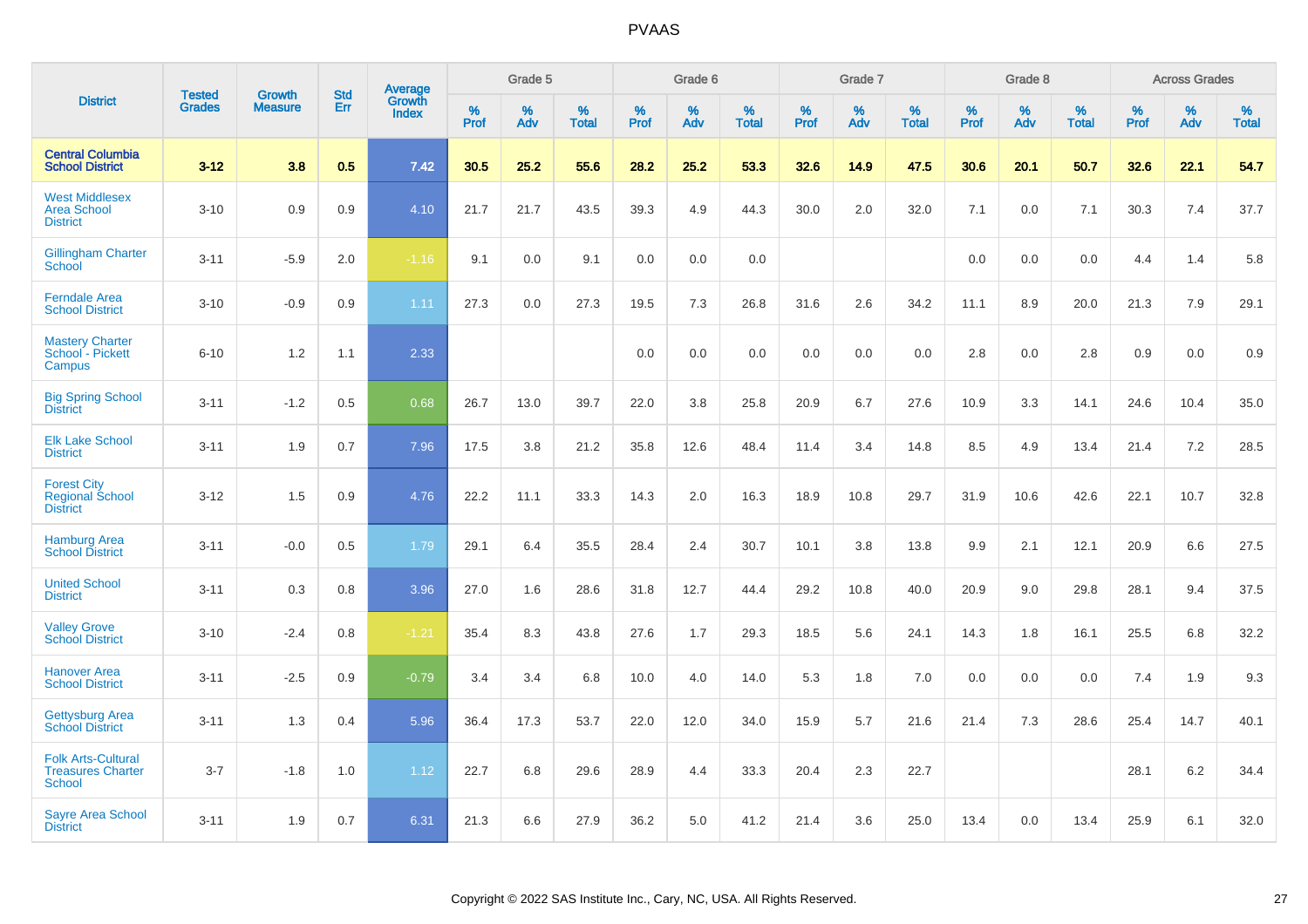|                                                                              | <b>Tested</b> | <b>Growth</b>  | <b>Std</b> | Average                |              | Grade 5  |                   |           | Grade 6  |                   |           | Grade 7  |                   |           | Grade 8  |                   |              | <b>Across Grades</b> |                   |
|------------------------------------------------------------------------------|---------------|----------------|------------|------------------------|--------------|----------|-------------------|-----------|----------|-------------------|-----------|----------|-------------------|-----------|----------|-------------------|--------------|----------------------|-------------------|
| <b>District</b>                                                              | <b>Grades</b> | <b>Measure</b> | Err        | Growth<br><b>Index</b> | $\%$<br>Prof | %<br>Adv | %<br><b>Total</b> | %<br>Prof | %<br>Adv | %<br><b>Total</b> | %<br>Prof | %<br>Adv | %<br><b>Total</b> | %<br>Prof | %<br>Adv | %<br><b>Total</b> | $\%$<br>Prof | %<br>Adv             | %<br><b>Total</b> |
| <b>Central Columbia</b><br><b>School District</b>                            | $3 - 12$      | 3.8            | 0.5        | 7.42                   | 30.5         | 25.2     | 55.6              | 28.2      | 25.2     | 53.3              | 32.6      | 14.9     | 47.5              | 30.6      | 20.1     | 50.7              | 32.6         | 22.1                 | 54.7              |
| <b>Harmony Area</b><br><b>School District</b>                                | $3 - 10$      | 0.9            | 1.7        | 2.79                   | 31.2         | 6.2      | 37.5              | 41.7      | 4.2      | 45.8              | 0.0       | 0.0      | 0.0               |           |          |                   | 27.4         | 7.4                  | 34.7              |
| <b>Laurel School</b><br><b>District</b>                                      | $3 - 11$      | $-0.4$         | 0.7        | 1.59                   | 25.7         | 5.4      | 31.1              | 23.9      | 12.7     | 36.6              | 29.5      | 5.1      | 34.6              | 18.8      | 8.7      | 27.5              | 28.6         | 13.6                 | 42.2              |
| <b>Old Forge School</b><br><b>District</b>                                   | $3 - 12$      | $-2.1$         | 0.8        | 0.34                   | 11.8         | 2.9      | 14.7              | 11.3      | 0.0      | 11.3              | 19.0      | 4.8      | 23.8              | 5.9       | 0.0      | 5.9               | 14.0         | 2.9                  | 16.9              |
| <b>Universal Alcorn</b><br><b>Charter School</b>                             | $3 - 8$       | $-0.7$         | 0.8        | 0.93                   | 7.7          | 1.9      | 9.6               | 3.9       | 0.0      | 3.9               | 8.8       | 0.0      | 8.8               | 5.1       | 0.0      | 5.1               | 6.4          | 1.7                  | 8.1               |
| <b>Reach Cyber</b><br><b>Charter School</b>                                  | $3 - 11$      | $-2.4$         | 0.9        | $-0.45$                | 19.4         | 9.7      | 29.0              | 9.1       | 0.0      | 9.1               | 17.0      | 3.8      | 20.8              | 17.5      | 5.3      | 22.8              | 21.3         | 4.7                  | 26.0              |
| <b>Cocalico School</b><br><b>District</b>                                    | $3 - 11$      | 2.0            | 0.4        | 5.70                   | 27.4         | 17.4     | 44.8              | 25.2      | 17.5     | 42.7              | 27.3      | 4.0      | 31.3              | 22.2      | 6.2      | 28.4              | 28.3         | 12.1                 | 40.4              |
| <b>Waynesboro Area</b><br><b>School District</b>                             | $3 - 12$      | $-0.5$         | 0.4        | 2.30                   | 25.0         | 9.2      | 34.2              | 20.4      | 10.5     | 31.0              | 19.2      | 6.0      | 25.2              | 20.1      | 4.8      | 24.8              | 22.3         | 9.3                  | 31.6              |
| <b>Spring Cove</b><br><b>School District</b>                                 | $3 - 11$      | 0.9            | 0.5        | 5.97                   | 18.5         | 8.4      | 26.9              | 15.1      | 4.8      | 19.8              | 11.0      | 3.9      | 15.0              | 12.7      | 4.0      | 16.7              | 20.0         | 7.4                  | 27.4              |
| <b>Young Scholars Of</b><br>Western<br>Pennsylvania<br><b>Charter School</b> | $3 - 8$       | $-0.4$         | 1.1        | 1.25                   | 6.7          | 6.7      | 13.3              | 5.9       | 5.9      | 11.8              | 20.7      | 3.4      | 24.1              | 8.7       | 0.0      | 8.7               | 12.3         | 4.8                  | 17.1              |
| <b>Keystone School</b><br><b>District</b>                                    | $3 - 11$      | $-1.0$         | 0.8        | 1.11                   | 28.4         | 19.4     | 47.8              | 32.1      | 1.9      | 34.0              | 12.3      | 1.4      | 13.7              | 6.4       | 0.0      | 6.4               | 24.1         | 7.6                  | 31.6              |
| <b>New Castle Area</b><br><b>School District</b>                             | $3 - 12$      | $-0.5$         | 0.4        | 2.63                   | 4.3          | 0.5      | 4.8               | 3.3       | 1.9      | 5.2               | 7.7       | 1.4      | 9.1               | 3.3       | 0.9      | 4.2               | 4.4          | 1.1                  | 5.5               |
| <b>Vision Academy</b><br>Charter School                                      | $3-8$         | 1.7            | 1.1        | 3.72                   | 11.1         | 0.0      | 11.1              | 0.0       | 0.0      | 0.0               | 2.9       | 2.9      | 5.9               | 9.5       | 4.8      | 14.3              | 6.4          | 1.6                  | 8.0               |
| <b>Lower Moreland</b><br><b>Township School</b><br><b>District</b>           | $3 - 11$      | 2.2            | 0.5        | 4.65                   | 27.3         | 27.3     | 54.6              | 38.8      | 19.4     | 58.2              | 30.7      | 17.2     | 47.8              | 25.1      | 15.0     | 40.1              | 32.4         | 17.7                 | 50.0              |
| <b>Fairfield Area</b><br><b>School District</b>                              | $3 - 11$      | $-1.2$         | 0.8        | 1.99                   | 32.3         | 1.6      | 33.9              | 19.7      | 1.6      | 21.3              | 18.5      | 0.0      | 18.5              | 16.7      | 3.7      | 20.4              | 25.3         | 6.7                  | 32.0              |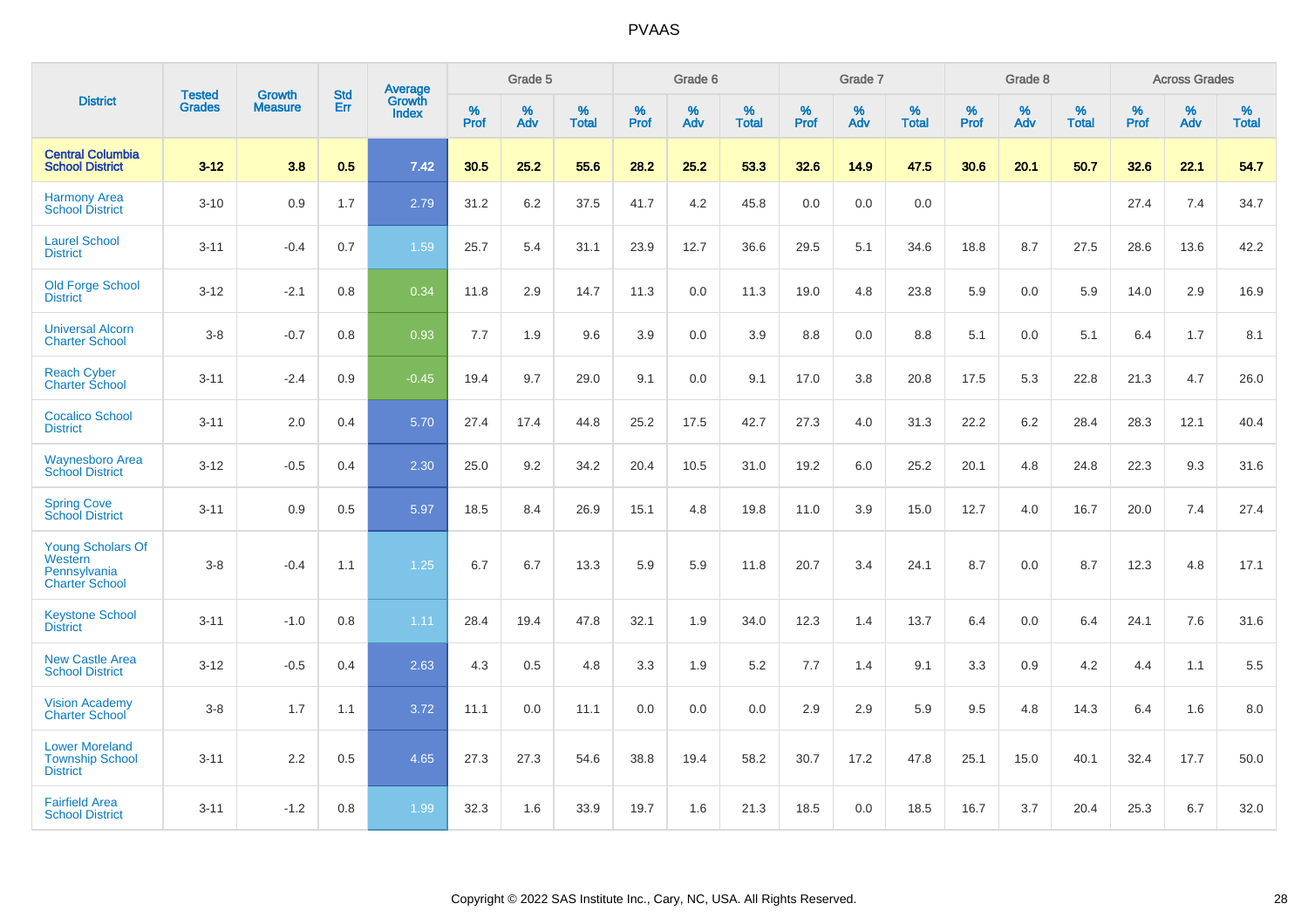|                                                             |                                | <b>Growth</b>  | <b>Std</b> | Average                |              | Grade 5     |                      |                     | Grade 6     |                      |              | Grade 7     |                      |              | Grade 8     |                   |                     | <b>Across Grades</b> |                      |
|-------------------------------------------------------------|--------------------------------|----------------|------------|------------------------|--------------|-------------|----------------------|---------------------|-------------|----------------------|--------------|-------------|----------------------|--------------|-------------|-------------------|---------------------|----------------------|----------------------|
| <b>District</b>                                             | <b>Tested</b><br><b>Grades</b> | <b>Measure</b> | Err        | Growth<br><b>Index</b> | $\%$<br>Prof | $\%$<br>Adv | $\%$<br><b>Total</b> | $\%$<br><b>Prof</b> | $\%$<br>Adv | $\%$<br><b>Total</b> | $\%$<br>Prof | $\%$<br>Adv | $\%$<br><b>Total</b> | $\%$<br>Prof | $\%$<br>Adv | %<br><b>Total</b> | $\%$<br><b>Prof</b> | $\%$<br>Adv          | $\%$<br><b>Total</b> |
| <b>Central Columbia</b><br><b>School District</b>           | $3 - 12$                       | 3.8            | 0.5        | 7.42                   | 30.5         | 25.2        | 55.6                 | 28.2                | 25.2        | 53.3                 | 32.6         | 14.9        | 47.5                 | 30.6         | 20.1        | 50.7              | 32.6                | 22.1                 | 54.7                 |
| <b>Grove City Area</b><br><b>School District</b>            | $3 - 12$                       | $-0.0$         | 0.6        | 1.93                   | 21.8         | 16.8        | 38.6                 | 29.0                | 12.1        | 41.1                 | 28.1         | 13.2        | 41.2                 | 19.5         | 8.5         | 28.0              | 27.6                | 16.8                 | 44.3                 |
| <b>Russell Byers</b><br><b>Charter School</b>               | $3 - 8$                        | 1.5            | 0.8        | 5.07                   | 3.6          | 0.0         | 3.6                  | 0.0                 | 0.0         | 0.0                  | 0.0          | 0.0         | 0.0                  | 0.0          | 0.0         | 0.0               | 3.2                 | 1.9                  | 5.2                  |
| <b>Upper Dublin</b><br><b>School District</b>               | $3 - 12$                       | 0.6            | 0.4        | 2.59                   | 41.8         | 29.3        | 71.1                 | 38.5                | 24.8        | 63.3                 | 30.8         | 29.7        | 60.5                 | 24.1         | 14.8        | 38.9              | 35.7                | 29.8                 | 65.5                 |
| <b>Everett Area</b><br><b>School District</b>               | $3 - 11$                       | $-1.4$         | 0.7        | 1.92                   | 27.6         | 6.9         | 34.5                 | 19.8                | 2.3         | 22.1                 | 13.9         | 1.0         | 14.8                 | 10.7         | 6.7         | 17.3              | 19.7                | 5.5                  | 25.2                 |
| <b>Dunmore School</b><br><b>District</b>                    | $3 - 11$                       | $-0.4$         | 0.7        | 1.48                   | 26.4         | 9.7         | 36.1                 | 20.9                | 2.2         | 23.1                 | 10.4         | 0.9         | 11.3                 | 9.5          | 3.6         | 13.1              | 18.9                | 6.1                  | 25.0                 |
| <b>Carlynton School</b><br><b>District</b>                  | $3 - 11$                       | $-1.3$         | 0.7        | 0.95                   | 16.3         | 10.9        | 27.2                 | 35.7                | 7.1         | 42.9                 | 9.5          | 3.8         | 13.3                 | 11.7         | 0.0         | 11.7              | 20.9                | 6.7                  | 27.6                 |
| <b>Upper Perkiomen</b><br><b>School District</b>            | $3 - 11$                       | 2.0            | 0.4        | 6.80                   | 26.0         | 11.8        | 37.8                 | 23.0                | 6.1         | 29.1                 | 28.0         | 11.6        | 39.6                 | 22.9         | 10.0        | 32.8              | 24.8                | 10.4                 | 35.1                 |
| <b>Bellwood-Antis</b><br><b>School District</b>             | $3 - 10$                       | 2.2            | 0.6        | 5.68                   | 18.9         | 4.4         | 23.3                 | 12.4                | 9.0         | 21.4                 | 29.4         | 15.3        | 44.7                 | 14.1         | 6.5         | 20.6              | 21.6                | 9.9                  | 31.5                 |
| <b>Mars Area School</b><br><b>District</b>                  | $3 - 10$                       | 0.5            | 0.4        | 6.45                   | 31.3         | 20.9        | 52.2                 | 32.6                | 24.5        | 57.1                 | 23.8         | 16.5        | 40.4                 | 24.5         | 6.4         | 30.8              | 32.3                | 21.1                 | 53.4                 |
| Ephrata Area<br><b>School District</b>                      | $3 - 11$                       | 0.9            | 0.4        | 5.20                   | 34.6         | 12.9        | 47.5                 | 24.8                | 8.0         | 32.8                 | 18.0         | 4.2         | 22.2                 | 18.9         | 4.3         | 23.1              | 25.6                | 12.5                 | 38.1                 |
| <b>Bethel Park School</b><br><b>District</b>                | $3 - 11$                       | $-0.2$         | 0.4        | 1.45                   | 31.6         | 17.7        | 49.3                 | 27.0                | 17.1        | 44.1                 | 29.6         | 13.0        | 42.6                 | 27.1         | 8.9         | 36.0              | 30.4                | 17.5                 | 48.0                 |
| <b>Stroudsburg Area</b><br><b>School District</b>           | $3 - 11$                       | $-0.2$         | 0.4        | 3.95                   | 17.5         | 9.2         | 26.8                 | 18.8                | 4.9         | 23.8                 | 21.6         | 2.7         | 24.3                 | 15.4         | 1.8         | 17.1              | 20.2                | 6.4                  | 26.6                 |
| Conemaugh<br><b>Township Area</b><br><b>School District</b> | $3 - 12$                       | $-1.5$         | 0.8        | 2.85                   | 51.6         | 22.6        | 74.2                 | 23.0                | 16.4        | 39.3                 | 29.2         | 20.8        | 50.0                 | 28.8         | 5.5         | 34.2              | 34.8                | 23.6                 | 58.4                 |
| <b>Brockway Area</b><br><b>School District</b>              | $3 - 11$                       | 2.7            | 0.7        | 9.15                   | 35.4         | 17.7        | 53.2                 | 29.4                | 36.8        | 66.2                 | 22.5         | 7.5         | 30.0                 | 20.8         | 5.6         | 26.4              | 28.7                | 18.6                 | 47.4                 |
| <b>Clarion Area</b><br><b>School District</b>               | $3 - 11$                       | $-0.1$         | 0.8        | 2.20                   | 31.2         | 8.3         | 39.6                 | 32.1                | 7.1         | 39.3                 | 17.9         | 10.4        | 28.4                 | 28.1         | 3.5         | 31.6              | 26.5                | 10.2                 | 36.8                 |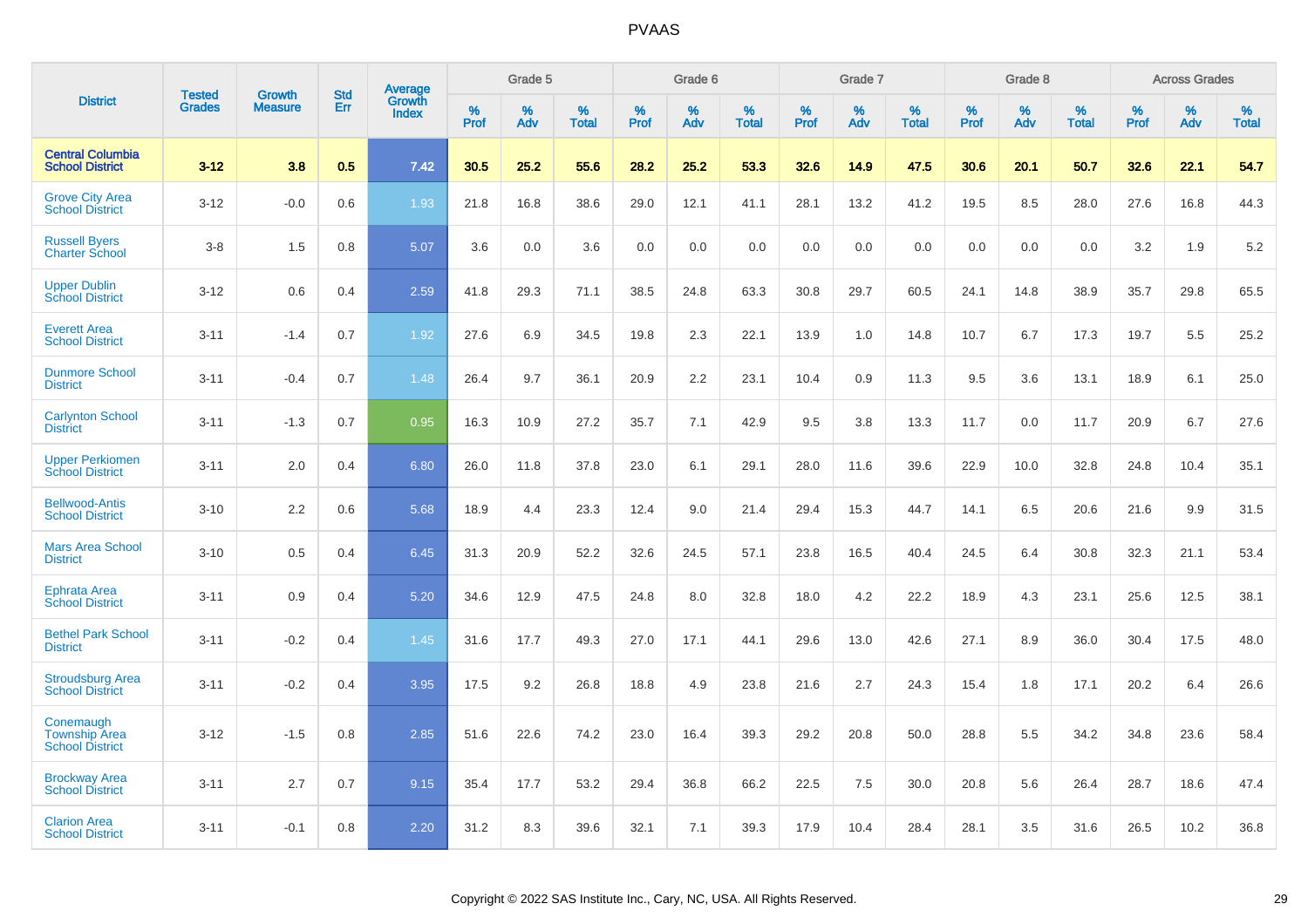|                                                                 | <b>Tested</b> | <b>Growth</b>  | <b>Std</b> | Average                |           | Grade 5  |                   |           | Grade 6  |                   |           | Grade 7  |                   |           | Grade 8  |                   |           | <b>Across Grades</b> |                   |
|-----------------------------------------------------------------|---------------|----------------|------------|------------------------|-----------|----------|-------------------|-----------|----------|-------------------|-----------|----------|-------------------|-----------|----------|-------------------|-----------|----------------------|-------------------|
| <b>District</b>                                                 | <b>Grades</b> | <b>Measure</b> | Err        | Growth<br><b>Index</b> | %<br>Prof | %<br>Adv | %<br><b>Total</b> | %<br>Prof | %<br>Adv | %<br><b>Total</b> | %<br>Prof | %<br>Adv | %<br><b>Total</b> | %<br>Prof | %<br>Adv | %<br><b>Total</b> | %<br>Prof | %<br>Adv             | %<br><b>Total</b> |
| <b>Central Columbia</b><br><b>School District</b>               | $3 - 12$      | 3.8            | 0.5        | 7.42                   | 30.5      | 25.2     | 55.6              | 28.2      | 25.2     | 53.3              | 32.6      | 14.9     | 47.5              | 30.6      | 20.1     | 50.7              | 32.6      | 22.1                 | 54.7              |
| <b>Ridgway Area</b><br><b>School District</b>                   | $3 - 11$      | 4.4            | 0.8        | 5.42                   | 36.7      | 20.0     | 56.7              | 42.6      | 18.0     | 60.7              | 25.0      | 13.3     | 38.3              | 28.3      | 5.0      | 33.3              | 30.2      | 18.4                 | 48.6              |
| Montessori<br><b>Regional Charter</b><br>School                 | $3-6$         | $-2.6$         | 1.1        | $-1.45$                | 15.0      | 5.0      | 20.0              | 5.1       | 1.7      | 6.8               |           |          |                   |           |          |                   | 11.1      | 6.3                  | 17.3              |
| <b>Greencastle-Antrim</b><br><b>School District</b>             | $3 - 11$      | $-0.1$         | 0.4        | 2.26                   | 28.2      | 15.8     | 44.1              | 31.2      | 8.1      | 39.3              | 24.8      | 7.8      | 32.6              | 18.7      | 5.6      | 24.4              | 26.8      | 11.4                 | 38.2              |
| <b>Northwest Area</b><br><b>School District</b>                 | $3 - 10$      | 0.9            | 0.8        | 2.73                   | 17.3      | 1.9      | 19.2              | 19.3      | 3.5      | 22.8              | 7.3       | 1.8      | 9.1               | 5.4       | 0.0      | 5.4               | 13.2      | 1.5                  | 14.8              |
| <b>Aliquippa School</b><br><b>District</b>                      | $3 - 11$      | 0.1            | 0.8        | 2.83                   | 1.5       | 0.0      | 1.5               | 0.0       | 1.6      | 1.6               | 6.9       | 0.0      | 6.9               | 0.0       | 0.0      | 0.0               | 2.0       | 0.5                  | 2.6               |
| <b>Bethlehem Area</b><br><b>School District</b>                 | $3 - 11$      | 0.4            | 0.4        | 3.53                   | 16.6      | 11.7     | 28.3              | 13.0      | 2.9      | 15.9              | 14.3      | 5.3      | 19.6              | 9.9       | 3.9      | 13.8              | 18.1      | 8.8                  | 26.8              |
| <b>Propel Charter</b><br>School-Hazelwood                       | $3 - 8$       | $-1.6$         | 1.2        | 1.36                   | 3.4       | 0.0      | 3.4               | 0.0       | 0.0      | 0.0               | 0.0       | 4.8      | 4.8               | 0.0       | 0.0      | 0.0               | 0.6       | 0.6                  | 1.3               |
| <b>Sto-Rox School</b><br><b>District</b>                        | $3 - 10$      | $-0.5$         | 0.9        | 2.11                   | 4.4       | 1.1      | 5.4               | 1.2       | 0.0      | 1.2               | 0.0       | 0.0      | 0.0               | 0.0       | 0.0      | 0.0               | 2.8       | 0.5                  | 3.3               |
| <b>Tamaqua Area</b><br><b>School District</b>                   | $3 - 12$      | 2.4            | 0.5        | 6.23                   | 28.7      | 9.3      | 38.0              | 18.6      | 1.6      | 20.2              | 19.7      | 7.2      | 27.0              | 11.4      | 2.1      | 13.5              | 22.6      | 5.9                  | 28.4              |
| <b>Susquenita School</b><br><b>District</b>                     | $3 - 11$      | 1.6            | 0.6        | 3.26                   | 23.8      | 15.6     | 39.3              | 15.4      | 5.8      | 21.2              | 19.2      | 5.0      | 24.2              | 12.3      | 5.7      | 17.9              | 23.0      | 9.7                  | 32.7              |
| <b>Northern York</b><br><b>County School</b><br><b>District</b> | $3 - 11$      | 1.3            | 0.4        | 6.31                   | 26.3      | 11.1     | 37.4              | 24.5      | 8.2      | 32.7              | 20.4      | 5.3      | 25.7              | 10.9      | 0.9      | 11.8              | 23.2      | 8.9                  | 32.1              |
| Independence<br><b>Charter School</b><br>West                   | $3 - 7$       | $-1.0$         | 1.7        | 1.35                   | 0.0       | 0.0      | 0.0               | 16.7      | 0.0      | 16.7              | 5.6       | 0.0      | 5.6               |           |          |                   | 6.2       | 1.8                  | 8.0               |
| <b>Sugar Valley Rural</b><br><b>Charter School</b>              | $3 - 11$      | $-0.5$         | 1.0        | 1.21                   | 26.3      | 5.3      | 31.6              | 8.3       | 0.0      | 8.3               | 5.1       | 2.6      | 7.7               | 2.8       | 0.0      | 2.8               | 16.0      | 2.8                  | 18.9              |
| <b>Mahanoy Area</b><br><b>School District</b>                   | $3 - 10$      | $-0.3$         | 0.8        | 3.34                   | 7.3       | 0.0      | 7.3               | 4.0       | 0.0      | 4.0               | 7.7       | 0.0      | 7.7               | 4.6       | 0.0      | 4.6               | 10.4      | 0.8                  | 11.1              |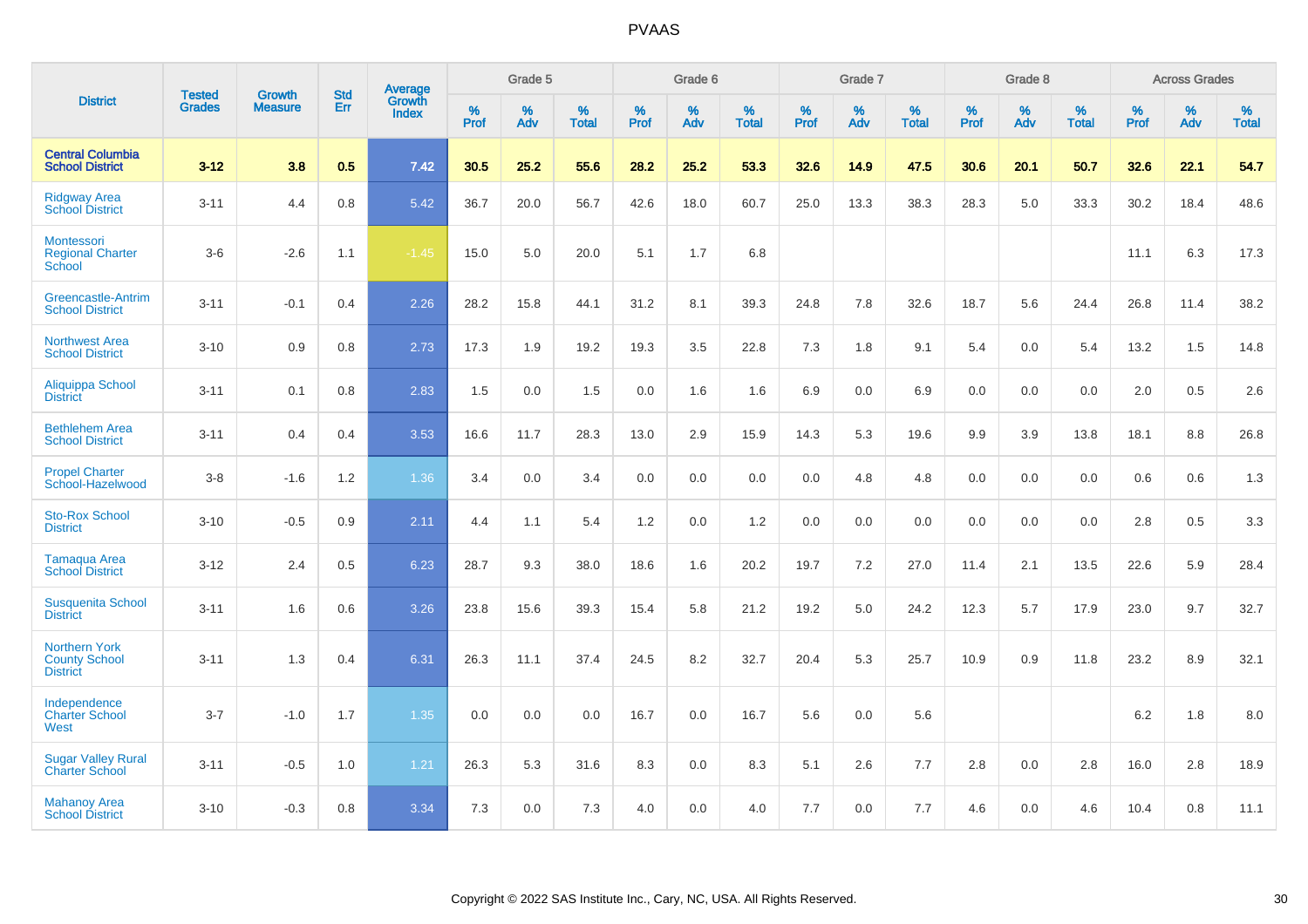|                                                                   |                                |                                 | <b>Std</b> |                                          |              | Grade 5  |                   |              | Grade 6  |                   |              | Grade 7  |                   |              | Grade 8  |                   |              | <b>Across Grades</b> |                   |
|-------------------------------------------------------------------|--------------------------------|---------------------------------|------------|------------------------------------------|--------------|----------|-------------------|--------------|----------|-------------------|--------------|----------|-------------------|--------------|----------|-------------------|--------------|----------------------|-------------------|
| <b>District</b>                                                   | <b>Tested</b><br><b>Grades</b> | <b>Growth</b><br><b>Measure</b> | Err        | <b>Average</b><br>Growth<br><b>Index</b> | $\%$<br>Prof | %<br>Adv | %<br><b>Total</b> | $\%$<br>Prof | %<br>Adv | %<br><b>Total</b> | $\%$<br>Prof | %<br>Adv | %<br><b>Total</b> | $\%$<br>Prof | %<br>Adv | %<br><b>Total</b> | $\%$<br>Prof | %<br>Adv             | %<br><b>Total</b> |
| <b>Central Columbia</b><br><b>School District</b>                 | $3 - 12$                       | 3.8                             | 0.5        | 7.42                                     | 30.5         | 25.2     | 55.6              | 28.2         | 25.2     | 53.3              | 32.6         | 14.9     | 47.5              | 30.6         | 20.1     | 50.7              | 32.6         | 22.1                 | 54.7              |
| <b>Turkeyfoot Valley</b><br><b>Area School</b><br><b>District</b> | $3 - 12$                       | $-0.8$                          | 1.3        | 1.22                                     | 18.2         | 0.0      | 18.2              | 14.3         | 0.0      | 14.3              | 30.0         | 0.0      | 30.0              | 12.5         | 4.2      | 16.7              | 20.0         | 2.6                  | 22.6              |
| <b>Saint Clair Area</b><br><b>School District</b>                 | $3 - 8$                        | 1.1                             | 0.9        | 4.46                                     | 28.3         | 13.2     | 41.5              | 24.0         | 4.0      | 28.0              | 19.2         | 7.7      | 26.9              | 12.5         | 2.5      | 15.0              | 24.2         | 7.2                  | 31.4              |
| <b>Tidioute</b><br>Community<br><b>Charter School</b>             | $3 - 11$                       | $-0.3$                          | 1.4        | 2.22                                     | 15.4         | 0.0      | 15.4              | 27.8         | 0.0      | 27.8              | 10.5         | 0.0      | 10.5              | 7.4          | 0.0      | 7.4               | 16.0         | 1.6                  | 17.6              |
| <b>Curwensville Area</b><br><b>School District</b>                | $3 - 11$                       | 1.8                             | 0.8        | 4.90                                     | 43.9         | 17.1     | 61.0              | 21.4         | 7.1      | 28.6              | 27.1         | 4.3      | 31.4              | 21.7         | 2.9      | 24.6              | 32.0         | 11.2                 | 43.3              |
| <b>Deer Lakes School</b><br><b>District</b>                       | $3 - 11$                       | 1.8                             | 0.6        | 7.57                                     | 21.1         | 6.5      | 27.6              | 24.4         | 10.6     | 35.0              | 25.4         | 19.2     | 44.6              | 24.5         | 3.9      | 28.4              | 26.2         | 10.7                 | 36.9              |
| <b>Mohawk Area</b><br><b>School District</b>                      | $3 - 11$                       | 1.9                             | 0.6        | 3.98                                     | 26.2         | 4.8      | 31.1              | 19.2         | 13.8     | 33.0              | 27.4         | 11.8     | 39.2              | 22.8         | 8.7      | 31.5              | 27.0         | 10.4                 | 37.4              |
| <b>East Penn School</b><br><b>District</b>                        | $3 - 11$                       | 0.8                             | 0.3        | 4.48                                     | 32.6         | 12.6     | 45.2              | 20.7         | 7.8      | 28.4              | 23.5         | 11.3     | 34.8              | 17.8         | 8.6      | 26.5              | 26.4         | 13.0                 | 39.4              |
| <b>Wellsboro Area</b><br><b>School District</b>                   | $3 - 11$                       | 3.0                             | 0.6        | 6.61                                     | 30.4         | 7.0      | 37.4              | 16.2         | 5.0      | 21.2              | 20.5         | 13.7     | 34.2              | 24.5         | 13.3     | 37.8              | 24.3         | 8.8                  | 33.1              |
| <b>California Area</b><br><b>School District</b>                  | $3 - 10$                       | $-1.0$                          | 0.8        | 3.04                                     | 27.3         | 5.4      | 32.7              | 13.8         | 0.0      | 13.8              | 24.6         | 1.8      | 26.3              | 20.4         | 5.6      | 25.9              | 22.4         | 4.3                  | 26.6              |
| <b>West Branch Area</b><br><b>School District</b>                 | $3 - 11$                       | 0.5                             | 0.8        | 1.82                                     | 16.1         | 3.2      | 19.4              | 7.8          | 4.7      | 12.5              | 19.7         | 14.5     | 34.2              | 18.8         | 6.2      | 25.0              | 18.7         | 7.8                  | 26.5              |
| <b>Union City Area</b><br><b>School District</b>                  | $3 - 12$                       | 0.2                             | 0.7        | 1.91                                     | 18.8         | 8.7      | 27.5              | 19.4         | 11.3     | 30.6              | 23.4         | 3.9      | 27.3              | 10.1         | 5.6      | 15.7              | 21.6         | 9.8                  | 31.4              |
| <b>West Oak Lane</b><br><b>Charter School</b>                     | $3 - 8$                        | 0.7                             | 0.7        | 1.55                                     | 2.6          | 1.3      | 3.8               | 6.1          | 0.0      | 6.1               | 6.9          | 1.4      | 8.3               | 0.0          | 1.9      | 1.9               | 6.1          | 0.7                  | 6.8               |
| <b>Littlestown Area</b><br><b>School District</b>                 | $3 - 11$                       | 1.5                             | 0.6        | 5.61                                     | 18.6         | 2.6      | 21.2              | 16.3         | 1.6      | 17.9              | 14.0         | 4.7      | 18.7              | 21.0         | 4.0      | 25.0              | 23.5         | 4.6                  | 28.1              |
| <b>Corry Area School</b><br><b>District</b>                       | $3 - 11$                       | $-1.0$                          | 0.5        | 0.08                                     | 25.4         | 7.9      | 33.3              | 25.2         | 3.6      | 28.8              | 17.4         | 5.1      | 22.5              | 15.8         | 1.4      | 17.1              | 23.2         | 7.5                  | 30.7              |
| <b>Northeast Bradford</b><br><b>School District</b>               | $3 - 10$                       | 1.9                             | 0.9        | 4.85                                     | 40.0         | 12.5     | 52.5              | 34.8         | 2.2      | 37.0              | 24.0         | 2.0      | 26.0              | 13.8         | 5.2      | 19.0              | 29.7         | 6.0                  | 35.7              |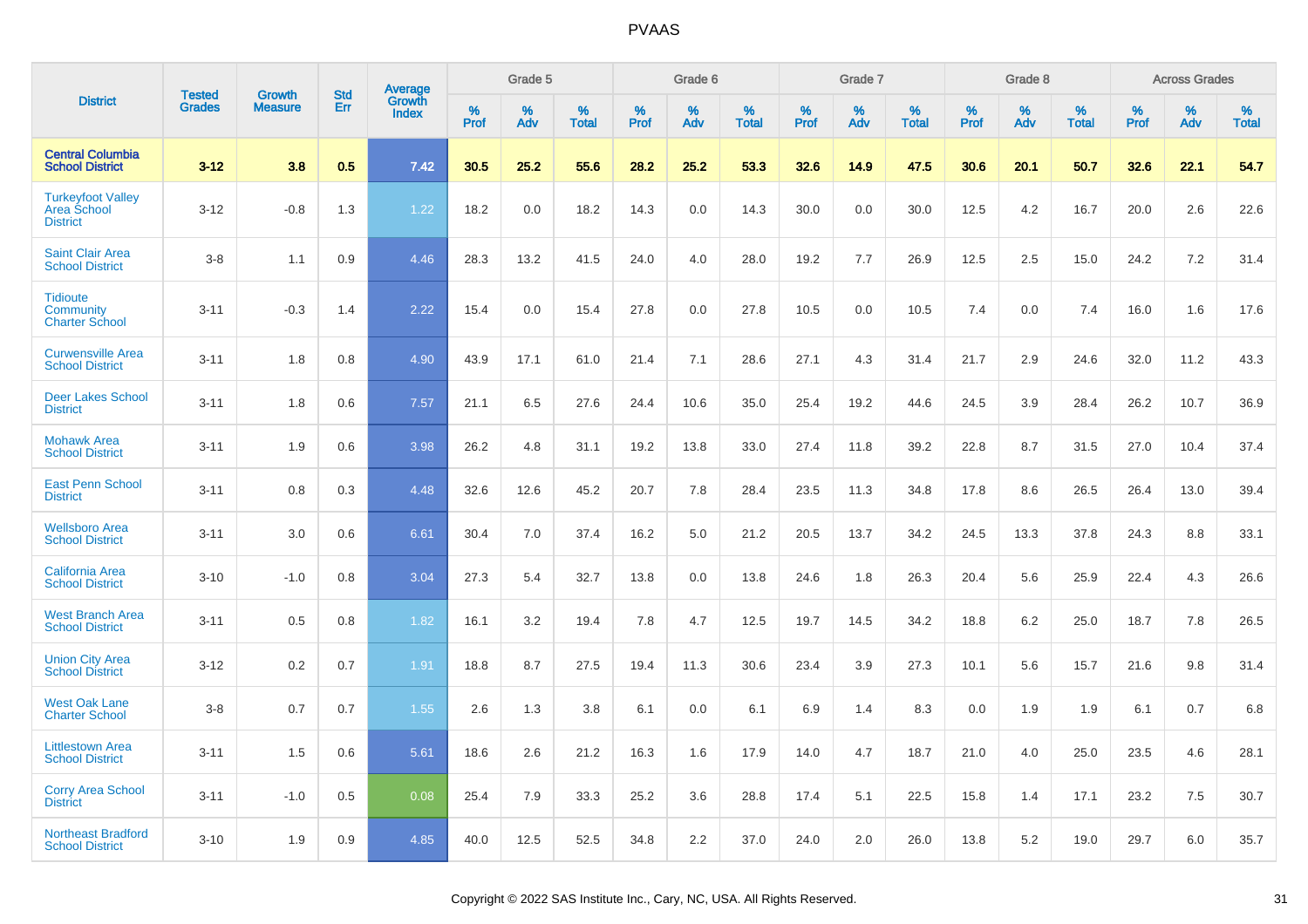|                                                                           | <b>Tested</b> | <b>Growth</b>  | <b>Std</b> | Average                |              | Grade 5  |                   |           | Grade 6  |                   |              | Grade 7  |                   |              | Grade 8  |                   |              | <b>Across Grades</b> |                   |
|---------------------------------------------------------------------------|---------------|----------------|------------|------------------------|--------------|----------|-------------------|-----------|----------|-------------------|--------------|----------|-------------------|--------------|----------|-------------------|--------------|----------------------|-------------------|
| <b>District</b>                                                           | <b>Grades</b> | <b>Measure</b> | Err        | Growth<br><b>Index</b> | $\%$<br>Prof | %<br>Adv | %<br><b>Total</b> | %<br>Prof | %<br>Adv | %<br><b>Total</b> | $\%$<br>Prof | %<br>Adv | %<br><b>Total</b> | $\%$<br>Prof | %<br>Adv | %<br><b>Total</b> | $\%$<br>Prof | $\%$<br>Adv          | %<br><b>Total</b> |
| <b>Central Columbia</b><br><b>School District</b>                         | $3 - 12$      | 3.8            | 0.5        | 7.42                   | 30.5         | 25.2     | 55.6              | 28.2      | 25.2     | 53.3              | 32.6         | 14.9     | 47.5              | 30.6         | 20.1     | 50.7              | 32.6         | 22.1                 | 54.7              |
| <b>Carlisle Area</b><br><b>School District</b>                            | $3 - 11$      | 0.5            | 0.4        | 3.54                   | 22.0         | 8.3      | 30.3              | 20.5      | 3.3      | 23.8              | 18.9         | 7.6      | 26.5              | 11.6         | 5.6      | 17.1              | 21.3         | 7.2                  | 28.5              |
| <b>Greenville Area</b><br><b>School District</b>                          | $3 - 11$      | 0.3            | 0.7        | 2.17                   | 34.4         | 4.4      | 38.9              | 19.2      | 5.1      | 24.4              | 16.7         | 5.9      | 22.6              | 10.0         | 2.5      | 12.5              | 23.6         | 5.4                  | 29.1              |
| <b>Cranberry Area</b><br><b>School District</b>                           | $3 - 12$      | 0.9            | 0.7        | 2.03                   | 27.3         | 10.4     | 37.7              | 26.0      | 2.1      | 28.1              | 14.7         | 3.2      | 17.9              | 18.7         | 2.7      | 21.3              | 22.6         | 3.9                  | 26.5              |
| <b>Avon Grove</b><br><b>Charter School</b>                                | $3 - 11$      | 1.8            | 0.6        | 4.32                   | 22.1         | 6.6      | 28.7              | 29.9      | 11.7     | 41.6              | 27.2         | 9.8      | 37.0              | 13.9         | 2.0      | 15.8              | 24.3         | 10.2                 | 34.6              |
| <b>Penns Valley Area</b><br><b>School District</b>                        | $3 - 12$      | 5.2            | 0.6        | 10.29                  | 43.9         | 18.4     | 62.2              | 38.8      | 17.5     | 56.3              | 25.7         | 9.5      | 35.2              | 16.0         | 9.4      | 25.5              | 32.5         | 14.3                 | 46.8              |
| <b>Mifflinburg Area</b><br><b>School District</b>                         | $3 - 11$      | 2.1            | 0.6        | 5.49                   | 32.0         | 12.0     | 44.0              | 29.7      | 4.5      | 34.2              | 17.4         | 8.3      | 25.6              | 25.2         | 7.8      | 33.0              | 29.9         | 8.8                  | 38.6              |
| <b>Avella Area School</b><br><b>District</b>                              | $3 - 12$      | 1.2            | 1.0        | 2.47                   | 17.1         | 2.4      | 19.5              | 36.4      | 6.1      | 42.4              | 17.1         | 2.9      | 20.0              | 21.4         | 10.7     | 32.1              | 22.4         | 9.4                  | 31.8              |
| <b>Jersey Shore Area</b><br><b>School District</b>                        | $3 - 11$      | 1.3            | 0.5        | 4.52                   | 24.0         | 10.8     | 34.7              | 32.5      | 7.1      | 39.7              | 22.6         | 6.9      | 29.6              | 18.1         | 1.6      | 19.8              | 27.4         | 10.1                 | 37.6              |
| <b>Chester-Upland</b><br><b>School District</b>                           | $3 - 11$      | 0.1            | 0.7        | 2.70                   | 3.7          | 0.0      | 3.7               | 2.6       | 1.3      | 3.9               | 0.0          | 0.0      | 0.0               | 0.0          | 0.0      | 0.0               | 3.1          | 0.4                  | 3.4               |
| <b>Western Beaver</b><br><b>County School</b><br><b>District</b>          | $3 - 11$      | 3.4            | 1.1        | 5.38                   | 12.5         | 12.5     | 25.0              | 32.6      | 11.6     | 44.2              | 29.2         | 4.2      | 33.3              | 27.8         | 2.8      | 30.6              | 26.5         | 9.8                  | 36.3              |
| <b>Mastery Charter</b><br>School-Cleveland<br>Elementary                  | $3 - 8$       | $-1.3$         | 1.2        | 0.25                   | 3.8          | 7.7      | 11.5              | 5.9       | 0.0      | 5.9               | 3.6          | 0.0      | 3.6               | 3.8          | 3.8      | 7.7               | 2.4          | 1.8                  | 4.3               |
| <b>Erie Rise</b><br>Leadership<br><b>Academy Charter</b><br><b>School</b> | $3 - 8$       | $-0.6$         | 1.1        | 2.06                   | 6.9          | 0.0      | 6.9               | 0.0       | 0.0      | 0.0               | 0.0          | 0.0      | 0.0               | 0.0          | 0.0      | 0.0               | 1.6          | 1.0                  | 2.6               |
| <b>KIPP Philadelphia</b><br><b>Charter School</b>                         | $3 - 8$       | 0.0            | 0.9        | 3.74                   | 2.0          | 0.0      | 2.0               | 0.0       | 0.0      | 0.0               | 2.6          | 0.0      | 2.6               | 6.8          | 0.0      | 6.8               | 3.6          | 0.0                  | 3.6               |
| <b>Fox Chapel Area</b><br><b>School District</b>                          | $3 - 11$      | 1.4            | 0.4        | 5.89                   | 35.9         | 45.1     | 81.0              | 31.9      | 28.4     | 60.2              | 32.7         | 30.2     | 62.9              | 28.3         | 27.6     | 55.8              | 30.3         | 40.6                 | 70.9              |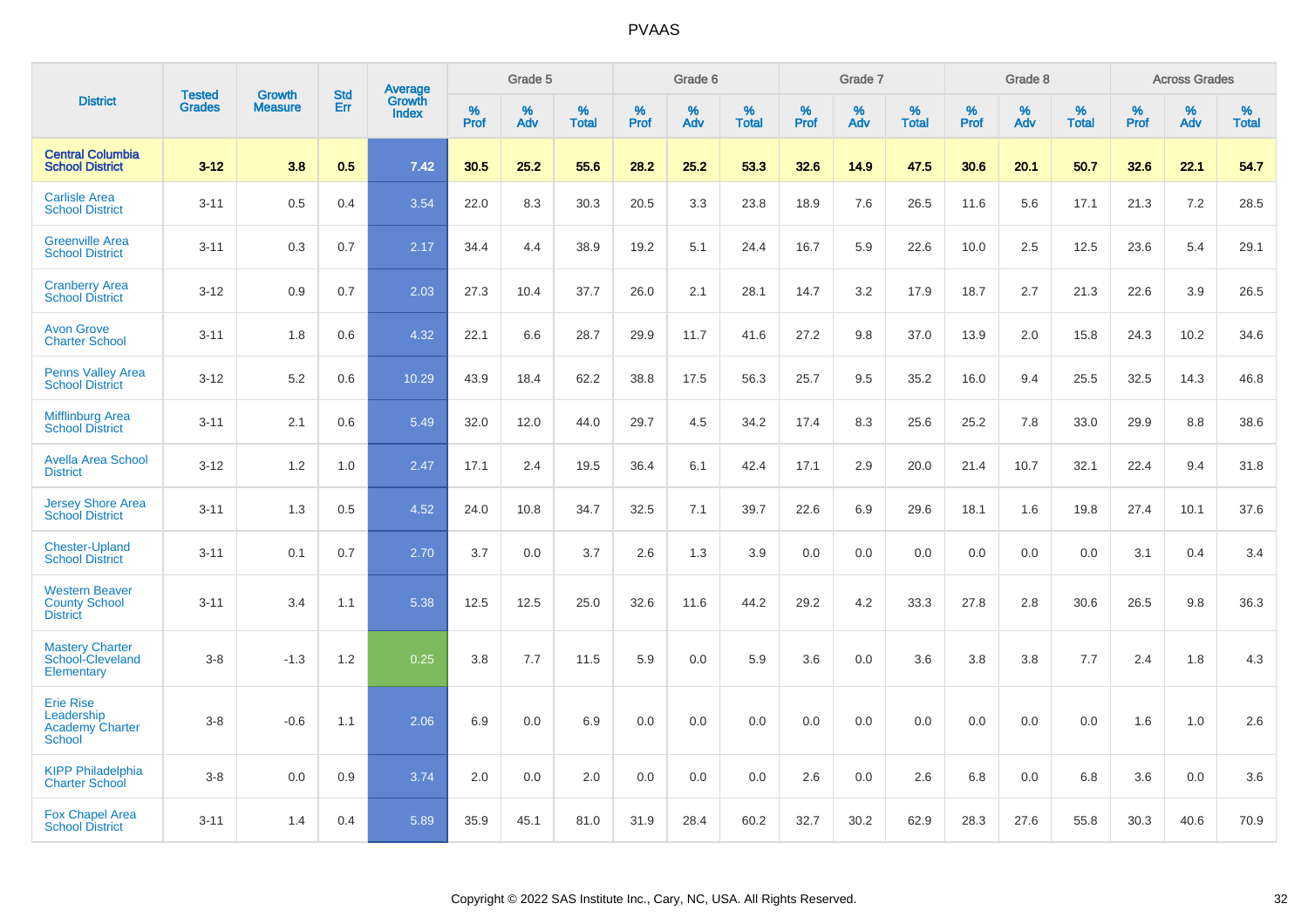|                                                               |                                | <b>Growth</b>  | <b>Std</b> | Average         |              | Grade 5  |                   |              | Grade 6  |                   |              | Grade 7  |                   |              | Grade 8  |                   |           | <b>Across Grades</b> |                   |
|---------------------------------------------------------------|--------------------------------|----------------|------------|-----------------|--------------|----------|-------------------|--------------|----------|-------------------|--------------|----------|-------------------|--------------|----------|-------------------|-----------|----------------------|-------------------|
| <b>District</b>                                               | <b>Tested</b><br><b>Grades</b> | <b>Measure</b> | Err        | Growth<br>Index | $\%$<br>Prof | %<br>Adv | %<br><b>Total</b> | $\%$<br>Prof | %<br>Adv | %<br><b>Total</b> | $\%$<br>Prof | %<br>Adv | %<br><b>Total</b> | $\%$<br>Prof | %<br>Adv | %<br><b>Total</b> | %<br>Prof | $\%$<br>Adv          | %<br><b>Total</b> |
| <b>Central Columbia</b><br><b>School District</b>             | $3 - 12$                       | 3.8            | 0.5        | 7.42            | 30.5         | 25.2     | 55.6              | 28.2         | 25.2     | 53.3              | 32.6         | 14.9     | 47.5              | 30.6         | 20.1     | 50.7              | 32.6      | 22.1                 | 54.7              |
| <b>Palmerton Area</b><br><b>School District</b>               | $3 - 11$                       | 3.0            | 0.6        | 9.28            | 27.7         | 15.7     | 43.4              | 30.6         | 9.3      | 39.8              | 20.8         | 6.2      | 26.9              | 17.9         | 4.7      | 22.6              | 24.8      | 8.0                  | 32.8              |
| Eugenio Maria De<br><b>Hostos Charter</b><br><b>School</b>    | $3 - 8$                        | $-1.0$         | 1.4        | 0.68            | 13.0         | 0.0      | 13.0              | 5.6          | 5.6      | 11.1              | 4.4          | 8.7      | 13.0              | 28.6         | 7.1      | 35.7              | 9.3       | 3.4                  | 12.7              |
| <b>Mastery Charter</b><br>School - Gratz<br>Campus            | $7 - 10$                       | 1.0            | 1.4        | 3.30            |              |          |                   |              |          |                   | 6.2          | 0.0      | 6.2               | 2.4          | 0.0      | 2.4               | 4.1       | 0.0                  | 4.1               |
| <b>Frederick Douglass</b><br><b>Mastery Charter</b><br>School | $3 - 8$                        | $-1.0$         | 1.2        | 2.52            | 4.8          | 0.0      | 4.8               | 0.0          | 0.0      | 0.0               | 0.0          | 0.0      | 0.0               | 3.4          | 3.4      | 6.9               | 1.5       | 0.8                  | $2.3\,$           |
| <b>Wilmington Area</b><br><b>School District</b>              | $3 - 11$                       | $-0.8$         | 0.8        | 1.83            | 36.8         | 10.5     | 47.4              | 12.7         | 1.6      | 14.3              | 29.4         | 3.9      | 33.3              | 13.6         | 3.4      | 17.0              | 26.8      | 7.9                  | 34.7              |
| <b>Mastery Charter</b><br>School-Mann<br>Campus               | $3-6$                          | 1.8            | 1.6        | 4.14            | 4.0          | 4.0      | 8.0               | 5.4          | 2.7      | 8.1               |              |          |                   |              |          |                   | $2.2\,$   | 1.4                  | 3.6               |
| <b>Allegheny Valley</b><br><b>School District</b>             | $3 - 11$                       | $-1.2$         | $0.8\,$    | 1.14            | 26.3         | 12.3     | 38.6              | 11.1         | 5.6      | 16.7              | 16.2         | 7.4      | 23.5              | 13.1         | 8.2      | 21.3              | 18.0      | 6.9                  | 24.9              |
| <b>Exeter Township</b><br><b>School District</b>              | $3 - 11$                       | 2.9            | 0.4        | 7.68            | 28.6         | 10.1     | 38.7              | 26.9         | 9.0      | 35.9              | 23.5         | 6.7      | 30.2              | 19.9         | 8.5      | 28.4              | 25.7      | 9.5                  | 35.3              |
| <b>Lincoln Charter</b><br><b>School</b>                       | $3 - 5$                        | $-2.5$         | 1.4        | $-1.78$         | 1.3          | 1.3      | 2.6               |              |          |                   |              |          |                   |              |          |                   | 3.6       | 0.8                  | 4.4               |
| <b>KIPP West</b><br>Philadelphia<br><b>Charter School</b>     | $3 - 8$                        | $-2.0$         | 1.2        | 0.29            | 3.2          | 0.0      | 3.2               | 0.0          | 0.0      | 0.0               | 0.0          | 0.0      | 0.0               | 0.0          | 0.0      | 0.0               | 2.6       | 0.0                  | 2.6               |
| <b>Galeton Area</b><br><b>School District</b>                 | $3 - 11$                       | 2.7            | 1.3        | 4.78            | 29.2         | 20.8     | 50.0              | 23.8         | 4.8      | 28.6              | 16.0         | 0.0      | 16.0              | 0.0          | 0.0      | 0.0               | 19.4      | 7.0                  | 26.4              |
| <b>Muncy School</b><br><b>District</b>                        | $3 - 11$                       | 2.4            | 0.7        | 5.81            | 36.7         | 8.3      | 45.0              | 32.5         | 14.3     | 46.8              | 29.0         | 15.9     | 44.9              | 23.3         | 6.7      | 30.0              | 31.5      | 13.1                 | 44.6              |
| Northwestern<br><b>Lehigh School</b><br><b>District</b>       | $3 - 11$                       | 0.6            | 0.5        | 3.03            | 26.0         | 11.0     | 37.0              | 28.7         | 9.3      | 38.0              | 25.2         | 8.4      | 33.6              | 20.4         | 15.9     | 36.3              | 26.4      | 10.7                 | 37.2              |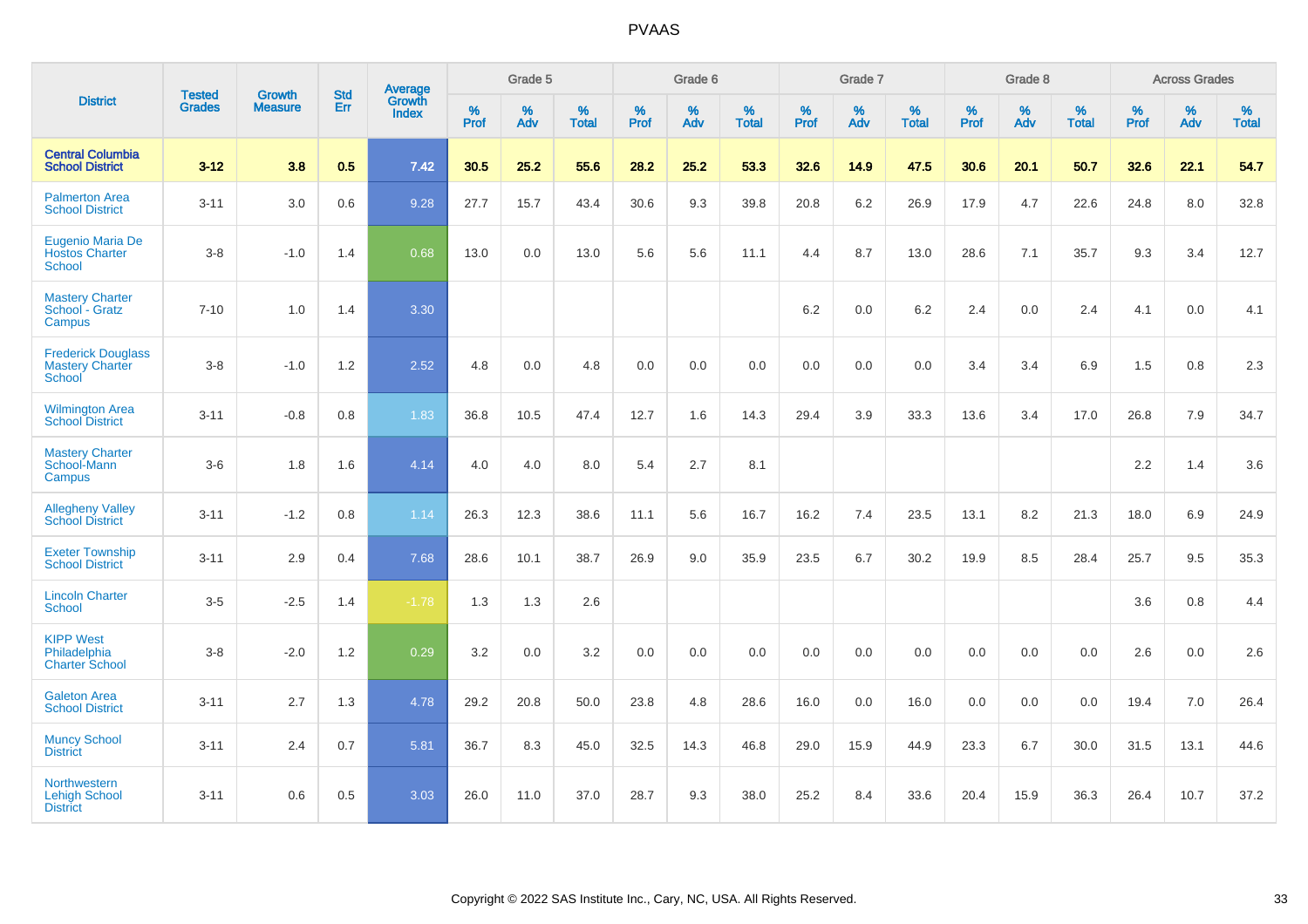|                                                                     | <b>Tested</b> | <b>Growth</b>  | <b>Std</b> | Average                |           | Grade 5  |                   |           | Grade 6  |                   |           | Grade 7  |                   |           | Grade 8  |                   |              | <b>Across Grades</b> |                   |
|---------------------------------------------------------------------|---------------|----------------|------------|------------------------|-----------|----------|-------------------|-----------|----------|-------------------|-----------|----------|-------------------|-----------|----------|-------------------|--------------|----------------------|-------------------|
| <b>District</b>                                                     | <b>Grades</b> | <b>Measure</b> | Err        | Growth<br><b>Index</b> | %<br>Prof | %<br>Adv | %<br><b>Total</b> | %<br>Prof | %<br>Adv | %<br><b>Total</b> | %<br>Prof | %<br>Adv | %<br><b>Total</b> | %<br>Prof | %<br>Adv | %<br><b>Total</b> | $\%$<br>Prof | %<br>Adv             | %<br><b>Total</b> |
| <b>Central Columbia</b><br><b>School District</b>                   | $3 - 12$      | 3.8            | 0.5        | 7.42                   | 30.5      | 25.2     | 55.6              | 28.2      | 25.2     | 53.3              | 32.6      | 14.9     | 47.5              | 30.6      | 20.1     | 50.7              | 32.6         | 22.1                 | 54.7              |
| <b>Twin Valley School</b><br><b>District</b>                        | $3 - 12$      | 1.9            | 0.4        | 5.97                   | 37.8      | 14.0     | 51.9              | 28.6      | 8.2      | 36.9              | 29.5      | 15.0     | 44.5              | 24.9      | 11.2     | 36.1              | 32.2         | 17.8                 | 50.0              |
| <b>Bermudian Springs</b><br><b>School District</b>                  | $3 - 11$      | 0.4            | 0.6        | 2.79                   | 22.1      | 12.4     | 34.5              | 17.5      | 3.9      | 21.4              | 20.5      | 5.1      | 25.6              | 11.1      | 4.3      | 15.4              | 19.0         | 9.1                  | 28.1              |
| <b>Boys Latin Of</b><br>Philadelphia<br><b>Charter School</b>       | $6 - 12$      | 0.1            | 0.8        | 2.29                   |           |          |                   | 0.0       | 0.0      | 0.0               | 3.3       | 0.0      | 3.3               | 1.0       | 0.0      | 1.0               | 1.5          | 0.0                  | 1.5               |
| <b>Halifax Area</b><br><b>School District</b>                       | $3 - 11$      | 0.1            | 0.7        | 3.46                   | 26.8      | 14.1     | 40.8              | 18.5      | 3.7      | 22.2              | 9.1       | 3.9      | 13.0              | 5.3       | 1.3      | 6.6               | 17.3         | 7.4                  | 24.8              |
| <b>Brownsville Area</b><br><b>School District</b>                   | $3 - 12$      | $-0.6$         | 0.7        | 1.53                   | 17.3      | 4.0      | 21.3              | 7.2       | 1.2      | 8.4               | 6.4       | 1.3      | 7.7               | 4.2       | 1.4      | 5.6               | 10.2         | 1.5                  | 11.7              |
| <b>Milton Area School</b><br><b>District</b>                        | $3 - 11$      | 0.2            | 0.5        | 2.24                   | 24.4      | 11.8     | 36.1              | 17.3      | 3.2      | 20.5              | 20.2      | 7.5      | 27.6              | 19.8      | 12.7     | 32.5              | 22.0         | 8.8                  | 30.9              |
| <b>Juniata County</b><br><b>School District</b>                     | $3 - 12$      | $-0.1$         | 0.5        | 1.50                   | 19.4      | 5.3      | 24.7              | 11.1      | 3.7      | 14.8              | 13.1      | 2.2      | 15.3              | 11.9      | 1.8      | 13.7              | 16.9         | 4.3                  | 21.2              |
| <b>Global Leadership</b><br><b>Academy Charter</b><br><b>School</b> | $3 - 8$       | $-3.1$         | 1.9        | $-0.47$                | 0.0       | 0.0      | 0.0               |           |          |                   | 0.0       | 0.0      | 0.0               | 9.1       | 0.0      | 9.1               | 2.5          | 0.0                  | 2.5               |
| <b>Southern Tioga</b><br><b>School District</b>                     | $3 - 11$      | 0.3            | 0.6        | 3.78                   | 23.7      | 1.0      | 24.7              | 17.9      | 1.9      | 19.8              | 8.0       | 2.2      | 10.2              | 10.8      | 2.5      | 13.3              | 18.0         | 4.1                  | 22.1              |
| <b>Eastern Lancaster</b><br><b>County School</b><br><b>District</b> | $3 - 12$      | 1.1            | 0.4        | 4.40                   | 23.8      | 8.3      | 32.0              | 14.7      | 3.1      | 17.8              | 15.7      | 3.6      | 19.3              | 16.7      | 5.9      | 22.6              | 21.1         | 6.7                  | 27.8              |
| Pennsylvania<br><b>Virtual Charter</b><br><b>School</b>             | $3 - 11$      | 3.5            | 0.6        | 6.19                   | 20.8      | 3.8      | 24.5              | 17.6      | 3.3      | 20.9              | 10.1      | 6.1      | 16.2              | 14.8      | 5.7      | 20.4              | 18.4         | 5.2                  | 23.5              |
| Loyalsock<br><b>Township School</b><br><b>District</b>              | $3 - 12$      | 3.7            | 0.6        | 7.24                   | 33.0      | 18.3     | 51.3              | 32.6      | 10.2     | 42.9              | 23.4      | 9.4      | 32.8              | 27.0      | 9.0      | 36.0              | 31.1         | 13.2                 | 44.4              |
| <b>Northern Cambria</b><br><b>School District</b>                   | $3 - 11$      | $-0.4$         | 0.8        | 3.23                   | 16.4      | 3.6      | 20.0              | 3.8       | 0.0      | 3.8               | 19.6      | 1.8      | 21.4              | 18.2      | 1.5      | 19.7              | 17.9         | 3.6                  | 21.4              |
| <b>Benton Area</b><br><b>School District</b>                        | $3 - 10$      | $-0.9$         | 0.9        | 0.54                   | 24.6      | 11.5     | 36.1              | 17.4      | 4.4      | 21.7              | 13.6      | 3.4      | 17.0              | 10.3      | 2.6      | 12.8              | 21.6         | 7.1                  | 28.7              |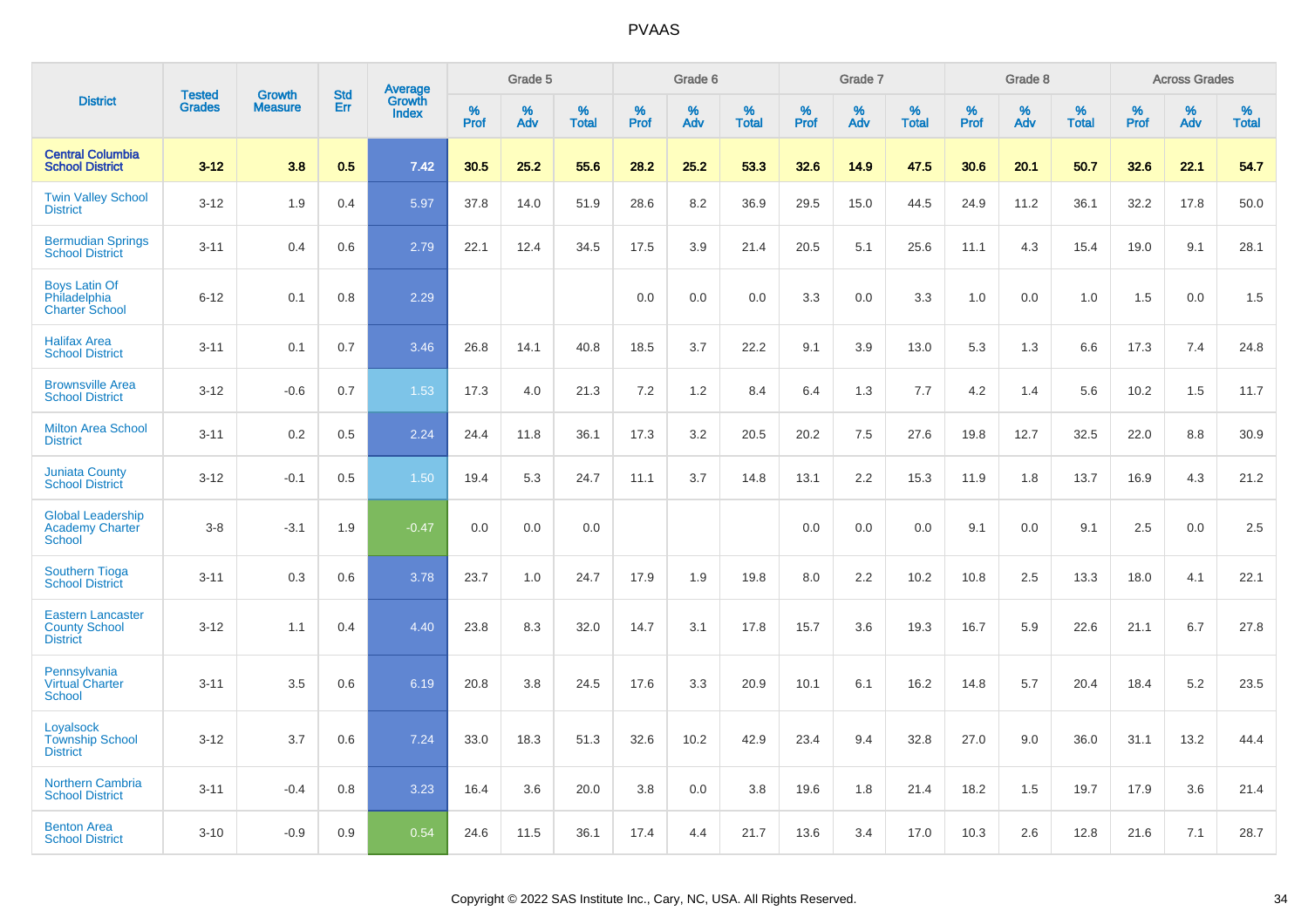|                                                                     |                                |                                 | <b>Std</b> | Average                |              | Grade 5  |                   |                  | Grade 6  |                   |           | Grade 7  |                   |           | Grade 8  |                   |                     | <b>Across Grades</b> |                   |
|---------------------------------------------------------------------|--------------------------------|---------------------------------|------------|------------------------|--------------|----------|-------------------|------------------|----------|-------------------|-----------|----------|-------------------|-----------|----------|-------------------|---------------------|----------------------|-------------------|
| <b>District</b>                                                     | <b>Tested</b><br><b>Grades</b> | <b>Growth</b><br><b>Measure</b> | Err        | Growth<br><b>Index</b> | $\%$<br>Prof | %<br>Adv | %<br><b>Total</b> | %<br><b>Prof</b> | %<br>Adv | %<br><b>Total</b> | %<br>Prof | %<br>Adv | %<br><b>Total</b> | %<br>Prof | %<br>Adv | %<br><b>Total</b> | $\%$<br><b>Prof</b> | %<br>Adv             | %<br><b>Total</b> |
| <b>Central Columbia</b><br><b>School District</b>                   | $3 - 12$                       | 3.8                             | 0.5        | 7.42                   | 30.5         | 25.2     | 55.6              | 28.2             | 25.2     | 53.3              | 32.6      | 14.9     | 47.5              | 30.6      | 20.1     | 50.7              | 32.6                | 22.1                 | 54.7              |
| <b>Riverside Beaver</b><br><b>County School</b><br><b>District</b>  | $3 - 11$                       | 1.0                             | 0.6        | 4.05                   | 21.9         | 12.5     | 34.4              | 23.8             | 4.0      | 27.7              | 22.8      | 10.1     | 32.9              | 25.5      | 3.2      | 28.7              | 28.3                | 10.4                 | 38.7              |
| Claysburg-Kimmel<br><b>School District</b>                          | $3 - 11$                       | 3.0                             | 0.8        | 3.68                   | 29.7         | 6.2      | 35.9              | 30.0             | 2.0      | 32.0              | 21.8      | 1.8      | 23.6              | 10.5      | 1.8      | 12.3              | 24.4                | 5.7                  | 30.1              |
| <b>Union School</b><br><b>District</b>                              | $3 - 12$                       | 3.8                             | 1.0        | 7.42                   | 18.2         | 0.0      | 18.2              | 22.0             | 14.6     | 36.6              | 10.5      | 0.0      | 10.5              | 18.2      | 11.4     | 29.6              | 18.6                | 7.7                  | 26.3              |
| <b>Keystone</b><br><b>Education Center</b><br><b>Charter School</b> | $3 - 12$                       | $-4.8$                          | 3.2        | $-1.50$                |              |          |                   |                  |          |                   |           |          |                   | 0.0       | 0.0      | 0.0               | 0.0                 | 0.0                  | 0.0               |
| <b>Line Mountain</b><br><b>School District</b>                      | $3 - 11$                       | $-0.5$                          | 0.7        | 0.25                   | 19.7         | 12.1     | 31.8              | 15.3             | 2.8      | 18.1              | 13.3      | 6.1      | 19.4              | 9.9       | 2.8      | 12.7              | 17.8                | 7.7                  | 25.5              |
| <b>Quaker Valley</b><br><b>School District</b>                      | $3 - 11$                       | 0.6                             | 0.5        | 4.37                   | 36.4         | 23.6     | 60.0              | 32.5             | 20.8     | 53.3              | 36.4      | 11.2     | 47.6              | 26.5      | 7.6      | 34.1              | 34.0                | 24.3                 | 58.3              |
| <b>William Penn</b><br><b>School District</b>                       | $3 - 12$                       | 1.5                             | 0.5        | 5.98                   | 7.8          | 1.9      | 9.7               | 2.2              | 0.0      | 2.2               | 3.0       | 0.6      | 3.6               | 5.6       | 1.2      | 6.9               | 6.3                 | 1.6                  | 7.9               |
| <b>Monessen City</b><br><b>School District</b>                      | $3 - 10$                       | $-1.5$                          | 1.1        | $-0.31$                | 5.3          | 0.0      | 5.3               | 2.6              | 0.0      | 2.6               | 0.0       | 0.0      | 0.0               | 0.0       | 0.0      | 0.0               | 3.9                 | 0.6                  | 4.4               |
| <b>South Butler</b><br><b>County School</b><br><b>District</b>      | $3 - 10$                       | 0.6                             | 0.5        | 3.34                   | 35.1         | 12.8     | 48.0              | 22.9             | 5.0      | 27.9              | 21.2      | 11.4     | 32.6              | 13.3      | 1.6      | 14.8              | 27.0                | 11.2                 | 38.3              |
| <b>Hempfield Area</b><br><b>School District</b>                     | $3 - 12$                       | 2.3                             | 0.3        | 7.58                   | 34.6         | 13.8     | 48.4              | 24.6             | 14.9     | 39.6              | 30.2      | 13.5     | 43.7              | 26.8      | 10.7     | 37.5              | 30.5                | 16.4                 | 46.9              |
| <b>Tunkhannock Area</b><br><b>School District</b>                   | $3 - 11$                       | 1.2                             | 0.5        | 3.18                   | 19.8         | 8.8      | 28.7              | 22.7             | 2.3      | 25.0              | 12.6      | 5.5      | 18.1              | 14.7      | 1.4      | 16.1              | 18.1                | 5.2                  | 23.3              |
| <b>Forest Area School</b><br><b>District</b>                        | $3 - 11$                       | $-0.4$                          | 1.2        | 1.03                   | 43.5         | 4.4      | 47.8              | 19.0             | 0.0      | 19.0              | 13.8      | 0.0      | 13.8              | 3.1       | 0.0      | 3.1               | 23.4                | 5.5                  | 29.0              |
| <b>Franklin Regional</b><br><b>School District</b>                  | $3 - 11$                       | 0.3                             | 0.4        | 1.98                   | 39.6         | 22.0     | 61.7              | 33.2             | 19.3     | 52.5              | 27.9      | 18.3     | 46.2              | 25.8      | 8.1      | 33.9              | 31.7                | 25.0                 | 56.7              |
| Wilkinsburg<br><b>Borough School</b><br><b>District</b>             | $3-6$                          | 3.5                             | 1.4        | 5.04                   | 22.5         | 0.0      | 22.5              | 0.0              | 2.4      | 2.4               |           |          |                   |           |          |                   | 12.1                | 2.0                  | 14.1              |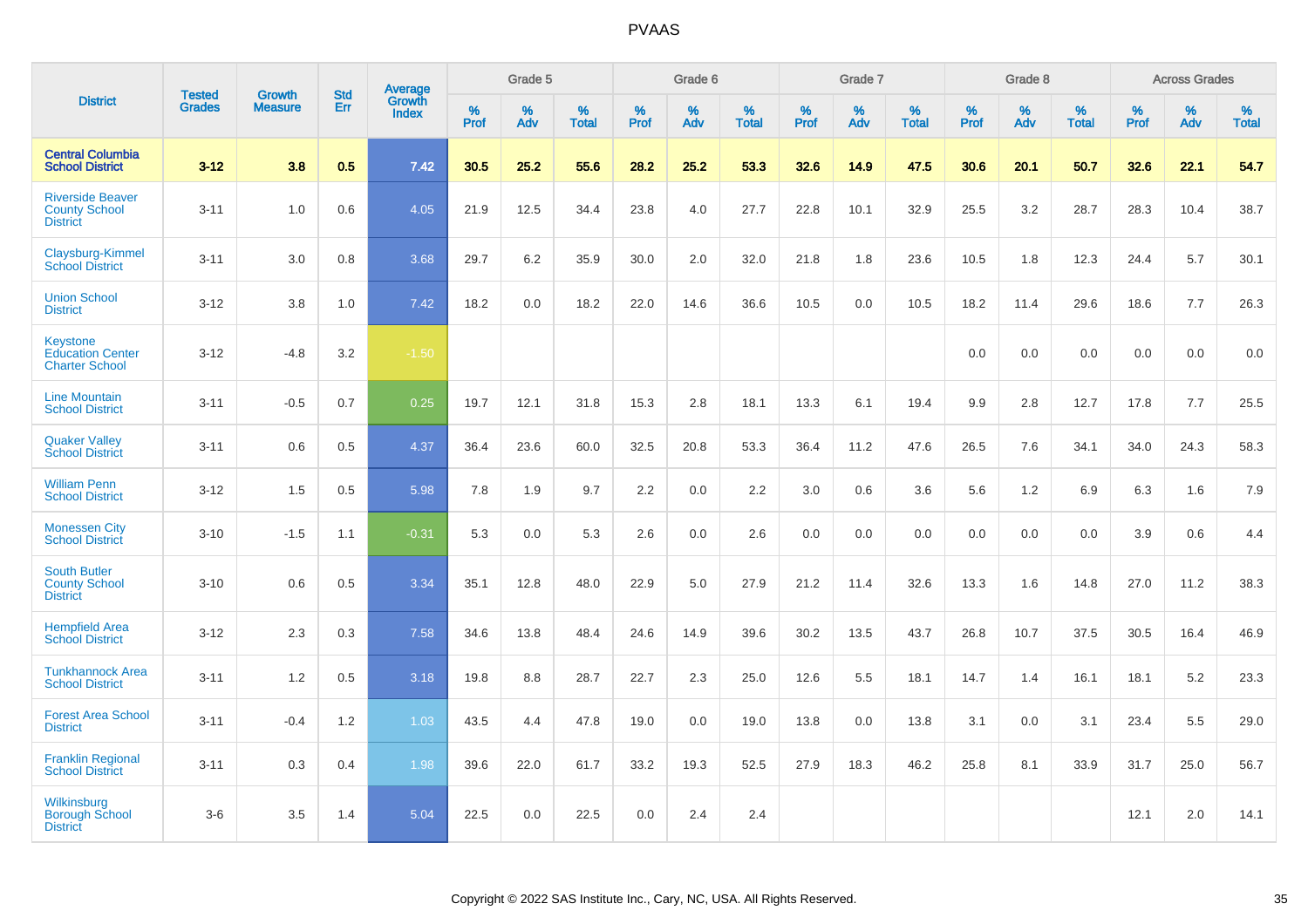|                                                                    | <b>Tested</b> | <b>Growth</b>  | <b>Std</b> | Average                |                     | Grade 5  |                   |                     | Grade 6  |                   |              | Grade 7  |                   |                     | Grade 8  |                   |                     | <b>Across Grades</b> |                   |
|--------------------------------------------------------------------|---------------|----------------|------------|------------------------|---------------------|----------|-------------------|---------------------|----------|-------------------|--------------|----------|-------------------|---------------------|----------|-------------------|---------------------|----------------------|-------------------|
| <b>District</b>                                                    | <b>Grades</b> | <b>Measure</b> | Err        | Growth<br><b>Index</b> | $\%$<br><b>Prof</b> | %<br>Adv | %<br><b>Total</b> | $\%$<br><b>Prof</b> | %<br>Adv | %<br><b>Total</b> | $\%$<br>Prof | %<br>Adv | %<br><b>Total</b> | $\%$<br><b>Prof</b> | %<br>Adv | %<br><b>Total</b> | $\%$<br><b>Prof</b> | %<br>Adv             | %<br><b>Total</b> |
| <b>Central Columbia</b><br><b>School District</b>                  | $3 - 12$      | 3.8            | 0.5        | 7.42                   | 30.5                | 25.2     | 55.6              | 28.2                | 25.2     | 53.3              | 32.6         | 14.9     | 47.5              | 30.6                | 20.1     | 50.7              | 32.6                | 22.1                 | 54.7              |
| Allegheny-Clarion<br><b>Valley School</b><br><b>District</b>       | $3 - 10$      | 0.1            | 0.9        | 2.43                   | 19.5                | 7.3      | 26.8              | 14.6                | 1.8      | 16.4              | 4.8          | 0.0      | 4.8               | 8.6                 | 0.0      | 8.6               | 14.2                | 8.1                  | 22.3              |
| <b>Brookville Area</b><br><b>School District</b>                   | $3 - 11$      | 4.3            | 0.6        | 11.53                  | 16.8                | 13.9     | 30.7              | 28.1                | 16.8     | 44.9              | 13.8         | 2.4      | 16.3              | 19.4                | 9.3      | 28.7              | 21.6                | 9.4                  | 31.0              |
| <b>Southwest</b><br>Leadership<br><b>Academy Charter</b><br>School | $3 - 8$       | 0.7            | 1.0        | 2.49                   | 2.2                 | 0.0      | 2.2               | 2.9                 | 0.0      | 2.9               | 5.1          | 0.0      | 5.1               | 0.0                 | 0.0      | 0.0               | 5.7                 | 1.5                  | 7.2               |
| <b>Oswayo Valley</b><br><b>School District</b>                     | $3 - 12$      | 0.2            | 1.1        | 2.50                   | 27.6                | 20.7     | 48.3              | 25.9                | 7.4      | 33.3              | 25.9         | 11.1     | 37.0              | 25.8                | 16.1     | 41.9              | 30.6                | 20.6                 | 51.2              |
| <b>South Eastern</b><br><b>School District</b>                     | $3 - 11$      | 1.8            | 0.5        | 5.70                   | 21.6                | 15.9     | 37.5              | 25.4                | 14.4     | 39.9              | 20.8         | 3.9      | 24.7              | 20.4                | 5.2      | 25.6              | 26.2                | 11.6                 | 37.7              |
| <b>Union Area School</b><br><b>District</b>                        | $3 - 11$      | $-0.6$         | 0.9        | 1.34                   | 40.0                | 12.5     | 52.5              | 32.8                | 5.2      | 37.9              | 26.3         | 3.5      | 29.8              | 17.8                | 0.0      | 17.8              | 30.2                | 7.4                  | 37.6              |
| Williamsburg<br><b>Community School</b><br><b>District</b>         | $3 - 11$      | 4.8            | 1.0        | 6.37                   | 25.0                | 12.5     | 37.5              | 34.3                | 8.6      | 42.9              | 26.2         | 4.8      | 31.0              | 40.6                | 0.0      | 40.6              | 28.1                | 8.4                  | 36.4              |
| <b>Slippery Rock Area</b><br><b>School District</b>                | $3 - 11$      | 1.4            | 0.5        | 3.52                   | 37.0                | 20.5     | 57.5              | 28.6                | 26.3     | 54.9              | 26.4         | 13.2     | 39.7              | 26.2                | 10.3     | 36.5              | 32.4                | 20.5                 | 53.0              |
| <b>Jeannette City</b><br><b>School District</b>                    | $3 - 11$      | 3.0            | 0.8        | 3.70                   | 12.5                | 0.0      | 12.5              | 22.6                | 1.9      | 24.5              | 12.9         | 4.8      | 17.7              | 15.4                | 3.8      | 19.2              | 16.1                | 3.6                  | 19.7              |
| <b>Urban Pathways 6-</b><br>12 Charter School                      | $6 - 11$      | $-1.8$         | 1.6        | 0.00                   |                     |          |                   | 0.0                 | 0.0      | 0.0               | 0.0          | 0.0      | 0.0               | 0.0                 | 0.0      | 0.0               | 0.0                 | 0.0                  | 0.0               |
| <b>Mastery Charter</b><br>School - Thomas<br>Campus                | $3 - 10$      | 1.5            | 0.9        | 4.14                   | 10.8                | 0.0      | 10.8              | 7.1                 | 2.4      | 9.5               | 7.0          | $0.0\,$  | 7.0               | 2.2                 | $0.0\,$  | 2.2               | 8.6                 | $0.8\,$              | 9.4               |
| <b>Iroquois School</b><br><b>District</b>                          | $3 - 11$      | 2.5            | 0.7        | 5.99                   | 36.7                | 10.1     | 46.8              | 20.7                | 17.1     | 37.8              | 11.5         | 9.4      | 20.8              | 21.0                | 6.0      | 27.0              | 23.5                | 11.1                 | 34.6              |
| <b>Red Lion Area</b><br><b>School District</b>                     | $3 - 11$      | 1.0            | 0.4        | 5.19                   | 24.8                | 8.9      | 33.7              | 20.6                | 5.3      | 25.9              | 16.7         | 9.1      | 25.8              | 14.5                | 6.6      | 21.0              | 23.3                | 8.6                  | 31.9              |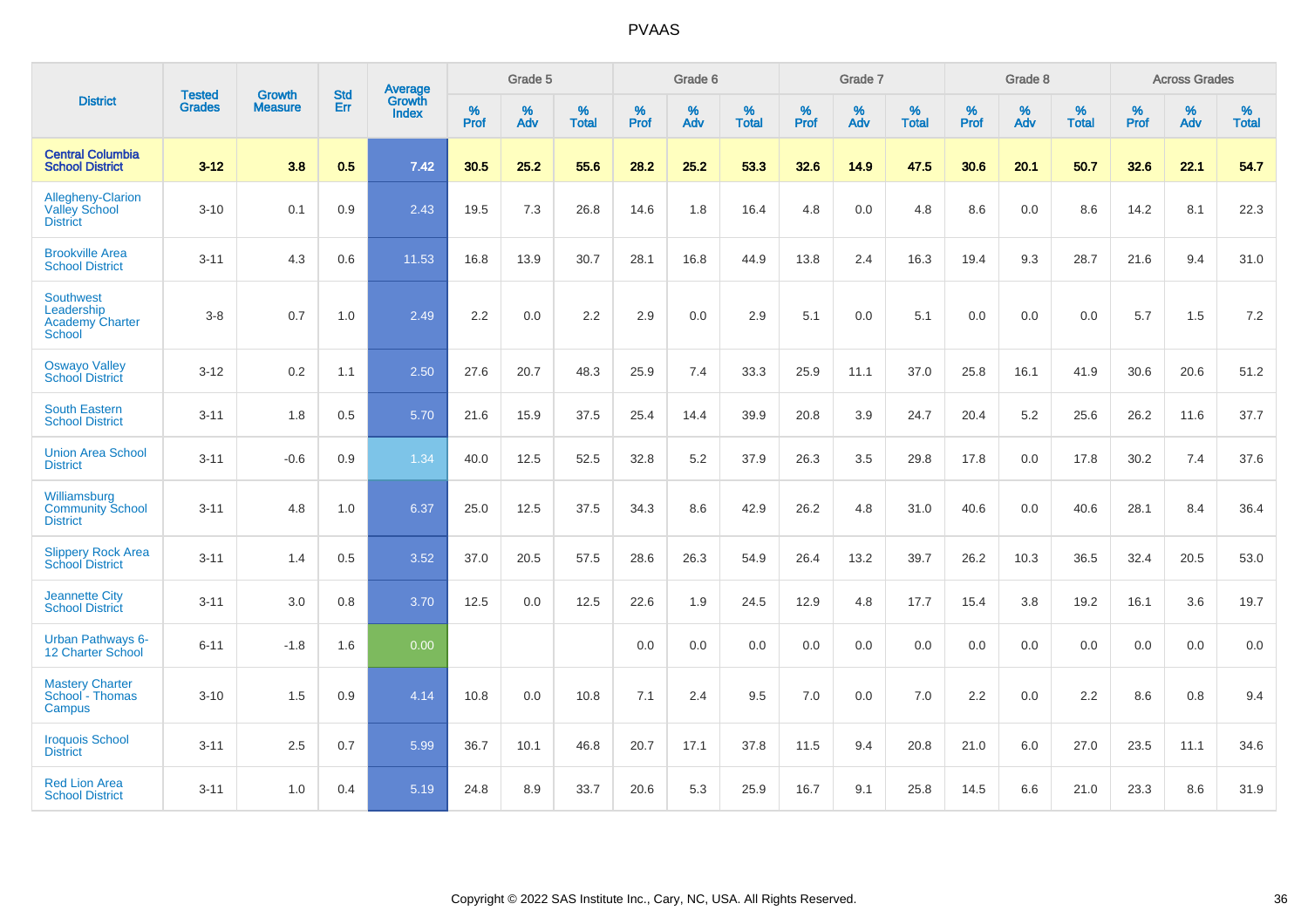|                                                      |                                |                                 | <b>Std</b> | Average                |           | Grade 5  |                   |           | Grade 6  |                   |           | Grade 7  |                   |           | Grade 8  |                   |           | <b>Across Grades</b> |                   |
|------------------------------------------------------|--------------------------------|---------------------------------|------------|------------------------|-----------|----------|-------------------|-----------|----------|-------------------|-----------|----------|-------------------|-----------|----------|-------------------|-----------|----------------------|-------------------|
| <b>District</b>                                      | <b>Tested</b><br><b>Grades</b> | <b>Growth</b><br><b>Measure</b> | Err        | Growth<br><b>Index</b> | %<br>Prof | %<br>Adv | %<br><b>Total</b> | %<br>Prof | %<br>Adv | %<br><b>Total</b> | %<br>Prof | %<br>Adv | %<br><b>Total</b> | %<br>Prof | %<br>Adv | %<br><b>Total</b> | %<br>Prof | %<br>Adv             | %<br><b>Total</b> |
| <b>Central Columbia</b><br><b>School District</b>    | $3 - 12$                       | 3.8                             | 0.5        | 7.42                   | 30.5      | 25.2     | 55.6              | 28.2      | 25.2     | 53.3              | 32.6      | 14.9     | 47.5              | 30.6      | 20.1     | 50.7              | 32.6      | 22.1                 | 54.7              |
| Achievement<br><b>House Charter</b><br><b>School</b> | $7 - 11$                       | $-0.3$                          | 1.5        | 0.79                   |           |          |                   |           |          |                   | 20.0      | 0.0      | 20.0              | 7.1       | 2.4      | 9.5               | 11.9      | 1.5                  | 13.4              |
| <b>Solanco School</b><br><b>District</b>             | $3 - 11$                       | 0.3                             | 0.4        | 2.53                   | 21.5      | 5.0      | 26.5              | 12.6      | 5.6      | 18.1              | 17.0      | 7.4      | 24.4              | 11.9      | 2.9      | 14.8              | 20.0      | 7.2                  | 27.1              |
| <b>Annville-Cleona</b><br><b>School District</b>     | $3 - 12$                       | 0.4                             | 0.6        | 3.81                   | 33.8      | 12.5     | 46.2              | 16.7      | 2.1      | 18.8              | 29.1      | 11.8     | 40.9              | 27.8      | 9.3      | 37.0              | 27.5      | 9.4                  | 36.9              |
| <b>Steelton-Highspire</b><br><b>School District</b>  | $3 - 11$                       | 2.5                             | 0.7        | 4.46                   | 2.9       | 0.0      | 2.9               | 0.0       | 0.0      | 0.0               | 0.0       | 0.0      | 0.0               | 0.0       | 0.0      | 0.0               | 0.8       | 0.4                  | 1.3               |
| <b>Dallastown Area</b><br><b>School District</b>     | $3 - 11$                       | 0.6                             | 0.3        | 3.62                   | 25.8      | 13.0     | 38.8              | 31.1      | 11.5     | 42.6              | 23.7      | 7.8      | 31.6              | 19.0      | 9.4      | 28.4              | 27.7      | 14.8                 | 42.4              |
| <b>Newport School</b><br><b>District</b>             | $3 - 12$                       | 2.2                             | 0.8        | 4.70                   | 22.2      | 11.1     | 33.3              | 25.0      | 6.9      | 31.9              | 15.9      | 0.0      | 15.9              | 27.4      | 4.8      | 32.3              | 24.8      | 6.9                  | 31.7              |
| <b>Juniata Valley</b><br><b>School District</b>      | $3 - 11$                       | 2.4                             | 0.9        | 4.64                   | 23.3      | 4.6      | 27.9              | 5.4       | 3.6      | 8.9               | 21.0      | 5.3      | 26.3              | 12.5      | 2.1      | 14.6              | 18.7      | 5.0                  | 23.8              |
| <b>East Lycoming</b><br><b>School District</b>       | $3 - 11$                       | 2.6                             | 0.6        | 7.47                   | 36.1      | 23.5     | 59.7              | 26.2      | 26.2     | 52.3              | 26.4      | 20.7     | 47.1              | 27.9      | 14.8     | 42.6              | 31.5      | 19.5                 | 51.0              |
| <b>Penn Manor</b><br><b>School District</b>          | $3 - 11$                       | 3.2                             | 0.3        | 9.54                   | 33.8      | 14.9     | 48.6              | 28.7      | 15.2     | 43.9              | 25.5      | 13.2     | 38.7              | 30.2      | 11.0     | 41.2              | 31.4      | 16.9                 | 48.2              |
| <b>Baden Academy</b><br><b>Charter School</b>        | $3-6$                          | 0.1                             | 1.1        | 1.04                   | 20.6      | 4.8      | 25.4              | 22.4      | 8.6      | 31.0              |           |          |                   |           |          |                   | 20.8      | 6.4                  | 27.2              |
| <b>Millcreek Township</b><br><b>School District</b>  | $3 - 11$                       | 1.1                             | 0.3        | 8.82                   | 26.5      | 20.8     | 47.3              | 23.1      | 9.4      | 32.4              | 22.1      | 14.3     | 36.4              | 21.6      | 13.0     | 34.7              | 25.4      | 15.9                 | 41.3              |
| <b>Jamestown Area</b><br><b>School District</b>      | $3 - 11$                       | 0.7                             | 1.2        | 2.23                   | 18.4      | 10.5     | 29.0              | 16.7      | 0.0      | 16.7              | 24.1      | 3.4      | 27.6              | 19.0      | 0.0      | 19.0              | 18.3      | 6.1                  | 24.4              |
| <b>Eastern York</b><br><b>School District</b>        | $3 - 11$                       | $-0.5$                          | 0.5        | $-0.16$                | 29.5      | 11.0     | 40.5              | 23.5      | 6.0      | 29.5              | 23.2      | 14.1     | 37.3              | 17.3      | 9.7      | 27.0              | 24.8      | 10.7                 | 35.4              |
| <b>Upper Adams</b><br><b>School District</b>         | $3 - 11$                       | 1.7                             | 0.6        | 5.68                   | 30.0      | 9.2      | 39.2              | 18.0      | 7.7      | 25.6              | 18.1      | 1.9      | 20.0              | 11.4      | 3.8      | 15.3              | 22.6      | 6.3                  | 28.9              |
| <b>Discovery Charter</b><br>School                   | $3 - 8$                        | 2.6                             | 0.9        | 2.98                   | 8.5       | 2.1      | 10.6              | 0.0       | 0.0      | 0.0               | 6.6       | 1.6      | 8.2               | 5.4       | $0.0\,$  | 5.4               | 5.2       | 1.1                  | 6.2               |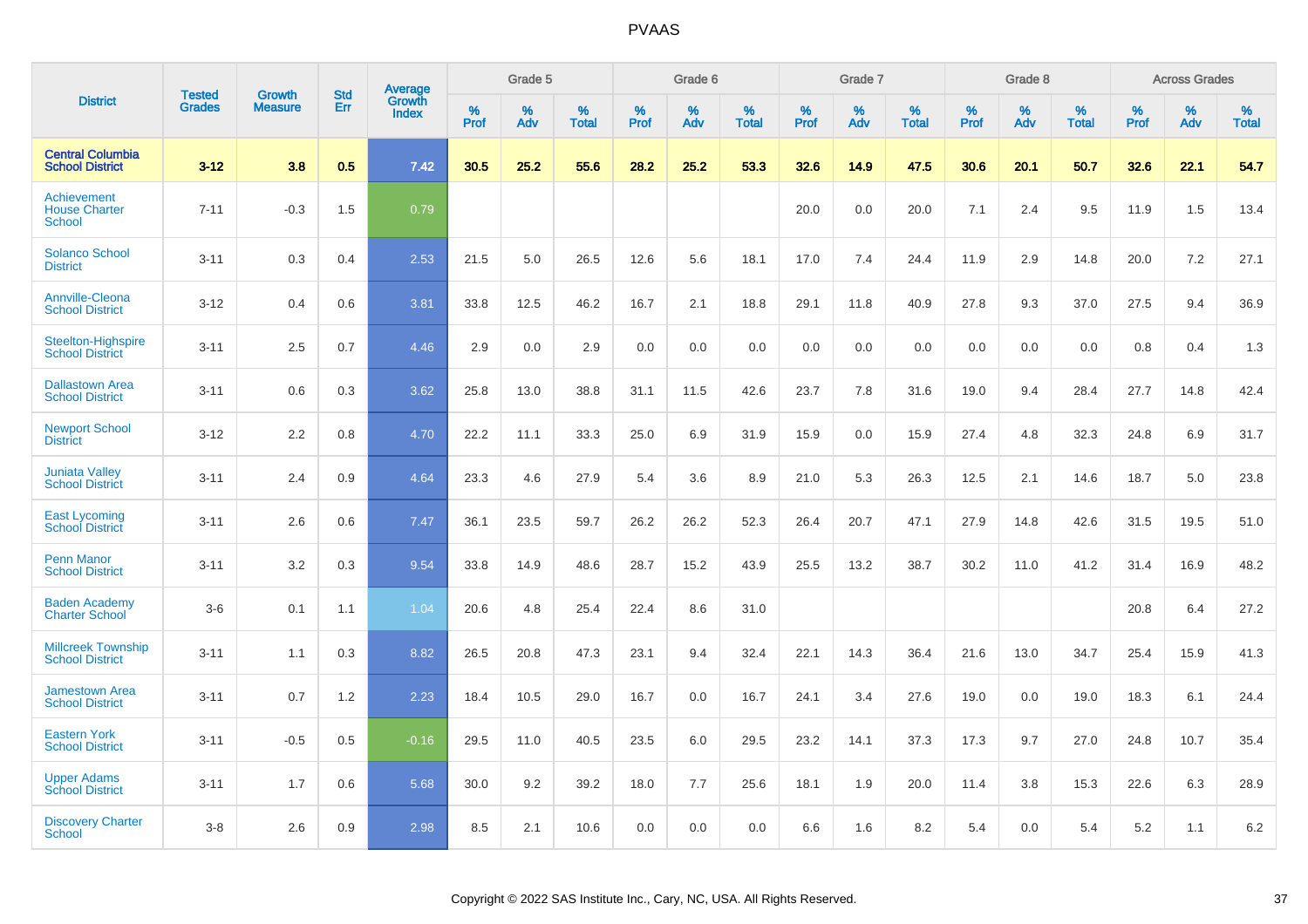|                                                                   | <b>Tested</b> | <b>Growth</b>  | <b>Std</b> | Average                |              | Grade 5  |                   |           | Grade 6  |                   |              | Grade 7  |                   |           | Grade 8  |                   |              | <b>Across Grades</b> |                   |
|-------------------------------------------------------------------|---------------|----------------|------------|------------------------|--------------|----------|-------------------|-----------|----------|-------------------|--------------|----------|-------------------|-----------|----------|-------------------|--------------|----------------------|-------------------|
| <b>District</b>                                                   | <b>Grades</b> | <b>Measure</b> | Err        | Growth<br><b>Index</b> | $\%$<br>Prof | %<br>Adv | %<br><b>Total</b> | %<br>Prof | %<br>Adv | %<br><b>Total</b> | $\%$<br>Prof | %<br>Adv | %<br><b>Total</b> | %<br>Prof | %<br>Adv | %<br><b>Total</b> | $\%$<br>Prof | %<br>Adv             | %<br><b>Total</b> |
| <b>Central Columbia</b><br><b>School District</b>                 | $3 - 12$      | 3.8            | 0.5        | 7.42                   | 30.5         | 25.2     | 55.6              | 28.2      | 25.2     | 53.3              | 32.6         | 14.9     | 47.5              | 30.6      | 20.1     | 50.7              | 32.6         | 22.1                 | 54.7              |
| <b>Bloomsburg Area</b><br><b>School District</b>                  | $3 - 10$      | 1.2            | 0.6        | 3.43                   | 25.0         | 13.0     | 38.0              | 16.7      | 3.3      | 20.0              | 14.7         | 3.9      | 18.6              | 16.8      | 9.9      | 26.7              | 21.5         | 8.7                  | 30.2              |
| <b>Westmont Hilltop</b><br><b>School District</b>                 | $3 - 11$      | 2.7            | 0.6        | 6.24                   | 28.0         | 11.0     | 39.0              | 18.4      | 8.2      | 26.5              | 22.2         | 6.2      | 28.4              | 26.1      | 8.7      | 34.8              | 24.1         | 11.7                 | 35.7              |
| <b>Montrose Area</b><br><b>School District</b>                    | $3 - 10$      | 1.4            | 0.7        | 4.16                   | 19.4         | 19.4     | 38.8              | 27.2      | 4.4      | 31.5              | 25.0         | 4.4      | 29.4              | 14.5      | 2.4      | 16.9              | 24.4         | 7.4                  | 31.8              |
| <b>Universal</b><br><b>Creighton Charter</b><br><b>School</b>     | $3 - 8$       | 1.1            | 0.7        | 2.15                   | 11.9         | 1.2      | 13.1              | 3.5       | 1.2      | 4.7               | 7.7          | 6.2      | 13.8              | 4.7       | 4.7      | 9.4               | 8.6          | 4.4                  | 13.1              |
| <b>Southern Columbia</b><br><b>Area School</b><br><b>District</b> | $3 - 11$      | 1.8            | 0.7        | 7.30                   | 34.7         | 9.7      | 44.4              | 18.8      | 5.2      | 24.0              | 29.0         | 14.0     | 43.0              | 15.4      | 2.2      | 17.6              | 28.0         | 10.6                 | 38.6              |
| <b>Shade-Central City</b><br><b>School District</b>               | $3 - 11$      | 1.4            | 1.4        | 2.94                   | 18.8         | 0.0      | 18.8              | 26.9      | 0.0      | 26.9              | 20.0         | 10.0     | 30.0              | 34.8      | 0.0      | 34.8              | 29.0         | 3.0                  | 32.1              |
| <b>Derry Township</b><br><b>School District</b>                   | $3 - 10$      | 4.3            | 1.3        | 7.27                   | 39.1         | 28.5     | 67.6              | 51.5      | 21.2     | 72.7              | 30.8         | 34.6     | 65.4              | 14.3      | 71.4     | 85.7              | 37.5         | 30.3                 | 67.8              |
| <b>Berlin</b><br><b>Brothersvalley</b><br><b>School District</b>  | $3 - 11$      | 2.2            | 0.8        | 3.87                   | 34.0         | 15.1     | 49.1              | 21.2      | 3.0      | 24.2              | 30.8         | 3.8      | 34.6              | 18.8      | 8.3      | 27.1              | 25.8         | 10.8                 | 36.6              |
| <b>Chestnut Ridge</b><br><b>School District</b>                   | $3 - 12$      | 4.2            | 0.6        | 7.56                   | 30.4         | 6.5      | 37.0              | 22.2      | 3.7      | 25.9              | 36.8         | 4.2      | 41.0              | 18.4      | 10.2     | 28.6              | 26.7         | 9.7                  | 36.4              |
| Springfield<br><b>Township School</b><br><b>District</b>          | $3 - 11$      | 1.7            | 0.5        | 5.78                   | 31.3         | 12.3     | 43.6              | 26.9      | 11.1     | 38.0              | 28.4         | 21.9     | 50.3              | 31.7      | 17.2     | 49.0              | 33.1         | 15.4                 | 48.5              |
| <b>Esperanza Cyber</b><br><b>Charter School</b>                   | $3 - 11$      | 0.4            | 1.3        | 1.00                   | 0.0          | 0.0      | 0.0               | 0.0       | 0.0      | 0.0               | 2.6          | 0.0      | 2.6               | 0.0       | 0.0      | 0.0               | 1.6          | 0.0                  | 1.6               |
| <b>Northern Tioga</b><br><b>School District</b>                   | $3 - 12$      | 3.4            | 0.5        | 10.12                  | 22.7         | 5.2      | 27.9              | 32.2      | 4.2      | 36.4              | 16.8         | 2.6      | 19.4              | 23.8      | 6.2      | 30.0              | 25.9         | 7.0                  | 32.8              |
| Lackawanna Trail<br><b>School District</b>                        | $3 - 10$      | 1.4            | 0.7        | 3.97                   | 21.8         | 9.1      | 30.9              | 34.3      | 10.4     | 44.8              | 12.7         | 11.3     | 23.9              | 11.8      | 6.6      | 18.4              | 24.2         | 11.5                 | 35.8              |
| <b>Pequea Valley</b><br><b>School District</b>                    | $3 - 11$      | 2.4            | 0.6        | 6.27                   | 15.6         | 6.4      | 22.0              | 14.0      | 2.2      | 16.1              | 11.7         | 2.3      | 14.1              | 13.1      | 2.0      | 15.2              | 16.9         | 3.8                  | 20.7              |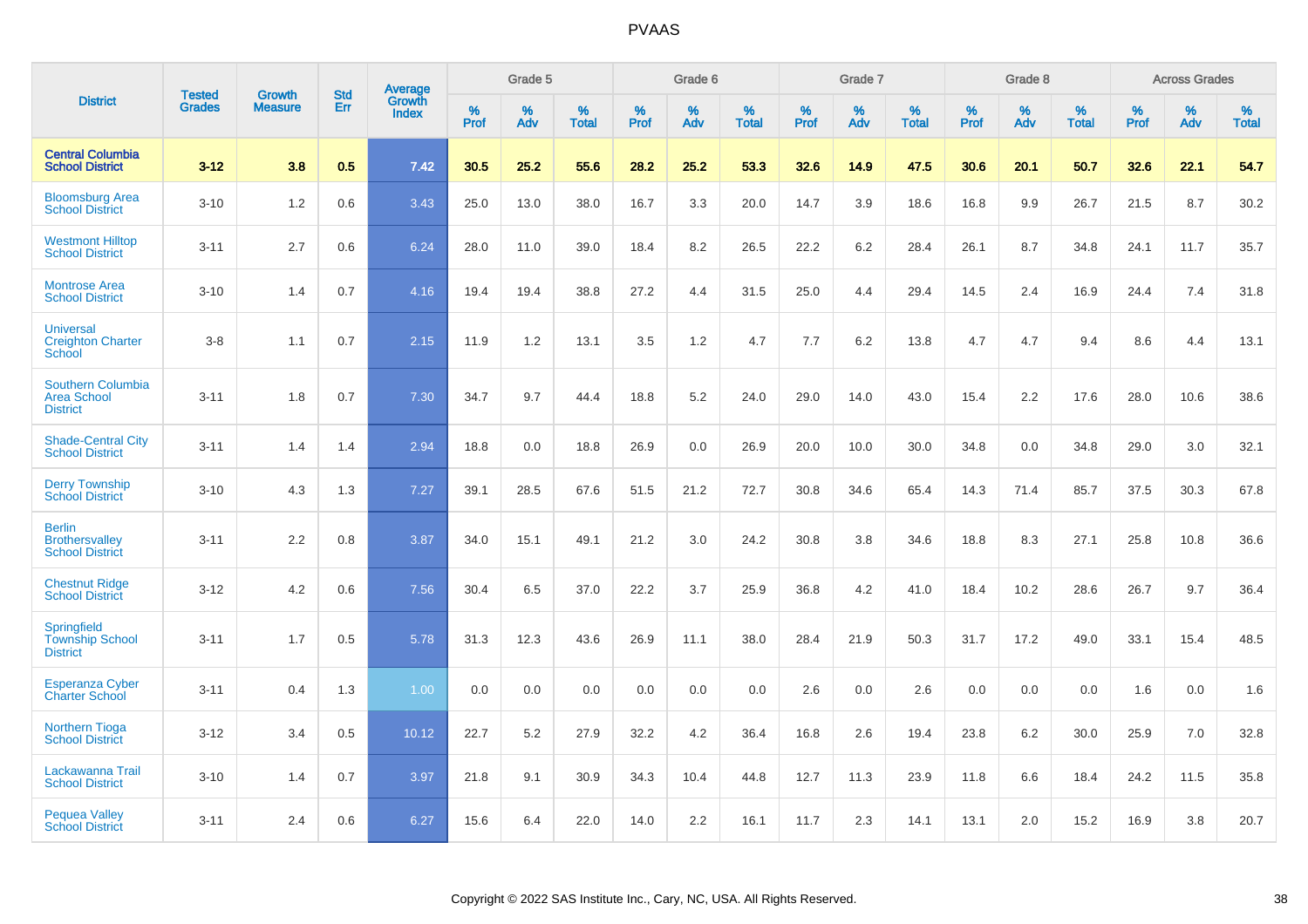|                                                                                |                                |                                 | <b>Std</b> | Average                |           | Grade 5  |                   |           | Grade 6  |                   |           | Grade 7  |                   |           | Grade 8  |                   |           | <b>Across Grades</b> |                   |
|--------------------------------------------------------------------------------|--------------------------------|---------------------------------|------------|------------------------|-----------|----------|-------------------|-----------|----------|-------------------|-----------|----------|-------------------|-----------|----------|-------------------|-----------|----------------------|-------------------|
| <b>District</b>                                                                | <b>Tested</b><br><b>Grades</b> | <b>Growth</b><br><b>Measure</b> | <b>Err</b> | Growth<br><b>Index</b> | %<br>Prof | %<br>Adv | %<br><b>Total</b> | %<br>Prof | %<br>Adv | %<br><b>Total</b> | %<br>Prof | %<br>Adv | %<br><b>Total</b> | %<br>Prof | %<br>Adv | %<br><b>Total</b> | %<br>Prof | %<br>Adv             | %<br><b>Total</b> |
| <b>Central Columbia</b><br><b>School District</b>                              | $3 - 12$                       | 3.8                             | 0.5        | 7.42                   | 30.5      | 25.2     | 55.6              | 28.2      | 25.2     | 53.3              | 32.6      | 14.9     | 47.5              | 30.6      | 20.1     | 50.7              | 32.6      | 22.1                 | 54.7              |
| <b>Centennial School</b><br><b>District</b>                                    | $3 - 10$                       | 1.6                             | 0.3        | 5.91                   | 23.7      | 5.4      | 29.1              | 18.3      | 3.0      | 21.3              | 22.2      | 5.1      | 27.4              | 13.0      | 8.2      | 21.2              | 21.7      | 6.7                  | 28.4              |
| <b>Kennett</b><br>Consolidated<br><b>School District</b>                       | $3 - 11$                       | 1.3                             | 0.4        | 6.12                   | 29.8      | 15.1     | 44.9              | 20.2      | 8.3      | 28.5              | 20.2      | 11.6     | 31.7              | 10.9      | 6.9      | 17.8              | 22.4      | 12.3                 | 34.7              |
| <b>Crawford Central</b><br><b>School District</b>                              | $3 - 11$                       | 1.9                             | 0.4        | 4.77                   | 24.2      | 7.9      | 32.1              | 15.7      | 3.8      | 19.6              | 16.7      | 3.7      | 20.4              | 9.0       | 2.6      | 11.6              | 18.4      | 5.5                  | 23.8              |
| <b>Memphis Street</b><br><b>Academy Charter</b><br>School @ JP<br><b>Jones</b> | $5 - 8$                        | 0.7                             | 0.7        | 1.39                   | 0.0       | 3.2      | 3.2               | 0.0       | 0.0      | 0.0               | 0.0       | 0.0      | 0.0               | 0.0       | 0.0      | 0.0               | 0.0       | 0.6                  | 0.6               |
| <b>Universal Vare</b><br><b>Charter School</b>                                 | $6-8$                          | 1.8                             | 1.3        | 3.30                   |           |          |                   | 0.0       | 6.2      | 6.2               | 3.6       | 0.0      | 3.6               | 6.4       | 0.0      | 6.4               | 4.7       | 0.9                  | 5.7               |
| <b>Radnor Township</b><br><b>School District</b>                               | $3 - 12$                       | 4.4                             | 0.4        | 11.22                  | 34.0      | 41.4     | 75.4              | 41.7      | 25.4     | 67.1              | 34.3      | 31.8     | 66.2              | 35.0      | 21.5     | 56.5              | 36.8      | 31.8                 | 68.6              |
| Catasauqua Area<br><b>School District</b>                                      | $3 - 12$                       | 1.1                             | 0.6        | 2.87                   | 12.0      | 5.4      | 17.4              | 22.7      | 4.0      | 26.7              | 9.8       | 4.9      | 14.7              | 8.9       | 3.3      | 12.2              | 15.4      | 4.4                  | 19.8              |
| Pennsylvania<br><b>Cyber Charter</b><br>School                                 | $3 - 11$                       | 1.9                             | 0.5        | 4.83                   | 14.1      | 4.9      | 19.0              | 10.8      | 3.4      | 14.2              | 11.7      | 3.5      | 15.2              | 6.5       | 1.6      | 8.1               | 12.6      | 4.4                  | 17.1              |
| <b>Northern Potter</b><br><b>School District</b>                               | $3 - 12$                       | 2.0                             | 1.1        | 2.34                   | 26.7      | 3.3      | 30.0              | 9.3       | 2.3      | 11.6              | 29.0      | 12.9     | 41.9              | 11.1      | 0.0      | 11.1              | 18.7      | 7.4                  | 26.1              |
| <b>Greenwood School</b><br><b>District</b>                                     | $3 - 11$                       | 3.3                             | 0.8        | 4.78                   | 30.3      | 13.6     | 43.9              | 32.1      | 7.6      | 39.6              | 9.1       | 1.8      | 10.9              | 25.9      | 14.8     | 40.7              | 28.8      | 15.4                 | 44.2              |
| <b>Mastery Charter</b><br>School - Smedley<br>Campus                           | $3-6$                          | $-0.6$                          | 1.2        | $-0.35$                | 1.9       | 0.0      | 1.9               | 3.5       | 0.0      | 3.5               |           |          |                   |           |          |                   | 3.5       | 0.0                  | 3.5               |
| <b>Millville Area</b><br><b>School District</b>                                | $3 - 12$                       | 3.8                             | 0.9        | 5.21                   | 34.0      | 0.0      | 34.0              | 18.9      | 1.9      | 20.8              | 15.9      | 9.1      | 25.0              | 18.4      | 2.6      | 21.0              | 24.6      | 4.7                  | 29.3              |
| <b>Fell Charter School</b>                                                     | $3 - 8$                        | 1.1                             | 2.2        | 1.36                   | 25.0      | 0.0      | 25.0              | 6.7       | 0.0      | 6.7               |           |          |                   |           |          |                   | 17.1      | 4.0                  | 21.0              |
| <b>Midland Borough</b><br><b>School District</b>                               | $3 - 8$                        | 2.3                             | 1.3        | 2.65                   | 10.3      | 6.9      | 17.2              | 13.6      | 0.0      | 13.6              | 14.3      | 0.0      | 14.3              | 9.5       | 4.8      | 14.3              | 15.7      | 2.9                  | 18.6              |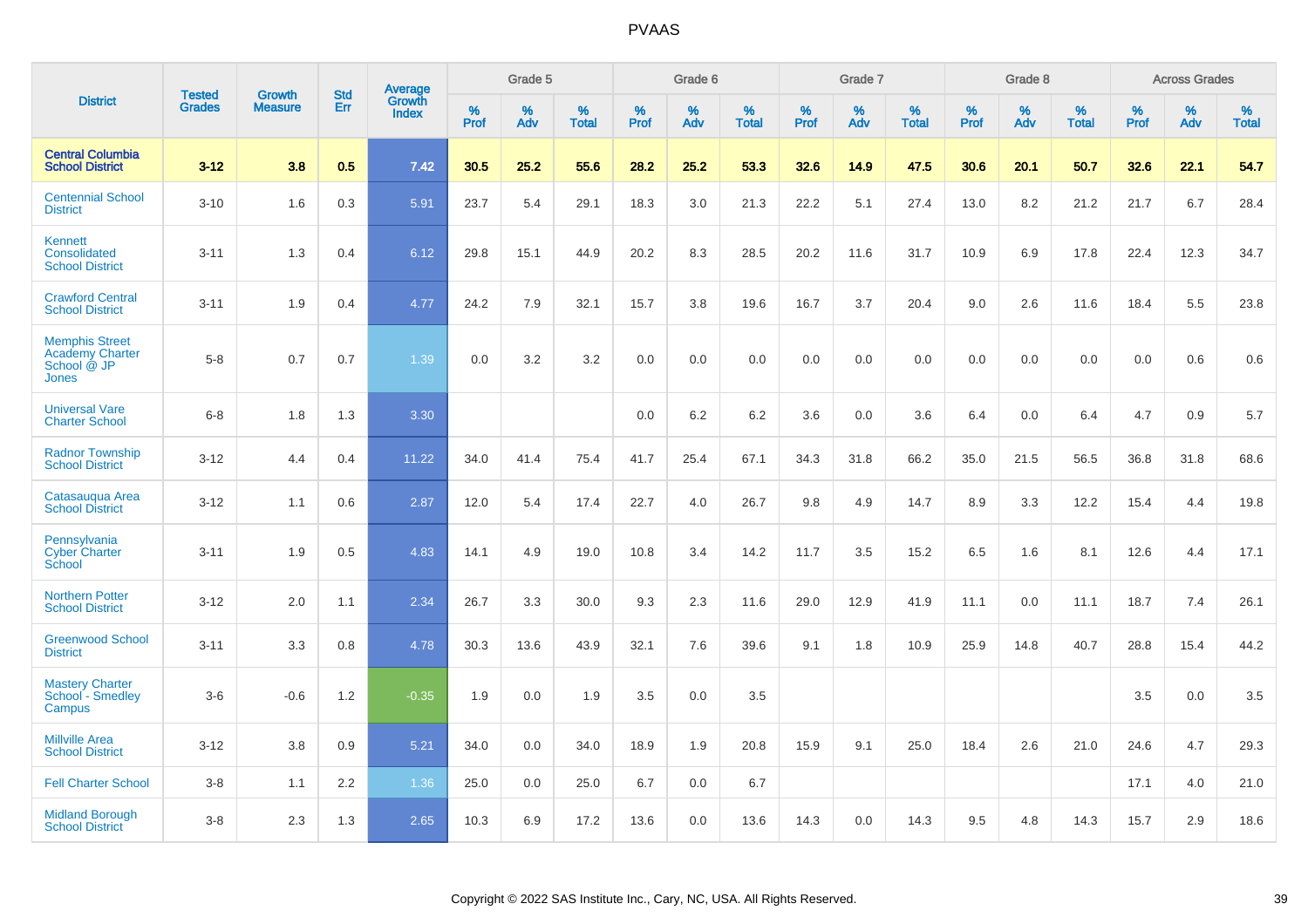|                                                          |                                | <b>Growth</b>  | <b>Std</b> | Average                |              | Grade 5  |                   |              | Grade 6  |                   |              | Grade 7  |                   |              | Grade 8  |                   |              | <b>Across Grades</b> |                   |
|----------------------------------------------------------|--------------------------------|----------------|------------|------------------------|--------------|----------|-------------------|--------------|----------|-------------------|--------------|----------|-------------------|--------------|----------|-------------------|--------------|----------------------|-------------------|
| <b>District</b>                                          | <b>Tested</b><br><b>Grades</b> | <b>Measure</b> | Err        | Growth<br><b>Index</b> | $\%$<br>Prof | %<br>Adv | %<br><b>Total</b> | $\%$<br>Prof | %<br>Adv | %<br><b>Total</b> | $\%$<br>Prof | %<br>Adv | %<br><b>Total</b> | $\%$<br>Prof | %<br>Adv | %<br><b>Total</b> | $\%$<br>Prof | %<br>Adv             | %<br><b>Total</b> |
| <b>Central Columbia</b><br><b>School District</b>        | $3 - 12$                       | 3.8            | 0.5        | 7.42                   | 30.5         | 25.2     | 55.6              | 28.2         | 25.2     | 53.3              | 32.6         | 14.9     | 47.5              | 30.6         | 20.1     | 50.7              | 32.6         | 22.1                 | 54.7              |
| <b>York City School</b><br><b>District</b>               | $3 - 12$                       | 1.6            | 0.3        | 5.64                   | 2.5          | 1.0      | 3.5               | 2.0          | $0.2\,$  | 2.2               | 2.6          | 0.5      | 3.1               | 1.4          | 0.2      | 1.6               | 2.8          | 0.6                  | 3.4               |
| <b>Coudersport Area</b><br><b>School District</b>        | $3 - 11$                       | 1.4            | 0.9        | 1.96                   | 35.7         | 3.6      | 39.3              | 16.7         | 4.8      | 21.4              | 18.9         | 5.7      | 24.5              | 15.1         | 3.8      | 18.9              | 22.0         | 5.7                  | 27.7              |
| <b>Duquesne City</b><br><b>School District</b>           | $3-8$                          | 1.2            | 1.3        | 1.95                   | 6.0          | 2.0      | 8.0               | 5.6          | 0.0      | 5.6               |              |          |                   |              |          |                   | 3.4          | 1.7                  | 5.0               |
| Hatboro-Horsham<br><b>School District</b>                | $3 - 11$                       | 0.6            | 0.4        | 1.72                   | 26.2         | 8.5      | 34.7              | 30.0         | 11.1     | 41.1              | 20.8         | 5.2      | 26.0              | 19.7         | 5.7      | 25.4              | 25.9         | 8.7                  | 34.6              |
| Keystone<br><b>Academy Charter</b><br><b>School</b>      | $3 - 8$                        | 0.8            | 0.8        | 2.54                   | 12.3         | 5.3      | 17.5              | 9.7          | 4.8      | 14.5              | 12.3         | 1.8      | 14.0              | 6.8          | 1.7      | 8.5               | 12.4         | 2.8                  | 15.1              |
| <b>Northeastern York</b><br><b>School District</b>       | $3 - 11$                       | 1.4            | 0.4        | 3.99                   | 32.1         | 13.8     | 46.0              | 21.2         | 8.1      | 29.3              | 21.9         | 6.0      | 27.9              | 29.2         | 15.0     | 44.1              | 27.8         | 13.2                 | 41.0              |
| <b>West Perry School</b><br><b>District</b>              | $3 - 11$                       | 2.7            | 0.5        | 6.23                   | 22.5         | 15.9     | 38.4              | 20.9         | 5.7      | 26.6              | 14.0         | 6.7      | 20.7              | 15.2         | 8.5      | 23.6              | 21.6         | 10.7                 | 32.3              |
| Punxsutawney<br><b>Area School</b><br><b>District</b>    | $3 - 11$                       | 4.6            | 0.6        | 8.24                   | 37.0         | 6.5      | 43.5              | 36.3         | 10.6     | 46.9              | 22.4         | 4.8      | 27.2              | 20.5         | 7.1      | 27.6              | 27.8         | 11.1                 | 38.8              |
| <b>General Mclane</b><br><b>School District</b>          | $3 - 11$                       | 3.9            | 0.5        | 7.89                   | 36.9         | 15.4     | 52.4              | 27.3         | 12.4     | 39.8              | 25.8         | 23.1     | 49.0              | 26.9         | 7.7      | 34.6              | 30.2         | 16.6                 | 46.8              |
| Widener<br>Partnership<br><b>Charter School</b>          | $3 - 7$                        | 2.8            | 1.0        | 2.67                   | 0.0          | 0.0      | 0.0               | 2.5          | 0.0      | 2.5               | 0.0          | 2.3      | 2.3               |              |          |                   | 1.4          | 0.5                  | 1.9               |
| <b>Keystone Central</b><br><b>School District</b>        | $3 - 11$                       | 1.5            | 0.4        | 3.98                   | 18.6         | 8.5      | 27.1              | 20.9         | 8.6      | 29.5              | 10.9         | 3.3      | 14.1              | 10.5         | 2.2      | 12.6              | 19.2         | 8.0                  | 27.2              |
| Pen Argyl Area<br><b>School District</b>                 | $3 - 12$                       | 0.7            | 0.6        | 1.46                   | 27.3         | 12.5     | 39.8              | 26.8         | 0.0      | 26.8              | 17.1         | 5.4      | 22.5              | 14.8         | 5.9      | 20.8              | 23.5         | 8.4                  | 32.0              |
| <b>Young Scholars Of</b><br>Central PA Charter<br>School | $3-8$                          | 1.7            | 1.2        | 2.40                   | 31.8         | 9.1      | 40.9              | 8.0          | 4.0      | 12.0              | 28.6         | 14.3     | 42.9              | 0.0          | 0.0      | 0.0               | 21.7         | 11.1                 | 32.8              |
| <b>Oley Valley School</b><br><b>District</b>             | $3 - 11$                       | 0.7            | 0.6        | 2.38                   | 19.8         | 5.0      | 24.8              | 30.8         | 11.2     | 42.1              | 19.0         | 7.8      | 26.7              | 12.8         | 2.3      | 15.1              | 25.2         | 6.6                  | 31.8              |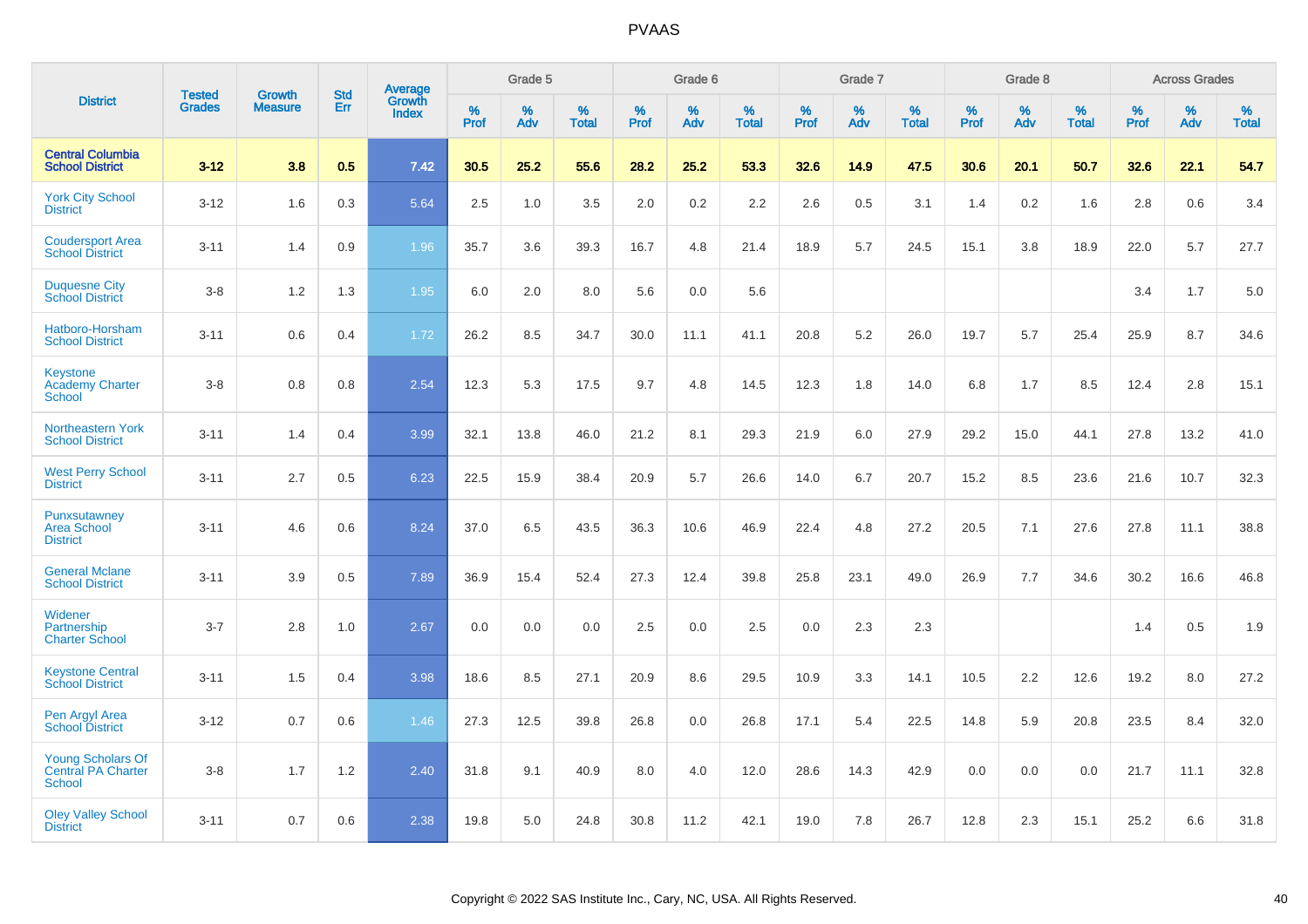|                                                                                          | <b>Tested</b> | <b>Growth</b>  | <b>Std</b> |                                   |                     | Grade 5  |                   |              | Grade 6  |                   |              | Grade 7  |                   |              | Grade 8  |                   |              | <b>Across Grades</b> |                   |
|------------------------------------------------------------------------------------------|---------------|----------------|------------|-----------------------------------|---------------------|----------|-------------------|--------------|----------|-------------------|--------------|----------|-------------------|--------------|----------|-------------------|--------------|----------------------|-------------------|
| <b>District</b>                                                                          | <b>Grades</b> | <b>Measure</b> | Err        | Average<br>Growth<br><b>Index</b> | $\%$<br><b>Prof</b> | %<br>Adv | %<br><b>Total</b> | $\%$<br>Prof | %<br>Adv | %<br><b>Total</b> | $\%$<br>Prof | %<br>Adv | %<br><b>Total</b> | $\%$<br>Prof | %<br>Adv | %<br><b>Total</b> | $\%$<br>Prof | %<br>Adv             | %<br><b>Total</b> |
| <b>Central Columbia</b><br><b>School District</b>                                        | $3 - 12$      | 3.8            | 0.5        | 7.42                              | 30.5                | 25.2     | 55.6              | 28.2         | 25.2     | 53.3              | 32.6         | 14.9     | 47.5              | 30.6         | 20.1     | 50.7              | 32.6         | 22.1                 | 54.7              |
| <b>Mastery Charter</b><br>School-Francis D.<br><b>Pastorius</b><br>Elementary            | $3-8$         | 0.3            | 1.3        | 0.60                              | 3.8                 | 0.0      | 3.8               | 3.7          | 0.0      | 3.7               | 0.0          | 0.0      | 0.0               | 0.0          | 0.0      | 0.0               | 3.1          | 0.0                  | 3.1               |
| <b>Mount Union Area</b><br><b>School District</b>                                        | $3 - 10$      | 3.0            | 0.7        | 5.20                              | 11.7                | 4.3      | 16.0              | 12.4         | 0.0      | 12.4              | 13.4         | 2.4      | 15.8              | 0.0          | 1.2      | 1.2               | 12.2         | 3.3                  | 15.5              |
| <b>Robert Benjamin</b><br><b>Wiley Community</b><br><b>Charter School</b>                | $3-8$         | 2.8            | 0.8        | 3.93                              | 7.0                 | 2.3      | 9.3               | 0.0          | 0.0      | 0.0               | 7.3          | 0.0      | 7.3               | 4.4          | 0.0      | 4.4               | 5.7          | 1.7                  | 7.4               |
| <b>Center For Student</b><br><b>Learning Charter</b><br><b>School At</b><br>Pennsbury    | $6 - 12$      | $-0.6$         | 3.1        | $-0.20$                           |                     |          |                   |              |          |                   |              |          |                   | 0.0          | 0.0      | 0.0               | 3.4          | 0.0                  | 3.4               |
| <b>North East School</b><br><b>District</b>                                              | $3 - 11$      | 1.4            | 0.5        | 2.92                              | 33.3                | 9.4      | 42.7              | 23.1         | 9.7      | 32.8              | 26.4         | 9.3      | 35.7              | 31.4         | 13.1     | 44.5              | 29.8         | 12.1                 | 41.8              |
| <b>Global Leadership</b><br><b>Academy Charter</b><br><b>School Southwest</b><br>at Huey | $3-8$         | 1.0            | 1.7        | 1.39                              | 0.0                 | 0.0      | 0.0               | 0.0          | 0.0      | 0.0               |              |          |                   | 0.0          | 0.0      | 0.0               | 0.0          | 0.0                  | 0.0               |
| <b>Hope For</b><br><b>Hyndman Charter</b><br>School                                      | $3 - 11$      | 4.1            | 1.8        | 3.10                              |                     |          |                   | $6.2\,$      | 0.0      | 6.2               | 8.3          | 8.3      | 16.7              | 0.0          | 0.0      | 0.0               | 9.9          | $1.2$                | 11.1              |
| <b>Moshannon Valley</b><br><b>School District</b>                                        | $3 - 10$      | 2.3            | 0.8        | 2.85                              | 19.6                | 13.0     | 32.6              | 14.8         | 18.5     | 33.3              | 21.0         | 4.8      | 25.8              | 16.9         | 6.2      | 23.1              | 19.9         | 8.5                  | 28.4              |
| Lake-Lehman<br><b>School District</b>                                                    | $3 - 11$      | 2.9            | 0.6        | 5.69                              | 30.6                | 9.9      | 40.5              | 21.0         | 6.7      | 27.6              | 23.7         | 6.1      | 29.8              | 14.2         | 4.4      | 18.6              | 26.3         | 6.7                  | 33.1              |
| <b>Bellefonte Area</b><br><b>School District</b>                                         | $3 - 11$      | 3.1            | 0.5        | 7.49                              | 32.7                | 22.0     | 54.8              | 31.6         | 7.3      | 39.0              | 23.4         | 5.5      | 29.0              | 14.8         | 9.9      | 24.8              | 28.6         | 15.7                 | 44.3              |
| <b>Premier Arts And</b><br><b>Science Charter</b><br><b>School</b>                       | $3-5$         | $-0.1$         | 2.0        | $-0.05$                           | 0.0                 | 0.0      | 0.0               |              |          |                   |              |          |                   |              |          |                   | 3.8          | 1.0                  | 4.8               |
| <b>Kane Area School</b><br><b>District</b>                                               | $3 - 10$      | 3.7            | 0.7        | 6.38                              | 21.1                | 19.7     | 40.8              | 14.1         | 3.1      | 17.2              | 29.8         | 17.9     | 47.8              | 6.1          | 1.2      | 7.3               | 21.5         | 9.0                  | 30.4              |
| <b>South Park School</b><br><b>District</b>                                              | $3 - 11$      | 3.3            | 0.6        | 5.37                              | 33.3                | 11.9     | 45.2              | 27.8         | 11.3     | 39.2              | 21.8         | 16.8     | 38.7              | 24.0         | 8.6      | 32.7              | 28.8         | 10.4                 | 39.2              |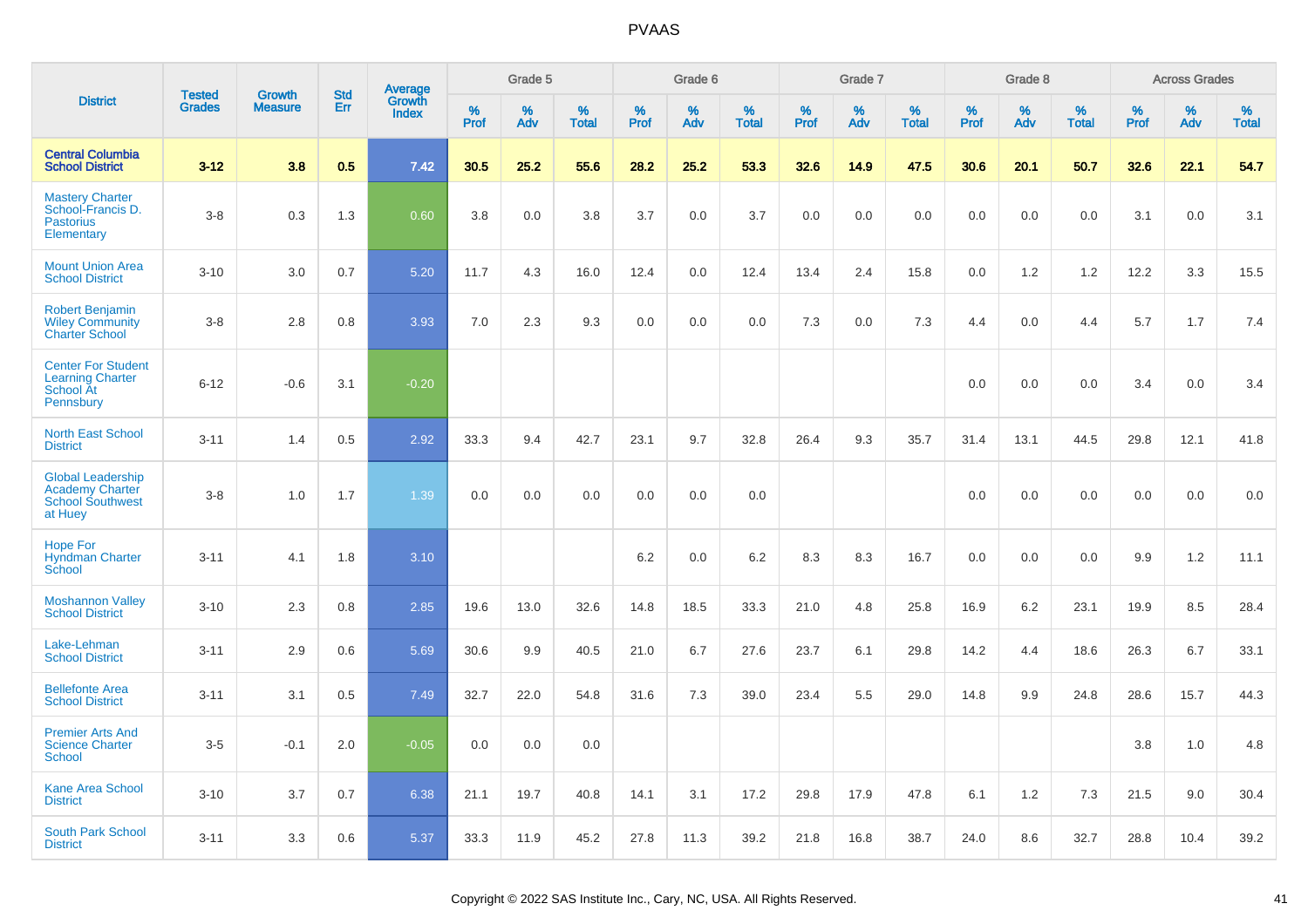|                                                                | <b>Tested</b> | <b>Growth</b>  | <b>Std</b> | <b>Average</b>         |           | Grade 5  |                   |           | Grade 6  |                   |           | Grade 7  |                   |           | Grade 8  |                   |           | <b>Across Grades</b> |                   |
|----------------------------------------------------------------|---------------|----------------|------------|------------------------|-----------|----------|-------------------|-----------|----------|-------------------|-----------|----------|-------------------|-----------|----------|-------------------|-----------|----------------------|-------------------|
| <b>District</b>                                                | <b>Grades</b> | <b>Measure</b> | Err        | Growth<br><b>Index</b> | %<br>Prof | %<br>Adv | %<br><b>Total</b> | %<br>Prof | %<br>Adv | %<br><b>Total</b> | %<br>Prof | %<br>Adv | %<br><b>Total</b> | %<br>Prof | %<br>Adv | %<br><b>Total</b> | %<br>Prof | %<br>Adv             | %<br><b>Total</b> |
| <b>Central Columbia</b><br><b>School District</b>              | $3 - 12$      | 3.8            | 0.5        | 7.42                   | 30.5      | 25.2     | 55.6              | 28.2      | 25.2     | 53.3              | 32.6      | 14.9     | 47.5              | 30.6      | 20.1     | 50.7              | 32.6      | 22.1                 | 54.7              |
| <b>Mastery Charter</b><br>School -<br>Shoemaker<br>Campus      | $7 - 10$      | 1.9            | 1.6        | 1.76                   |           |          |                   |           |          |                   | 9.4       | 0.0      | 9.4               | 4.2       | 0.0      | 4.2               | 7.1       | 0.0                  | 7.1               |
| <b>Aspira Bilingual</b><br><b>Cyber Charter</b><br>School      | $3 - 11$      | 4.2            | 1.5        | 3.82                   |           |          |                   | 0.0       | 0.0      | 0.0               | 0.0       | 0.0      | 0.0               | 0.0       | 0.0      | 0.0               | 1.6       | 0.0                  | 1.6               |
| <b>Bear Creek</b><br><b>Community</b><br><b>Charter School</b> | $3 - 8$       | 4.4            | 0.8        | 5.57                   | 30.8      | 9.6      | 40.4              | 19.6      | 13.7     | 33.3              | 23.1      | 5.8      | 28.8              | 18.4      | 0.0      | 18.4              | 27.2      | 7.9                  | 35.1              |
| <b>Souderton Charter</b><br>School<br>Collaborative            | $3 - 8$       | 4.0            | 1.3        | 4.28                   | 51.8      | 22.2     | 74.1              | 44.0      | 24.0     | 68.0              | 28.6      | 38.1     | 66.7              | 41.2      | 11.8     | 52.9              | 40.1      | 26.8                 | 66.9              |
| <b>Central Cambria</b><br><b>School District</b>               | $3 - 11$      | 2.5            | 0.6        | 4.43                   | 32.5      | 14.5     | 47.0              | 19.5      | 8.0      | 27.4              | 20.2      | 8.8      | 29.0              | 16.5      | 10.2     | 26.8              | 23.8      | 11.4                 | 35.1              |
| <b>Farrell Area School</b><br><b>District</b>                  | $3 - 11$      | 5.3            | 1.0        | 7.64                   | 15.6      | 0.0      | 15.6              | 17.1      | 0.0      | 17.1              | 2.3       | 0.0      | 2.3               | 5.1       | 0.0      | 5.1               | 12.3      | 1.5                  | 13.8              |
| <b>Infinity Charter</b><br>School                              | $3-8$         | 5.9            | 1.2        | 4.84                   | 40.9      | 31.8     | 72.7              | 46.2      | 11.5     | 57.7              | 41.7      | 45.8     | 87.5              | 38.1      | 19.0     | 57.1              | 38.7      | 29.6                 | 68.3              |
| <b>Penncrest School</b><br><b>District</b>                     | $3 - 11$      | 1.8            | 0.4        | 4.21                   | 19.7      | 6.2      | 25.8              | 21.6      | 1.8      | 23.4              | 17.5      | 5.0      | 22.5              | 17.1      | 3.5      | 20.6              | 22.0      | 5.3                  | 27.3              |
| <b>Lehigh Valley Dual</b><br>Language Charter<br>School        | $3 - 8$       | 3.1            | 2.3        | 1.36                   | 0.0       | 0.0      | 0.0               | 7.7       | 0.0      | 7.7               |           |          |                   |           |          |                   | 4.2       | 0.0                  | 4.2               |
| <b>Avonworth School</b><br><b>District</b>                     | $3 - 10$      | 2.8            | 0.5        | 5.25                   | 33.8      | 25.5     | 59.3              | 37.7      | 12.3     | 50.0              | 31.5      | 13.8     | 45.4              | 35.8      | 14.2     | 50.0              | 35.2      | 20.0                 | 55.2              |
| <b>Bald Eagle Area</b><br><b>School District</b>               | $3 - 11$      | 2.6            | 0.6        | 4.48                   | 35.2      | 14.8     | 50.0              | 25.7      | 8.9      | 34.6              | 17.0      | 6.8      | 23.7              | 15.0      | 10.6     | 25.7              | 25.1      | 13.7                 | 38.8              |
| <b>Young Scholars</b><br><b>Charter School</b>                 | $6 - 8$       | 2.6            | 0.8        | 3.60                   |           |          |                   | 1.8       | 0.0      | 1.8               | 4.6       | 0.0      | 4.6               | 0.0       | 0.0      | 0.0               | 2.0       | 0.0                  | 2.0               |
| <b>Riverside School</b><br><b>District</b>                     | $3 - 11$      | 4.3            | 0.6        | 7.08                   | 18.6      | 7.8      | 26.5              | 13.1      | 7.1      | 20.2              | 16.5      | 13.6     | 30.1              | 16.4      | 4.6      | 20.9              | 19.2      | 7.7                  | 27.0              |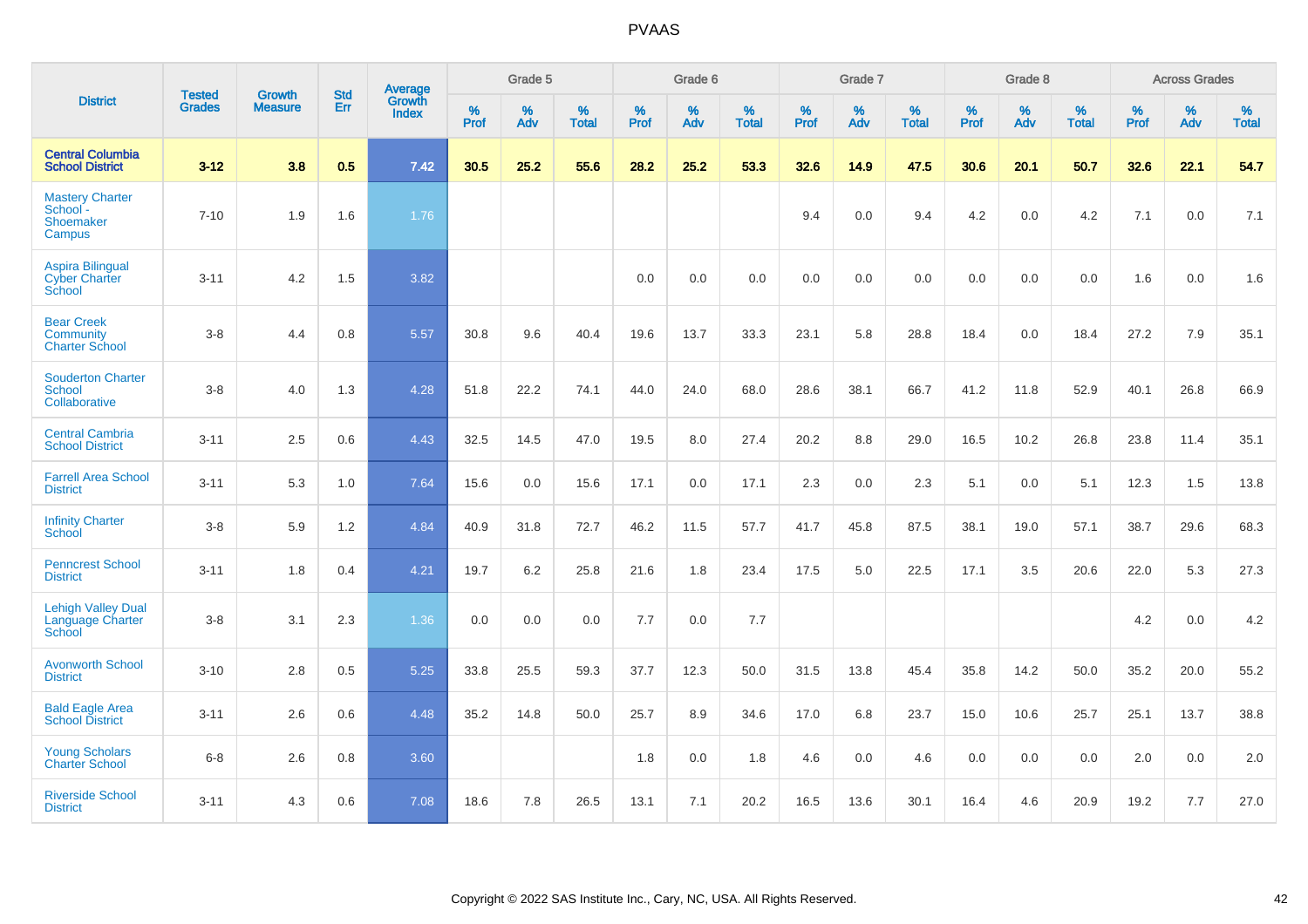|                                                                 |                                |                                 | <b>Std</b> | Average                |              | Grade 5  |                   |           | Grade 6  |                   |           | Grade 7  |                   |           | Grade 8  |                   |           | <b>Across Grades</b> |                   |
|-----------------------------------------------------------------|--------------------------------|---------------------------------|------------|------------------------|--------------|----------|-------------------|-----------|----------|-------------------|-----------|----------|-------------------|-----------|----------|-------------------|-----------|----------------------|-------------------|
| <b>District</b>                                                 | <b>Tested</b><br><b>Grades</b> | <b>Growth</b><br><b>Measure</b> | <b>Err</b> | Growth<br><b>Index</b> | $\%$<br>Prof | %<br>Adv | %<br><b>Total</b> | %<br>Prof | %<br>Adv | %<br><b>Total</b> | %<br>Prof | %<br>Adv | %<br><b>Total</b> | %<br>Prof | %<br>Adv | %<br><b>Total</b> | %<br>Prof | %<br>Adv             | %<br><b>Total</b> |
| <b>Central Columbia</b><br><b>School District</b>               | $3 - 12$                       | 3.8                             | 0.5        | 7.42                   | 30.5         | 25.2     | 55.6              | 28.2      | 25.2     | 53.3              | 32.6      | 14.9     | 47.5              | 30.6      | 20.1     | 50.7              | 32.6      | 22.1                 | 54.7              |
| <b>Wayne Highlands</b><br><b>School District</b>                | $3 - 11$                       | 2.2                             | 0.5        | 4.54                   | 36.4         | 14.3     | 50.7              | 31.5      | 11.4     | 43.0              | 25.6      | 14.3     | 39.9              | 27.6      | 4.9      | 32.5              | 29.9      | 16.0                 | 46.0              |
| <b>North Clarion</b><br><b>County School</b><br><b>District</b> | $3 - 12$                       | 5.1                             | 0.9        | 5.51                   | 34.1         | 6.8      | 40.9              | 31.7      | 12.2     | 43.9              | 21.4      | 7.1      | 28.6              | 15.9      | 11.4     | 27.3              | 26.5      | 10.6                 | 37.1              |
| <b>Bradford Area</b><br><b>School District</b>                  | $3 - 12$                       | 4.4                             | 0.5        | 9.21                   | 33.5         | 10.2     | 43.7              | 23.4      | 8.8      | 32.2              | 18.9      | 13.9     | 32.8              | 27.8      | 7.6      | 35.4              | 26.9      | 11.3                 | 38.3              |
| <b>New Day Charter</b><br><b>School</b>                         | $7 - 11$                       | 2.2                             | 3.1        | 0.71                   |              |          |                   |           |          |                   |           |          |                   | 0.0       | 0.0      | 0.0               | 0.0       | 0.0                  | 0.0               |
| <b>Port Allegany</b><br><b>School District</b>                  | $3 - 11$                       | 1.7                             | 0.7        | 2.30                   | 20.0         | 5.7      | 25.7              | 7.4       | 1.5      | 8.8               | 17.4      | 2.9      | 20.3              | 13.1      | 9.8      | 23.0              | 16.8      | 5.7                  | 22.5              |
| <b>Athens Area</b><br><b>School District</b>                    | $3 - 11$                       | 3.8                             | 0.5        | 7.01                   | 31.2         | 6.2      | 37.5              | 28.2      | 5.9      | 34.1              | 22.2      | 5.2      | 27.4              | 19.3      | 10.7     | 30.0              | 26.5      | 8.2                  | 34.6              |
| <b>Provident Charter</b><br><b>School</b>                       | $3 - 8$                        | 3.6                             | 1.0        | 3.98                   | 4.4          | 2.2      | 6.5               | 10.5      | 0.0      | 10.5              | 9.1       | 0.0      | 9.1               | 0.0       | 3.3      | 3.3               | 9.2       | 2.5                  | 11.7              |
| <b>Mastery Charter</b><br>School - Clymer<br>Elementary         | $3-6$                          | 1.9                             | 1.5        | 1.23                   | 0.0          | 0.0      | 0.0               | 3.8       | 0.0      | 3.8               |           |          |                   |           |          |                   | 2.6       | 0.8                  | 3.4               |
| <b>Wattsburg Area</b><br><b>School District</b>                 | $3 - 11$                       | 4.1                             | 0.6        | 6.55                   | 25.0         | 18.2     | 43.2              | 27.2      | 17.4     | 44.6              | 19.6      | 7.6      | 27.2              | 31.7      | 12.9     | 44.6              | 26.7      | 12.5                 | 39.2              |
| <b>Arts Academy</b><br>Elementary<br><b>Charter School</b>      | $3-5$                          | 1.7                             | 1.9        | 0.91                   | 5.3          | 0.0      | 5.3               |           |          |                   |           |          |                   |           |          |                   | 5.1       | 0.0                  | 5.1               |
| <b>South Western</b><br><b>School District</b>                  | $3 - 12$                       | 2.8                             | 0.4        | 7.84                   | 23.7         | 5.4      | 29.2              | 15.7      | 11.7     | 27.4              | 17.8      | 6.0      | 23.8              | 19.1      | 10.1     | 29.2              | 21.6      | 8.9                  | 30.4              |
| <b>Donegal School</b><br><b>District</b>                        | $3 - 12$                       | 3.0                             | 0.5        | 6.51                   | 18.1         | 9.9      | 28.0              | 22.5      | 3.2      | 25.7              | 12.4      | 14.8     | 27.2              | 16.6      | 9.5      | 26.0              | 19.7      | 10.6                 | 30.3              |
| New Hope-<br><b>Solebury School</b><br><b>District</b>          | $3 - 11$                       | 4.2                             | 0.6        | 6.75                   | 40.4         | 25.5     | 66.0              | 41.2      | 11.8     | 52.9              | 25.5      | 17.0     | 42.6              | 37.6      | 19.3     | 56.9              | 36.8      | 21.0                 | 57.8              |
| <b>West York Area</b><br><b>School District</b>                 | $3 - 12$                       | 2.3                             | 0.4        | 5.18                   | 19.9         | 5.6      | 25.5              | 14.8      | 4.8      | 19.6              | 15.0      | 5.8      | 20.9              | 16.3      | 4.2      | 20.5              | 19.8      | 5.9                  | 25.6              |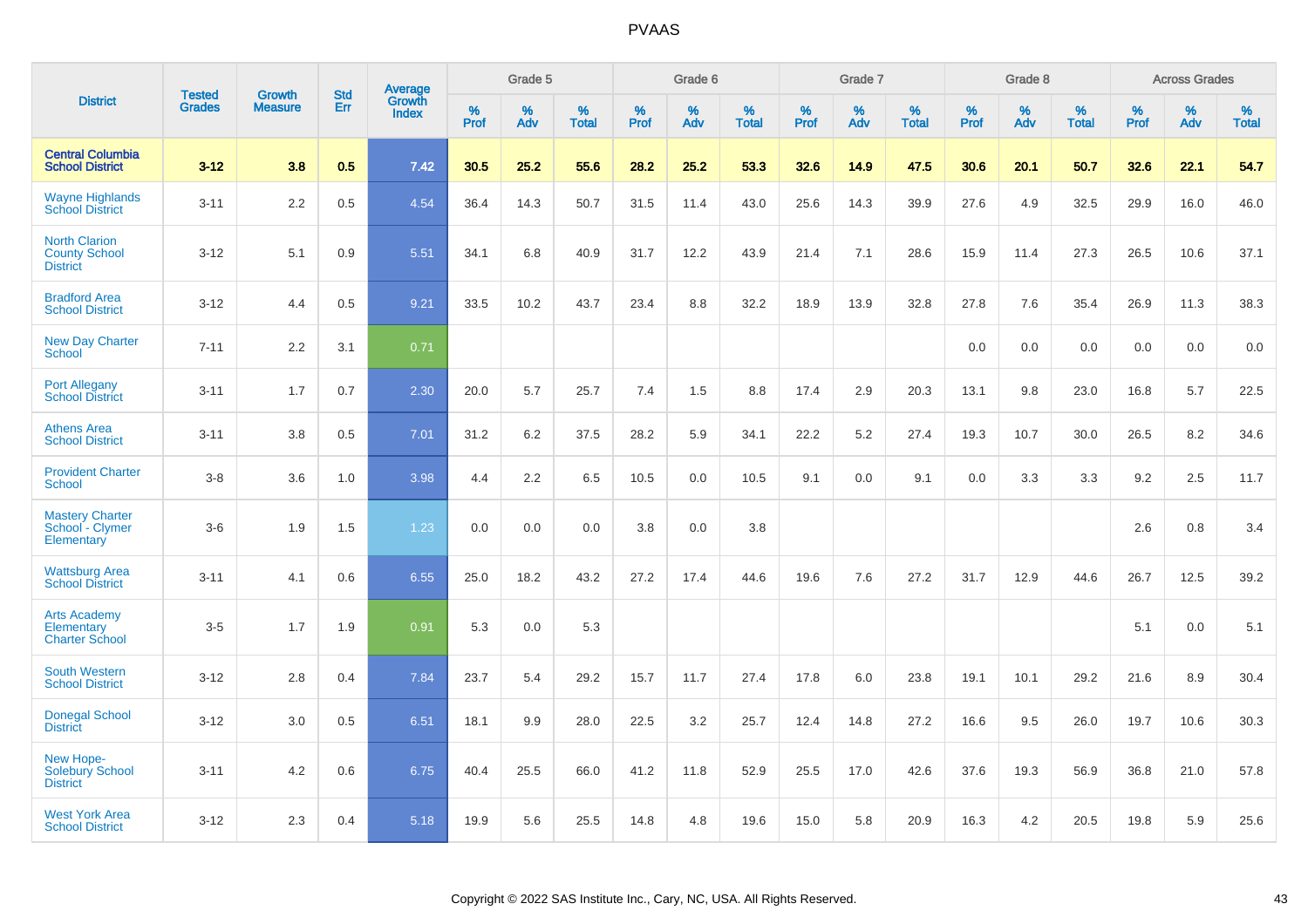|                                                              |                                |                                 |                   | Average                |              | Grade 5  |                   |              | Grade 6  |                   |              | Grade 7  |                   |              | Grade 8  |                   |              | <b>Across Grades</b> |                   |
|--------------------------------------------------------------|--------------------------------|---------------------------------|-------------------|------------------------|--------------|----------|-------------------|--------------|----------|-------------------|--------------|----------|-------------------|--------------|----------|-------------------|--------------|----------------------|-------------------|
| <b>District</b>                                              | <b>Tested</b><br><b>Grades</b> | <b>Growth</b><br><b>Measure</b> | <b>Std</b><br>Err | Growth<br><b>Index</b> | $\%$<br>Prof | %<br>Adv | %<br><b>Total</b> | $\%$<br>Prof | %<br>Adv | %<br><b>Total</b> | $\%$<br>Prof | %<br>Adv | %<br><b>Total</b> | $\%$<br>Prof | %<br>Adv | %<br><b>Total</b> | $\%$<br>Prof | %<br>Adv             | %<br><b>Total</b> |
| <b>Central Columbia</b><br><b>School District</b>            | $3 - 12$                       | 3.8                             | 0.5               | 7.42                   | 30.5         | 25.2     | 55.6              | 28.2         | 25.2     | 53.3              | 32.6         | 14.9     | 47.5              | 30.6         | 20.1     | 50.7              | 32.6         | 22.1                 | 54.7              |
| <b>Mountain View</b><br><b>School District</b>               | $3 - 11$                       | 5.6                             | 0.8               | 7.04                   | 28.3         | 1.7      | 30.0              | 16.3         | 2.0      | 18.4              | 25.9         | 7.4      | 33.3              | 27.1         | 8.5      | 35.6              | 21.4         | 4.2                  | 25.6              |
| <b>Centre Learning</b><br>Community<br><b>Charter School</b> | $5 - 8$                        | 4.9                             | 2.0               | 2.45                   |              |          |                   |              |          |                   | 25.0         | 12.5     | 37.5              | 0.0          | 17.6     | 17.6              | 24.1         | 18.5                 | 42.6              |
| <b>Bedford Area</b><br><b>School District</b>                | $3 - 11$                       | 3.8                             | 0.6               | 7.33                   | 34.4         | 4.2      | 38.7              | 32.2         | 7.8      | 40.0              | 25.4         | 8.8      | 34.2              | 24.2         | 7.8      | 32.0              | 31.3         | 10.5                 | 41.7              |
| <b>Seven Generations</b><br><b>Charter School</b>            | $3-5$                          | 2.5                             | 2.0               | 1.26                   | 24.3         | 5.4      | 29.7              |              |          |                   |              |          |                   |              |          |                   | 25.6         | 5.6                  | 31.2              |
| <b>Richland School</b><br><b>District</b>                    | $3 - 11$                       | 3.8                             | 0.6               | 6.45                   | 40.8         | 21.4     | 62.1              | 40.4         | 10.6     | 51.1              | 39.8         | 10.9     | 50.8              | 25.5         | 13.2     | 38.7              | 36.6         | 16.5                 | 53.1              |
| Tredyffrin-<br><b>Easttown School</b><br><b>District</b>     | $3 - 10$                       | 1.9                             | 0.4               | 4.37                   | 36.2         | 36.2     | 72.4              | 36.8         | 28.2     | 65.0              | 32.6         | 33.0     | 65.7              | 26.4         | 40.3     | 66.7              | 33.6         | 38.6                 | 72.2              |
| <b>Karns City Area</b><br><b>School District</b>             | $3 - 11$                       | 3.6                             | 0.6               | 5.98                   | 23.6         | 9.0      | 32.6              | 29.6         | 1.1      | 30.7              | 22.4         | 3.4      | 25.9              | 16.8         | 3.7      | 20.6              | 24.0         | 3.2                  | 27.2              |
| Shanksville-<br><b>Stonycreek School</b><br><b>District</b>  | $3 - 10$                       | 6.4                             | 1.4               | 4.61                   | 28.6         | 0.0      | 28.6              | 25.0         | 4.2      | 29.2              | 20.0         | 5.0      | 25.0              | 22.2         | 0.0      | 22.2              | 26.3         | 1.7                  | 28.0              |
| <b>Mastery Charter</b><br>School John Wister<br>Elementary   | $3-5$                          | 3.9                             | 2.6               | 1.52                   | 5.0          | 0.0      | 5.0               |              |          |                   |              |          |                   |              |          |                   | 2.9          | 0.0                  | 2.9               |
| <b>Universal Bluford</b><br><b>Charter School</b>            | $3-6$                          | 4.8                             | 1.4               | 4.14                   | 4.4          | 0.0      | 4.4               | 2.7          | 0.0      | 2.7               |              |          |                   |              |          |                   | 4.3          | 0.0                  | 4.3               |
| <b>Dubois Area</b><br><b>School District</b>                 | $3 - 11$                       | 2.1                             | 0.4               | 5.38                   | 22.4         | 11.0     | 33.3              | 21.6         | 8.3      | 29.9              | 18.7         | 5.9      | 24.5              | 14.1         | 5.2      | 19.4              | 22.6         | 11.7                 | 34.2              |
| Gettysburg<br><b>Montessori Charter</b><br>School            | $3-6$                          | 5.4                             | 1.9               | 2.75                   | 19.0         | 19.0     | 38.1              | 11.1         | 0.0      | 11.1              |              |          |                   |              |          |                   | 19.2         | 9.6                  | 28.7              |
| <b>Warren County</b><br><b>School District</b>               | $3 - 11$                       | 2.7                             | 0.4               | 7.14                   | 21.0         | 7.4      | 28.4              | 15.7         | 3.7      | 19.3              | 12.0         | 0.7      | 12.6              | 13.8         | 2.9      | 16.7              | 17.7         | 4.3                  | 22.0              |
| <b>Conneaut School</b><br><b>District</b>                    | $3 - 12$                       | 3.7                             | 0.5               | 6.95                   | 21.8         | 7.5      | 29.3              | 23.8         | 9.8      | 33.6              | 19.4         | 6.7      | 26.1              | 17.9         | 3.4      | 21.4              | 24.4         | 10.4                 | 34.8              |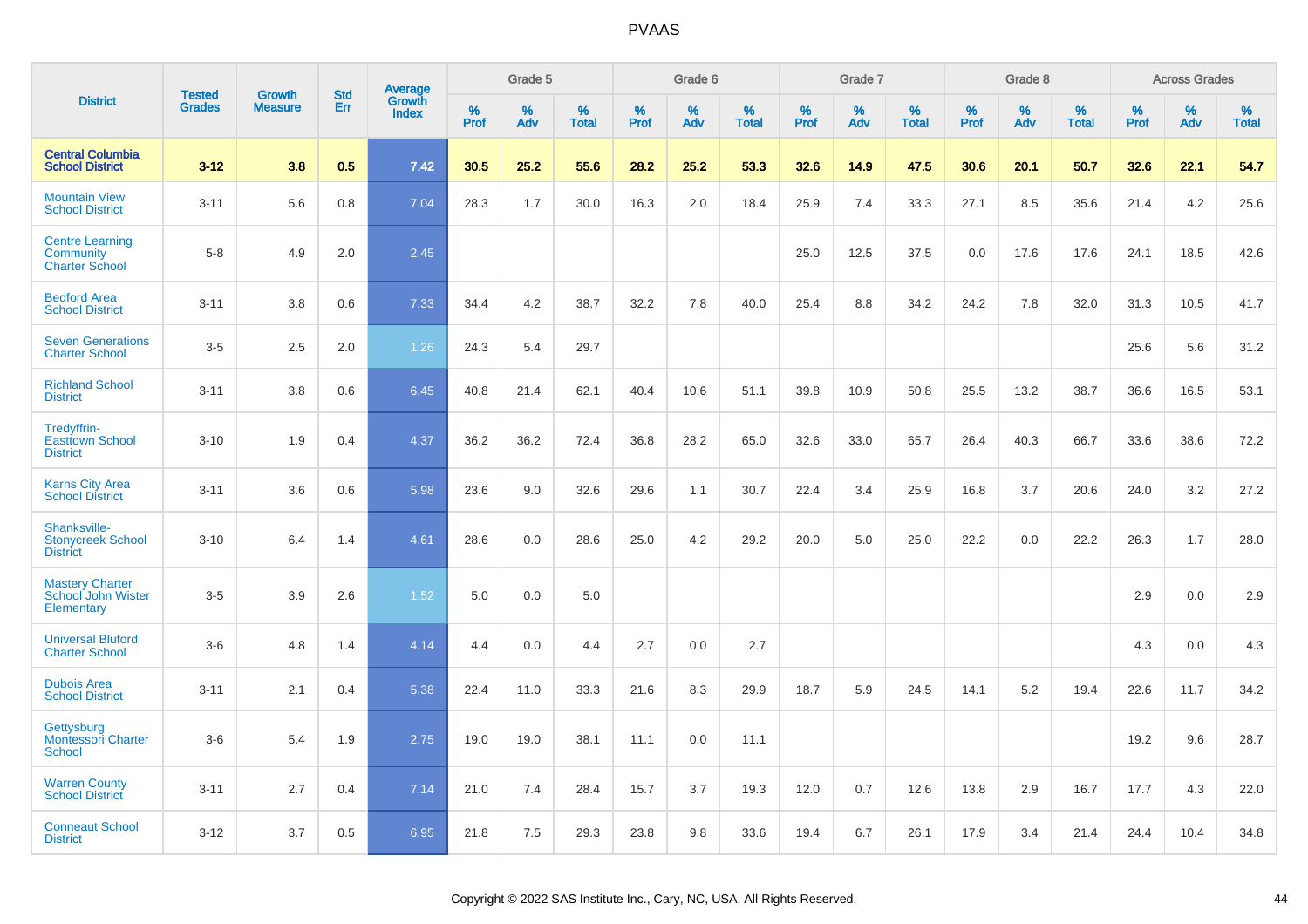|                                                                                       |                                |                                 |                   | <b>Average</b>         |           | Grade 5  |                   |           | Grade 6  |                   |           | Grade 7  |                   |           | Grade 8  |                   |           | <b>Across Grades</b> |                   |
|---------------------------------------------------------------------------------------|--------------------------------|---------------------------------|-------------------|------------------------|-----------|----------|-------------------|-----------|----------|-------------------|-----------|----------|-------------------|-----------|----------|-------------------|-----------|----------------------|-------------------|
| <b>District</b>                                                                       | <b>Tested</b><br><b>Grades</b> | <b>Growth</b><br><b>Measure</b> | <b>Std</b><br>Err | Growth<br><b>Index</b> | %<br>Prof | %<br>Adv | %<br><b>Total</b> | %<br>Prof | %<br>Adv | %<br><b>Total</b> | %<br>Prof | %<br>Adv | %<br><b>Total</b> | %<br>Prof | %<br>Adv | %<br><b>Total</b> | %<br>Prof | %<br>Adv             | %<br><b>Total</b> |
| <b>Central Columbia</b><br><b>School District</b>                                     | $3 - 12$                       | 3.8                             | 0.5               | 7.42                   | 30.5      | 25.2     | 55.6              | 28.2      | 25.2     | 53.3              | 32.6      | 14.9     | 47.5              | 30.6      | 20.1     | 50.7              | 32.6      | 22.1                 | 54.7              |
| <b>Montour School</b><br><b>District</b>                                              | $3 - 11$                       | 5.0                             | 0.4               | 11.10                  | 31.8      | 25.1     | 57.0              | 30.6      | 24.5     | 55.1              | 26.3      | 30.1     | 56.5              | 26.6      | 30.6     | 57.3              | 31.2      | 26.8                 | 58.1              |
| <b>Hempfield School</b><br><b>District</b>                                            | $3 - 11$                       | 3.5                             | 0.3               | 11.50                  | 32.6      | 14.9     | 47.5              | 27.8      | 18.0     | 45.8              | 22.6      | 18.5     | 41.1              | 24.4      | 18.7     | 43.1              | 27.9      | 18.3                 | 46.2              |
| <b>Smethport Area</b><br><b>School District</b>                                       | $3 - 12$                       | 7.1                             | 0.8               | 8.76                   | 29.2      | 8.3      | 37.5              | 24.6      | 8.8      | 33.3              | 16.9      | $6.2\,$  | 23.1              | 22.6      | 4.8      | 27.4              | 22.1      | 9.4                  | 31.5              |
| Midd-West School<br><b>District</b>                                                   | $3 - 11$                       | 4.5                             | 0.6               | 8.11                   | 29.8      | 11.2     | 41.0              | 35.1      | 9.9      | 45.0              | 18.2      | 14.1     | 32.3              | 21.6      | 8.0      | 29.6              | 27.0      | 9.8                  | 36.8              |
| <b>Austin Area School</b><br><b>District</b>                                          | $3 - 11$                       | 10.1                            | 1.6               | 6.38                   | 23.1      | 15.4     | 38.5              | 30.8      | 7.7      | 38.5              | 40.0      | 0.0      | 40.0              | 31.2      | 0.0      | 31.2              | 26.0      | 6.8                  | 32.9              |
| <b>Easton Arts</b><br>Academy<br>Elementary<br><b>Charter School</b>                  | $3-5$                          | 4.8                             | 2.4               | 1.94                   | 4.2       | 16.7     | 20.8              |           |          |                   |           |          |                   |           |          |                   | 12.6      | 3.9                  | 16.5              |
| <b>Huntingdon Area</b><br><b>School District</b>                                      | $3 - 11$                       | 9.5                             | 0.5               | 17.36                  | 23.7      | 13.2     | 36.8              | 17.8      | 10.2     | 28.0              | 18.0      | 4.3      | 22.3              | 13.6      | 4.8      | 18.4              | 19.7      | 9.1                  | 28.8              |
| <b>Shikellamy School</b><br><b>District</b>                                           | $3 - 10$                       | 2.8                             | 0.4               | 6.42                   | 24.3      | 11.4     | 35.7              | 18.3      | 8.4      | 26.7              | 18.0      | 7.7      | 25.8              | 11.5      | 7.8      | 19.3              | 21.2      | 9.8                  | 31.0              |
| <b>Lehighton Area</b><br><b>School District</b>                                       | $3 - 11$                       | 3.8                             | 0.5               | 7.54                   | 23.0      | 5.9      | 29.0              | 26.0      | 4.1      | 30.1              | 12.0      | 5.7      | 17.7              | 14.7      | 1.8      | 16.6              | 23.4      | 5.4                  | 28.8              |
| <b>Central Columbia</b><br><b>School District</b>                                     | $3 - 12$                       | 3.8                             | 0.5               | 7.42                   | 30.5      | 25.2     | 55.6              | 28.2      | 25.2     | 53.3              | 32.6      | 14.9     | 47.5              | 30.6      | 20.1     | 50.7              | 32.6      | 22.1                 | 54.7              |
| <b>Warwick School</b><br><b>District</b>                                              | $3 - 11$                       | 4.0                             | 0.4               | 10.87                  | 35.6      | 9.6      | 45.2              | 30.7      | 6.4      | 37.0              | 22.5      | 7.2      | 29.7              | 13.2      | 3.6      | 16.8              | 25.6      | 9.8                  | 35.4              |
| <b>Upper Saint Clair</b><br><b>School District</b>                                    | $3 - 11$                       | 3.0                             | 0.4               | 7.98                   | 36.3      | 35.5     | 71.8              | 40.8      | 27.3     | 68.1              | 33.3      | 35.5     | 68.8              | 31.1      | 30.4     | 61.5              | 36.7      | 35.6                 | 72.3              |
| <b>Bangor Area</b><br><b>School District</b>                                          | $3 - 12$                       | 4.2                             | 0.5               | 8.44                   | 20.3      | 24.8     | 45.1              | 26.7      | 14.0     | 40.7              | 20.4      | 13.6     | 34.0              | 23.2      | 6.0      | 29.1              | 27.2      | 17.9                 | 45.2              |
| <b>West Philadelphia</b><br>Achievement<br><b>Charter</b><br><b>Elementary School</b> | $3-5$                          | 4.2                             | 1.6               | 2.63                   | 6.7       | 0.0      | 6.7               |           |          |                   |           |          |                   |           |          |                   | 2.8       | 0.5                  | 3.2               |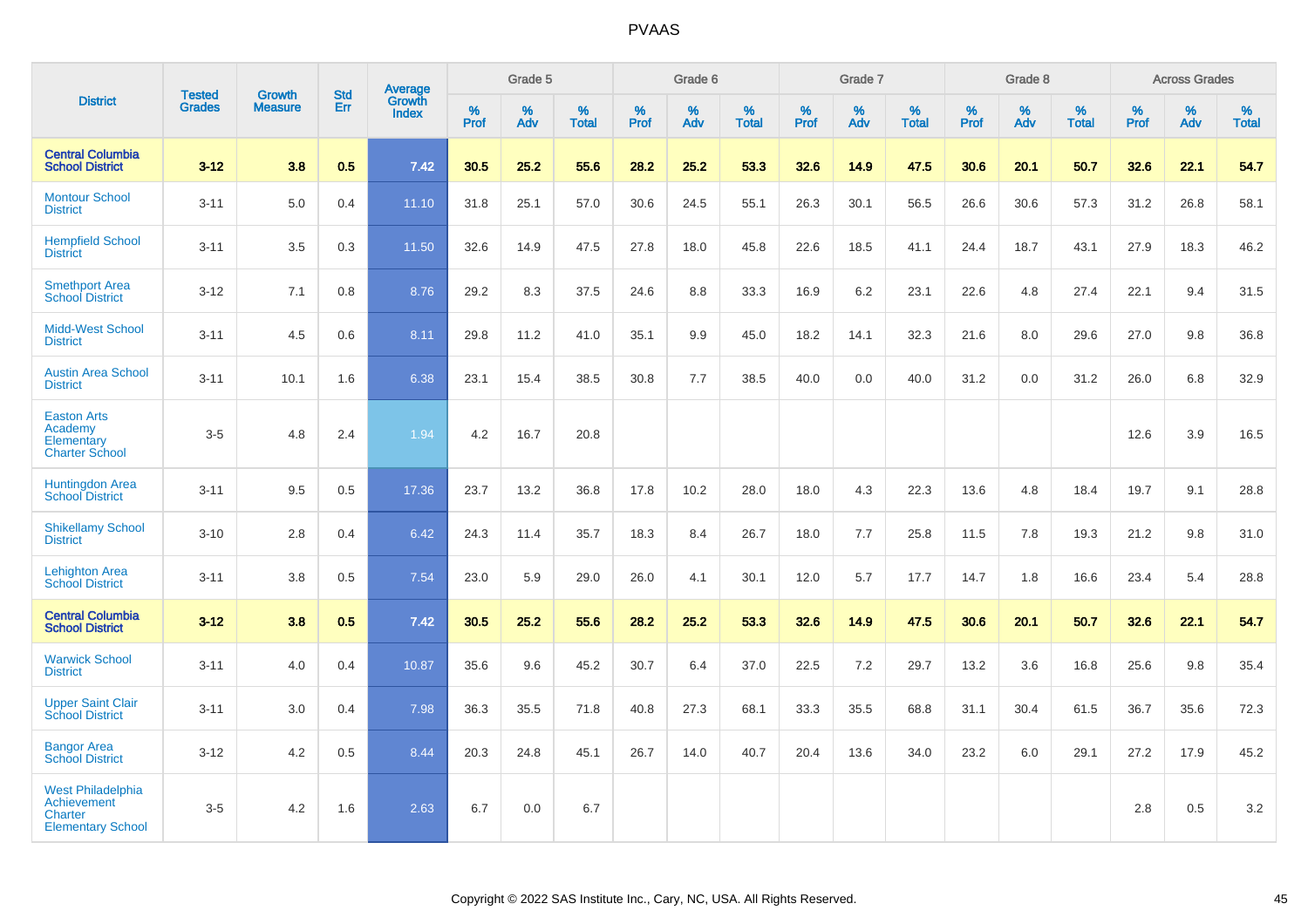|                                                            | <b>Tested</b> | <b>Growth</b>  | <b>Std</b> | Average                       |           | Grade 5  |                   |           | Grade 6  |                   |           | Grade 7  |                   |           | Grade 8  |                   |           | <b>Across Grades</b> |                   |
|------------------------------------------------------------|---------------|----------------|------------|-------------------------------|-----------|----------|-------------------|-----------|----------|-------------------|-----------|----------|-------------------|-----------|----------|-------------------|-----------|----------------------|-------------------|
| <b>District</b>                                            | <b>Grades</b> | <b>Measure</b> | Err        | <b>Growth</b><br><b>Index</b> | %<br>Prof | %<br>Adv | %<br><b>Total</b> | %<br>Prof | %<br>Adv | %<br><b>Total</b> | %<br>Prof | %<br>Adv | %<br><b>Total</b> | %<br>Prof | %<br>Adv | %<br><b>Total</b> | %<br>Prof | %<br>Adv             | %<br><b>Total</b> |
| <b>Central Columbia</b><br><b>School District</b>          | $3 - 12$      | 3.8            | 0.5        | 7.42                          | 30.5      | 25.2     | 55.6              | 28.2      | 25.2     | 53.3              | 32.6      | 14.9     | 47.5              | 30.6      | 20.1     | 50.7              | 32.6      | 22.1                 | 54.7              |
| Esperanza<br><b>Academy Charter</b><br><b>School</b>       | $4 - 11$      | 2.8            | 0.5        | 5.89                          |           |          |                   | 1.5       | 0.0      | 1.5               | 4.2       | 0.0      | 4.2               | 0.5       | 0.0      | 0.5               | 1.8       | 0.0                  | 1.8               |
| <b>Chester</b><br>Community<br><b>Charter School</b>       | $3 - 8$       | 3.5            | 0.6        | 6.06                          | 0.7       | 0.7      | 1.5               | 3.6       | 0.0      | 3.6               | 3.2       | 1.1      | 4.3               | 2.6       | 0.0      | 2.6               | 2.1       | 0.4                  | 2.5               |
| <b>Blacklick Valley</b><br><b>School District</b>          | $3 - 11$      | 8.2            | 1.0        | 8.15                          | 24.1      | 6.9      | 31.0              | 34.2      | 10.5     | 44.7              | 16.7      | 0.0      | 16.7              | 14.3      | 4.8      | 19.0              | 22.6      | 9.5                  | 32.1              |
| <b>Saucon Valley</b><br><b>School District</b>             | $3 - 11$      | 6.7            | 0.5        | 12.55                         | 32.0      | 25.4     | 57.4              | 33.6      | 11.0     | 44.5              | 31.1      | 12.1     | 43.2              | 32.8      | 16.0     | 48.8              | 31.2      | 18.8                 | 50.0              |
| <b>Universal Daroff</b><br><b>Charter School</b>           | $3 - 8$       | 6.1            | 0.8        | 7.55                          | 1.6       | 1.6      | 3.2               | 0.0       | 0.0      | 0.0               | 2.2       | 0.0      | 2.2               | 3.6       | 0.0      | 3.6               | 2.2       | 0.3                  | 2.5               |
| <b>Bucks County</b><br><b>Montessori Charter</b><br>School | $3-6$         | 9.5            | 1.8        | 5.15                          | 16.1      | 25.8     | 41.9              | 42.9      | 28.6     | 71.4              |           |          |                   |           |          |                   | 33.0      | 29.8                 | 62.8              |
| <b>Otto-Eldred School</b><br><b>District</b>               | $3 - 11$      | 7.8            | 0.9        | 8.33                          | 23.8      | 28.6     | 52.4              | 45.0      | 12.5     | 57.5              | 20.0      | 15.6     | 35.6              | 25.0      | 6.2      | 31.2              | 28.3      | 13.9                 | 42.2              |
| <b>Vida Charter</b><br><b>School</b>                       | $3-6$         | 10.1           | 1.8        | 5.60                          | 23.1      | 19.2     | 42.3              | 16.7      | 11.1     | 27.8              |           |          |                   |           |          |                   | 20.4      | 7.8                  | 28.2              |
| <b>Lewisburg Area</b><br><b>School District</b>            | $3 - 11$      | 6.7            | 0.6        | 12.13                         | 33.6      | 28.3     | 62.0              | 40.0      | 24.2     | 64.2              | 33.1      | 29.4     | 62.5              | 17.9      | 31.3     | 49.2              | 31.0      | 30.1                 | 61.1              |
| <b>Conestoga Valley</b><br><b>School District</b>          | $3 - 11$      | 4.8            | 0.4        | 12.76                         | 21.3      | 12.6     | 33.8              | 24.9      | 7.7      | 32.7              | 20.4      | 14.0     | 34.4              | 23.0      | 13.5     | 36.5              | 24.2      | 13.5                 | 37.8              |
| <b>Homer-Center</b><br><b>School District</b>              | $3 - 11$      | 10.3           | 0.8        | 13.11                         | 31.8      | 17.5     | 49.2              | 36.4      | 4.6      | 40.9              | 20.3      | 0.0      | 20.3              | 26.9      | 13.4     | 40.3              | 27.6      | 7.4                  | 35.0              |
| <b>Cumberland Valley</b><br><b>School District</b>         | $3 - 12$      | 3.8            | 0.2        | 15.85                         | 33.5      | 27.3     | 60.8              | 31.4      | 13.8     | 45.2              | 29.0      | 18.7     | 47.6              | 26.6      | 12.4     | 39.0              | 30.7      | 22.4                 | 53.2              |
| <b>Lower Merion</b><br><b>School District</b>              | $3 - 11$      | 3.3            | 0.3        | 12.62                         | 27.6      | 48.2     | 75.8              | 31.4      | 37.3     | 68.6              | 33.9      | 31.3     | 65.2              | 33.0      | 28.3     | 61.3              | 31.2      | 40.9                 | 72.2              |
| <b>Circle Of Seasons</b><br><b>Charter School</b>          | $3 - 8$       | 12.3           | 1.2        | 10.35                         | 20.0      | 5.7      | 25.7              | 16.7      | 6.7      | 23.3              | 25.0      | 11.1     | 36.1              |           |          |                   | 20.9      | 7.9                  | 28.8              |